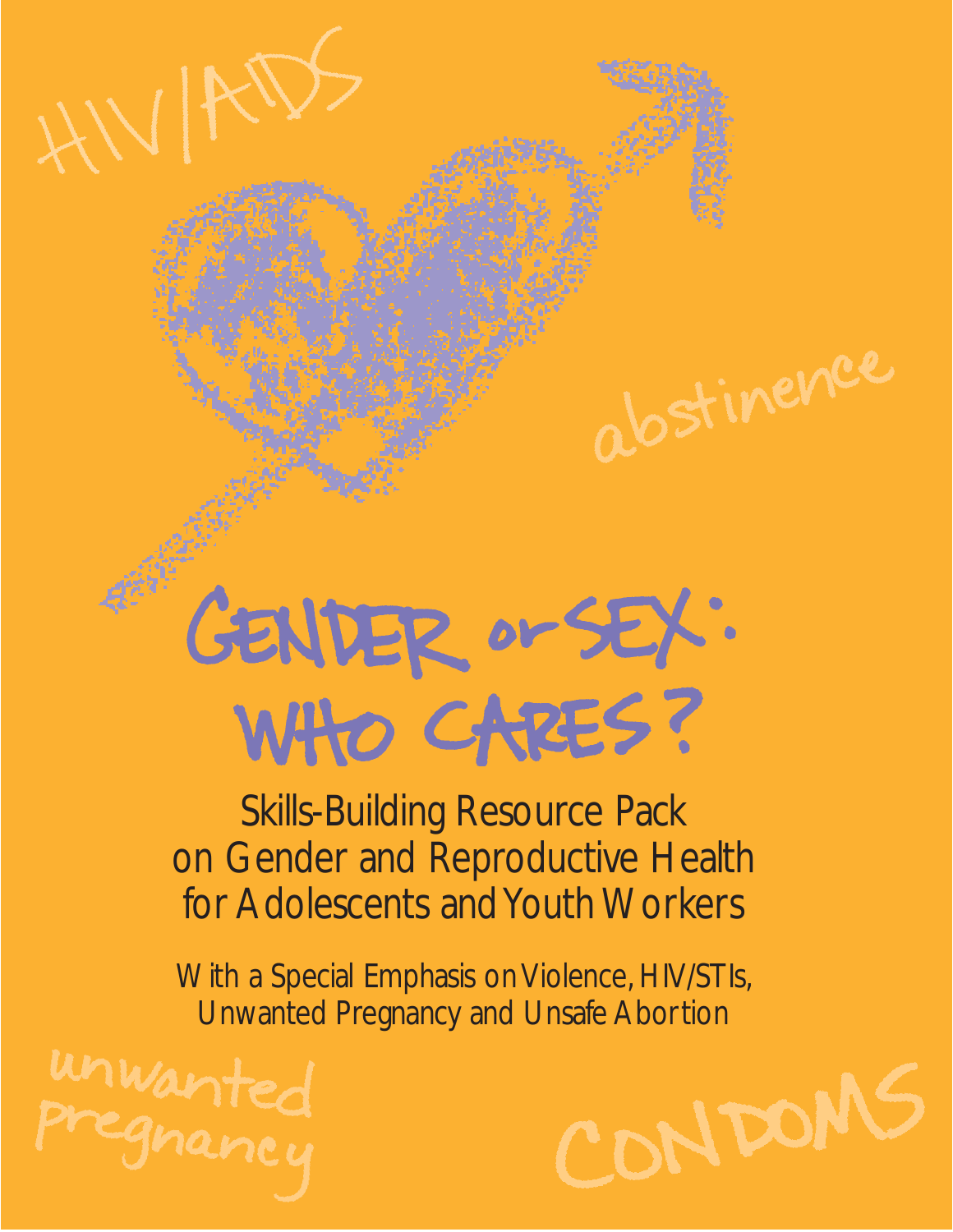

Ipas works globally to improve women's lives through a focus on reproductive health. Our work is based on the principle that every woman has a right to the highest available standard of health, to safe reproductive choices and to high-quality health care.We concentrate on preventing unsafe abortion, improving treatment of its complications and reducing its consequences.We strive to empower women by increasing access to services that enhance their reproductive and sexual health.

300 Market Street • Suite 200 Chapel Hill, NC 27516 • USA e-mail: ipas@ipas.org • website: http://www.ipas.org

# **STATES STATES OF THE STATES** Health & Development Networks (HDN)

The mission of HDN is to mobilize a more effective response to HIV/AIDS and other health- and development-related issues by improving information, communication and the quality of debate. HDN focuses on building capacity through training in developing countries and manages many high-quality electronic fora on HIV/AIDS, including those focused on HIV/AIDS and gender, youth, sex work, care-related issues and stigma.

Health & Development Networks

P.O. Box 7517 • Malahide, Co Dublin, Ireland or P.O. Box 173, Chiang Mai University Post Office, Muang Chiang Mai 50200,Thailand e-mail: info@hdnet.org • website: http://www.hdnet.org

Authors: Maria de Bruyn (Ipas) and Nadine France (Health & Development Networks) Editor: Maria de Bruyn Graphic Design and Production: Beth Landis Rimmer and Valerie Holbert Printing:Americolor, Garner, NC

Suggested citation: de Bruyn, Maria and France, Nadine, 2001. Gender or sex: who cares? Skills-building resource pack on gender and reproductive health for adolescents and youth workers. Chapel Hill: Ipas

ISBN 1-882220-26-9

©2001 Ipas.All rights reserved.This publication may be reviewed, quoted, reproduced or translated, in part or in full, for educational and/or nonprofit purposes if: (1) Ipas is notified in advance of the extent and nature of the intended use; (2) Ipas's copyright is acknowledged in the reproduced materials, and the authors' names, document title and date are clearly cited; and (3) a copy of the material is sent to Ipas • 300 Market Street, Suite 200 • Chapel Hill, NC 27516, USA

Printed in USA on recycled paper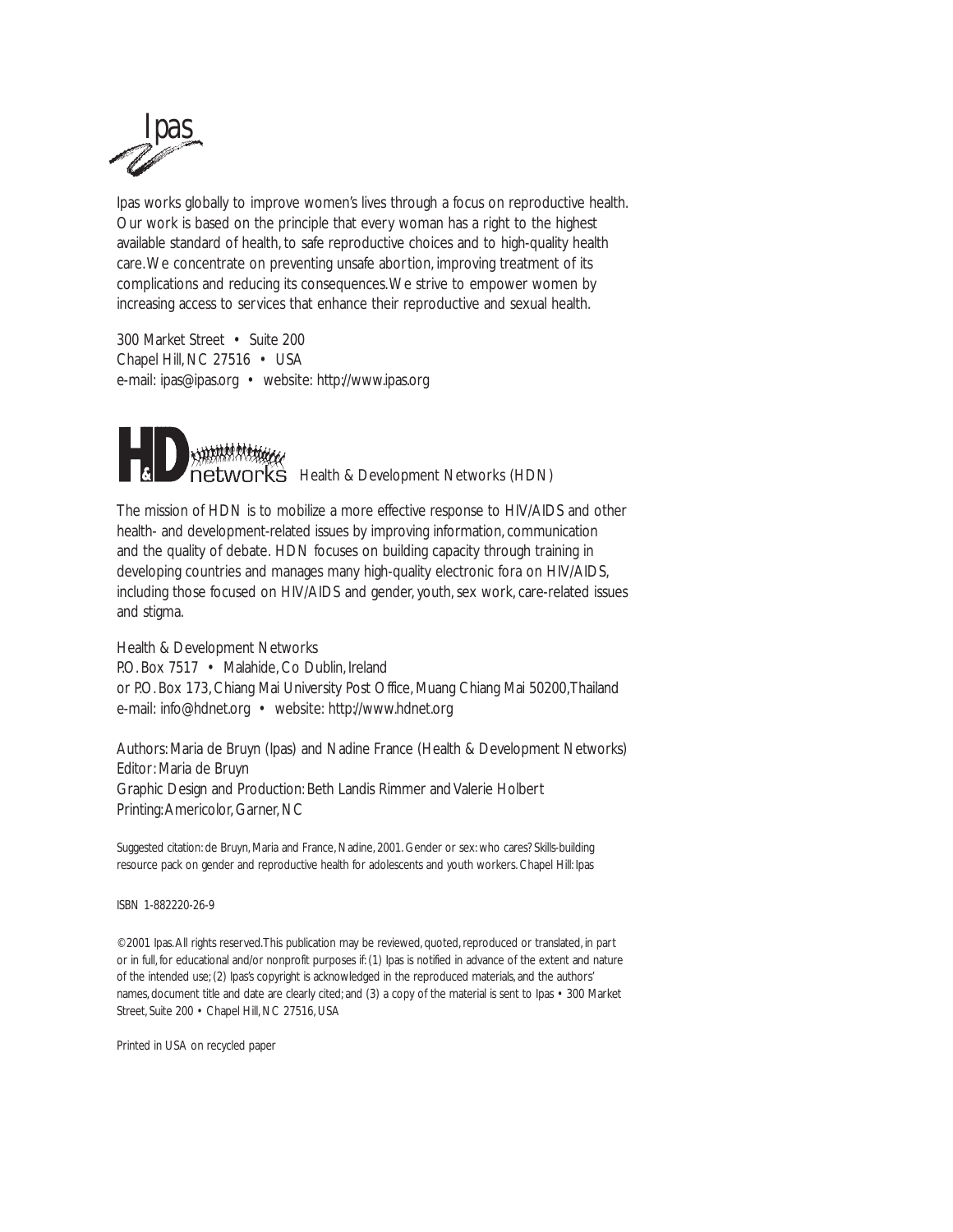

Skills-Building Resource Pack on Gender and Reproductive Health for Adolescents and Youth Workers

With a Special Emphasis on Violence, HIV/STIs, Unwanted Pregnancy and Unsafe Abortion

September 2001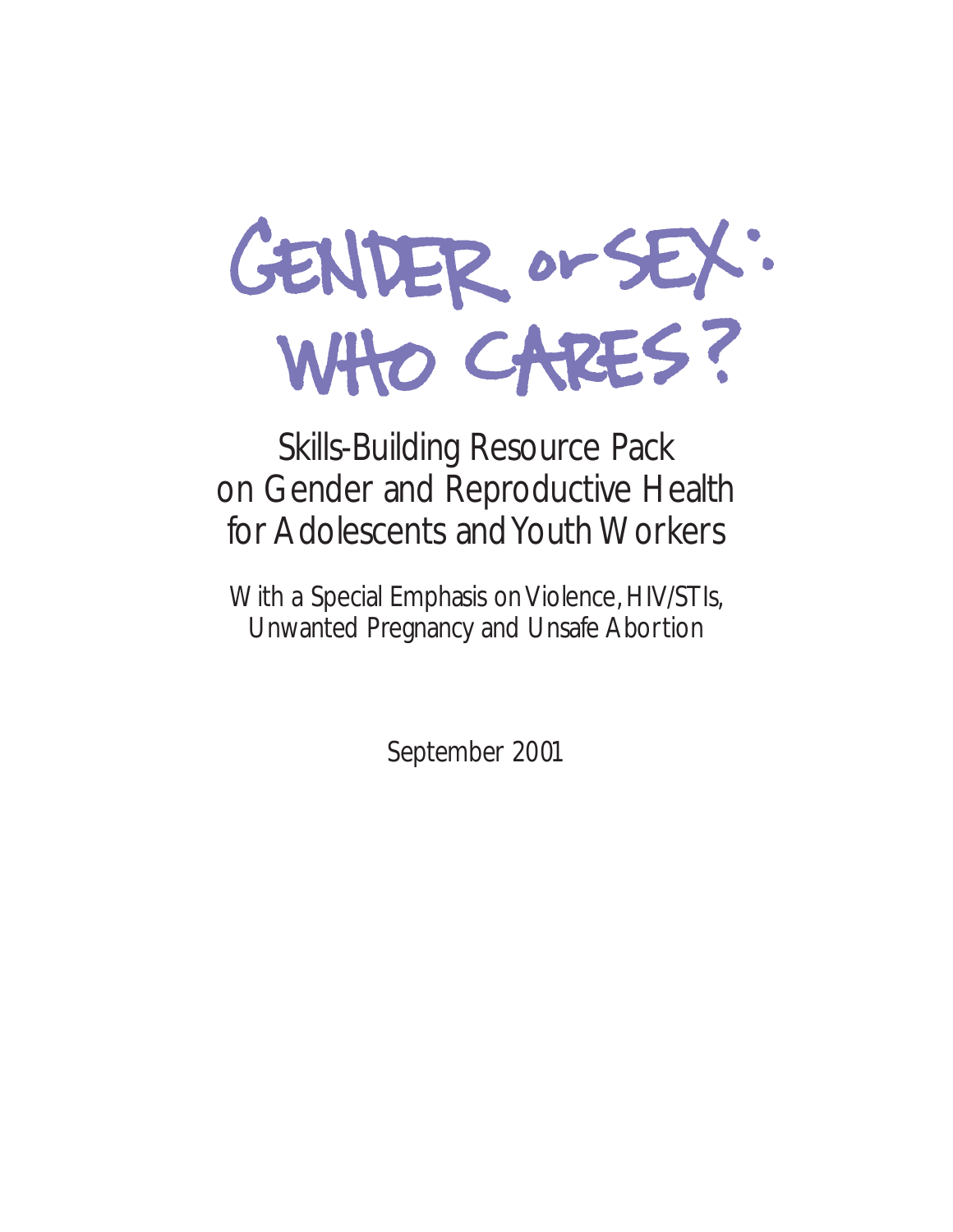# **Acknowledgements**

The authors thank the following individuals who co-facilitated presentation and testing of different versions of the curriculum at international conferences: Leila Adesse (Ipas, Brazil);Amy Fung (Queen Mary Hospital, Hong Kong); Ferdie Buenviaje (The Library Foundation, the Philippines); Peter Gillies (One World Training, Canada); Joost Hoppenbrouwer (Royal Tropical Institute,The Netherlands); Jerald Joseph (Pusat Komunikassi Masyarakat – Komas, Malaysia); Zaitun Kasim (All Women's Action Society, Malaysia);Alessandro Marimpietri (GAPA-Bahia, Brazil);Tim McKay (Australia);Astrid Mendocilla (Instituto de Educación y Salud, Peru); Claudia Moreno (Ipas, Mexico); Carmen Murguía (Instituto de Educación y Salud, Peru); Nkosikhulule Nyembezi (South Africa); Dorée Trottier (Ipas, USA); K.Vidya (YAAR, India) and Rocío Zumaeta (Instituto de Educación y Salud, Peru).

Thanks go to the following colleagues who reviewed the curriculum at different stages: Paul Bloem (WHO), Jean Burke (AIDS Control Programme, Tanzania), Jane Cottingham (WHO), Carol Djeddah (WHO), Pamela Hartigan (WHO), Charlotte Hord (Ipas, USA),Aimee Lehmann (Ipas, USA), Isabel Melgar (AIDS Society of the Philippines), Carmen Murguía (Instituto de Educación y Salud, Peru), Robert Thomson (WHO), K. Vidya (YAAR, India).

Special thanks go to Carmen Murguía (Instituto de Educación y Salud, Lima, Peru) for her substantial contributions.We would also like to thank all of the people who participated in the workshops that helped develop the curriculum.Their feedback and valuable comments were a great resource.

Funding for this project was provided by the Summit Foundation and Wallace Global Fund.



*(from left to right) K.Vidya, Carmen Murguía, Nkosikhulule Nyembezi, Nadine France and Maria de Bruyn*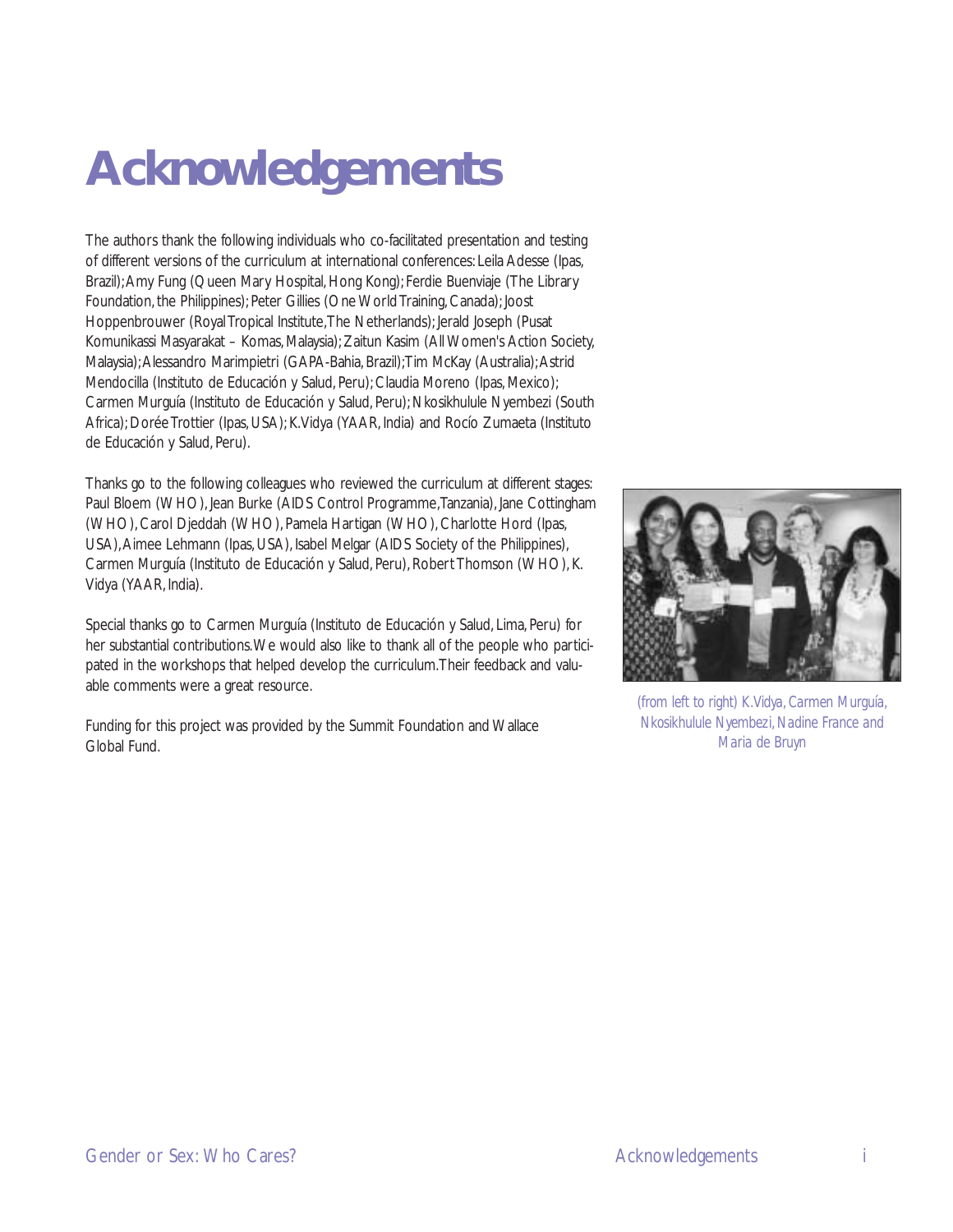# **Table of Contents**

CONTENTS PAGE

| Preface                                                                                                                                                                                                                                                    | 1                                      |
|------------------------------------------------------------------------------------------------------------------------------------------------------------------------------------------------------------------------------------------------------------|----------------------------------------|
| <b>SECTION 1: INTRODUCTION</b>                                                                                                                                                                                                                             | 4                                      |
| Who is this resource pack for?                                                                                                                                                                                                                             | 4                                      |
| How is it organised?                                                                                                                                                                                                                                       | 4                                      |
| Why is it needed?                                                                                                                                                                                                                                          | 4                                      |
| What assumptions is the curriculum content based on?                                                                                                                                                                                                       | 5                                      |
| <b>SECTION 2: PREPARATION AND PLANNING</b>                                                                                                                                                                                                                 | 7                                      |
| What do facilitators need to know?                                                                                                                                                                                                                         | $\overline{7}$                         |
| Workshop plan: companion to the curriculum                                                                                                                                                                                                                 | 10                                     |
| What are possible time frames for using the curriculum?                                                                                                                                                                                                    | 13                                     |
| What can you do after the workshop?                                                                                                                                                                                                                        | 16                                     |
| <b>SECTION 3: THE CURRICULUM</b>                                                                                                                                                                                                                           | 17                                     |
| <b>GETTING STARTED</b>                                                                                                                                                                                                                                     | 17                                     |
| Introduction to the workshop                                                                                                                                                                                                                               | 17                                     |
| DEFINING GENDER AND SEX                                                                                                                                                                                                                                    | 20                                     |
| Exercise 1A: Sex and gender: what do they mean?                                                                                                                                                                                                            | 20                                     |
| Exercise 1B: Match the proverbs and sayings                                                                                                                                                                                                                | 22                                     |
| Exercise 2: When we were young                                                                                                                                                                                                                             | 24                                     |
| Exercise 3: Gender not sex                                                                                                                                                                                                                                 | 26                                     |
| Facilitator summary for exercises 1-3                                                                                                                                                                                                                      | 29                                     |
| LEARNING ABOUT GENDER AND SEX                                                                                                                                                                                                                              | 31                                     |
| Introduction to small-group work                                                                                                                                                                                                                           | 31                                     |
| Exercise 4: The gender game                                                                                                                                                                                                                                | 32                                     |
| Exercise 5: The language of sex                                                                                                                                                                                                                            | 34                                     |
| Exercise 6: Learning about sex                                                                                                                                                                                                                             | 38                                     |
| Exercise 7: Media images analysis                                                                                                                                                                                                                          | 39                                     |
| Facilitator summary for exercises 4-7                                                                                                                                                                                                                      | 41                                     |
| APPLYING GENDER CONCEPTS<br>TO SEXUAL AND REPRODUCTIVE HEALTH<br>Introduction<br>Exercise 8: What is violence?<br>Exercise 9: Experiencing violence<br>Exercise 10: Lifeline history<br>Exercise 11: Role-play: why?<br>Exercise 12: Problem tree analysis | 42<br>42<br>42<br>45<br>47<br>49<br>51 |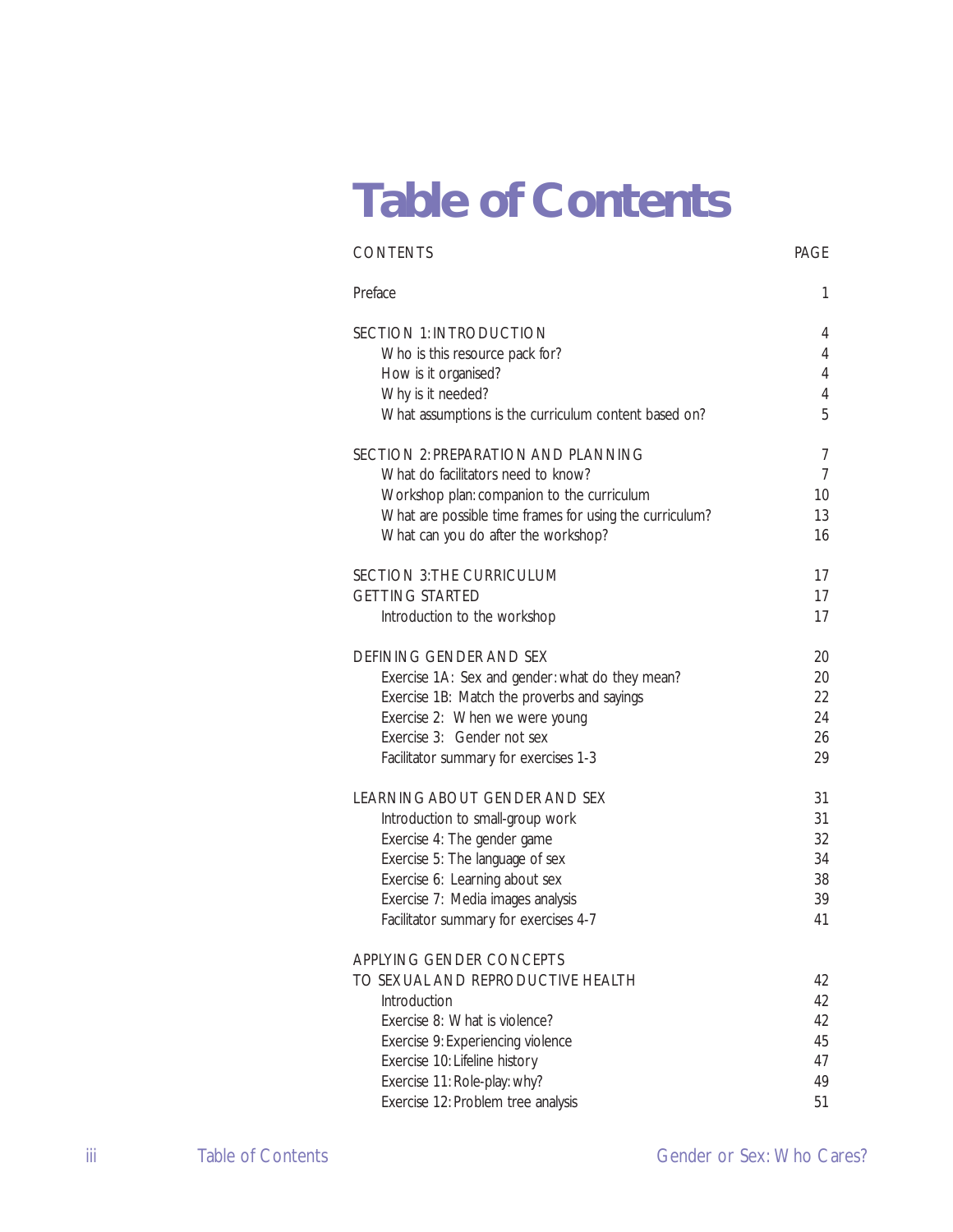| Exercise 13: Designing youth-friendly SRH services              | 54 |
|-----------------------------------------------------------------|----|
| Facilitator summary for exercises 8-13                          | 57 |
| Conclusion and evaluation                                       | 57 |
| <b>HOME-WORK ASSIGNMENTS</b>                                    | 58 |
| Gender bias and gender sensitivity in our culture               | 58 |
| What did my parents learn about sex?                            | 58 |
| Designing a gender-sensitive advertisement                      | 59 |
| Preparing action plans for better SRH services                  | 59 |
| <b>SECTION 4: BACKGROUND MATERIALS</b>                          | 60 |
| Sex-related definitions                                         | 60 |
| Gender-related definitions                                      | 61 |
| Sexual and reproductive health definitions                      | 65 |
| Information on violence                                         | 67 |
| Information on early and unwanted pregnancy and abortion        | 69 |
| Information on HIV/STIs and AIDS                                | 70 |
| Questionnaire on SRH issues                                     | 72 |
| Gender sensitivity checklist                                    | 74 |
| <b>SECTION 5: ADDITIONAL EXERCISES</b>                          | 77 |
| What are our attitudes and values? An exercise for facilitators | 77 |
| The damaging effects of myths                                   | 78 |
| Admiring the opposite sex                                       | 79 |
| Considering prejudice                                           | 80 |
| Storytelling to explore gender and SRH issues                   | 82 |
| <b>SECTION 6: REFERENCES AND RESOURCES</b>                      | 83 |
| References                                                      | 83 |
| <b>Resources</b>                                                | 85 |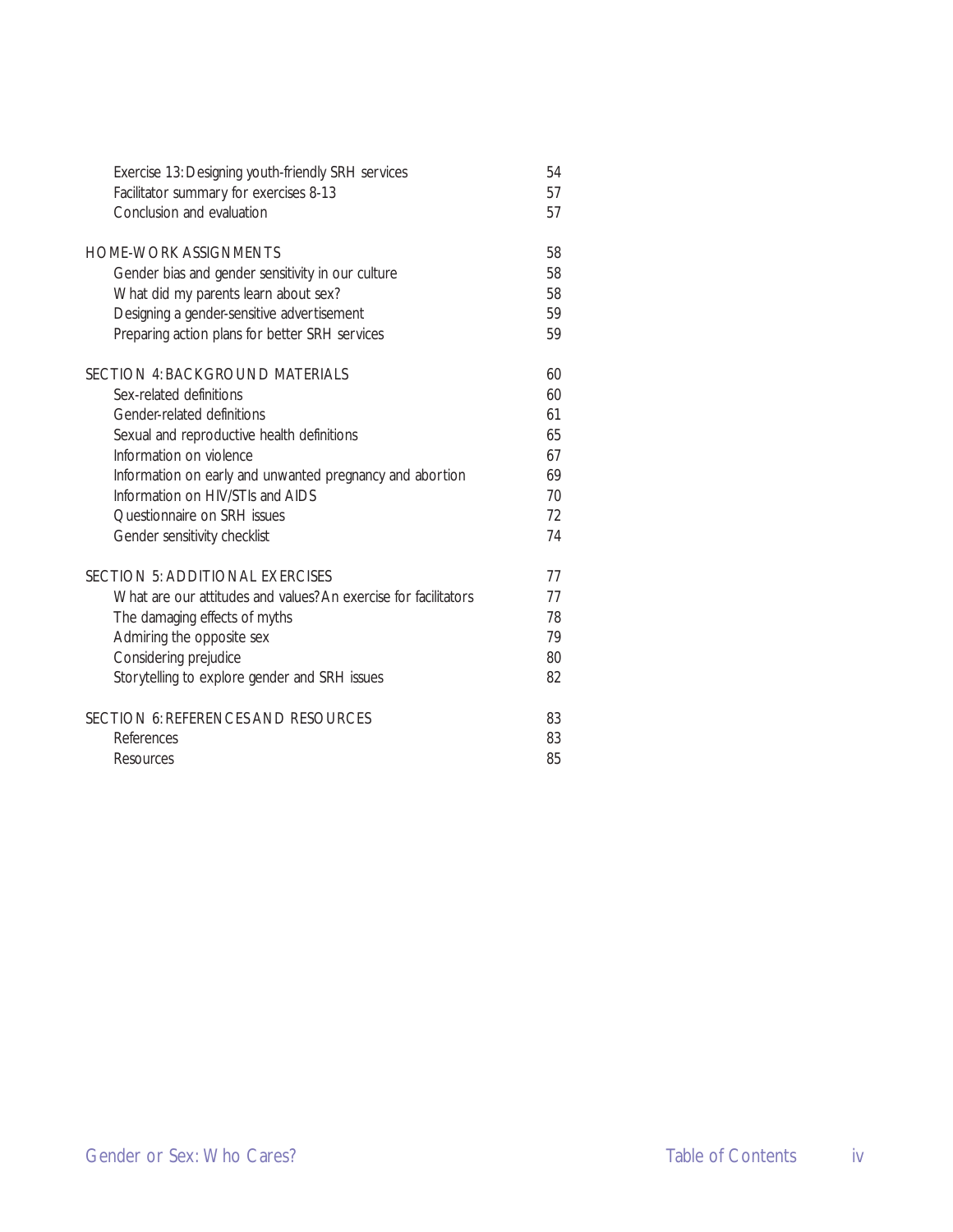# **Preface**

Gender or sex: who cares? Everyone should care about the difference between gender and sex and how gender affects our health, especially adolescents who have most of their lives ahead of them.This resource pack, which includes a manual, curriculum cards and overhead transparencies/ handouts, provides an introduction to the topic of gender and sexual and reproductive health (SRH). It was developed by Ipas and Health & Development Networks with technical support from the Instituto de Educación y Salud (Lima, Peru) and the World Health Organization (WHO) through its Departments of Reproductive Health, and Child & Adolescent Health. Funding for the project was provided by the Summit Foundation and Wallace Global Fund.

Numerous resources have been developed for training on gender. In addition, many curricula are available worldwide on SRH topics such as HIV/AIDS, sexually transmitted infections (STIs), and violence prevention [1]. Few training resources are available, however, for professionals and volunteers who work with young people concerning the influence of gender on SRH issues.This resource pack aims to help fill that gap by:

- 1) providing a workshop curriculum that incorporates suggestions and feedback from organizations in various regions of the world so that it can be easily adapted to specific cultural situations, including those in resource-poor areas
- 2) supporting a skills-building approach to work with youth that focuses on enhancing their development so that they can enjoy responsible and healthy lives that promote positive experiences of sexuality and reproduction.

This resource pack does not aim to replace other SRH training materials because they provide participants with needed facts (for example, about reproductive anatomy, sexuality, HIV/STIs) and activities focused on individual skills, such as developing assertiveness and negotiating in relationships (see Section 6 for relevant materials). Instead it aims to complement those materials by providing a participatory tool to differentiate gender from sex and to show how gender affects SRH.

#### **The curriculum development process**

With the help of local co-facilitators, different versions of the workshop curriculum were presented to and tested with 443 participants at six international conferences:

- ❑ 4th International Congress on AIDS in Asia and the Pacific, the Philippines, October 1997: 95 participants
- ❑ VI Pan-American Conference on AIDS, Brazil, September 1999: 65 participants
- ❑ X Congress on Sexology and Sex Education, Colombia, October 1999: 24 participants
- ❑ 5th International Congress on HIV/AIDS in Asia and the Pacific, Malaysia, October 1999, 134 participants



*Skills-building for youth can help them enjoy responsible and healthy lives*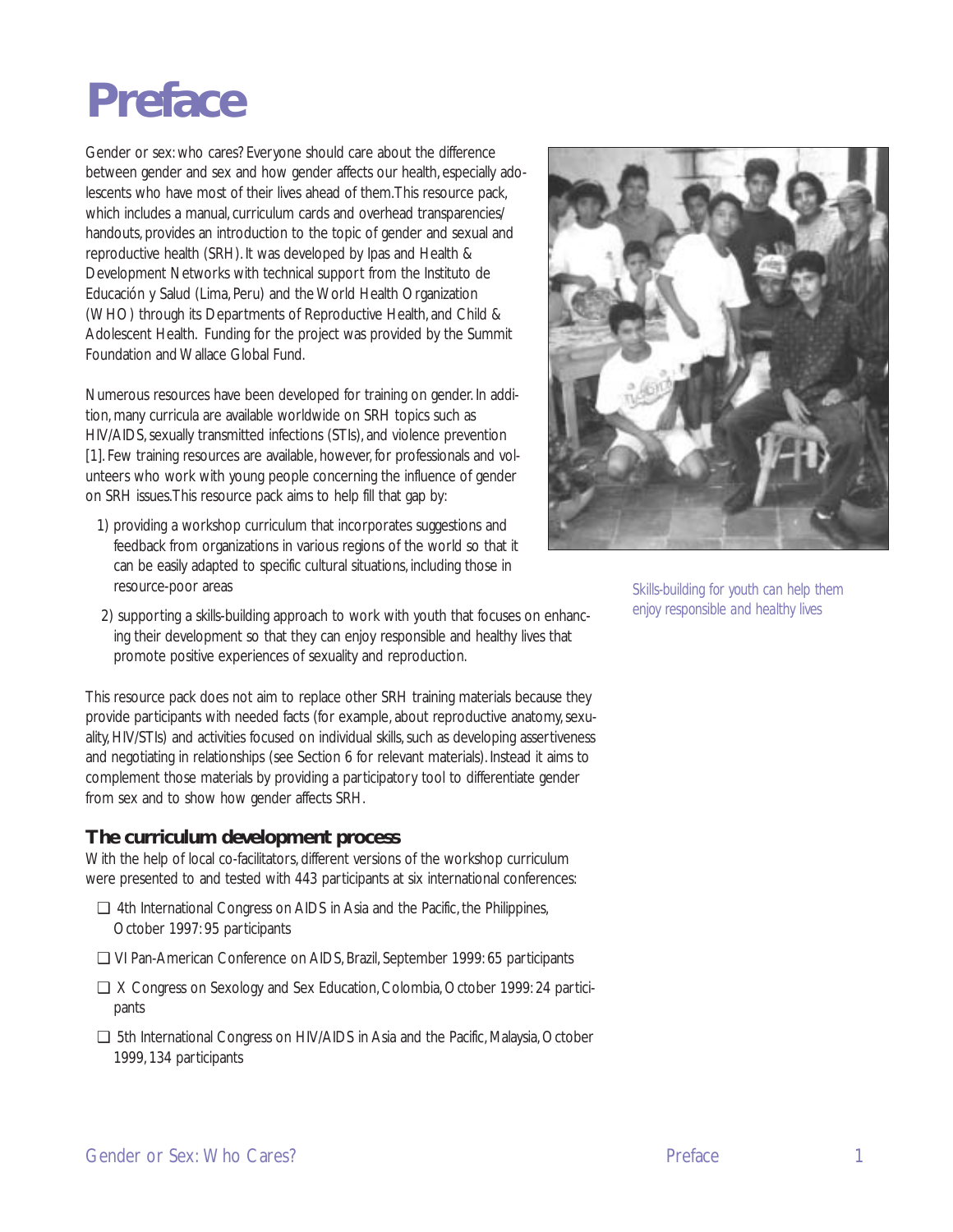- ❑ XIII International Conference on HIV/AIDS, South Africa, July 2000: 99 participants
- ❑ XI Congress on Sexology and Sex Education, Peru, October 2000: 26 participants.

Participants – both adults and young adults of about 24-30 years – at the conference workshops came from Argentina, Australia, Bangladesh, Barbados, Bolivia, Brazil, Cambodia, Chile, People's Republic of China, Hong Kong-China, Colombia, Costa Rica, Dominican Republic, Ecuador, Ghana, Honduras, India, Indonesia, Jamaica, Kenya, Lao PDR, Lesotho, Malawi, Mali, Malaysia, Mongolia, Mozambique, Myanmar, Namibia, Nepal, Nigeria, Pakistan, Peru, Puerto Rico, the Philippines, Rwanda, Senegal, Singapore, South Africa, Sri Lanka, Swaziland,Thailand,Trinidad and Tobago,Tunisia, Uganda, Uruguay, USA, Vietnam, Zambia and Zimbabwe.They included people working for NGOs specializing in HIV/AIDS, adolescent health and SRH, universities, health services and hospitals, governmental ministries, and United Nations agencies including the United Nations Development Program and UNIFEM.

Twenty-one NGOs tested the whole curriculum or parts of it with over 970 adolescent and adult women and men aged 13-65 years in Brazil, Guatemala, Kosovo, Malawi, Malaysia, Mexico, Mozambique, Nigeria, Peru,The Philippines,Tanzania, Zambia and the USA; dissemination also took place through the Internet and e-mail.

We would like to have your feedback on using the curriculum and resource pack. Your commments may be shared with others through the Ipas website. Send your comments to: ipas@ipas.org

"IES has witnessed the evolution of this curriculum…and how it has incorporated changes according to needs observed in diverse realities where the workshop has been presented….we believe that it has gradually become sensitive to cultural differences, which validates its applicability in different contexts.We believe that the theme of gender and gender equity is a unifying element that cuts across cultures and generations." (Peru)

"We saw how the teaching methodologies, e.g., brainstorming, role-play, discussion, etc., can be used for difficult issues.These are good additions instead of forgettable facts." (Tanzania)

> "This workshop has contributed to our overall work in that it has enriched our HIV/AIDS curriculum content and supplied us with some new vocabulary. It has opened the young people's minds to understand and accept that there are people who are different from themselves and their ways of life…" (Zambia)

Assessment of the local division of the local division of the local division of the local division of the local division of the local division of the local division of the local division of the local division of the local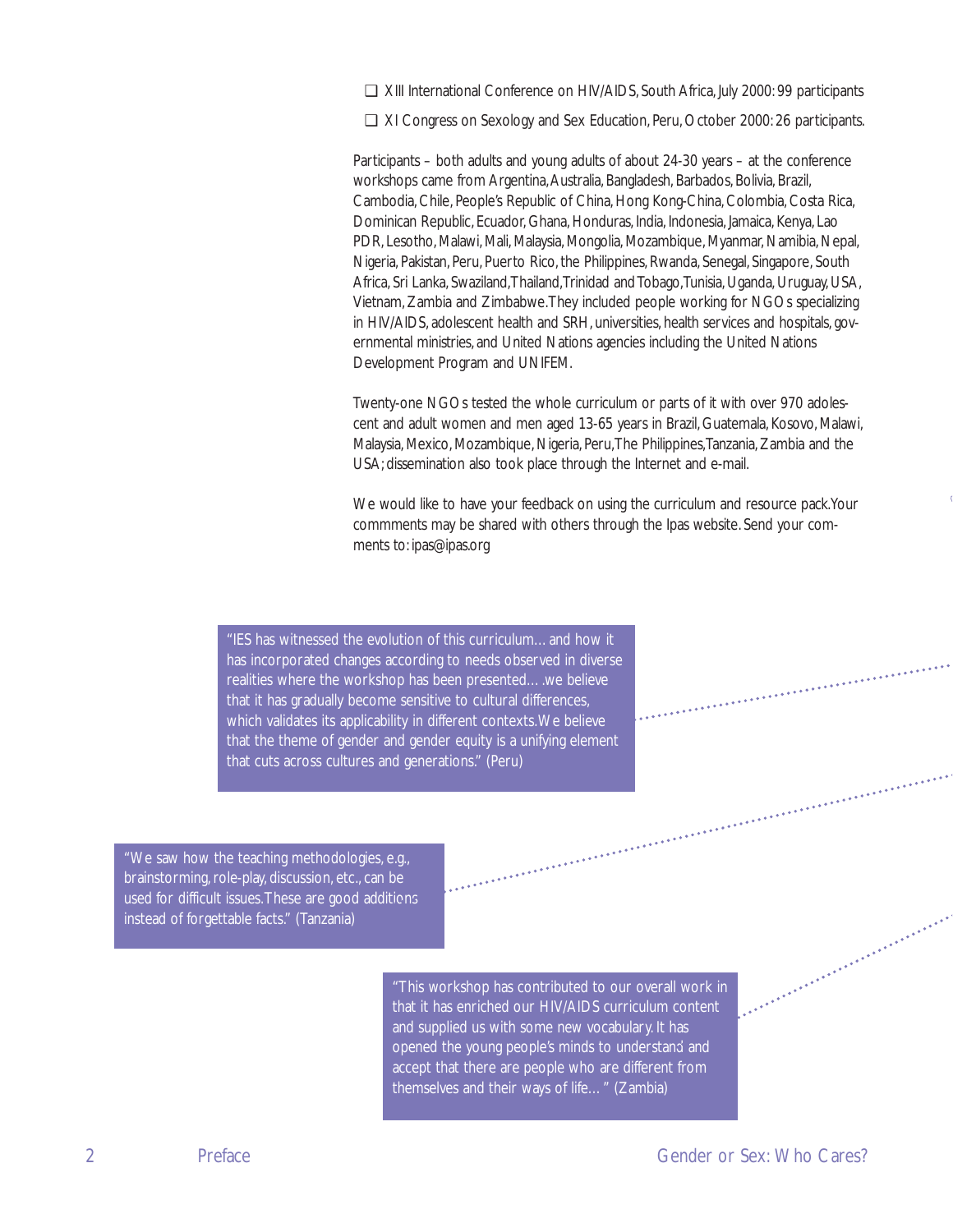"The response we received from the participants during and after the workshop was very positive… this workshop has benefited the participants enormously in relation to how they relate within their personal relationships, their attitudes and behaviour and how it can influence their reproductive health." (Kosovo)

"Overall, the workshop is very informative and very systematically conceptualised.The module is very helpful in clarifying key points on gender and sex. [Our] experience in handling this activity has helped us further mould our workshops in contextualising Filipino issues…We admire the idea that all activities are very interactive and participatory. Some of the participants have claimed that they have learned new things while having fun." (the Philippines)

"All of [the participants] found that they gained a lot of new information that they never could get through textbooks.They thought that this is an interesting way to learn about reproductive health by discussing and taking a participatory role rather than just reading or through lectures.All of them found that this workshop allowed them to bring up and discuss topics that are in normal circumstances taboo and sensitive in the society.They were quite shy with each other at first but as the activities progressed they grew comfortable with everyone.They found that being able to discuss about these topics is important to voice out concern later in the society. Quite a few thought that it is a good training to put into practice.They would very much like to recommend their friends, parents and other adults to participate in a workshop like this." (Malaysia)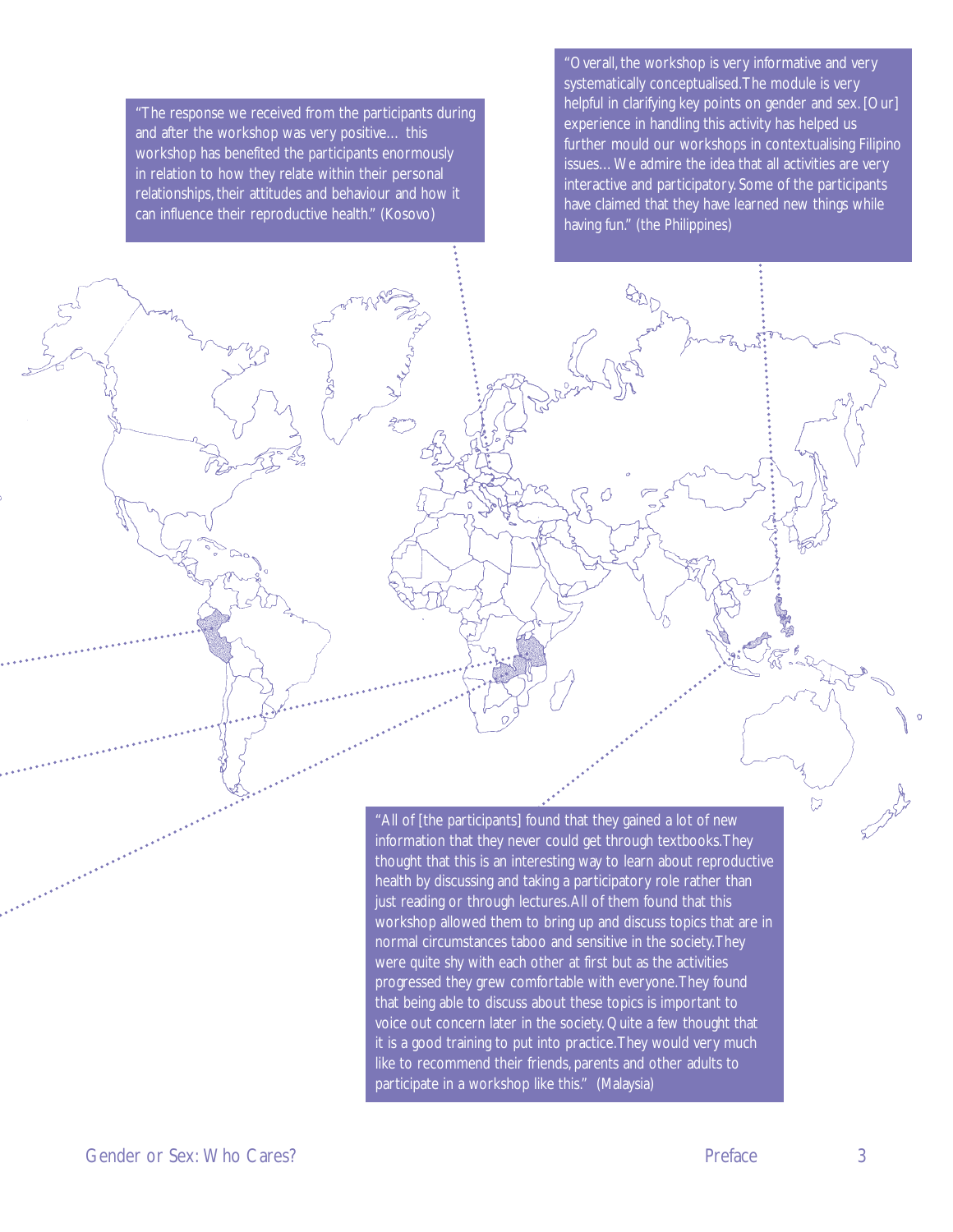# Section 1: **Introduction**

#### **Who is this resource pack for?**

The audience for whom this resource pack is intended is twofold.The first group includes professionals and volunteers who work with adolescents on SRH issues, such as NGO staff, youth outreach workers, teachers and health-service providers who interact with young people.The second group comprises young people aged about 13-24 years. Field-tests have shown that the exercises work well with young people of these ages from a variety of backgrounds.Adolescents and young adults who have experienced societal violence (Kosovo), as well as young women and men living in situations of high HIV prevalence (Malawi, Nigeria, Zambia) and resource-poor environments (rural Tanzania, USA) all benefited and enjoyed the workshops using the curriculum.

#### **How is it organised?**

The resource pack has three parts: this manual, a set of curriculum cards for use during workshops and a set of overhead transparencies/handouts.The manual contains six sections:

- ❑ Section 1: introduction
- ❑ Section 2: background information for preparation and planning
- ❑ Section 3: the curriculum exercises
- ❑ Section 4: background materials that facilitators can use for handouts
- ❑ Section 5: additional exercises (for facilitators and, for example, for follow-up activities)
- ❑ Section 6: references and resources.

Facilitators can use the curriculum cards as quick guides during a workshop.The cards contain sample answers to the exercises.The overhead transparencies can also be photocopied for handouts.

#### **Why is it needed?**

About 85% of the world's 1.1 billion adolescents (aged 10-19 years) and 1.5 billion young people (aged 10-24 years) live in developing countries. During adolescence and young adulthood these young people experience a transition period during which they learn values, skills and behaviours that can benefit them as workers, heads of households, future parents and contributing members of civil society.They gradually take on numerous responsibilities – often from a very early age – such as childcare, household work and contributing to family income.This transition period to full adulthood is also a time of normal, healthy experimentation during which young people start to form their own opinions, make their own decisions and become more independent.

Unfortunately, large numbers of young people also live in circumstances that can increase their SRH risks, which include violence, HIV/STIs, unwanted pregnancy and unsafe abortion.Their ability to control some of these circumstances, such as poverty, is limited. However, some of the risks that young women and young men face can be reduced if they are equipped to recognise and deal with them. Gender biases are one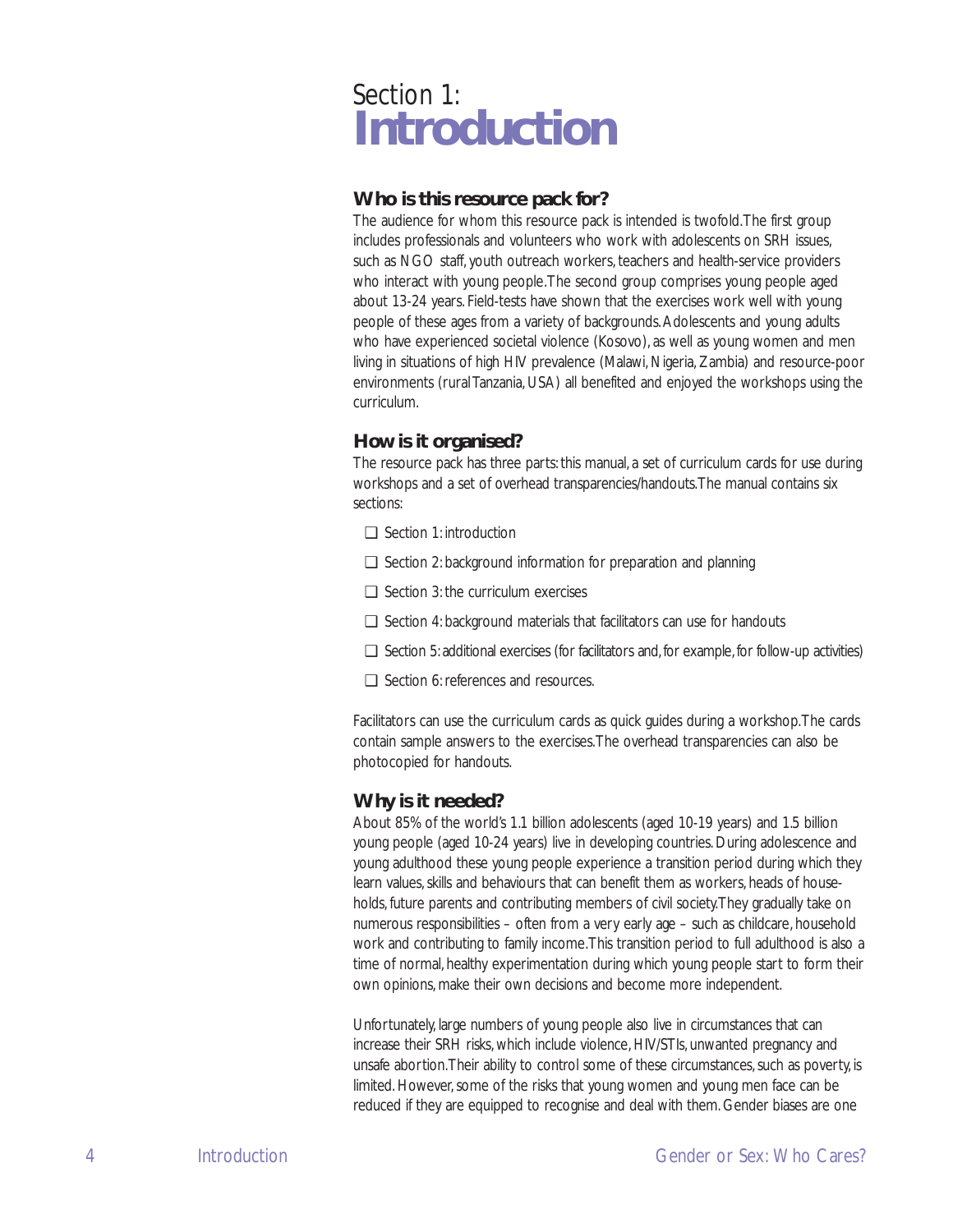such risk factor.When young people learn to recognise how gender-based norms and roles can decrease their choices, they can also begin learning how to change these norms and resist expectations and situations that put them at risk. One way of aiding this process is by focusing on 'developmental assets' – factors in their environment and personal qualities that promote healthy growth and development [2].The environmental factors include measures to provide young people with support, safety, clear expectations and opportunities to contribute to society.The personal qualities give young women and young men a sense of self-esteem, self-worth, and the capability to make informed and responsible decisions.

This resource pack aims to help young people develop some of the above-mentioned personal qualities such as being able to recognise and deal with gender biases that may affect their SRH.The curriculum allows them to practise analytical skills that can help them identify situations and factors that can increase and decrease their SRH risks, and learn how to express their wishes concerning the information and services they need. These are first steps toward empowering adolescents to exercise their SRH rights.

The participatory exercises in this manual are presented with a progressive focus – both regarding methodology and content – that is integral to the curriculum's effectiveness:

- ❑ First, the concepts of sex and gender are introduced so that participants learn the differences.
- ❑ Next, participants are given an opportunity to reflect on how these concepts are present in their daily lives and society in general.
- ❑ In the third section, participants analyse how the concepts are transmitted and learned.
- ❑ In the final set of exercises, participants analyse the effect of gender concepts on SRH problems and are encouraged to come up with ways to deal with these problems.

The progressive design of the curriculum is valuable because it reviews participants' previous experiences, constructs new, or reinforces existing, knowledge with their participation and offers tools so that they can apply the knowledge to their personal lives. Moreover, the exercises touch upon both intellectual understanding and emotional experience, which together can promote more sustainable changes in attitudes and behaviours. It creates an opportunity for participants to look inward and become conscious of barriers that sometimes prevent them from challenging gender-based stereotypes that can negatively influence SRH.

#### **What assumptions is the curriculum content based on?**

The curriculum is based on several fundamental assumptions:

- ❑ Gender-based norms and stereotypes can lead to increased SRH risks. Adolescents must therefore be equipped to challenge these norms.
- ❑ Gender is particularly complex since it interacts with other social factors such as economics, age, power, culture, etc. Because of this it requires responses that address both the individual and institutional levels.This curriculum addresses the individual level.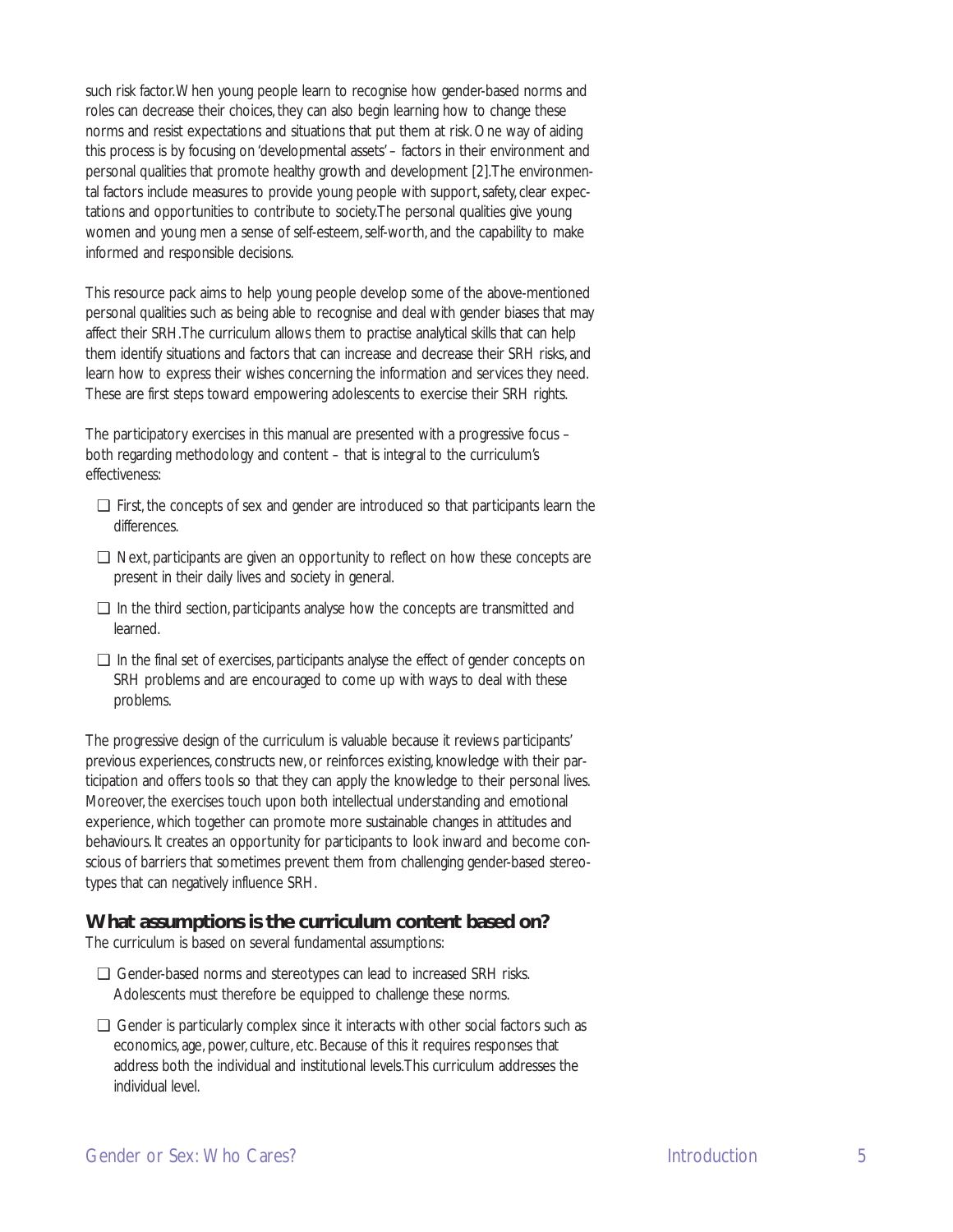- ❑ It is important to discuss various SRH problems HIV/STIs, violence, unwanted pregnancy and unsafe abortion – in an integrated manner from a gender perspective.The same risk situations and risk factors increase vulnerability to multiple SRH problems; moreover, different SRH problems affect one another (e.g., sexual violence can lead to both HIV/STI infection and unwanted pregnancy).
- ❑ Programmes must respect young people's SRH rights, such as the right to information and education. Adolescents are expected to take on increasing amounts of responsibilities as they mature.They must also have the chance to express their opinions, contribute their knowledge and be enabled to take care of their own sexual and reproductive health.This means that training on SRH must offer them an opportunity to ask all their questions and receive respectful and truthful answers regarding all aspects of SRH [3].
- ❑ Effective programmes encourage young people's participation, address the SRH needs of both young women and young men, and address both the positive aspects of sexuality as well as possible negative consequences [4].
- ❑ Young people may face considerable criticism if they are perceived to be challenging traditions and social norms.They need to know they can count on gender-sensitive adults who will support them in discussions with parents, teachers and other influential adults in their lives. In order to be able to fulfil this role, facilitators who use this curriculum should have done the exercises first themselves.

#### *Feedback from the Field— The Curriculum's Progressive Focus*

- ❑ *"In surveying the workshop I noticed a remarkable change each day. From the participants performing the simpler exercises at the beginning and progressing on to the more complex exercises, the transformation was remarkable.The participants were enthusiastic and got more involved as it progressed.They had no problem with any of the exercises and were very forthcoming with their responses." (Kosovo)*
- ❑ *"It opened up the participants' assimilation ability in a way that they had a chance to learn small simple subjects, then went up to now learn a bit complex subject. In the process, they managed to connect two or three subjects to make a full comprehensive meaning." (Malawi)*
- ❑ *"It allows a better understanding of the difference between 'sex' and 'gender' to be established first.After which, the concept was used in exercises so that participants see how it has been established in society.The last part was especially useful where participants were able to relate gender issues to real problems in life." (Malaysia)*
- ❑ *"It arouses the curiosity of participants and makes them eager to learn more because they don't find the sessions daunting from the onset. Participants are at different levels of knowledge and awareness of topics. Starting with rudimentary information makes it possible to carry everyone along in the learning process." (Nigeria)*
- ❑ *"It facilitated reflection and allowed the participants to relate the concepts to their own experiences, facilitating the development of competencies in a progressive manner." (Peru)*
- ❑ *"It is indeed useful to follow this incremental flow of discussion on gender and sexuality.This will let participants take time to digest the concepts/issues being presented to them by each activity.This has prepared them to analyse the issue more deeply and meaningfully during the course of the whole activity." (The Philippines)*
- ❑ *"In African languages, discussing sexual matters has a lot of stigma.Therefore starting to introduce these slowly helps people get ready and become used to discussing them and using them." (Tanzania)*
- ❑ *"It started from the known to the unknown; from the familiar to the less familiar". (Zambia)*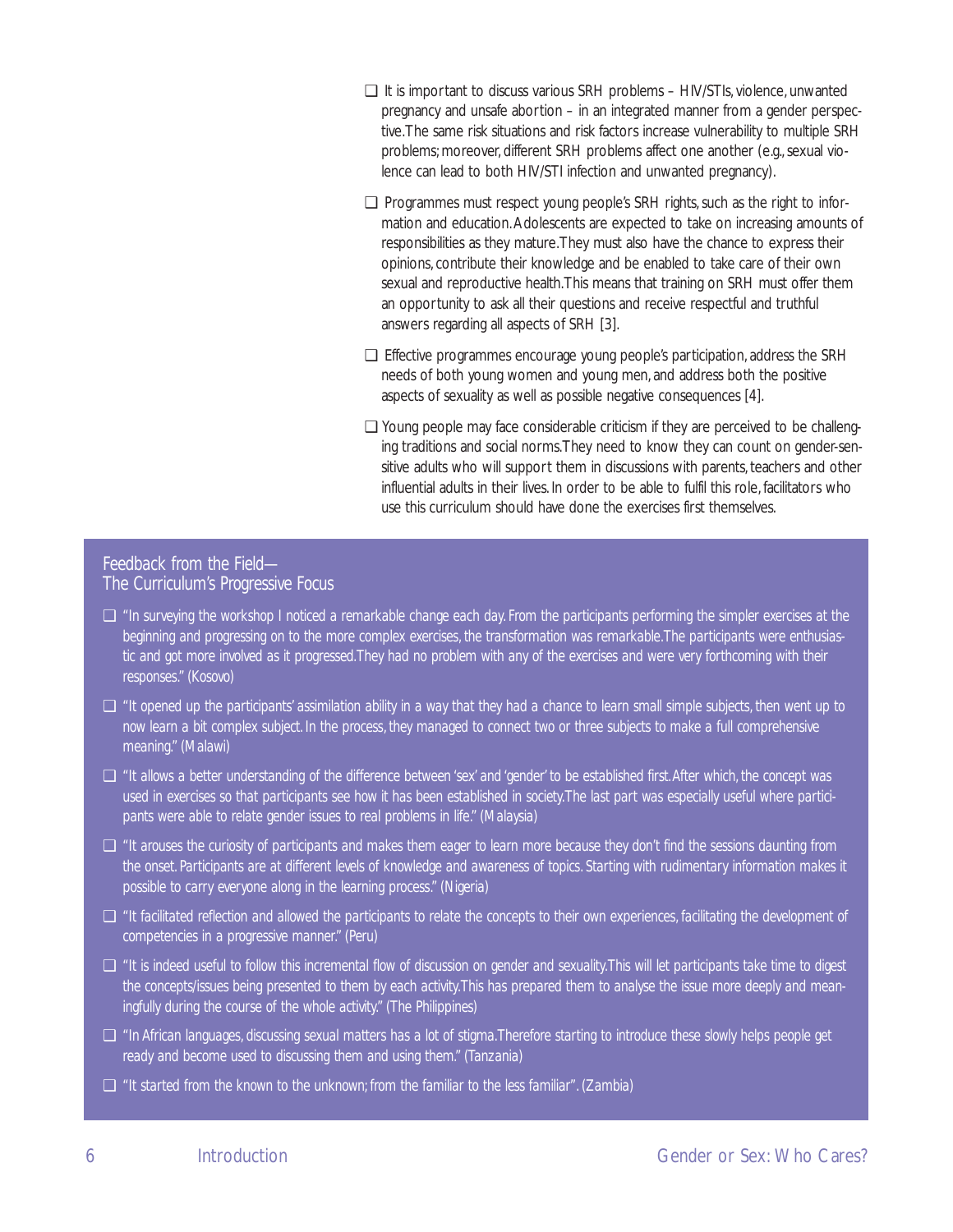# Section 2: **Preparation and Planning**

### *WHAT DO FACILITATORS NEED TO KNOW?*

#### **What experience do facilitators need?**

The facilitator team using this curriculum should be familiar with SRH issues so that they can answer participants' questions and provide insights.They should also have experience in carrying out group work and/or training workshops.

If possible, it is a good idea to work with a multidisciplinary group including both male and female facilitators; this not only enriches the workshop but can reinforce the facilitators' skills as well. If the facilitator team consists of adults only, it can be beneficial to ensure that the team always includes at least one younger adult.At least two facilitators are needed for this workshop since it is important that they can take turns leading exercises, guiding discussions and taking notes (for example, on points brought up in group discussions that need to be highlighted in exercise summaries).

Ideally, the facilitators will have first completed all the exercises themselves.They will then have a better idea of the issues that may arise during the activities.The exercises will also help them assess their own feelings, assumptions and beliefs regarding gender issues so that they are better able to support adolescents who practise gender-sensitive behaviours [5].

Before actually running a workshop, the team should meet to discuss each exercise in detail and decide whether any adaptations to the local situation are needed (for example, terminology used, examples to illustrate summary points, role-play scenarios that include the most important SRH risk factors in the community). It is also helpful if the facilitators complete the exercise 'What are our attitudes and values?' (Section 5, page 77) before conducting the workshop.

#### **What are the possible difficult issues?**

Some people think that 'gender' is just a new word for 'women'; others may believe it is something that is only of interest to 'feminists'. Yet others may believe that discussions about gender have as their real purpose to 'blame men' for inequalities that exist between them and women.All of these misguided beliefs contribute to resistance regarding discussion about gender, particularly among adults.

Many young people will never have heard the word 'gender' before.They will, however, be able to recognise differences in men's and women's roles and behaviours expected of men and women, boys and girls.Testing has shown that even younger adolescents (13-14 years) can identify and express how males and females are treated differently. Facilitators may therefore not want to use the word 'gender' at the start of the workshop, introducing it only after participants have come to understand what it implies.

In some languages, there is no easily identifiable word that describes gender. In these circumstances, it is important for facilitators to choose a word or phrase that adequately represents 'gender' or perhaps introduce the English word if the exercises are being conducted in the local language.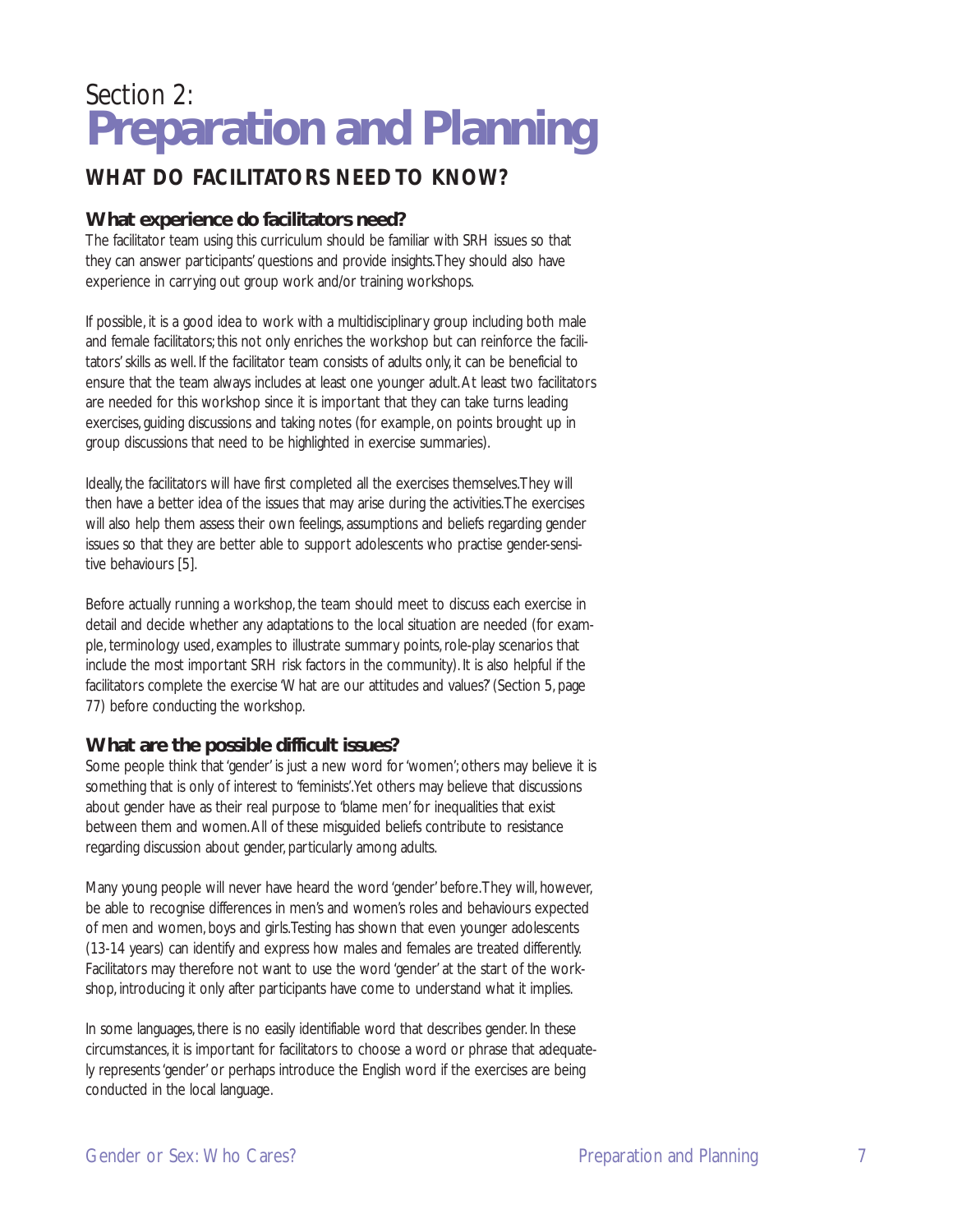Care must be taken in the exercises to show the effects of gender on both males and females. For example, during group discussions, the facilitators should not only focus on issues and problems that relate to women and female adolescents since men and boys, too, have SRH concerns and may face gender-based biases.

Participants may expect that the workshop will be very serious.This is not a bad expectation in itself but may lessen initial enthusiasm for participation.Testing has shown that, for this reason, laughter and humour are important components of workshops based on this curriculum – they make the subject matter 'lighter', less threatening and fun to consider!

It is preferable NOT to call on participants to answer questions or participate in discussion unless they volunteer to speak. If a participant feels uncomfortable and then is 'put on the spot', this may discourage his/her further participation.

Testing has shown that when facilitators use some of their own personal experiences to illustrate issues under discussion, this helps encourage workshop participants to share their personal observations and experiences. It also demonstrates that everyone is subject to gender influences. For example, facilitators can tell how they have personally 'manipulated' gender-based stereotypes to achieve something they wanted (e.g., women crying or flirting to get something done).

In some cases, it may be difficult for people to speak freely if they are in small groups with people of the opposite sex. If you doubt whether an exercise is culturally appropriate for women and men or girls and boys to do together, divide the participants according to sex and then re-unite the two groups to share their responses with one another.Also keep in mind that the exercises may not be as effective if family members are in the same small groups.

Facilitators should be prepared to deal with the emotions that may arise when participants think about personal experiences related to 'sensitive' and 'taboo' subjects.The amount of information that participants will want about specific SRH issues may vary from group to group, so it is wise to have additional information on hand (such as services and local support groups related to violence, incest, sexual orientation, drug and alcohol abuse).This is particularly important when moving to the exercises on violence as many participants may have had personal experience with it. Resources are mentioned in Section 6 that address the sensitive and ethical issues related to violence.

Where abortion is a taboo subject, the facilitators should be prepared to discuss different aspects of the subject such as the possibility of spontaneous abortions (miscarriages) as a result of violence, circumstances when induced abortion is permitted by law (e.g., in cases of rape and incest), and the fact that women and girls who suffer complications of unsafe abortions always have a right to post-abortion care even if there are legal restrictions on induced abortion.

If workshop participants want more information on a particular SRH topic, the facilitators can offer them background materials from Section 4 or relevant local materials (for example, addresses of clinics). Section 6 lists other resources that can be useful. It is helpful to have a large sheet of paper available during the workshop that is marked 'Topics for further consideration' on which facilitators and participants can list subjects

#### *Feedback from the Field— Abortion Issues*

*"We had to deal with the legal question of abortion…look at abortion from the churches' point of view; [and] the circumstances under which abortion can be medically permissible because illegal and unsafe abortions happen in spite of the law and the churches." (Zambia)*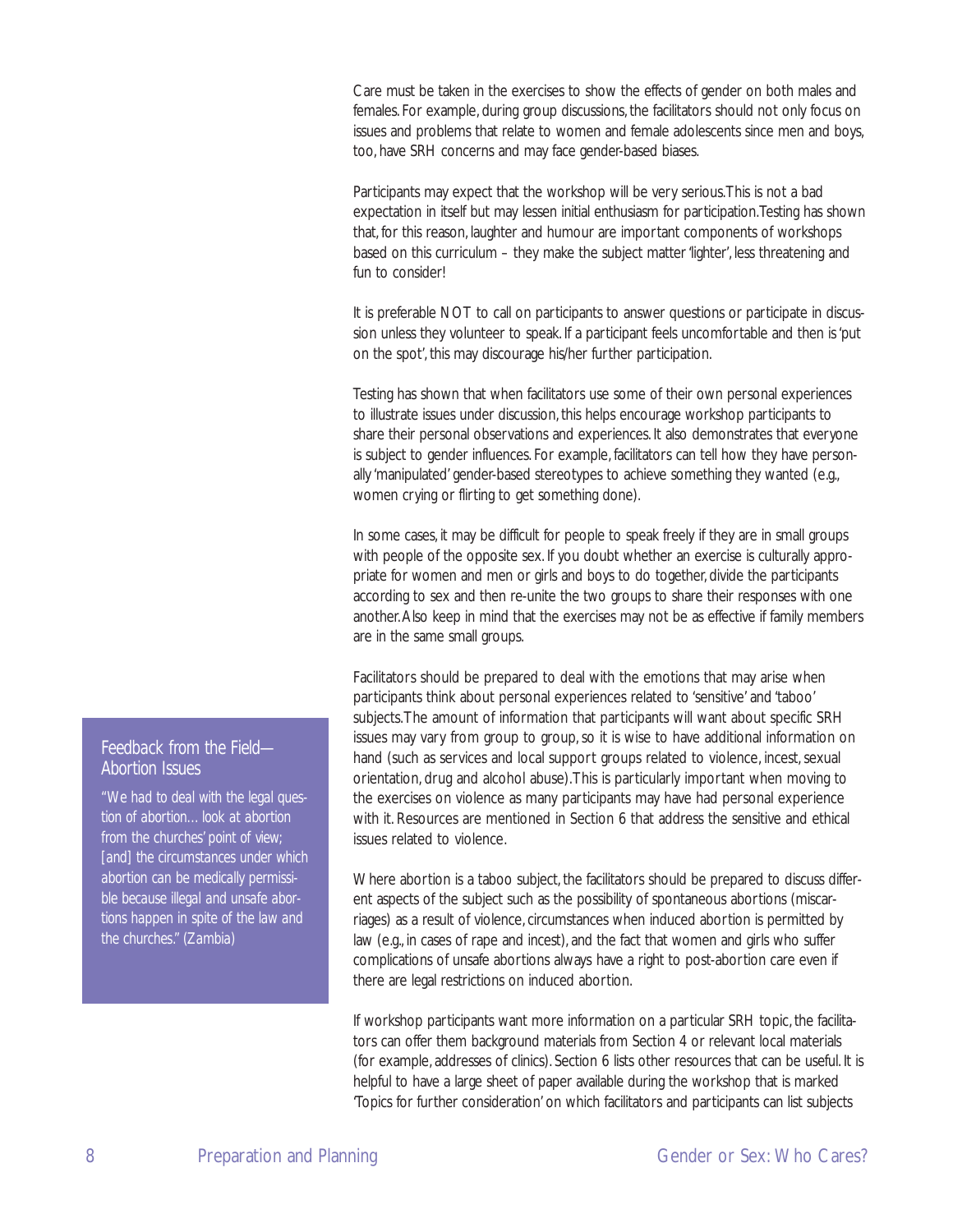about which they want more information or discussion; the list can then provide ideas for follow-up activities to the workshop.

Facilitators must resist the temptations of being too directive or too removed during small-group work for exercises. Ideally, they stay with the small groups at the beginning, listening, responding to questions and doubts.They can then either observe silently or leave and visit the groups again after 5-10 minutes to ensure that the instructions are understood and that participants do not spend too much time on one part of an exercise.

Although facilitators should not participate in the small-group work itself, they can make suggestions. For example, during a problem tree analysis on unwanted pregnancy (p. 51), they can ask the group to consider to what extent a girl should share decisionmaking with her partner and to what extent a boy should take responsibility.

#### **What materials do you need?**

The curriculum has been designed to require a minimum of workshop supplies. Ideally, the facilitators will be able to use the overhead transparencies included in this resource pack to make key points and help summarize different parts of the workshop. If an overhead projector is not available, the key points can be written onto large sheets of paper that are displayed during the workshop. If you cannot afford to use much paper, a blackboard may also be used in some exercises. For small-group work, the facilitators should have:

- ❑ marker pens and/or pens and pencils
- ❑ small and large sheets of paper (from flipcharts or newsprint)
- ❑ handouts with the questions to be answered in the different small-group exercises – it is helpful to give each participant a folder at the start of the workshop containing the handouts.

A few supplies need to be prepared in advance:

- ❑ a large sheet of paper with proverbs that need to be matched up for exercise 1B (Match the proverbs and sayings)
- ❑ pictures from local magazines and newspapers for exercise 7 (Media images analysis)
- ❑ drawings on large sheets of paper for exercise 10 (Lifeline history: a horizontal line with ages marked and short descriptions of the characters' problems) and exercise 12 (Problem tree analysis: a tree with several large roots and several branches, perhaps with fruits).

The workshop will have added value for adult and peer educator participants if they receive a copy of the curriculum afterwards. If your resources will allow you to photocopy the curriculum, tell the participants at the start of the workshop that they will receive it so that they don't feel the need to take notes.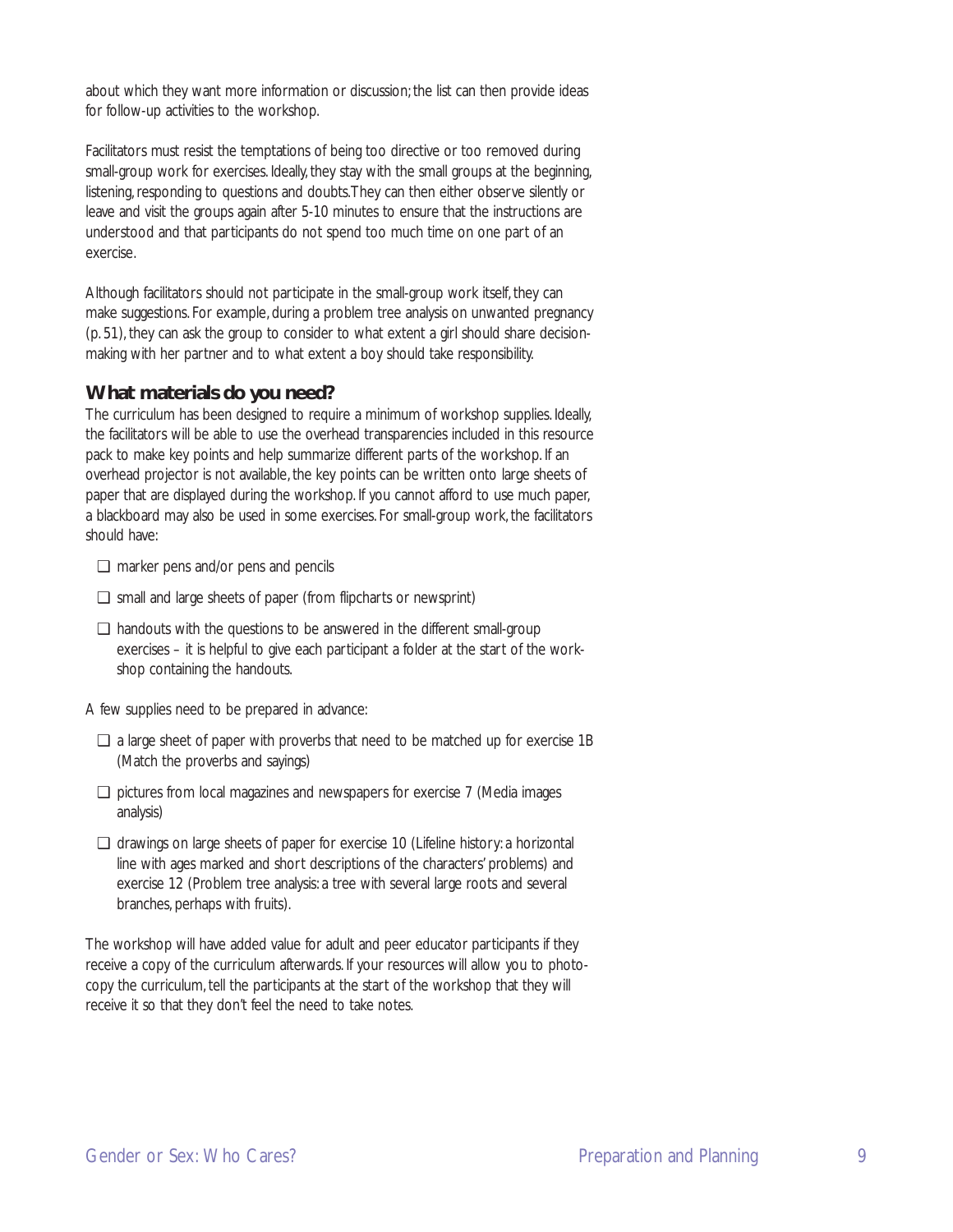# Workshop Plan: Companion to the Curriculum

Recommended number of participants: 20-30 persons

|                                                 | <b>GETTING STARTED</b>                                      |                                                                                                         |                               |                                                                                                                                                   |
|-------------------------------------------------|-------------------------------------------------------------|---------------------------------------------------------------------------------------------------------|-------------------------------|---------------------------------------------------------------------------------------------------------------------------------------------------|
| <b>Exercise</b>                                 | <b>Method</b>                                               | <b>Expected results -</b><br>participants:                                                              | <b>Minimum</b><br>time needed | <b>Materials needed</b>                                                                                                                           |
| Introduction to<br>the workshop                 | Plenary session<br>discussion                               | Understand the workshop<br>objectives and agree on ground<br>rules                                      | 15 minutes                    | -Large sheets of paper or<br>transparencies with:<br>• workshop objectives (p. 18)<br>• ground rules (p. 19)                                      |
|                                                 |                                                             | <b>DEFINING GENDER AND SEX</b>                                                                          |                               |                                                                                                                                                   |
| 1A. Sex and<br>gender:<br>what do<br>they mean? | Brainstorming<br>and discussion                             | Begin to identify the concepts to<br>be addressed in the workshop                                       | 10 minutes                    | -Large sheets of paper<br>-Marker pens and sticky tape<br>-Definitions on large sheet of<br>paper or overhead transparency<br>(p. 21)             |
| 1B. Match the<br>proverbs<br>and sayings        | Brainstorming<br>and discussion                             | Begin to identify gender stereo-<br>types promoted in various cultures                                  | 10 minutes                    | -Large sheet of paper or overhead<br>transparency with proverbs and<br>sayings to be matched (p. 23)                                              |
| 2. When we<br>were young                        | Pair work<br>followed by<br>group sharing<br>of experiences | Realise how gender influenced our<br>early experiences and continues to<br>influence our thinking today | 15 minutes                    |                                                                                                                                                   |
| 3. Gender<br>not sex                            | Brainstorming<br>and discussion                             | Understand the difference<br>between 'sex' and 'gender' and<br>learn to recognise gender<br>stereotypes | 25 minutes                    | -Large sheets of paper<br>-Marker pens and sticky tape<br>-Flipchart or transparency with<br>definitions related to sexual<br>orientation (p. 27) |
| Facilitator<br>summary                          | Facilitator<br>presentation &<br>group dialoque             | Understand why knowing about<br>gender influences is important                                          | 15 minutes                    | -Large sheet of paper or overhead<br>transparency with summary<br>points 1-8 (p. 30)                                                              |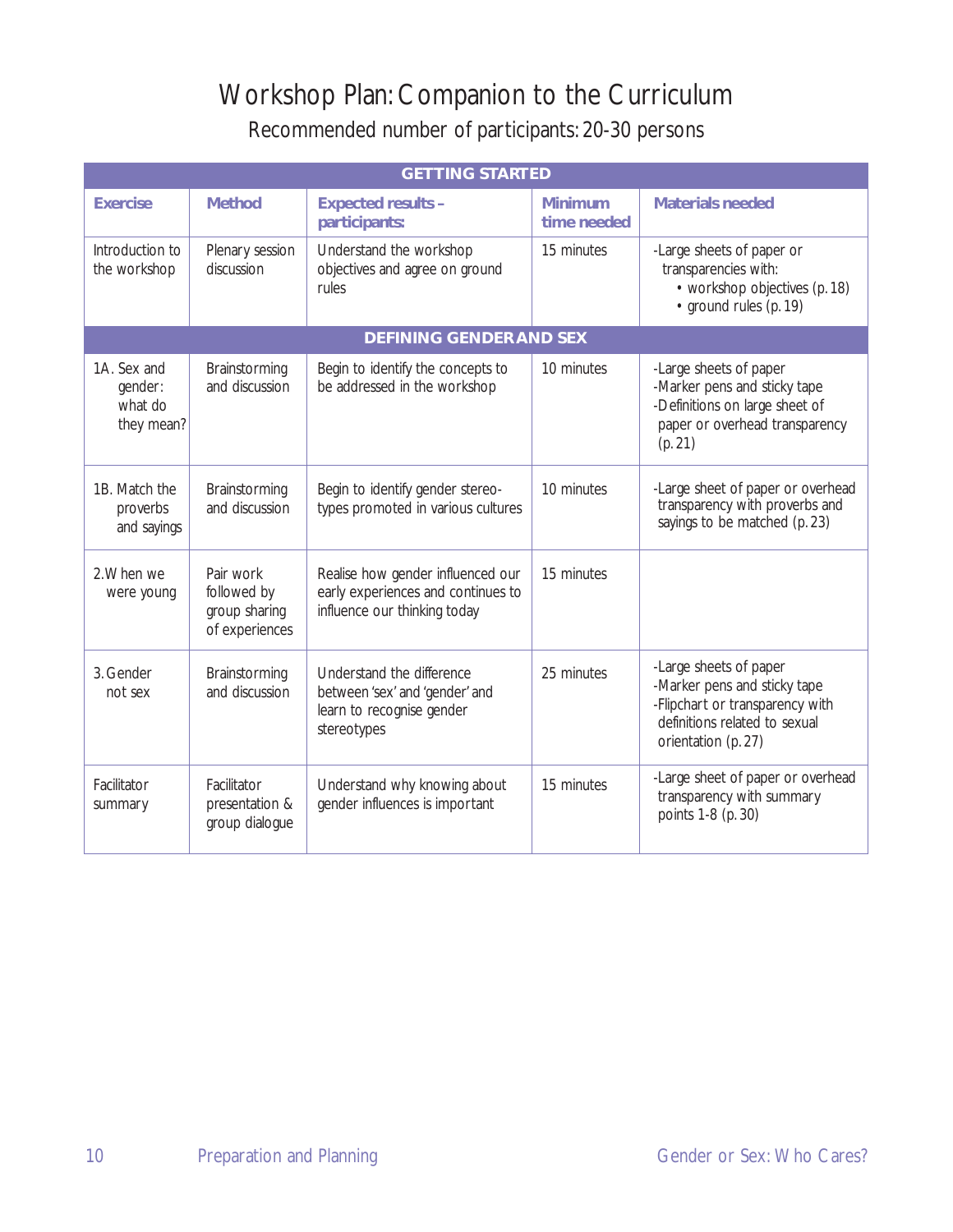|                                         | <b>LEARNING ABOUT GENDER AND SEX</b>                            |                                                                                                                                                          |                               |                                                                                                                              |
|-----------------------------------------|-----------------------------------------------------------------|----------------------------------------------------------------------------------------------------------------------------------------------------------|-------------------------------|------------------------------------------------------------------------------------------------------------------------------|
| <b>Exercise</b>                         | <b>Method</b>                                                   | <b>Expected results -</b><br>participants:                                                                                                               | <b>Minimum</b><br>time needed | <b>Materials needed</b>                                                                                                      |
| Introduction to<br>small-group<br>work  | Facilitator<br>presentation                                     | Learn about the 4 exercises in this<br>section and form small groups                                                                                     | 10 minutes                    |                                                                                                                              |
| 4. The gender<br>$qame*$                | Group<br>reflection &<br>analysis                               | Demonstrate their understanding<br>of the concepts of gender and sex                                                                                     | 25 minutes*                   | -Handouts with statements &<br>questions (pp. 32-33)<br>-Pens/pencils                                                        |
| 5. The language<br>$of$ sex $*$         | Group<br>reflection &<br>analysis                               | Realise how difficult it is to discuss<br>sex and SRH issues openly and<br>practise using words needed to<br>discuss sexuality and its conse-<br>quences | 25 minutes*                   | -Handouts with words &<br>questions (p. 35)<br>-Sheets of paper; pens/pencils                                                |
| 6. Learning<br>about sex $*$            | Group<br>reflection &<br>analysis                               | Identify how we learn about sex<br>and understand the importance of<br>reliable information sources                                                      | 25 minutes*                   | -Handouts with information<br>sources (p. 38)<br>-Sheets of paper; pens/pencils                                              |
| 7. Media images<br>analysis*            | Group<br>reflection &<br>analysis                               | Analyse how women and men are<br>portrayed in the media and how<br>images may reinforce or challenge<br>gender-based stereotypes                         | 25 minutes*                   | -Handouts with questions (p. 40)<br>-Pictures from newspapers,<br>magazines, etc<br>-Large sheets of paper;<br>pens/pencils. |
| Plenary<br>presentations<br>and summary | Small groups<br>present findings<br>& facilitator<br>summarises | Become aware of the different<br>ways in which we learn about sex<br>and gender                                                                          | 60 minutes                    |                                                                                                                              |

\*These exercises can be done simultaneously by small groups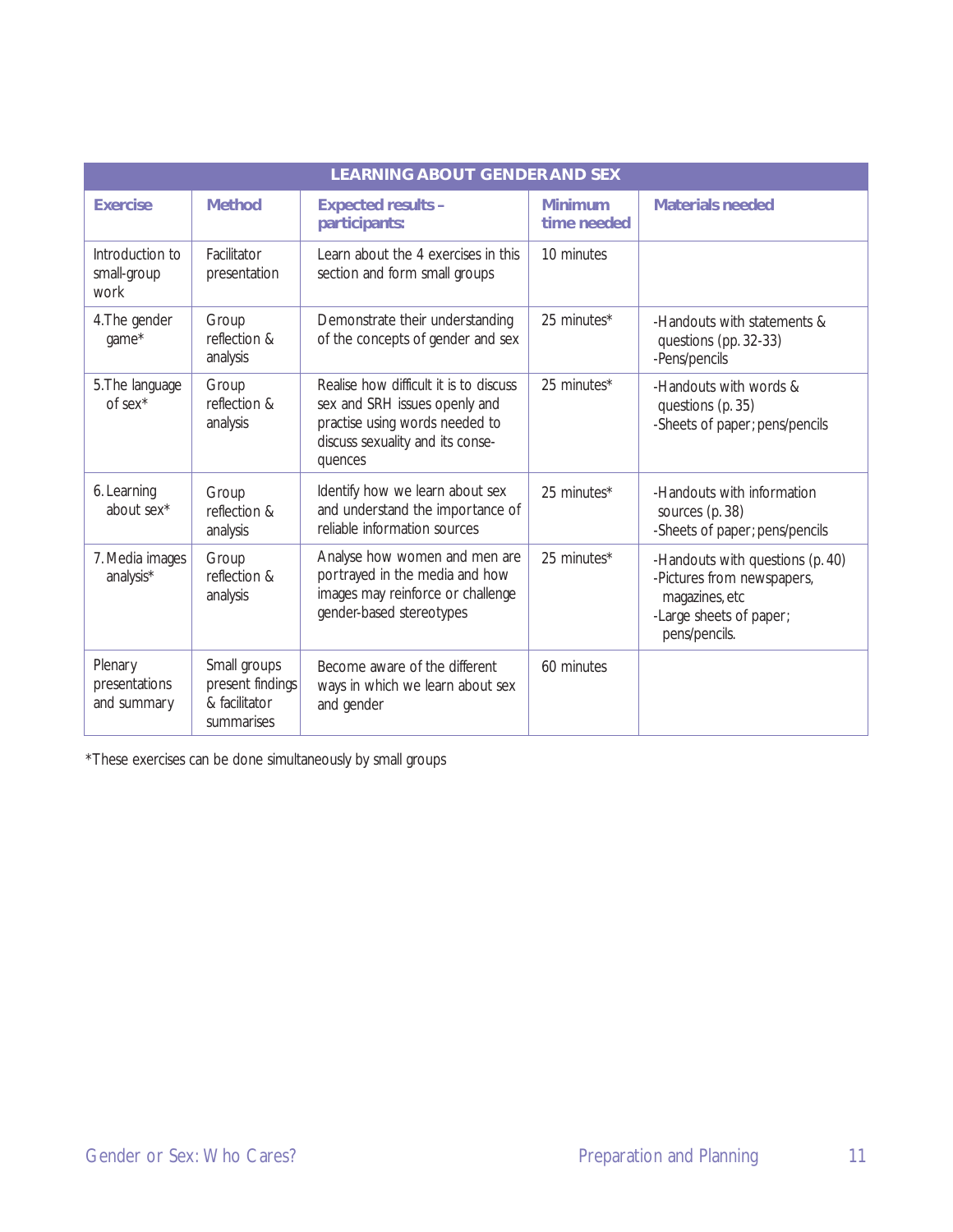|                                                                       | <b>APPLYING GENDER CONCEPTS TO SRH</b>                        |                                                                                                                                                                                            |                               |                                                                                                                                              |
|-----------------------------------------------------------------------|---------------------------------------------------------------|--------------------------------------------------------------------------------------------------------------------------------------------------------------------------------------------|-------------------------------|----------------------------------------------------------------------------------------------------------------------------------------------|
| <b>Exercise</b>                                                       | <b>Method</b>                                                 | <b>Expected results -</b><br>participants:                                                                                                                                                 | <b>Minimum</b><br>time needed | <b>Materials needed</b>                                                                                                                      |
| Introduction to<br>small-group<br>work                                | Facilitator<br>presentation                                   | Learn about the next 6 exercises<br>and form small groups                                                                                                                                  | 5 minutes                     |                                                                                                                                              |
| 8. What is<br>violence?                                               | Small-group<br>work & plenary<br>presentations                | Develop definitions of violence<br>and explore how these relate to<br>their lives                                                                                                          | 30 minutes                    | -Large sheets of paper and<br>marker pens<br>-Handouts or transparencies with<br>definitions of violence (pp. 43-44)                         |
| 9. Experiencing<br>violence                                           | Role-plays and<br>plenary<br>presentations                    | Identify some ways in which<br>women and men mistreat each<br>other and how this can affect SRH                                                                                            | 30 minutes                    | -Handouts with scenarios and<br>questions (p. 46)                                                                                            |
| 10. Lifeline<br>history*                                              | Brainstorming,<br>drawing and<br>discussion                   | Analyse SRH problems that men<br>and women may experience in<br>their lives and the factors that can<br>increase or decrease vulnerability<br>to such problems                             | 30 minutes*                   | -Large sheets of paper with lifeline<br>and marker pens<br>-Handouts with questions<br>$(pp.45-46)$                                          |
| 11. Role-play:<br>why?*                                               | Role-plays and<br>discussion                                  | Analyse situations involving gender<br>norms, relationships and sex and<br>think of ways to reduce possible<br>risks                                                                       | 30 minutes*                   | -Handouts with questions (p. 50)                                                                                                             |
| 12. Problem<br>tree<br>analysis*                                      | Brainstorming,<br>drawing and<br>discussion                   | Analyse SRH problems for an<br>adolescent girl or boy, including<br>causes, consequences and possible<br>solutions                                                                         | 30 minutes*                   | -Large sheets of paper with tree<br>drawing and marker pens<br>-Handouts or transparency with                                                |
| 13. Designing<br>youth-friendly<br>SRH services*                      | Brainstorming<br>and discussion                               | Analyse how SRH services can be<br>made more appropriate and<br>accommodating for young people                                                                                             | 30 minutes*                   | sample answers (p. 53)<br>-Handouts with questions (p. 55)<br>-Sheets of paper and pens/pencils                                              |
| Plenary<br>presentations,<br>summary,<br>conclusion and<br>evaluation | Small-group<br>presentations<br>and facilitator<br>summarises | Analyse specific gender-based SRH<br>risks, situations and problems and<br>begin thinking about possible solu-<br>tions; follow-up activities are brain-<br>stormed and evaluation is done | 90 minutes                    | -Sticky tape to hang up large<br>papers<br>-Handouts with examples of<br>gender-sensitive measures and<br>interventions<br>-Evaluation forms |

\*These exercises can be done simultaneously by small groups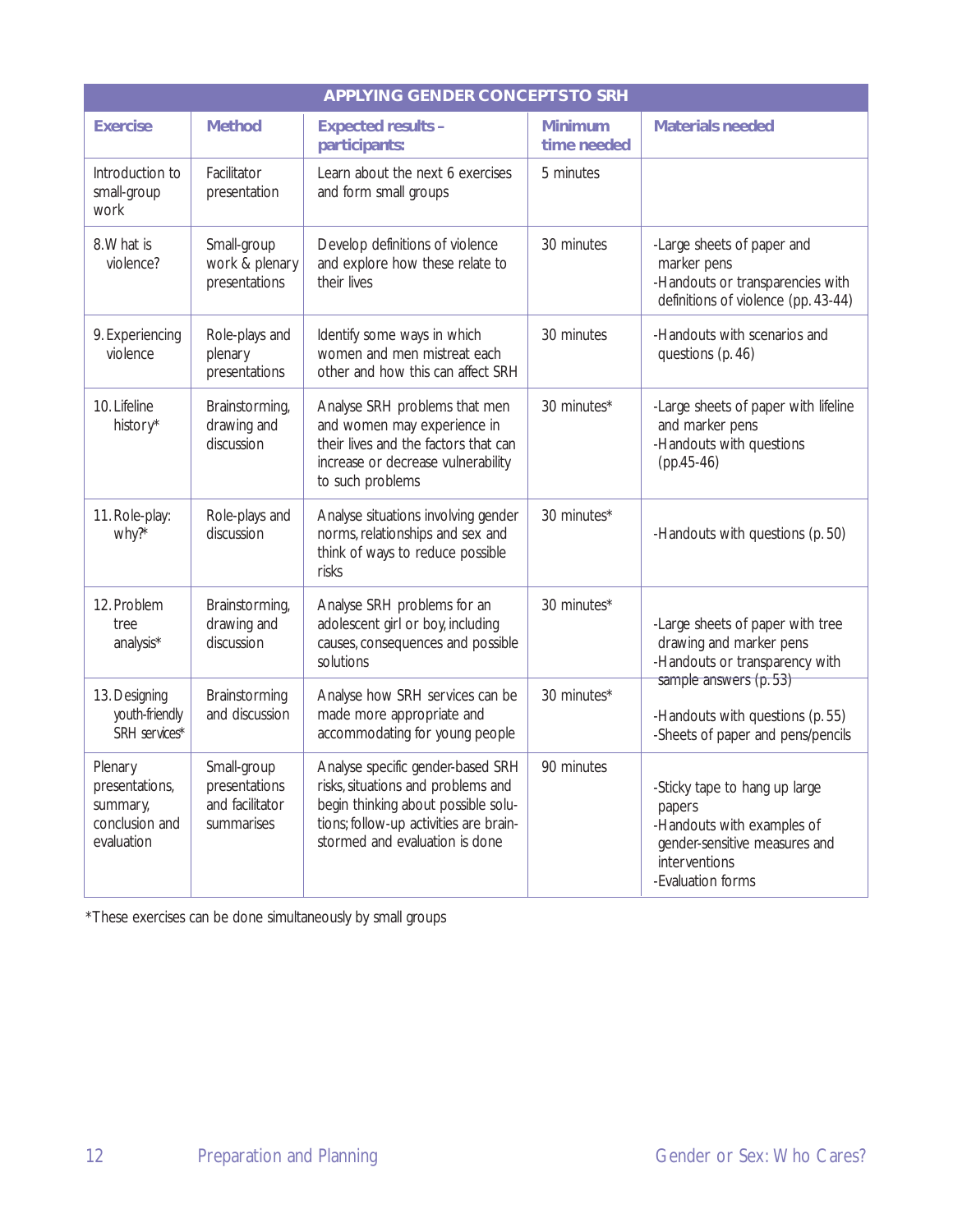### *WHAT ARE POSSIBLE TIME FRAMES FOR USING THE CURRICULUM?*

The workshop plan shows a time frame in which some exercises are done simultaneously (i.e., small groups do different exercises during the same time period). It shows the minimum amount of time in which we believe that the curriculum exercises can be handled adequately during a full-day workshop (9 hours including a 'getting acquainted exercise', an hour for lunch and two 20-minute refreshment breaks). More time may be preferable for some of the activities, especially if facilitators wish to encourage in-depth discussion, but experience has shown that participants' desire for discussion varies considerably from group to group. Testing has also shown that the first time facilitators offer the workshop, they may need more time than that shown in the workshop plan because they are unfamiliar with the exercises – the more often facilitators offer the workshop, the easier it becomes to manage the discussions and give feedback.That is also why facilitators should do the exercises first themselves!

It is important to recognise that the workshop plan can be adapted to different time frames. For example, more time for exercises may be available when the curriculum is offered over two or more days.The next pages give some examples of how the exercises can be adapted to different time frames (refer to the workshop plan for details).

If time permits, we recommend that the workshop start with a 'getting acquainted exercise' so that participants get to know one another; this exercise should be designed locally. For the full-day workshop, it is helpful to include some 'energising' exercises that include stretching and walking around as well as refreshment breaks of about 20 minutes.

When the curriculum is offered in sessions on different days, participants can be invited to do some 'home-work' assignments between sessions that are discussed at the beginning of the subsequent sessions. See page 58 for suggested home-work assignments.









*Participants in Kosovo, Malaysia and South Africa during small-group work*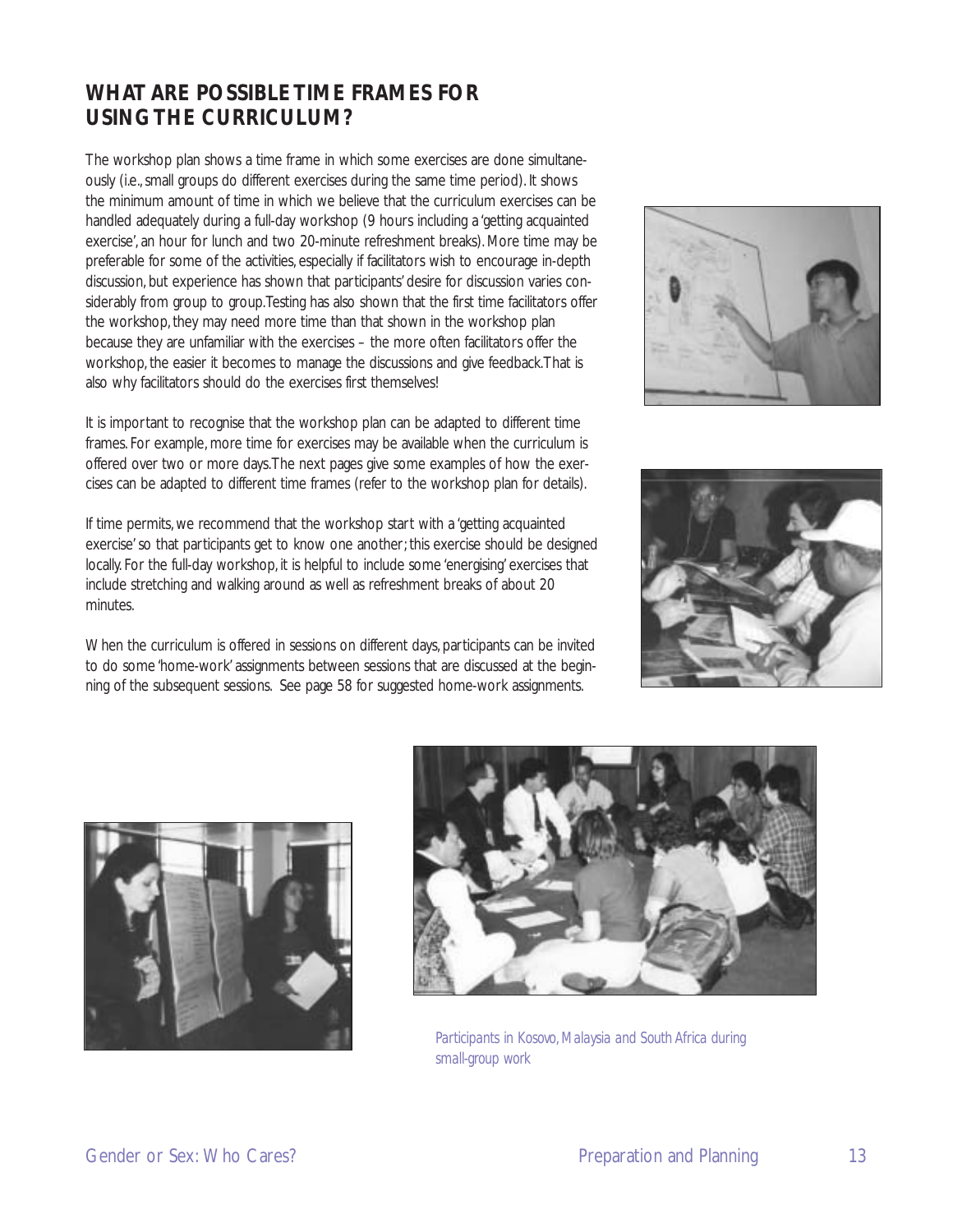

### Full-day Workshop (9 hours)

| Time                | <b>Activity</b>                                 | Done with                 |
|---------------------|-------------------------------------------------|---------------------------|
| $8:00 - 8:15$ a.m.  | Introduction                                    | entire group              |
| $8:15 - 8:35$ a.m.  | 'Getting to know one another' exercise          | entire group              |
| $8:35 - 8:45$ a.m.  | Exercise 1A or 1B                               | entire group              |
| $8:45 - 9:00$ a.m.  | Exercise 2                                      | entire group              |
| $9:00 - 9:25$ a.m.  | Exercise 3                                      | entire group              |
| $9:25 - 9:40$ a.m.  | Facilitator summary                             | entire group              |
| $9:40 - 10:00$ a.m. | Refreshment break                               | entire group              |
| 10:00 - 10:10 a.m   | Introduction to small-group work                | entire group              |
| 10:10 - 10:35 a.m.  | Exercises 4, 5, 6 and 7 done simultaneously     | small groups              |
| 10:35 - 11:35 a.m.  | Small-group presentations & facilitator summary | entire group              |
| 11:35 - 12:35 p.m.  | Lunch                                           |                           |
| 12:35 - 12:40 p.m.  | Introduction to small-group work                | entire group              |
| 12:40 - 1:10 p.m.   | Exercise 8                                      | entire group              |
| $1:10 - 1:40$ p.m.  | Exercise 9                                      |                           |
| $1:40 - 2:00$ p.m.  | Refreshment break                               | small groups/entire group |
| 2:00 - 2:30 p.m.    | Exercises 10, 11 and 12 done simultaneously     | small groups/entire group |
| 2:30 - 3:00 p.m.    | Exercise 13                                     | small groups/entire group |
| 3:00 - 4:30 p.m.    | Small-group presentations & facilitator summary | entire group              |
| 4:30 - 5:00 p.m     | Conclusion and completion of evaluation         | entire group              |
|                     |                                                 |                           |



Two Sessions on Separate Days **Time Activity Activity** *Done with* **Session 1 (3 hours, 5 minutes)** 6:00 - 6:15 p.m. Introduction entire group 6:15 - 6:25 p.m. Exercise 1A or 1B entire group 6:25 - 6:40 p.m. Exercise 2 entire group 6:40 - 7:05 p.m. Exercise 3 entire group 7:05 - 7:20 p.m. Facilitator summary entire group 7:20 - 7:30 p.m. Refreshment break 7:30 - 7:40 p.m. Introduction 'Learning about gender and sex' entire group 7:40 - 8:05 p.m. Exercise 4 entire group 8:05 - 8:30 p.m. Exercises 5-7 done simultaneously small groups 8:30 - 9:00 p.m. Plenary presentations/facilitator summary entire group 9:00 - 9:05 p.m. Home-work assignments given entire entire group **Session 2 (3 hours)** 6:00 - 6:30 p.m. Review of home-work assignments entire group 6:30 - 6:40 p.m. Introduction 'Applying gender concepts to SRH' entire group 6:40 - 7:10 p.m. Exercise 8 small groups/entire group 7:10 - 7:40 p.m. Exercise 9 small groups/entire group 7:40 - 8:10 p.m. Exercises 10-13 done simultaneously small groups 8:10 - 8:45 p.m. Plenary presentations/facilitator summary entire group 8:45 - 9:00 p.m. Conclusion and completion of evaluation entire group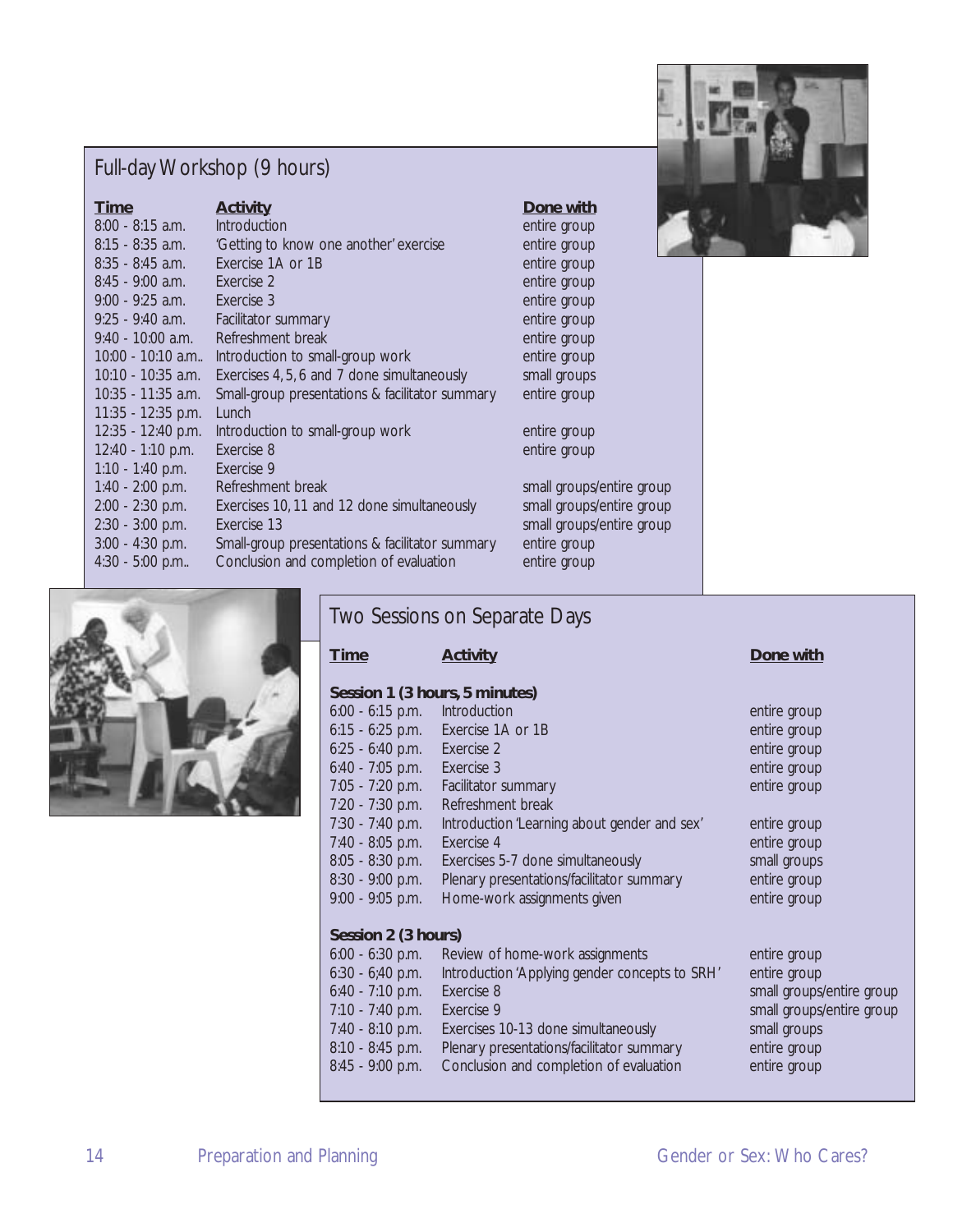#### Four Sessions on Separate Days **Time Activity Activity Done with Session 1 (1.5 hours)** 6:00 - 6:15 p.m. Introduction entire group 6:15 - 6:25 p.m. Exercise 1 entire group 6:25 - 6:40 p.m. Exercise 2 entire group 6:40 - 7:10 p.m. Exercise 3 entire group 7:10 - 7:25 p.m. Facilitator summary entire group 7:25 - 7:30 p.m. Home-work assignments entire group **Session 2 (2.5 hours)** 6:00 - 6:20 p.m. Review of home-work assignments entire group<br>6:20 - 6:30 p.m. Introduction 'Learning about gender and sex' entire group 6:20 - 6:30 p.m. Introduction 'Learning about gender and sex' 6:30 - 7:00 p.m. Exercises 4 and 5 done simultaneously small groups 7:00 - 7:30 p.m. Plenary presentations/facilitator summary entire group 7:30 - 7:45 p.m. Refreshment break 7:45 - 8:05 p.m. Exercises 6 and 7 done simultaneously small groups 8:05 - 8:25 p.m. Plenary presentations/facilitator summary entire group 8:25 - 8:30 p.m. Home-work assignments entire entire group **Session 3 (2 hours)** 6:00 - 6:30 p.m. Review of home-work assignments entire group 6:30 - 6:40 p.m. Introduction 'Applying gender concepts to SRH' entire group 6:40 - 7:10 p.m. Exercise 8 entire group 7:10 - 7:20 p.m. Refreshment break 7:20 - 7:50 p.m. Exercise 9 small groups/entire group 7:50 - 8:00 p.m. Home-work assignments entire group

#### **Session 4 (3 hours)**

| 6:00 - 6:20 p.m.   | Review of home-work assignments           | entire group |
|--------------------|-------------------------------------------|--------------|
| $6:20 - 6:50$ p.m. | Exercises 10-12 done simultaneously       | small groups |
| $6:50 - 7:30$ p.m. | Plenary presentations/facilitator summary | entire group |
| 7:30 - 7:45 p.m.   | Refreshment break                         |              |
| 7:45 - 8:15 p.m.   | Exercise 13                               | small groups |
| 8:15 - 8:45 p.m.   | Plenary presentations/facilitator summary | entire group |
| 8:45 - 9:00 p.m.   | Conclusion and completion of evaluation   | entire group |



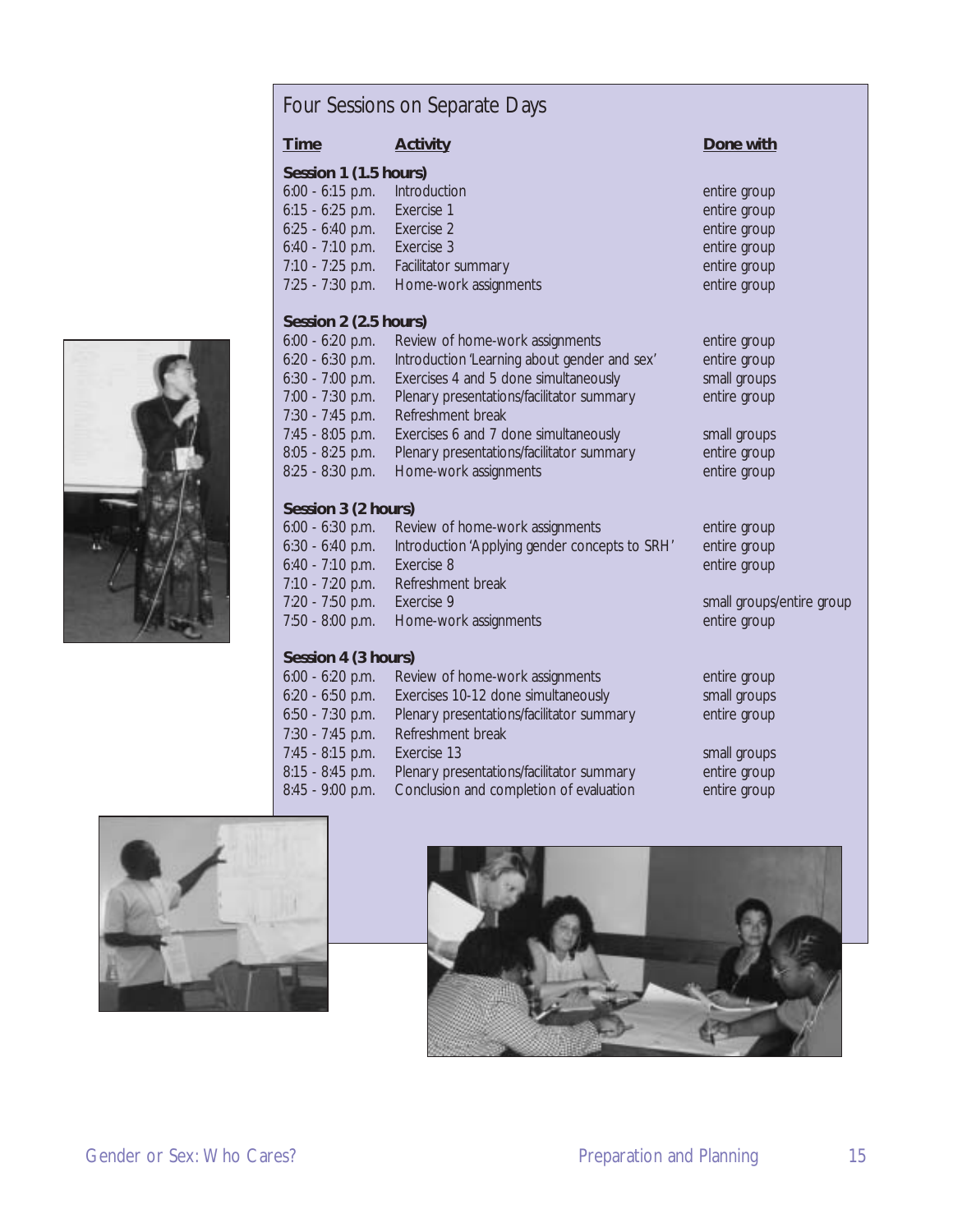### *WHAT CAN YOU DO AFTER THE WORKSHOP?*

Adults and adolescents who have participated in this workshop may wish to follow it up with concrete activities; these can be discussed during the conclusion or ideas can be requested on the evaluation form. Some suggestions:

#### **For adult participants:**

- ❑ Find/design other gender-focused exercises for discussion and use.
- ❑ Offer other workshops that examine some topics raised in more depth, for example, boy-girl relationships, domestic violence.
- ❑ Accompany young people to the local family planning association to see first-hand what services are available.
- ❑ Incorporate some of the exercises into 30-minute sessions with various community groups during other educational activities.
- ❑ Prepare a video-tape of a workshop that can be shown in schools and to community leaders and policy-makers.
- ❑ Involve young people in SRH centres by incorporating recommendations from the workshop, for example, by establishing a youth advisory group.
- ❑ Ensure that other activities carried out for and with young people include gendersensitive measures and indicators for monitoring and evaluation.

#### **For adolescents and peer educators:**

- ❑ Offer the same workshop to other adolescents on a regular basis.
- ❑ Organise discussion groups on the topics raised.
- ❑ Incorporate some of the exercises from this workshop into other training courses.
- ❑ Make action plans for educating others in their community on issues of gender and SRH, including their parents.
- ❑ Assess SRH information and education campaigns in the community to see if the information given is accurate and gender-sensitive; present the findings to the organisers of the campaigns.
- ❑ Help one another be more aware of how gender-sensitive they are in their speech, actions and educational activities.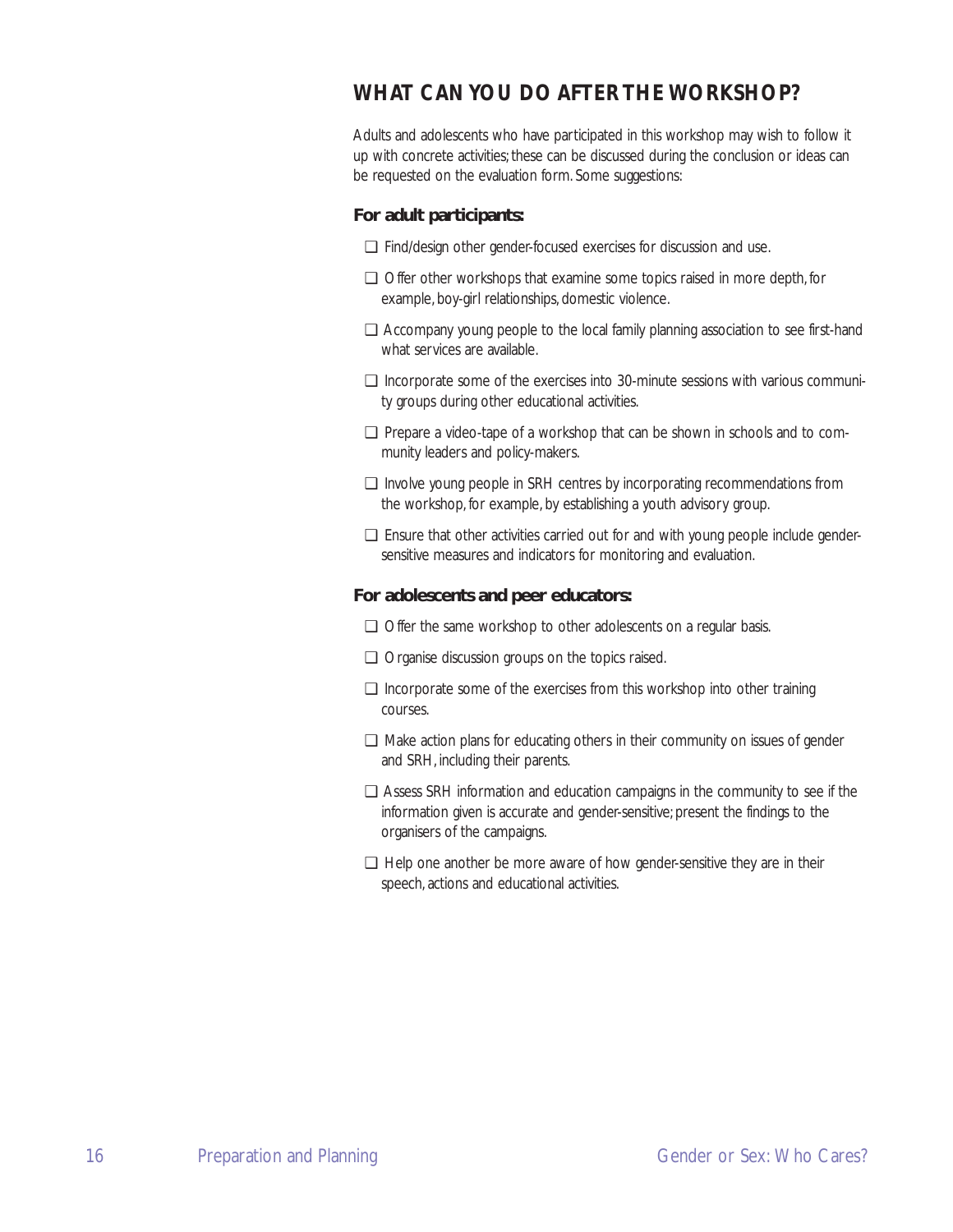# Section 3: **The Curriculum**

This section of the booklet presents the curriculum in the order in which the exercises should be done.The order of the exercises is important because of the progressive focus – it allows participants to gradually understand the concepts being presented, to relate these to their own lives and finally to apply them to SRH problems. If it is necessary to omit some exercises due to time constraints, choose one or two from exercises 4-7 and 9-12.

The workshop plan on pages 10-12 provides an overview of the expected results for each exercise, the methodology used, the minimum amount of time needed to carry out the exercise and the materials that are necessary. (See pages 14-15 for examples of how the exercises can be fitted to different workshop time frames.) We recommend that facilitators use the plan to prepare sessions and have a photocopy of it available for reference during the sessions.

The exercises are presented in detail, including important points that facilitators can use to help summarise each exercise. Because the workshop can be done with adults (professionals and volunteers who work with young people) and adolescents, different summary points are indicated for these audiences where appropriate. Possible adaptations to the exercise are given in some cases.The overhead transparencies/handouts in the resource pack are shown for each exercise, and marked "overhead/handout.". References are also made to background materials in Section 4 that can be used to prepare the exercises or for additional handouts.

The curriculum cards in this resource pack can be used during a workshop as reminders and discussion guides for facilitators.They include: the exercise name, expected results, basic instructions, discussion questions and sample answers.

# **Getting Started**

# **Introduction to the Workshop (curriculum card )** *1*

#### **Expected results**

Participants understand the workshop objectives and agree on ground rules

#### **Materials needed**

Large sheets of flipchart or newsprint paper or overhead transparencies with the workshop objectives and ground rules

#### **Instructions**

- ❑ Begin by welcoming the participants and thanking them for their willingness to attend the workshop.
- ❑ Mention that this workshop will not include lectures. Instead, the facilitators and participants will work together actively in a variety of exercises.The success of the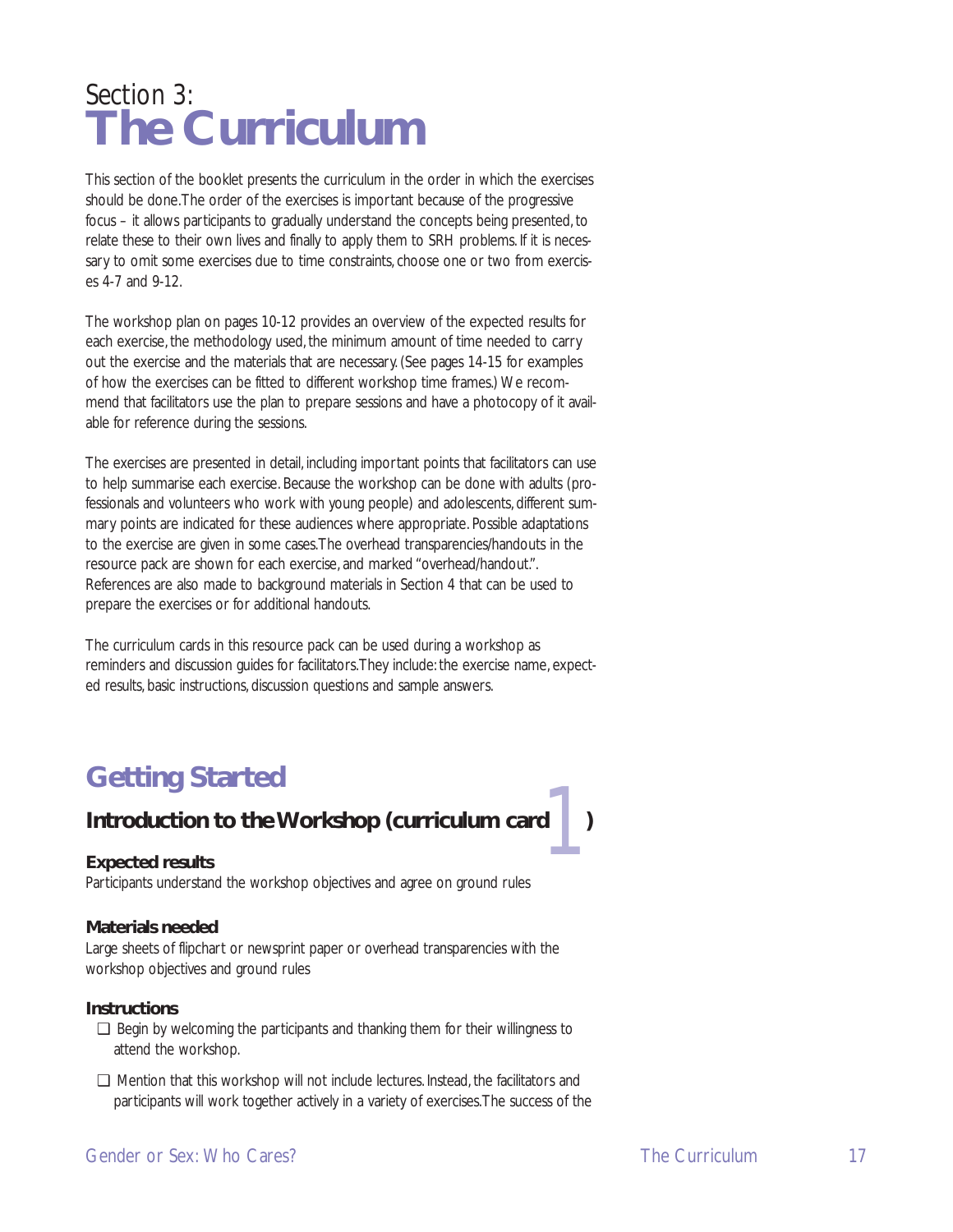exercises will depend on the participants' willingness to voluntarily contribute their ideas and comments.

- ❑ For adults and older peer educators: explain that the workshop is an introduction to the subject of gender and sexual/reproductive health. Invite participants who feel they already know a lot about the subject to share their knowledge and learn from the other participants' observations.
- ❑ For participants who are unfamiliar with the term 'gender': explain that the workshop is an introduction to understanding how society's expectations concerning men and women affect our sexual/reproductive health.
- ❑ Introduce the workshop objectives which have been written on a large sheet of paper or overhead transparency:



- Come to a shared definition of the terms sex and gender
- Provide participants with experience in using some practical tools to address gender issues in their SRH work with adolescents
- Show how violence, HIV/STIs, unwanted pregnancy and its consequences may be related and affect one another
	- Provide participants with an opportunity to share their experiences and methodologies in addressing gender and SRH

**overhead/ handout**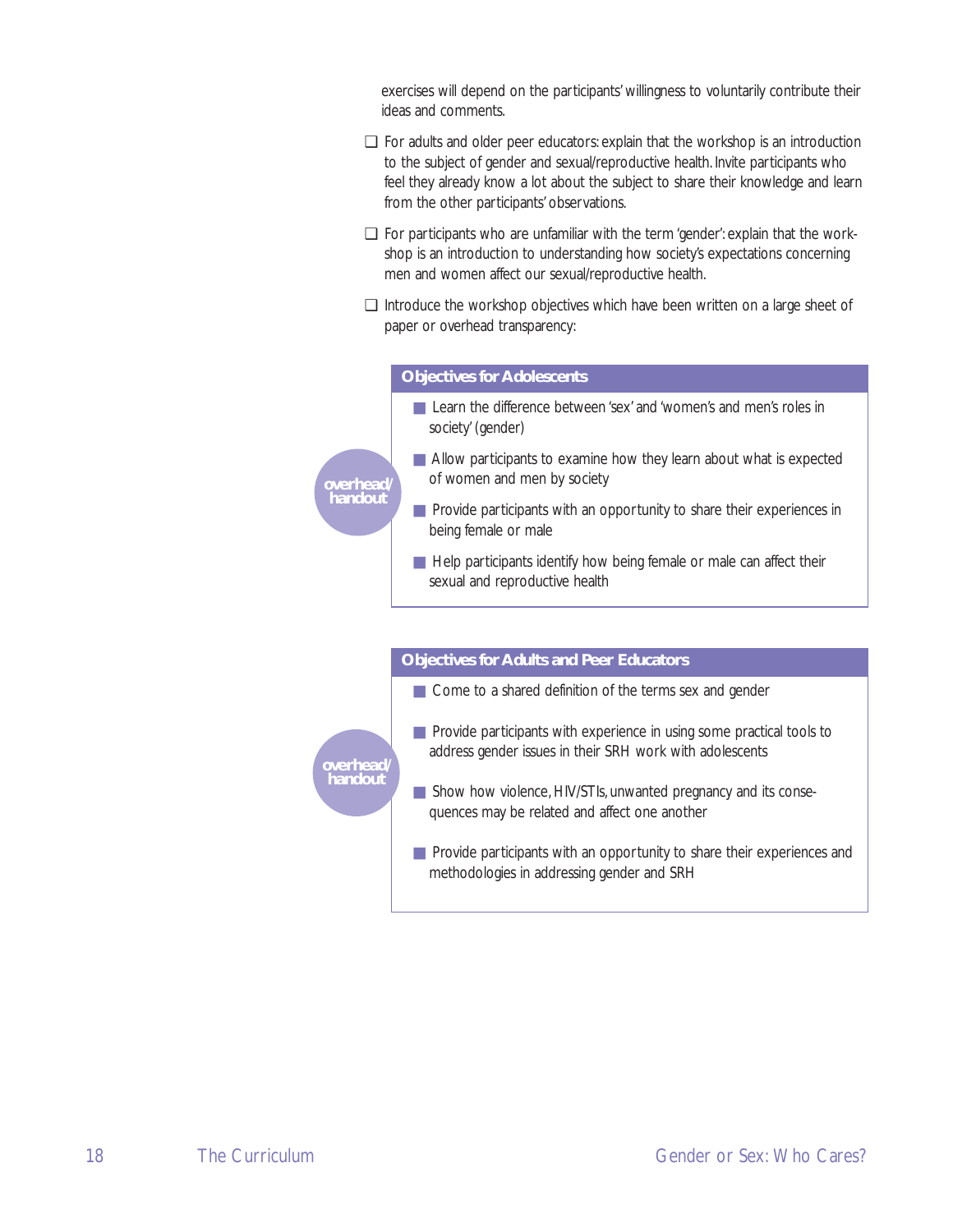- ❑ Introduce the ground rules, which have been written on a large sheet of paper or an overhead transparency, and ask whether the participants can agree to them.
- ❑ Ask the participants if they want to add any new ground rules.

#### **Ground Rules**

- Facilitators will not call on participants to answer questions unless several people have raised their hands and wish to contribute.
- A person does not need to answer questions during the workshop if s/he feels uncomfortable.
- Listen with respect to every person's opinion even if you don't agree with him/her.
- Speak in 'I' statements (I think…, I believe…, I like/dislike…, etc.) rather than 'you' statements (You are wrong when you say that…; you shouldn't think that way, etc.).
- Respect confidentiality if someone shares something personal don't repeat it outside the room in a way that can identify him/her.
- Put aside our fears of expressing what we really think and feel about a subject; there are no correct or incorrect answers – each person's personal experience is true for him/her.We should acknowledge, however, that some experiences may have been harmful to those involved (for example, suffering violence or discrimination).
- Agree to allow the use of 'sensitive' or 'taboo' words and terms during the workshop; when we talk about sexuality, we may need to use such phrases.
- Come back from small-group work and any refreshment breaks on time!

### **overhead/ handout**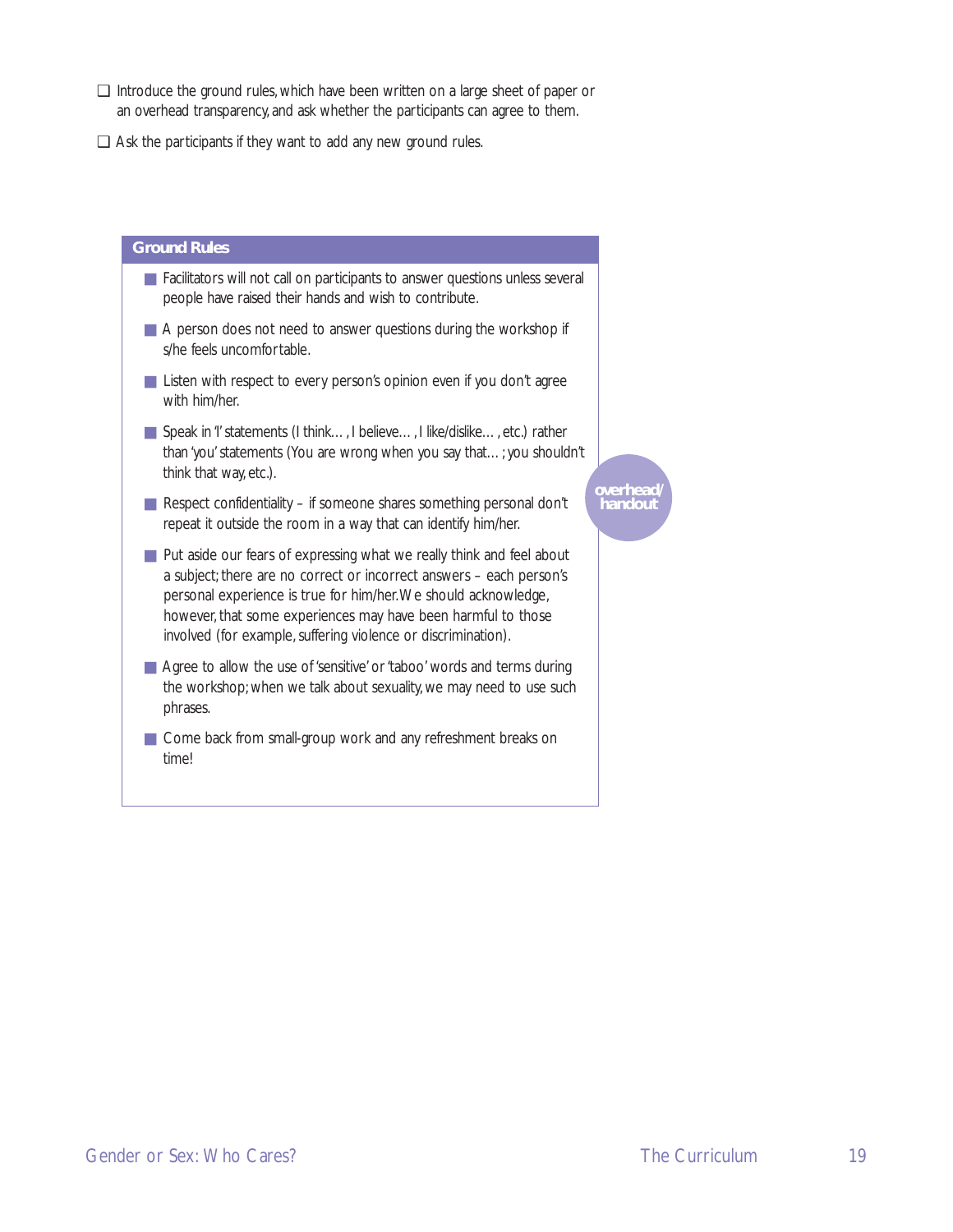# **Defining Gender and Sex** \_\_\_\_\_\_\_\_\_\_\_\_\_\_\_\_\_\_\_\_\_\_\_\_\_\_\_\_\_\_\_\_\_\_\_\_\_\_\_\_\_\_\_\_\_\_\_\_

## **Exercise 1A: Sex and Gender: What Do They Mean? (curriculum card )**

This exercise should only be done if the majority of participants are familiar with the word gender. If this is not the case, do exercise 1B – Match the proverbs and sayings – instead. *2*

#### **Expected results**

Participants begin to distinguish the concepts to be addressed in the workshop

#### **Materials needed**

Large sheets of flipchart or newsprint paper, marker pens and sticky tape, a large sheet of paper or overhead transparency with the definitions of sex and gender

#### **Instructions**

- ❑ Write the word 'sex' as a column heading in the top left corner of a blackboard or large sheet of paper.
- $\Box$  Ask the group to say what other words they think of or the first thing that comes to mind when they hear the word 'sex'. Stress that these can be synonyms for sex but that they may also say taboo words in the context of this workshop.
- ❑ Write their answers underneath the word sex.
- ❑ If participants are shy or embarrassed, encourage them by giving a few examples (pleasure, taboo, intimacy, breasts).
- ❑ Next write the word 'gender' towards the right-hand corner to begin a new column on the blackboard or sheet of paper and ask the group to say what words they think of when they hear the word 'gender'.
- ❑ Write their answers underneath the word 'gender'.

| SF X                                                                                                                                                                              | GENTER                                                                                                                                                                                                              |
|-----------------------------------------------------------------------------------------------------------------------------------------------------------------------------------|---------------------------------------------------------------------------------------------------------------------------------------------------------------------------------------------------------------------|
| tantric<br>exciting<br>40n<br>Diology<br>Confusing<br>Creative<br>procreate<br>drugs & vockfrall<br>povasive<br>intercourse<br>genitatia<br>stearny<br>taboo.<br>pornes<br>Orgasm | Spetal<br>differences<br>male (emale<br>voles<br><b>DE WANTON</b><br>Let constructive<br><b>Churlistanis</b><br>nuttive<br>fromulad)<br>perspective<br>Cultural<br>identity<br>limitations.<br>FUNIMER<br>common by |

*Sample list from a field-test*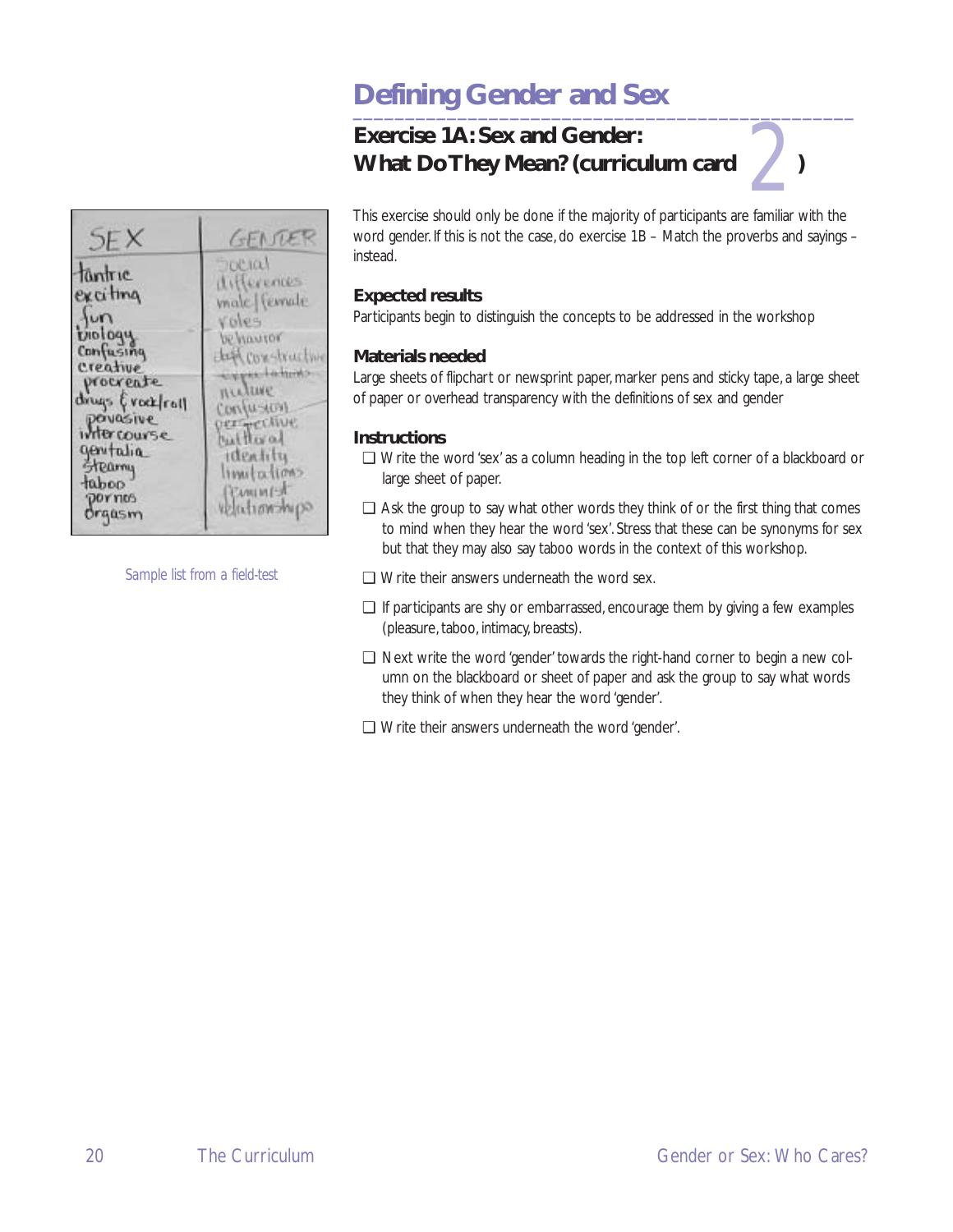#### **Summary**

- ❑ If the participants have given mostly physical (biological, genetic) associations for 'sex' and social concepts for 'gender', compliment them on their knowledge of the terms.
- ❑ Hand out the workshop definitions of 'sex' and 'gender' to the participants and also use the overhead transparency or a large sheet of paper with the definitions on the wall. Read through the definitions and ask if the participants need anything explained.

#### **Definitions of Sex and Gender**

**Sex** refers to physiological attributes that identify a person as male or female:

- type of genital organs (penis, testicles, vagina, womb, breasts)
- type of predominant hormones circulating in the body (oestrogen, testosterone)
- ability to produce sperm or ova (eggs)
- ability to give birth and breastfeed children.

**Gender** refers to widely shared ideas and expectations (norms) concerning women and men.These include ideas about 'typically' feminine or female and masculine or male characteristics and abilities and commonly shared expectations about how women and men should behave in various situations.These ideas and expectations are learned from: family, friends, opinion leaders, religious and cultural institutions, schools, the workplace, advertising and the media.They reflect and influence the different roles, social status, economic and political power of women and men in society.

❑ If anyone asks about dictionary definitions of sex and gender, point out that dictionary definitions tend to define sex and gender in a similar way; we are talking about a social-science definition of the term 'gender'. (See the sample definitions on pages 61-62) in Section 4; note that you can also use definitions from your local dictionaries.)

#### **Possible adaptation of the exercise**

- ❑ Ask the participants to gather in groups of 3 persons; give each group a sheet of paper.
- ❑ Ask the participants to spend 5 minutes writing down words and phrases that come to mind when they think of 'sex' and 'gender'.
- ❑ Next ask the groups to take 5 minutes to make up definitions of 'sex' and 'gender' based on what they have written down for each word.
- ❑ Ask some of the groups to present their definitions to the entire group and point out similarities and differences in the definitions.
- ❑ Present the definitions of 'sex' and 'gender' that will be used in the workshop and proceed with the summary.

#### *Feedback from the Field—*

*"Some participants mentioned that they had never thought of separating sex from gender since they always considered these to be part of the same thing." (XI Congress on Sexology and Sex Education, Peru)*

**overhead/ handout**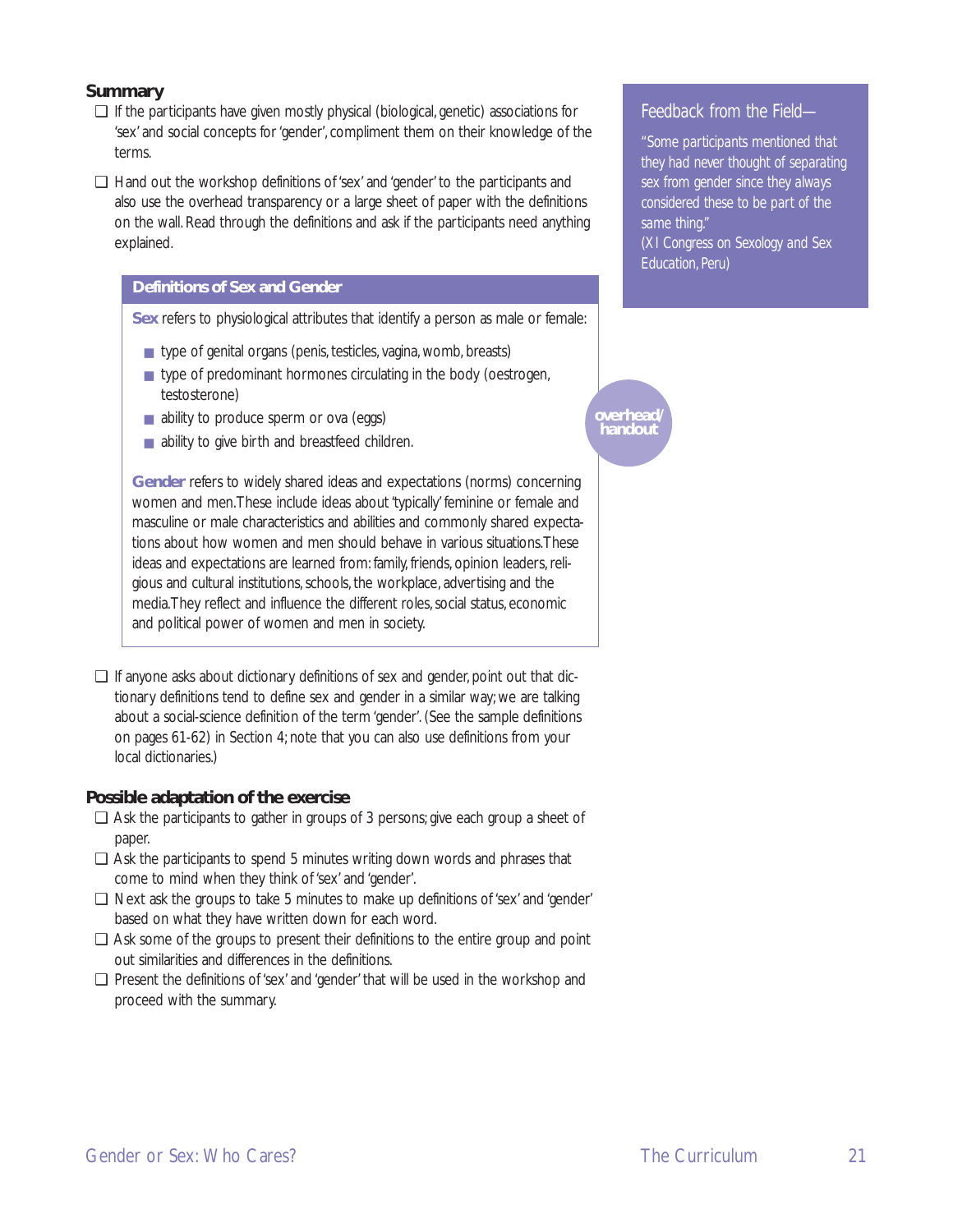## **Exercise 1B: Match the Proverbs and Sayings (curriculum card )** *3*

#### **Expected results**

Participants begin to identify gender stereotypes promoted in various cultures

#### **Materials needed**

Large sheet of flipchart or newsprint paper or overhead transparency with proverbs and sayings to be matched

#### **Instructions**

- ❑ Show the overhead transparency or post a large sheet of paper on the wall with popular proverbs and sayings that have been divided in half (see p. 23).
- ❑ Tell the participants the sayings have been divided and now the two halves of each saying are not matched correctly.
- $\Box$  Ask the participants to match up the correct halves of the sayings and then to say what they think the sayings mean.
- ❑ Tell the participants what the sayings mean if they have not guessed this correctly.

#### **Sample proverbs and sayings and their meanings**

- ❑ Men are gold, women are cloth—saying from Cambodia: this means that women, like a white cloth, are easily soiled by sex while men can have repeated sexual encounters and be polished clean like gold each time
- ❑ Husbands of ugly women always wake scared—saying from Brazil: this means that men think badly about women who are not beautiful
- ❑ Women are like a duiker's dung—Bemba proverb from Zambia: this means that women are as plentiful as duiker's dung; if your wife misbehaves, throw her away and find another one – a duiker is a kind of small antelope
- ❑ He who listens to women suffers from famine at harvest time—Tonga proverb from Zambia: this means one must not put too much weight on women's words; it might lead to trouble later on
- ❑ Men are like cars and women are like parking spaces—expression from an Asian country: this means that men can choose their partners (parking spaces) while women have no choice (anyone can park in them as they are a fixed space)
- ❑ Husbands who help their wives are called slave of the wife—saying from India: this means that men who help women are not 'real men'
- ❑ The kind of love between a husband and wife in the early days of marriage is absent after the birth of children—saying from India: this means that romantic love changes when parents have to take care of their children
- $\Box$  If the hours are long enough and the pay is short enough, someone will say it's women's work—Swahili proverb: this means that women generally have to work harder and earn less than men
- ❑ It is believed that women are governed by weak 'stars' so they often become possessed by evil spirits—saying from India: this means that women tend to be more unstable than men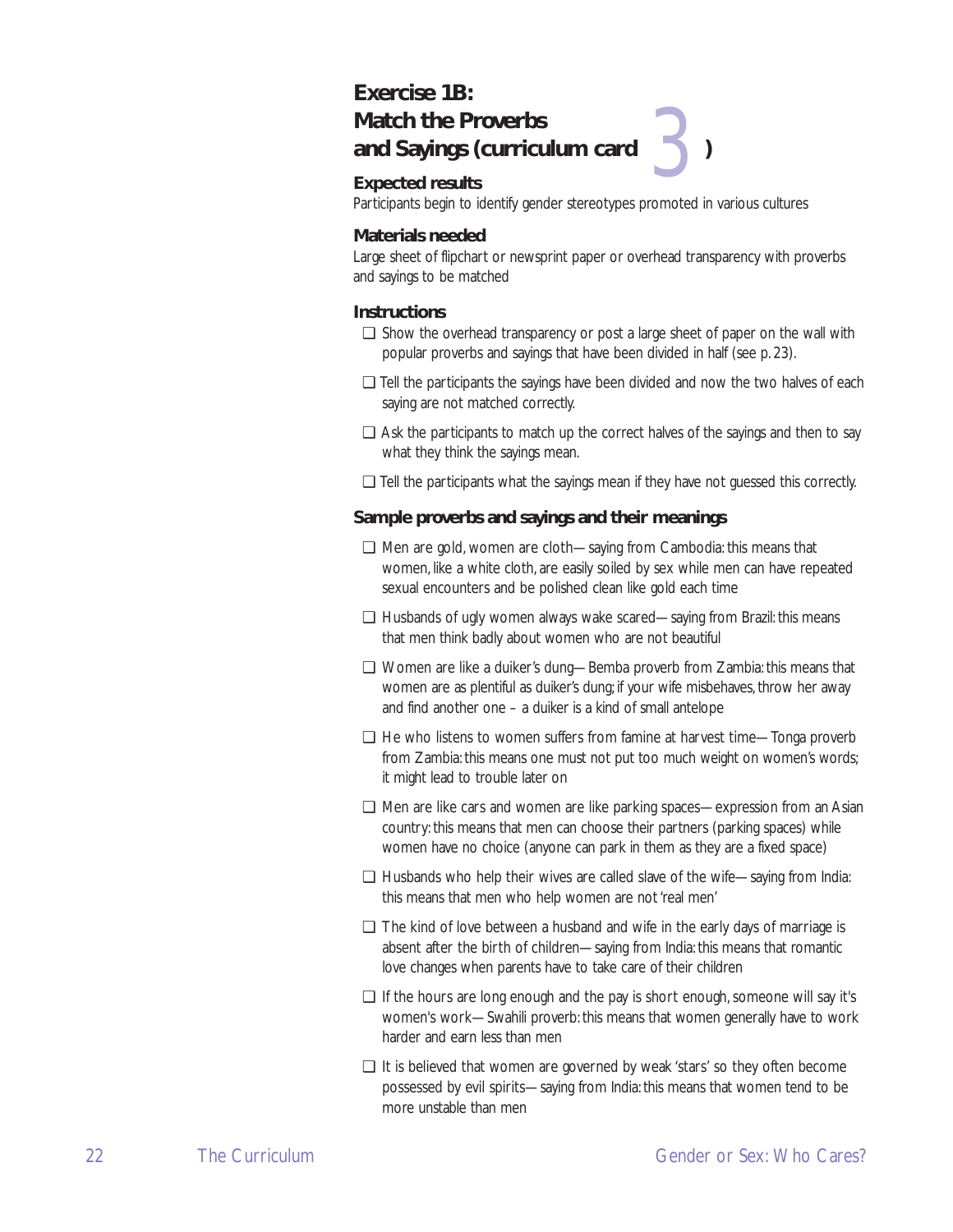- ❑ A house without an owner is like a woman without a husband —bilingual Summerian and Akkadian proverb: this means that a woman alone is not complete as a human being
- ❑ A woman's place is in the kitchen—proverb from the USA: this means that women should stay at home and only do domestic work
- ❑ Strong winds and ugly women only break twigs—saying from Brazil: they both cause problems
- ❑ In the hands of women rests the dignity of the house—saying from India: this means that what people think about a family depends on a woman's behaviour
- ❑ A boy who is a coward should wear bangles in his hand—saying from India: this means that boys who are afraid or who do not like violence are like women or girls

| <b>Match the Proverbs and Sayings</b>                                         |                                                |
|-------------------------------------------------------------------------------|------------------------------------------------|
| Men are gold                                                                  | they often become<br>possessed by evil spirits |
| Husbands of ugly women                                                        |                                                |
| Men are like cars                                                             | are called slave of the wife                   |
| Husbands who help                                                             | women are cloth                                |
| their wives                                                                   | always wake scared                             |
| Women are like                                                                | the kitchen                                    |
| A house without<br>an owner is like                                           | a duiker's dung                                |
| He who listens to women                                                       | a woman without a husband                      |
| The kind of love between<br>a husband & wife in the<br>early days of marriage | suffers from famine<br>at harvest time         |
| If the hours are long enough                                                  | only break twigs                               |
| & the pay is short enough,<br>someone will say                                | the dignity of the house                       |
|                                                                               | women are like                                 |
| A woman's place is in                                                         | parking spaces                                 |
| It is believed that women are<br>governed by weak 'stars' so                  | is absent after the<br>birth of children       |
| A boy who is a coward                                                         |                                                |
| Strong winds and ugly women                                                   | should wear bangles<br>in his hand             |
| In the hands of women rests                                                   | it's women's work                              |

**overhead/ handout**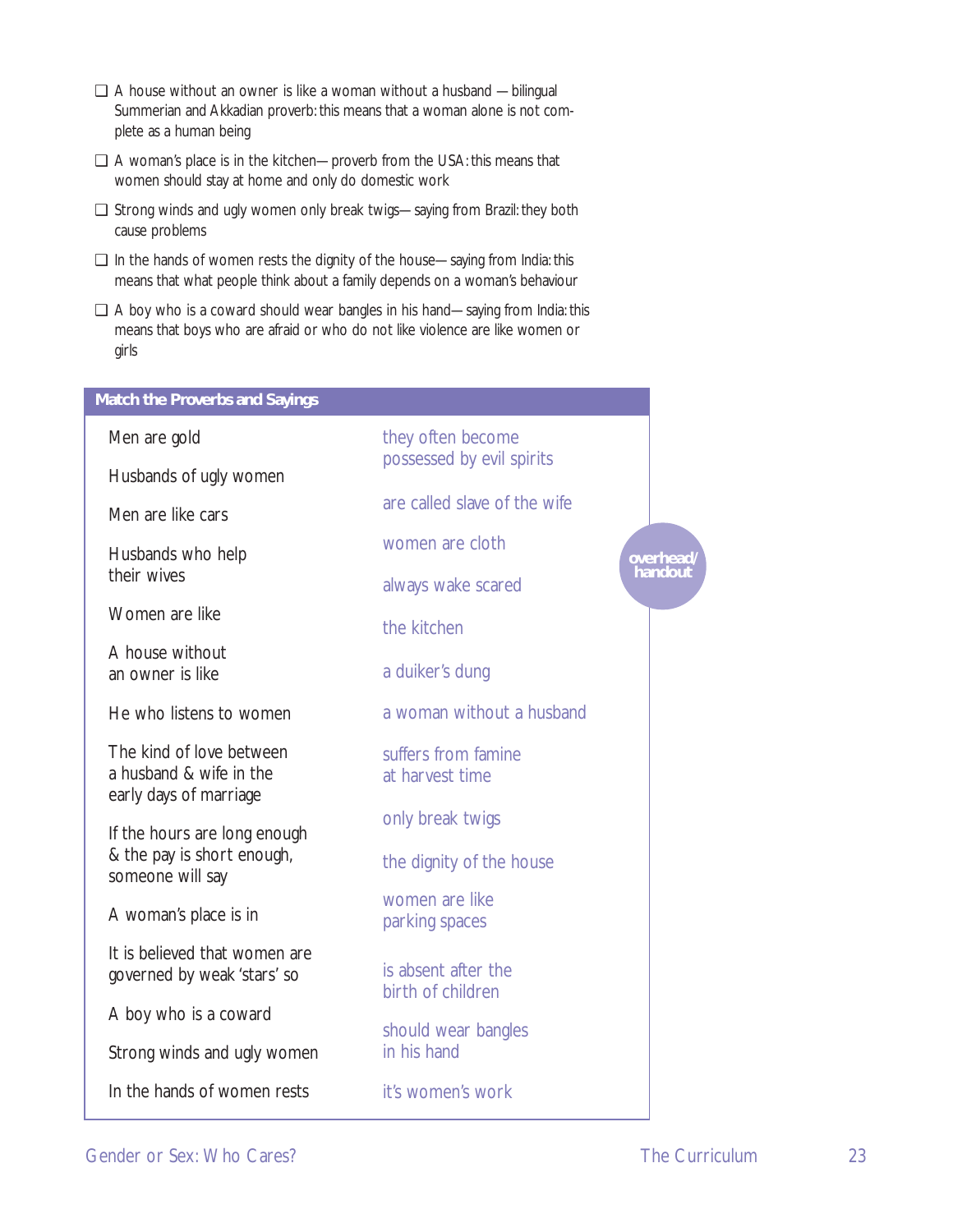#### **Summary**

- ❑ Talk with the participants about how sayings may have negative meanings for women and girls and men and boys, mentioning that there are more negative sayings about women in many cultures. Point out that the sayings demonstrate social expectations regarding the intelligence, abilities and behaviours of women, girls, men and boys.
- ❑ Explain that such social expectations are not based on sex physical characteristics – but on ideas concerning women, girls, men and boys.The word 'gender' is used to describe such ideas. Explain that this workshop will be looking at such ideas and expectations.
- ❑ Hand out the workshop definitions of 'sex' and 'gender' to the participants, using the overhead transparency or a large sheet of paper with the definitions on the wall (p. 21). Read through the definitions and ask if the participants need anything explained.

#### **Possible adaptation of the exercise**

- ❑ Write the first half of each saying on a slip of paper marked A and the second half on a slip of paper marked B.
- ❑ Distribute the slips of paper to the participants, making sure that the first and second halves of each saying have been given to someone.
- ❑ Ask a volunteer with an A paper to read out their first half of a saying.
- ❑ Ask participants with B papers to guess whether they might have the second half of the saying.
- ❑ When the second half of the saying has been correctly identified, ask for another volunteer to read out an A paper and continue the process.

## **Exercise 2: When We Were Young (curriculum card )** *4*



#### **Expected results**

Participants realise how gender influenced our early experiences and continues to influence our thinking today

#### **Instructions**

- ❑ If there is enough space, ask the participants to walk around the room for about 30 seconds; then ask them to stop and pair up with the person next to them, sitting down with their backs to one another.
- ❑ If there is not enough space, ask them to switch chairs with someone across the room and place the chairs back to back in pairs.
- ❑ Next say:"Close your eyes and think of yourself in a beautiful place, perhaps with soft music that you like playing in the background; you can also think about a person that you have really admired in your life. Now think back to when you were young and try to remember when you first realised that you were male or female, some event that made it obvious to you that boys and girls were different or something that the admired person taught you about being male or female. Reflect on whether this experience had to do with something biological (for



*Participants in Colombia think back to when they were young*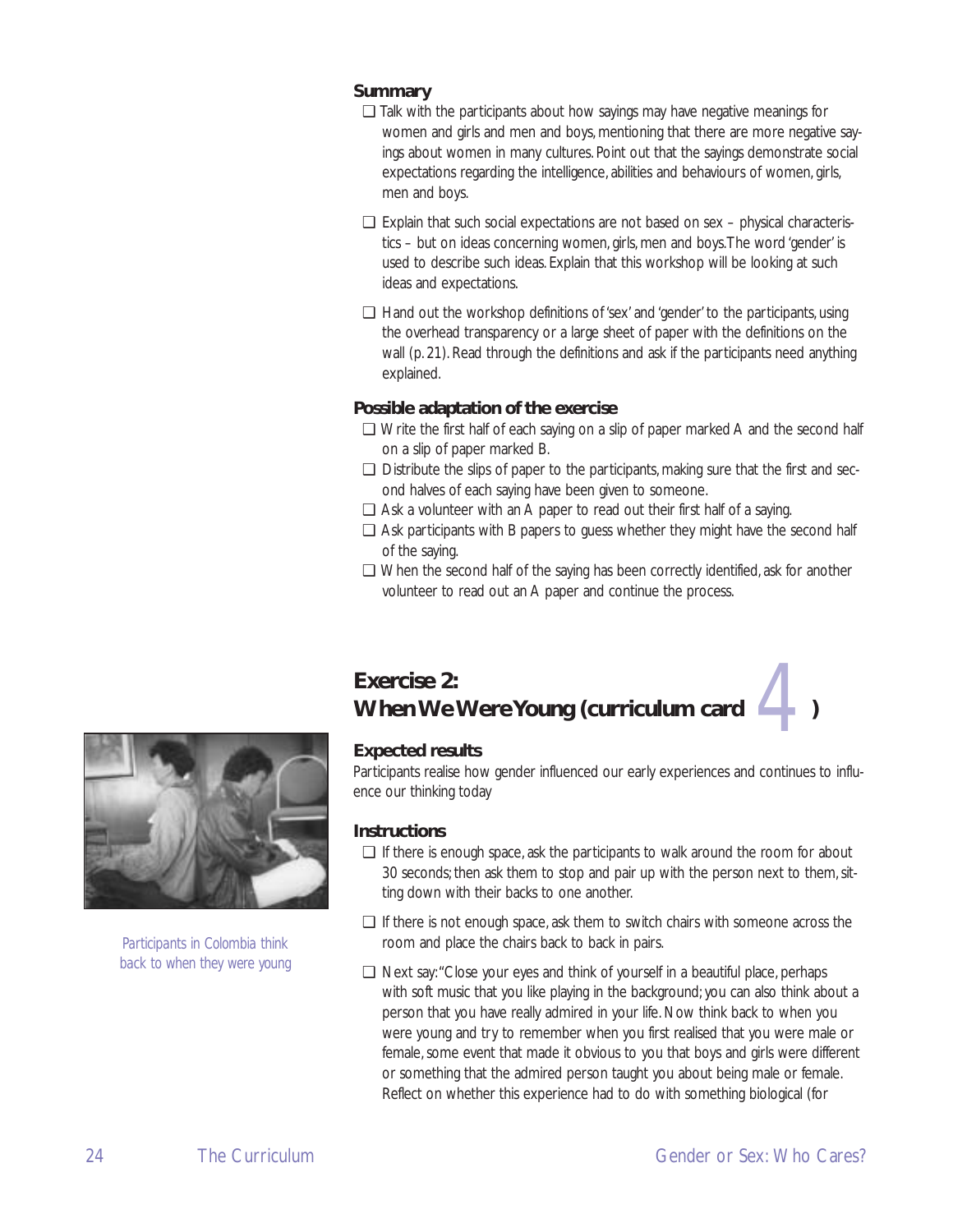example, experiencing first menstruation or wet dreams) or with comments/ reactions from other people (what boys and girls should or should not do). Was your memory a good or bad experience? Or did the experience seem neither good nor bad?"

- ❑ Allow them to think in silence for about 3 minutes.
- ❑ Ask them to share some of their early memories with their partners.
- ❑ After a couple of minutes, ask a few volunteers to share their experiences with the entire group, mentioning whether they were good, bad or neutral (neither good nor bad). If no one in the group wants to share right away, give some examples from your own life; this often prompts participants to share.
- ❑ Discuss the experiences to identify which ones had to do with sex (e.g., seeing a boy's or girl's genitals and realising they were different, having a first menstrual period or wet dream) and which were related to gender (e.g., activities that boys or girls were forbidden to do). If no one mentioned a story involving sex characteristics, give an example of what that might be.

#### **Summary**

- ❑ Point out that even when early experiences in recognising one's own sex were related to biology, we often really learn about what it means to be a man or woman from the reactions and comments of people around us (for example, being told that menstruation is 'a woman's curse').
- ❑ Encourage adolescents to look beyond the boundaries that may have been placed on them if these limit their possibilities for development – for example, boys being told that the nursing profession is only for women or girls being told they don't need secondary education since they will only stay at home when they are married.
- ❑ For adults: point out that many of us disliked the limits placed on us when we were young (for example, girls shouldn't play rough sports) – we should remember such experiences so that we don't reinforce such messages when dealing with adolescents today.

#### **Possible adaptations of the exercise**

#### **Adaptation 1**

This adaptation can be used in places where people are not familiar with participatory workshops.

- ❑ If participants feel uncomfortable choosing a partner, assign them to pairs yourself.
- ❑ After the participants have shared their memories with their partners, ask them to share what their partners said without naming the partner – this can be less embarrassing for them.

#### **Adaptation 2**

When there are equal numbers of participants of both sexes in your workshop:

- ❑ Instead of asking participants to walk around the room, ask them to pair up with someone of the opposite sex.
- ❑ Then continue the basic exercise as described, with the participants sitting with their eyes closed.

#### *Feedback from the Field—*

*"It helped the participants to appreciate that each and every human being knows what sex…she/he has from infancy and the gender roles each one starts to undertake from that age." (Malawi)*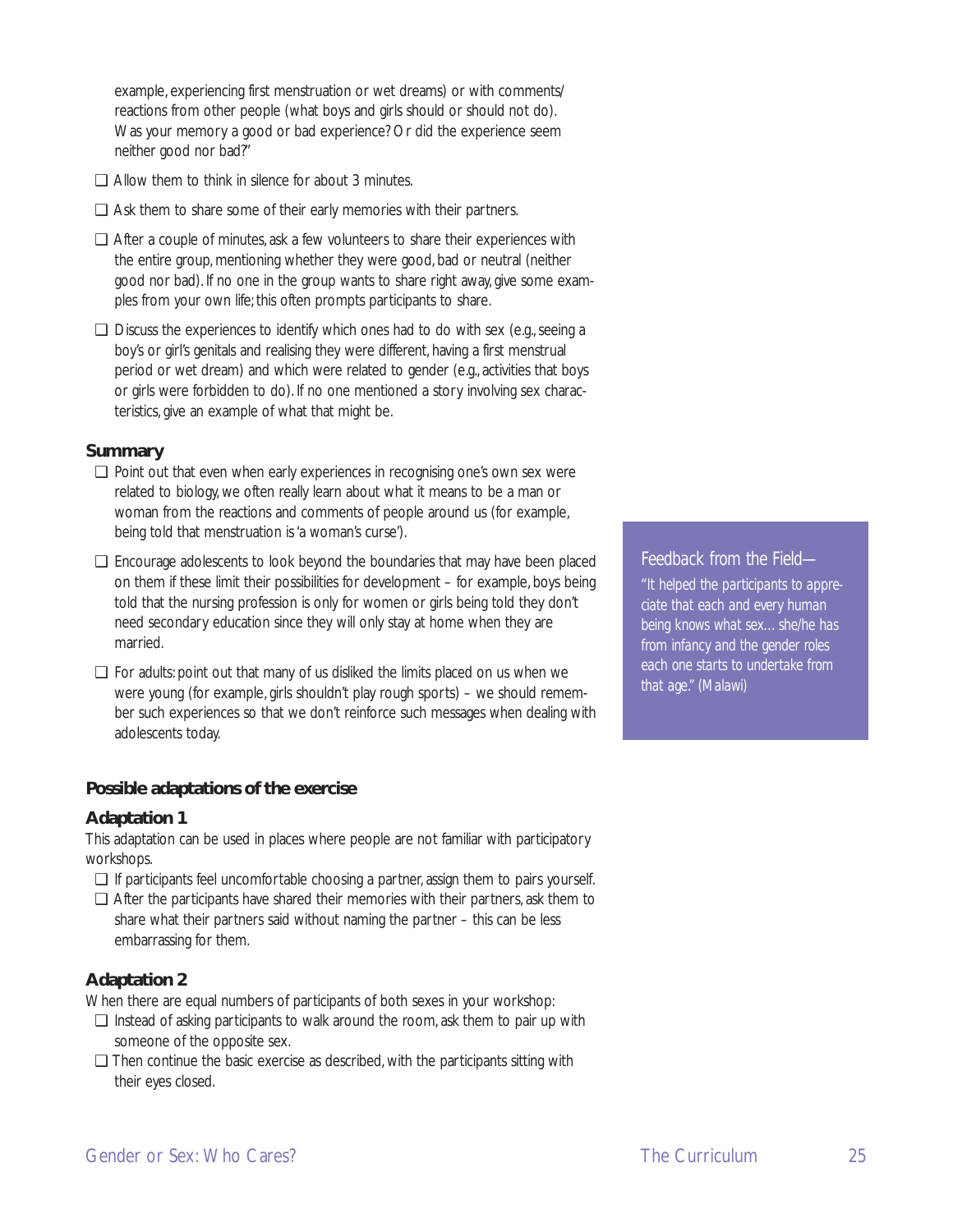| ale.                                                                                                |                                                         |                                                                                                                        |
|-----------------------------------------------------------------------------------------------------|---------------------------------------------------------|------------------------------------------------------------------------------------------------------------------------|
| <i>FUM</i><br><b>H</b> & CVID, Should<br>strong                                                     | work and bodycal<br><b>Professional</b><br><b>SDØTW</b> | COLTIME<br><b>District</b> we<br>etrus<br>Contifice<br><b>Mitch</b><br>Valbe<br><b>City</b> MI                         |
| FPCh.<br>active<br>in sensitive.<br>bes<br>Treer despt real                                         | V S DJ<br>panis<br>phyrical<br><b>FRANKDWOR</b>         | <b>Wairi</b><br>east bral<br><b>MURLEUX</b><br>introdictable.                                                          |
| stoic<br><b>POWE</b><br><b><i><u>PETERS TRE</u></i></b>                                             | <b>SOLOUVILLE</b><br>pleak Pregnant-                    | Infurtive<br><b>Bitter/profastian</b><br>suuton<br>1 physiologic change, has mind                                      |
| violent<br>Gubbain<br><b>NEETWA</b>                                                                 | <b>PLOTOGICA</b><br>In period from                      | Why in adult<br>Fille<br>Endirector<br>REPORTUGAL                                                                      |
| byene rolective<br>Roney<br>HOWB4.<br>Lind ask directions.<br><b>KAN: CANYMINTACOTT-W</b><br>497.18 |                                                         | <b>WILDA</b><br>personality.<br>Paricky.<br>Suleet<br><b>Volvedak</b><br>おめきさしいの<br>POSSIBLISTIC FUN<br>Dissant, built |

*An example from field-testing*

### **Adaptation 3**

When there are equal numbers of participants of both sexes in your workshop:

- ❑ Group all the men or boys in an outside circle and group the women and girls in an inside circle.
- ❑ Play some music and ask the inner circle to walk to the right and the outer circle to walk to the left.
- ❑ Stop the music and ask the inner circle to face the outer circle.Then ask the participants to pair up with a person opposite them.
- ❑ Continue the basic exercise as described, with the participants sitting with their eyes closed.

### **Adaptation 4**

- ❑ Carry out the exercise as described and add the following discussion questions:
	- 1.Are there any advantages and disadvantages to being born female or male?
	- 2. If there are advantages or disadvantages for either sex, why do these differences exist and which ones have to do with sex and which ones have to do with gender?

# **Exercise 3: Gender Not Sex (curriculum card )**

#### **Expected results**

Participants understand the difference between 'sex' and 'gender' and learn to recognise gender stereotypes *5*

#### **Materials needed**

Large sheets of flipchart or newsprint paper, marker pens and sticky tape, a large sheet of paper or overhead transparency with definitions related to sexual orientation

#### **Instructions**

- ❑ Make three columns on a large sheet of paper. Label the first column 'Woman' and leave the other two blank.
- ❑ Ask participants to identify personality traits, abilities and roles ('attributes') that are often associated with women; these may include stereotypes prevalent in the participants' communities or their own ideas.
- ❑ Next label the third column 'Man' and ask participants to again make a list of personality traits, abilities and roles that are often associated with men.
- ❑ If participants do not give any negative or positive traits, abilities or roles for either sex, add some to ensure that both columns include positive and negative words.
- $\Box$  If the participants do not mention any biological characteristics (such as breasts, beard, penis, vagina, menopause), add some to the two columns.
- ❑ Now reverse the headings of the first and third columns by writing Man above the first column and Woman above the third column.Working down the list, ask the participants whether men can exhibit the characteristics and behaviours attributed to women and whether women can exhibit those attributed to men.Those attributes usually not considered interchangeable are placed into the middle column that is then labelled 'Sex'.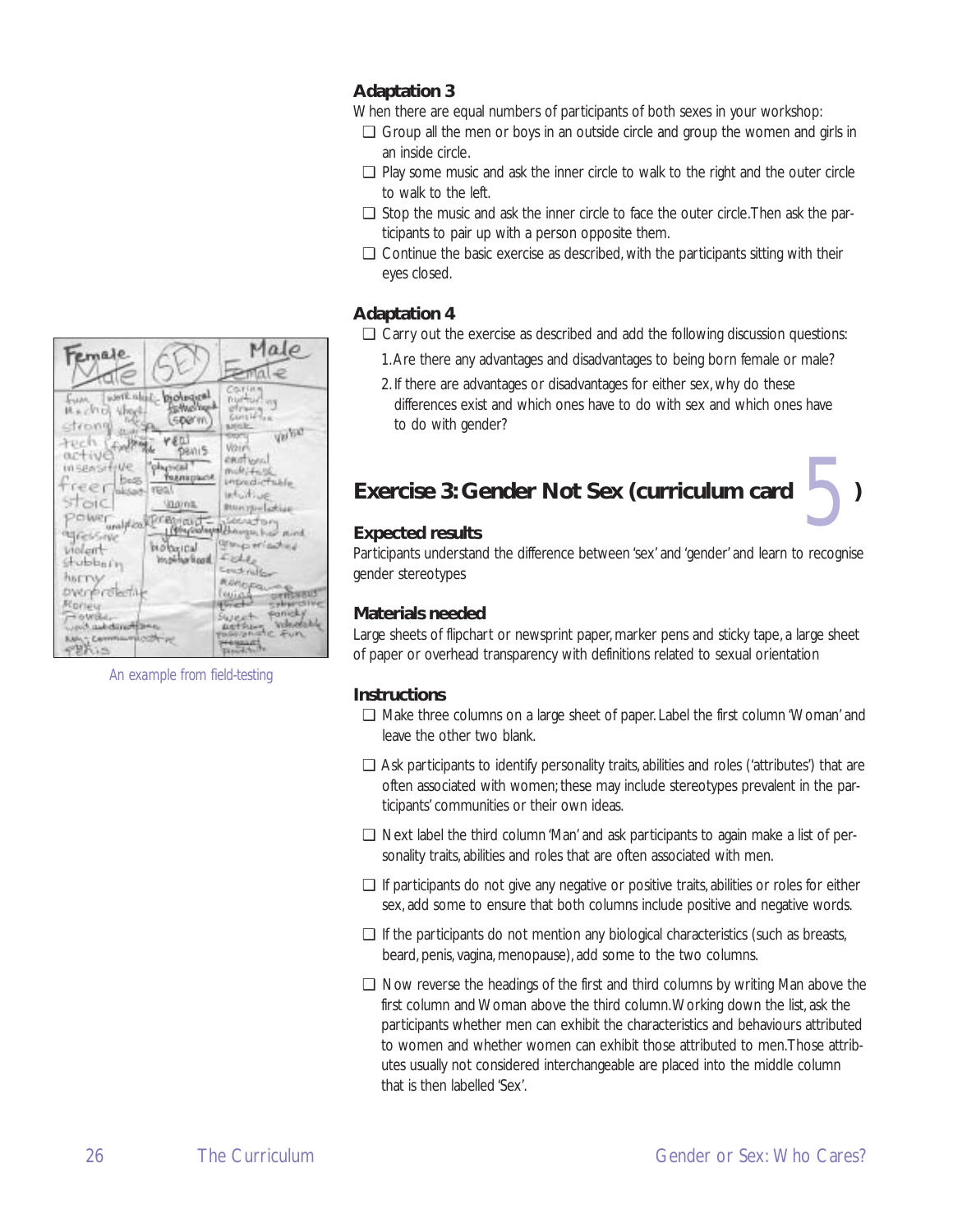- ❑ To save time, it is not necessary to discuss each term separately; participants can also simply be asked whether there are any terms in the lists which cannot be reversed. However, make sure that all the words that belong in the 'Sex' column are discussed.
- $\Box$  Expect participants to debate the meanings of some words one of the goals of this exercise is to demonstrate that people assign different meanings to most characteristics that are gender-based. So don't feel surprised or frustrated by the debates that occur!
- ❑ Be prepared to handle discussions on different types of sexuality. It can be useful to distinguish 'sexual orientation' from gender. If necessary, provide simple definitions related to sexual orientation, using a large sheet of paper or the overhead transparency. Point out that no matter what a person's sexual orientation is, s/he is influenced by social expectations regarding his/her behaviours and roles according to his/her biological sex.

| <b>Sexual Orientation and Identity</b>                                                                                                                                                                                                                                |                                                                                                                                                                                                                                                                 |                      |  |  |
|-----------------------------------------------------------------------------------------------------------------------------------------------------------------------------------------------------------------------------------------------------------------------|-----------------------------------------------------------------------------------------------------------------------------------------------------------------------------------------------------------------------------------------------------------------|----------------------|--|--|
| <b>Heterosexual</b>                                                                                                                                                                                                                                                   | sexual orientation in which a person is physically attracted<br>to people of the opposite sex                                                                                                                                                                   |                      |  |  |
| Homosexual                                                                                                                                                                                                                                                            | sexual orientation in which a person is physically attracted<br>to people of the same sex                                                                                                                                                                       |                      |  |  |
| Gay                                                                                                                                                                                                                                                                   | male homosexual: also used for female homosexual                                                                                                                                                                                                                |                      |  |  |
| Lesbian                                                                                                                                                                                                                                                               | female homosexual                                                                                                                                                                                                                                               | overhead/<br>handout |  |  |
| <b>MSM</b>                                                                                                                                                                                                                                                            | men who have sexual relations with other men but<br>who do not identify themselves as homosexual                                                                                                                                                                |                      |  |  |
| <b>Bisexual</b>                                                                                                                                                                                                                                                       | sexual orientation in which a person is physically attracted<br>to people of both sexes                                                                                                                                                                         |                      |  |  |
| <b>Transvestite</b><br>person who dresses, uses cosmetics and acts like a person<br>of the opposite sex                                                                                                                                                               |                                                                                                                                                                                                                                                                 |                      |  |  |
| <b>Transsexual</b>                                                                                                                                                                                                                                                    | person who has taken measures to change his/her physical<br>characteristics to completely resemble the sex to which<br>he/she feels he/she belongs (e.g., taking hormones and<br>having a sex change operation to have a penis removed or<br>constructed, etc.) |                      |  |  |
| <b>Transgender</b><br>person who has characteristics of both transvestite and<br>transsexual, e.g., dressing like the opposite sex and perhaps<br>taking hormones but not having an operation. Also used<br>to refer to transvestites and transsexuals simultaneously |                                                                                                                                                                                                                                                                 |                      |  |  |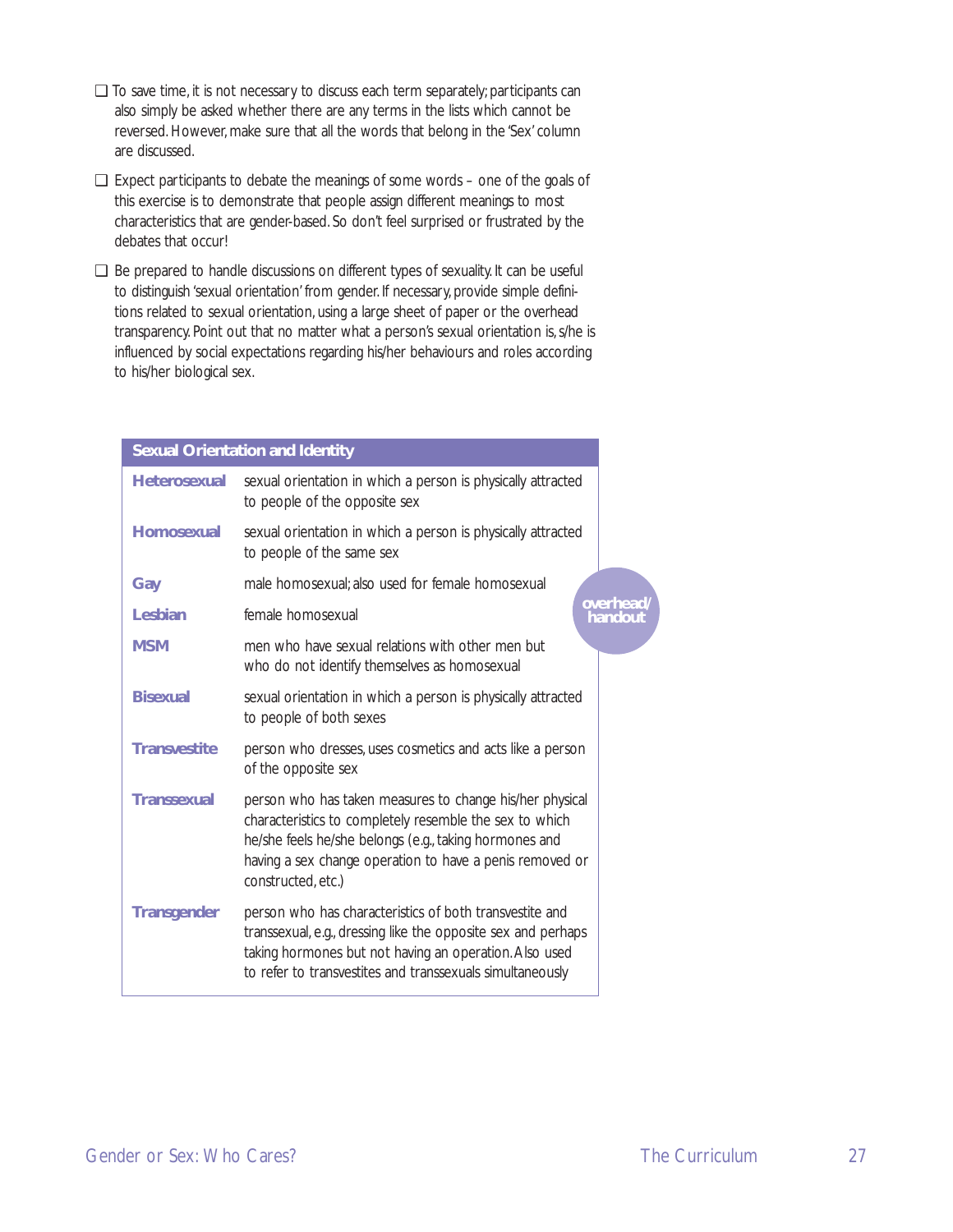#### **Summary**

- ❑ Explain that all the words in the 'Man' and 'Woman' columns refer to gender.
- $\Box$  Explain that sex has to do with biological and genetic matters while gender refers to social/cultural ideas and expected roles for women and men in society. Because of this, the content of gender can vary across cultures and societies.
- ❑ Point out that people often associate sex with gender or vice-versa so that they list the same words under sex and gender; the word 'gender' is also often used inappropriately instead of 'sex' (for example, when people are asked their gender instead of their sex on forms).
- ❑ Stress that stereotyped ideas about female and male qualities can be damaging because they limit our potential to develop the full range of possible human capacities. If we agree to accept stereotypes as guides for our own behaviour, it prevents us from determining our own interests and skills, discourages men from participating in 'women's work' (such as childcare) and restricts women from choosing roles that are traditionally 'male' (such as engineering and sports).
- $\Box$  Emphasise that this does not mean that we cannot enjoy displaying qualities that are usually associated with our own sex, only that is important for all of us to make our own decisions about what we do.

#### **Possible adaptations of the exercise**

#### **Adaptation 1**

This adaptation is possible if you have participants of both sexes in the workshop.

- ❑ Ask the males to suggest attributes for the column headed 'Woman'.
- ❑ Ask the females to suggest attributes for the column headed 'Man'.
- ❑ Ask all the participants to decide whether the attributes still apply when the column headings are reversed.

#### **Adaptation 2**

- $\Box$  Start the exercise by asking the participants to associate colours with being a boy or a girl: start with blue, pink and red and then move on to colours such as orange, grey, green, silver, gold and brown.
- ❑ Alternatively, ask the participants to pull things out of a box such as a bracelet, a ring, lipstick, a condom, a necklace, spectacles, a watch, etc.Ask them to say whether these items would belong to a man or woman, boy or girl, and which ones could belong to either sex.
- ❑ Proceed with the exercise as described up to the summary.
- ❑ Now ask the participants whether they would change their minds about the colours or items that they associated with men and women, boys and girls, and ask them to explain why.
- ❑ Proceed with the summary.

#### **Adaptation 3**

- ❑ Carry out the exercise as described.
- ❑ Then ask the male participants to indicate whether they possess or have ever displayed any of the qualities listed for women or whether any men they know have done so.Then ask the female participants to say whether they possess or have ever displayed any of the qualities listed for men and whether they know any women who have done so.

*Feedback from the Field— "This exercise has given us an assurance that everybody understands the difference between gender and sex." (the Philippines)*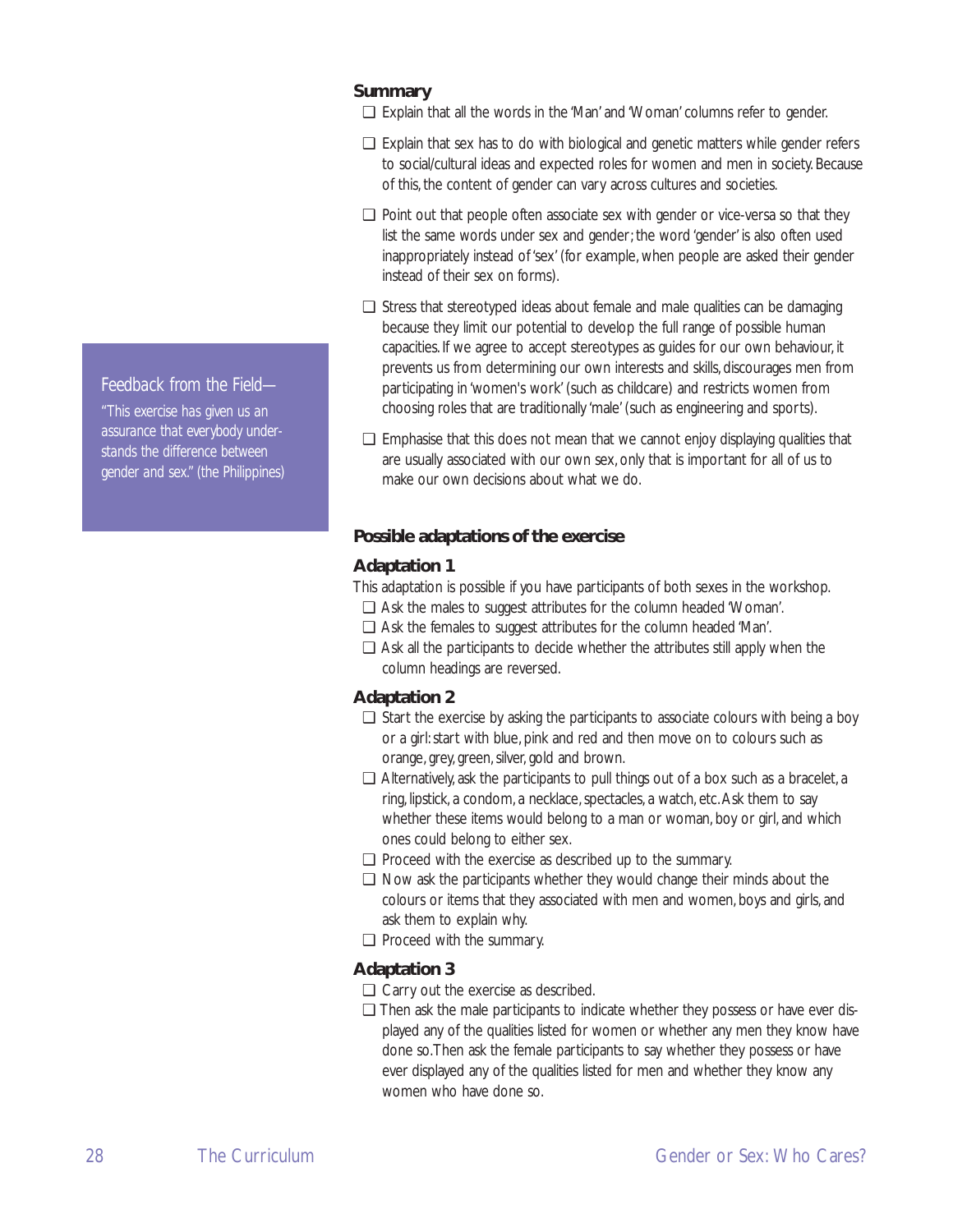- ❑ Discuss whether they received positive or negative reactions from other people when they behaved in ways not expected for their sex and how this made them feel.
- ❑ Discuss whether they respected the men and women who behaved outside the usual 'gender stereotypes' and why they did or did not.
- ❑ Discuss how groups of adolescents and adults in the community can make it easier for men and women, boys and girls, to challenge negative gender stereotypes.

### **Facilitator summary for Exercises 1-3 (curriculum card )**

#### **Expected results**

Participants understand why knowing about gender influences is important. *6*

#### **Materials needed**

Large sheet of flipchart or newsprint paper or overhead transparency with statements 1-8

#### **Summary**

#### **For adults and adolescents:**

- ❑ Emphasise that we are all taught to behave in certain ways and to believe certain things from the time we are born.This process continues when we become adults.
- ❑ Some gender-based norms can put us in situations of risk and it may be difficult to avoid those situations. However, young people can try to get adults to help change those situations (for example, making sure young girls do not have to go alone to places where they might be sexually abused).Adolescents can also try to avoid behaviours that may place them at risk (for example, boys can avoid having unprotected sex just to prove to their peers that they are becoming 'real men').

#### **For adults:**

- ❑ Emphasise that it is important for all of us working in the area of adolescent SRH to understand the concept of gender and know how we ourselves are influenced by it through our own cultures, traditions and prejudice, sometimes without even knowing it.
- ❑ It is possible for adolescents to challenge gender norms and stereotypes and to be more aware of how gender influences their own and their peers' behaviour. What helps in this process is creating a supportive environment by training their peers and adults on the concepts in this curriculum.
- ❑ Mention that to incorporate a gender-sensitive perspective into our work, we don't need to talk about gender or use the word itself; we can, for example, discuss 'female and male roles' or 'men's and women's work' to get discussions and reflection started.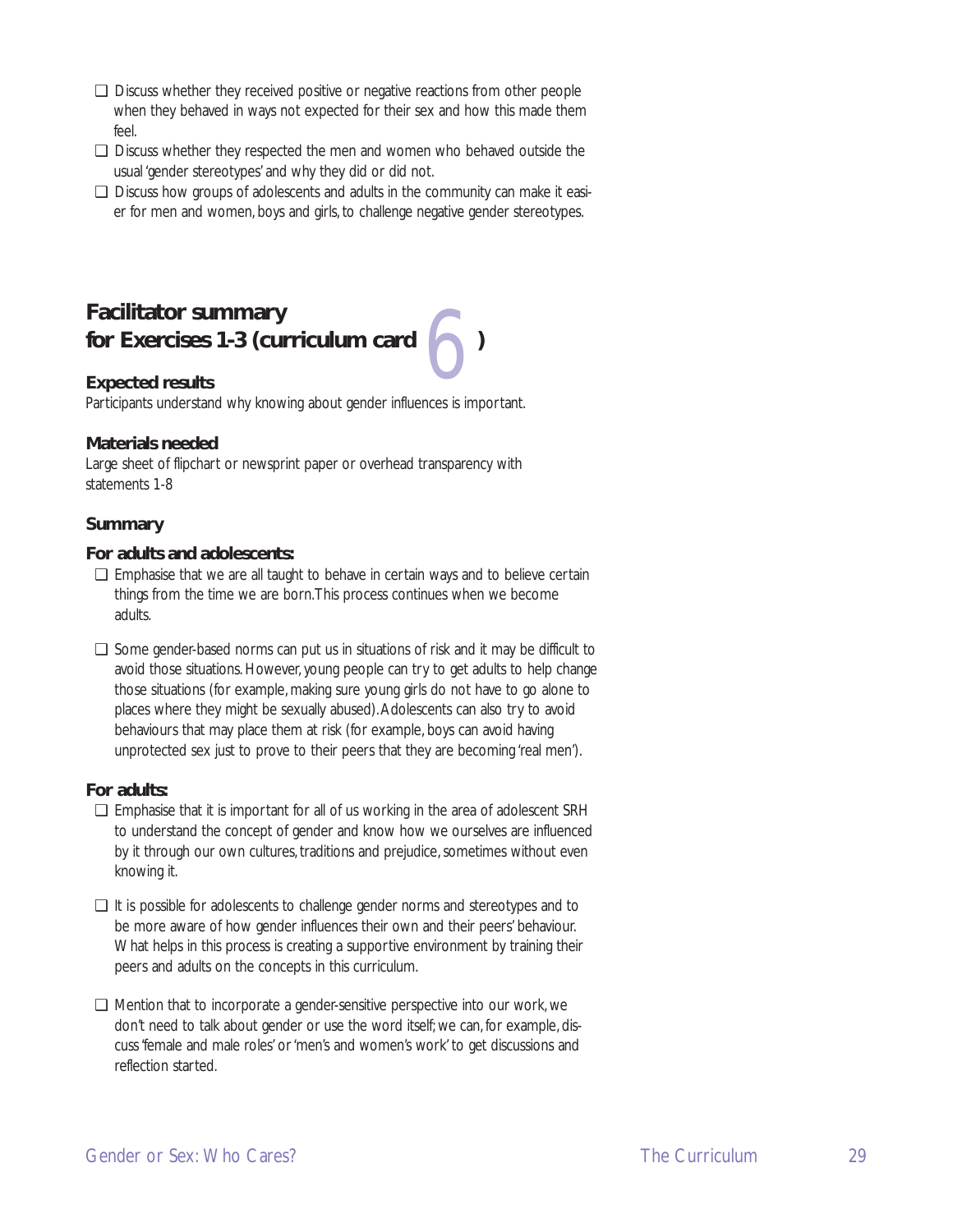❑ Discuss the following statements with the participants:

#### **Important Points to Remember**

- 1. Gender has to do with relationships, not only between men and women but also among women and among men. For example: mothers teach daughters not to contradict men; fathers teach sons 'not to act like women' by crying when they are hurt.
- 2. A quick way to remember the difference between sex and gender is that sex is biological and gender is social.This means that the term sex refers to innate characteristics, while gender roles are learned gradually and can change.
- 3. Technology can affect how we view gender. For example, in the past women could breastfeed infants; now boys and girls can help feed infants with bottles. Machines have made it possible for both sexes to do heavy labour; medical technologies have made it possible for sex characteristics to be changed.The content of 'gender' can change for groups of women and men, girls and boys, with time; individuals can change sexually.
- 4. Gender does not only apply to people who are heterosexual: it affects people who are heterosexual, bisexual, homosexual or lesbian and people who choose to abstain from sex.
- 5. Men and women can manipulate gender-based ideas and behaviours for their own benefit, presumably without harming anyone but at the same time reinforcing stereotypes (e.g., women crying or flirting to get something done).
- 6. It is difficult to be 100% gender-sensitive; we are almost all influenced by gender in our ideas and actions.
- 7. Gender sensitivity does not mean that we no longer recognise differences between men and women. Some differences remain because of biology; we may choose to retain others even in equal relationships (for example, men opening doors for women to be polite).
- 8. To incorporate a gender-sensitive perspective in our lives, we don't need to talk about 'gender' itself but can refer to male and female roles or men's and women's work, for example.

**overhead/ handout**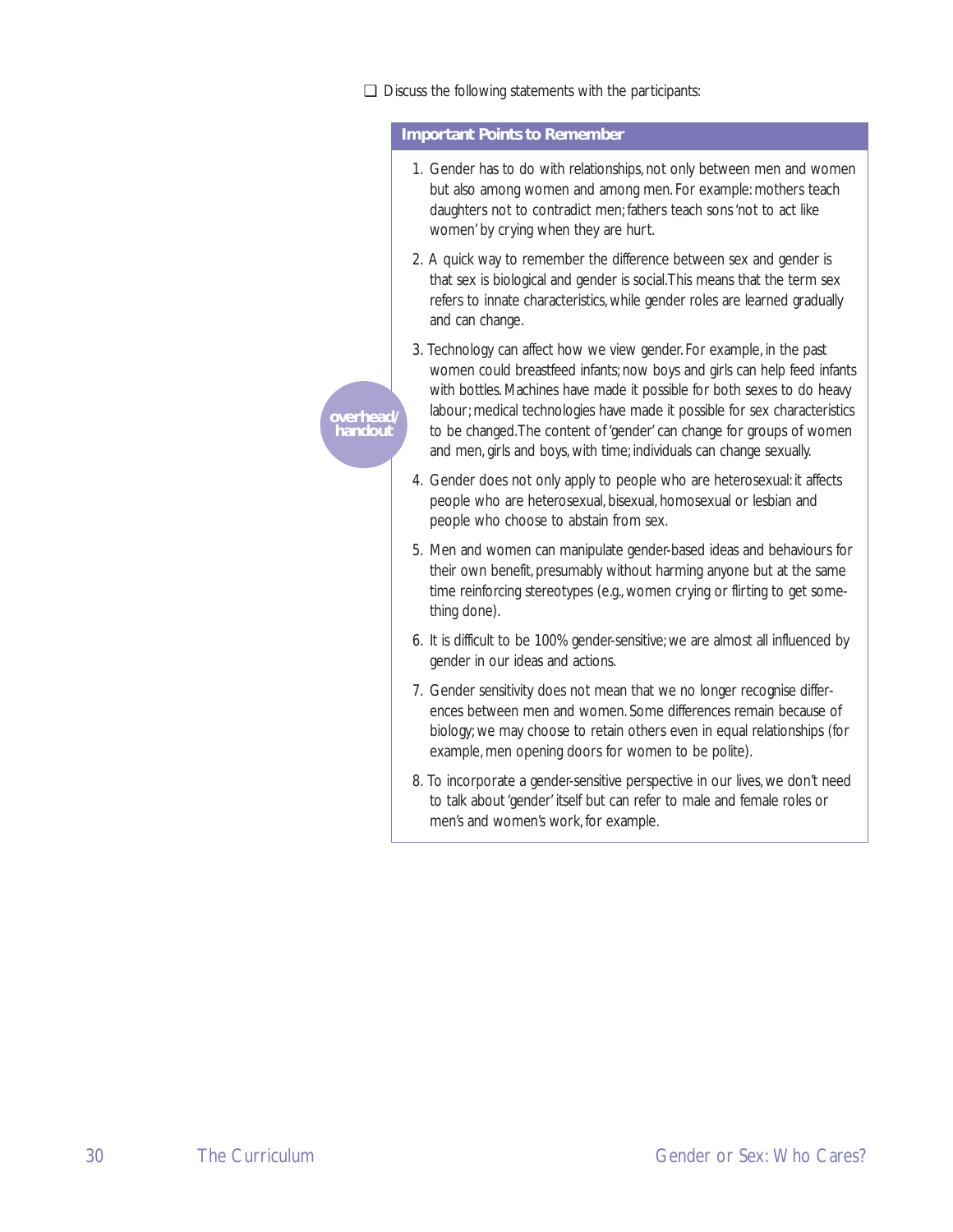# Learning About Gender and Sex

### **Introduction to Small-Group Work**

#### **Expected results**

Participants learn about the four exercises in this section and form small groups

- ❑ Explain that in the next section of the workshop, we will explore how we learn and talk about sex and gender.
- ❑ Divide the participants into four small groups by having them count off a number from 1 to 4. Remember that it may not be a good idea to have family members or people who might be uncomfortable with one another in the same small groups.
- ❑ Mention the different exercises very briefly, explaining that each group will receive a handout with instructions for their exercise and questions to be answered. Say that you will give additional explanations to each small group concerning their particular exercise if needed.
- ❑ Ask each group to nominate a person who will report to the plenary feedback session on their behalf.
- ❑ Have the small groups present their work in the following order:The Gender Game,The Language of Sex, Learning about Sex and Media Images Analysis.
- ❑ After each small group presents their work, end their presentation by highlighting the important points in the summary for their exercise.
- ❑ Each group presentation and facilitator summary should take no more than 15 minutes.



*Young people in Nigeria debate about gender and SRH*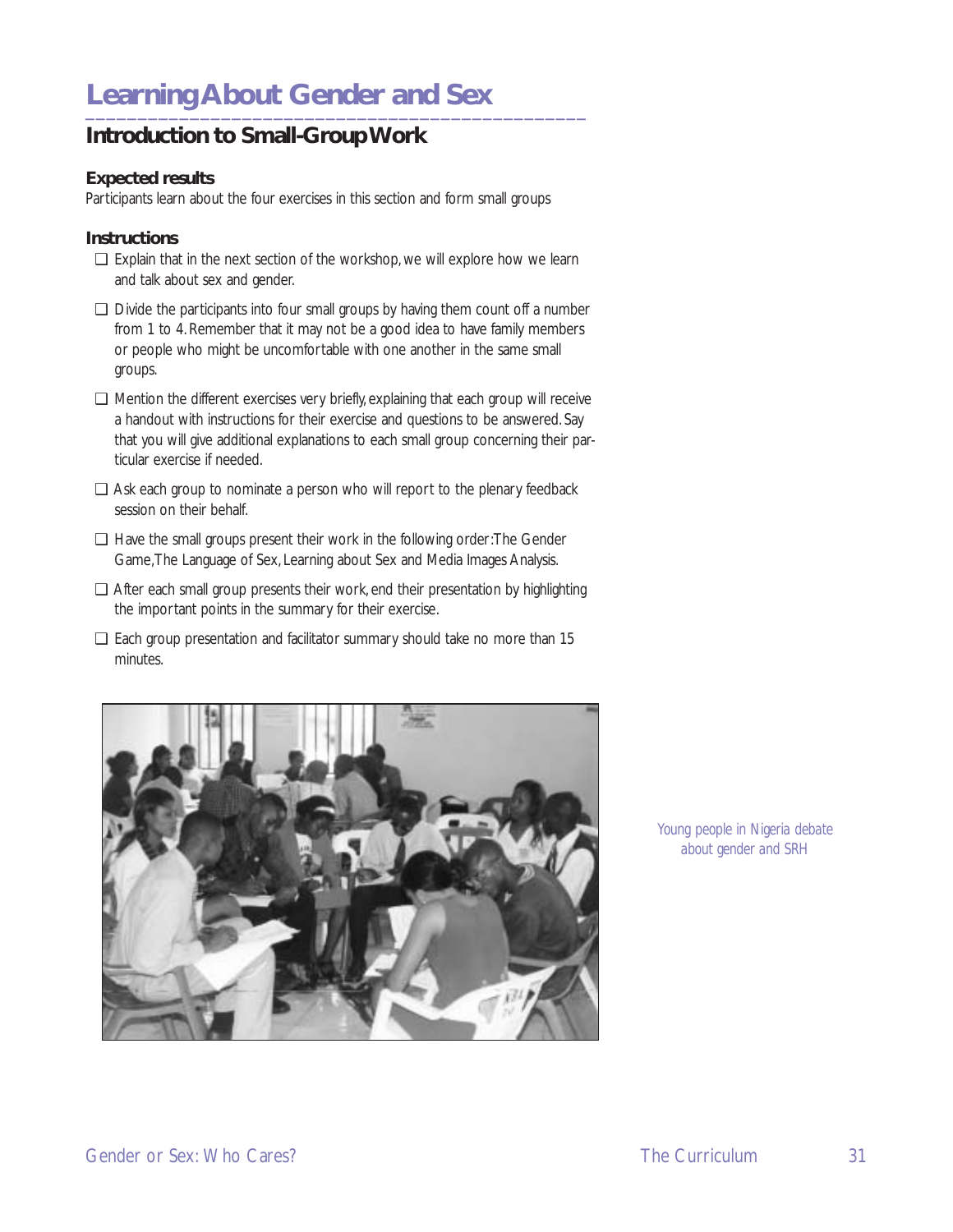### **Exercise 4: The Gender Game (curriculum card )**

*7*

For this exercise it is possible to use the list of statements shown below [6]. If you wish to make it more locally relevant, you can add or substitute statements that refer to the situation of women and men, girls and boys, in your country.

#### **Expected results**

Participants demonstrate their understanding of the concepts of gender and sex

#### **Materials needed**

Handouts with statements and questions, pens or pencils

#### **Instructions**

❑ Hand out a sheet of paper with a numbered list of statements regarding men and women and ask one group member to read out each statement. (Note that the list on the curriculum card has the answers in parentheses; give participants the list from the overhead transparency without the answers!).

#### **Gender Game**

|  |  |  |  |  | 1. Women give birth to children; men don't. |  |  |
|--|--|--|--|--|---------------------------------------------|--|--|
|--|--|--|--|--|---------------------------------------------|--|--|

- 2. Girls are delicate or gentle; boys are tough.
- 3. Among agricultural workers in India, women receive 40-60% of the wages that men do.
- 4. Women in sub-Saharan Africa contribute an average of 70% of the labour for household and market food production, yet rural women are poorer than men and have lower levels of literacy, education, health and nutrition.
- 5. Many women do not make decisions independently and freely, especially regarding sexuality and couple relationships.
- 6. Men's voices change with puberty, women's voices do not.
- 7. Women's risk for HIV infection is determined by their partners' sexual behaviour.
- 8. Women can breastfeed babies, men can bottle-feed babies.
- 9. In ancient Egypt, men stayed at home and did weaving.Women managed household affairs.Women inherited property and men did not.
- 10. In Great Britain, the majority of people working in construction are men.
- 11. Men must have male children to carry on the family line.
- 12. In 1999, adolescent males in Uganda thought having a child could enhance their status and prove their manhood:"We are fond of impregnating the girls." "It is normal to have a child."
- 13. Of the estimated 6-7 million persons around the world who inject drugs, four-fifths are men.

#### **overhead/ handout**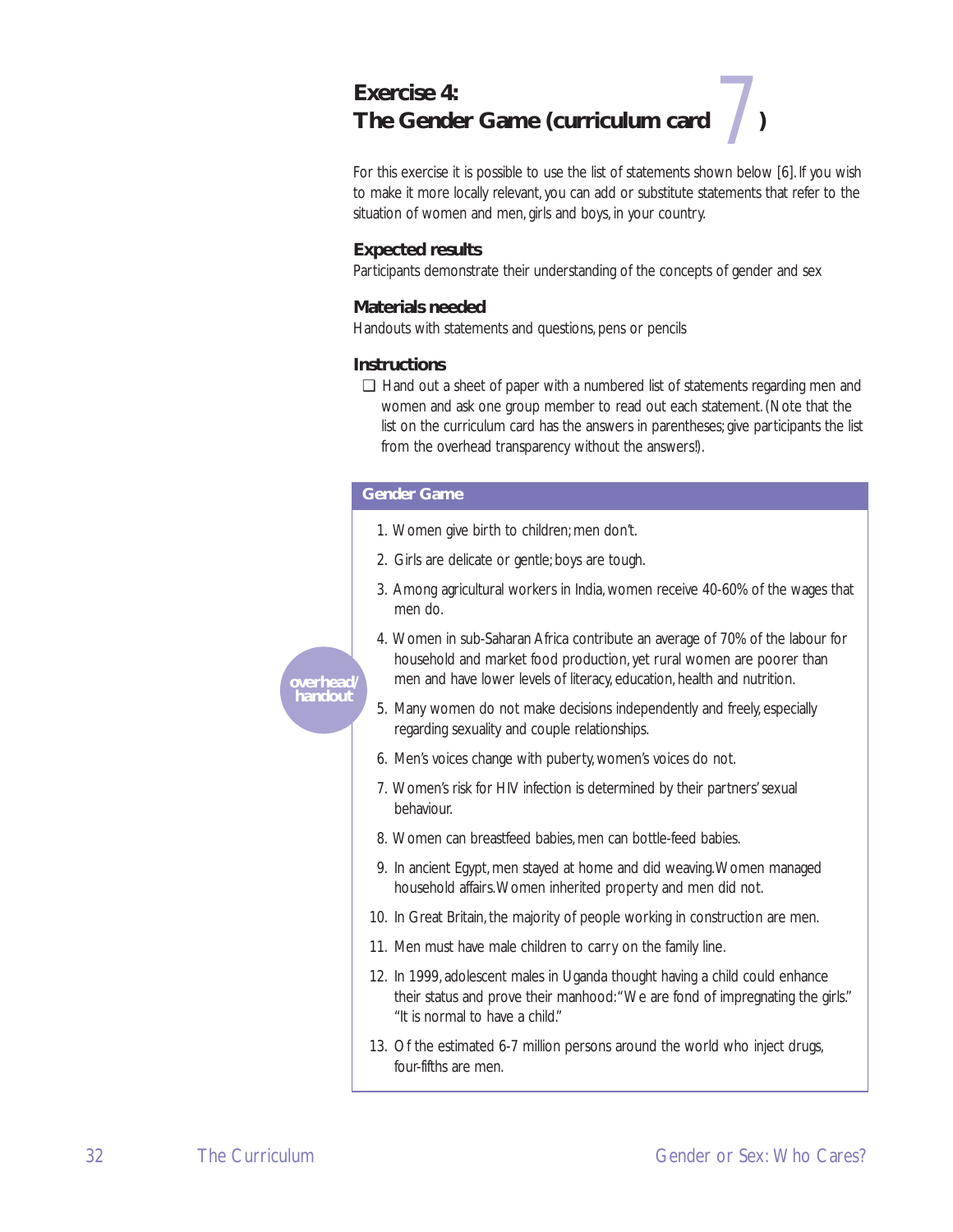- ❑ Ask the group to write 'G' beside the statements they think refer to gender,'S' beside the statements they think refer to sex, and 'G and S' beside the statements that refer to both gender and sex.
- ❑ Then ask the participants to discuss the following questions:

#### **Gender Game**

- 1. Did any of the statements surprise you? If so, why?
- 2. Why do you think that gender roles differ among societies and historical periods?
- 3. How does age interact with gender to determine our social roles?
- 4. How do these gender-based roles influence men's and women's experience of sexuality?
- 5. What are some of the disadvantages of gender-based roles for women?
- 6. What are some of the disadvantages of gender-based roles for men?

#### **Summary**

- ❑ After the group presents their list to the other participants, discuss whether any statements were marked inappropriately and why.
- ❑ Explain that the inequalities between men and women shown by these statements can also affect sexuality. For example, when women are economically dependent, they may be reluctant to insist on safer sex because they fear losing financial support from their partners.When young men feel pressured into taking risks to show they are 'manly', such as drinking a lot or taking drugs, they may lose control over themselves and end up more quickly forgetting to use a condom, endangering their health.
- ❑ Emphasise that gender influences differ from place to place and over time.This means that they can be changed in all societies.

#### **Possible adaptations of the exercise**

#### **Adaptation 1**

 $\Box$  If you have enough handouts for all the participants, ask them to mark them individually and then compare their answers as a group before answering the questions.

#### **Adaptation 2**

❑ Post the statements on a flipchart and ask the entire group to classify them as gender or sex and discuss the questions with the entire group.

#### *Feedback from the Field—*

**overhead/ handout**

> *"There was a lively discussion of some sensitive statements, especially about freedom of decision-making and women being weak, men strong." (Tanzania)*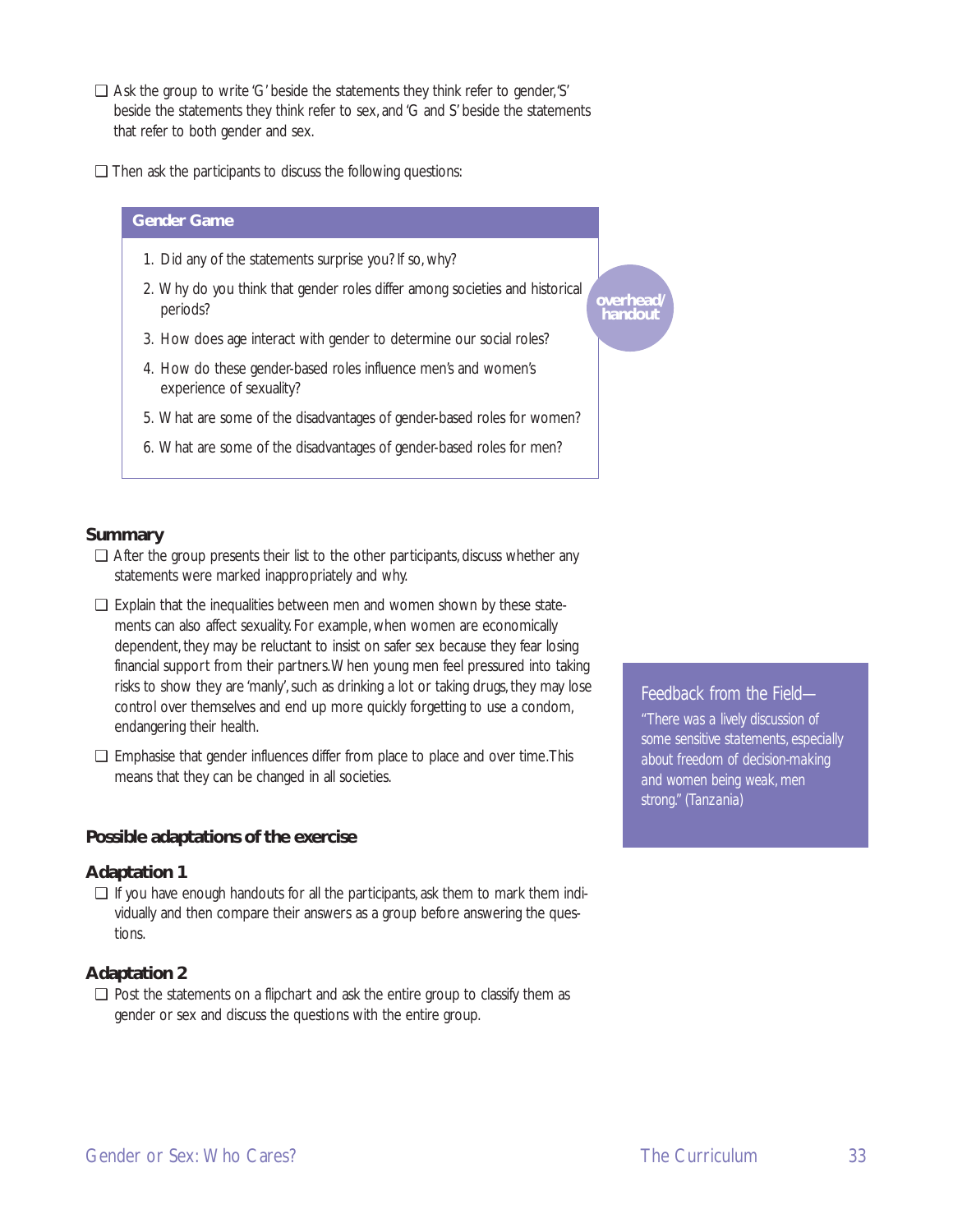# **Exercise 5: The Language of Sex (curriculum card )** *8*

Some participants may find this exercise hard to do – not because it is difficult but because it involves saying words that may be considered 'taboo' [7]. Field-tests indicated that adults may feel more discomfort with this activity than adolescents. It is very important that the facilitators feel comfortable saying such words in front of a group since this can help 'desensitise' the issue for participants. (Practise saying the words in front of people beforehand!)





*Synonyms brainstormed by participants in a workshop organized by the Sarawak AIDS Concern Society and Sarawak Family Planning Association*

*Parents are often recommended as an information source for young people, but they need help to fulfil this role (from Advocates for Youth, USA)*

#### **Expected results**

Participants realise how difficult it is to discuss sex and SRH issues openly and practise using words needed to discuss sexuality and its consequences

#### **Materials needed**

Handouts with words and questions, sheets of paper, pens or pencils

- ❑ Explain that many people find it embarrassing to discuss issues surrounding sex, sexuality and their consequences. Given that there is no vaccine or cure for HIV infection and that men and women contract STIs, have to deal with unwanted pregnancies, etc., we must be able to talk about sexual attitudes, behaviour and the consequences of unprotected sex.
- ❑ Ask the participants to put aside their fears of saying taboo words during this exercise, explaining that we must learn to talk about various sexual parts of the body and different sexual acts in order to protect our SRH.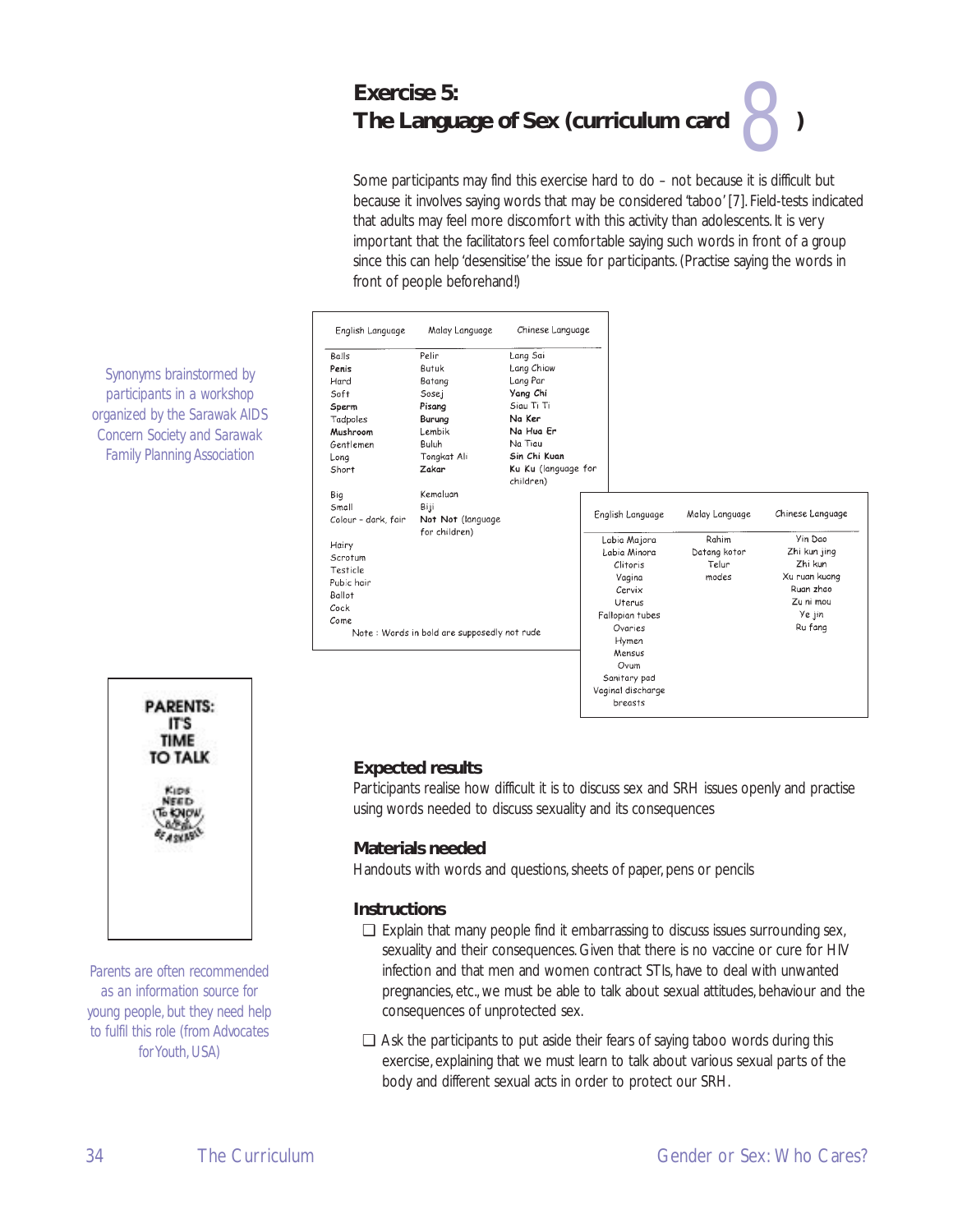❑ Give the group a handout with the lists of words below.Ask them to choose two words (or assign them if they feel shy): one should come from the list related to sex and reproduction and one from the list related to consequences of sex.



- ❑ Next ask the group to write synonyms (similar terms) used in their community for each word on a large sheet of paper. (Some examples of synonyms: 1) penis = tool, cock, prick, instrument, weapon, revolver, banana, sausage; 2) menstruation = woman's curse, period, sick, red days, friends.)
- ❑ Ask the group to answer the following questions:

### 1. Which synonyms for each word chosen from the list are most acceptable for 'public' use and which are most unacceptable? 2. Which words do young people use most when they talk among themselves? 3. Which words do young people use most when talking with their parents and other adults? 4. Which words have negative meanings for women or men? 5. Do you think that the negative words can be harmful when they are used to embarrass or insult people? If so, why do you use them? 6. Why do you use words that are not respectful of women and men? 7. (For adults) What barriers keep you from using terminology that is effective in communicating with adolescents? **The Language of Sex overhead/ handout**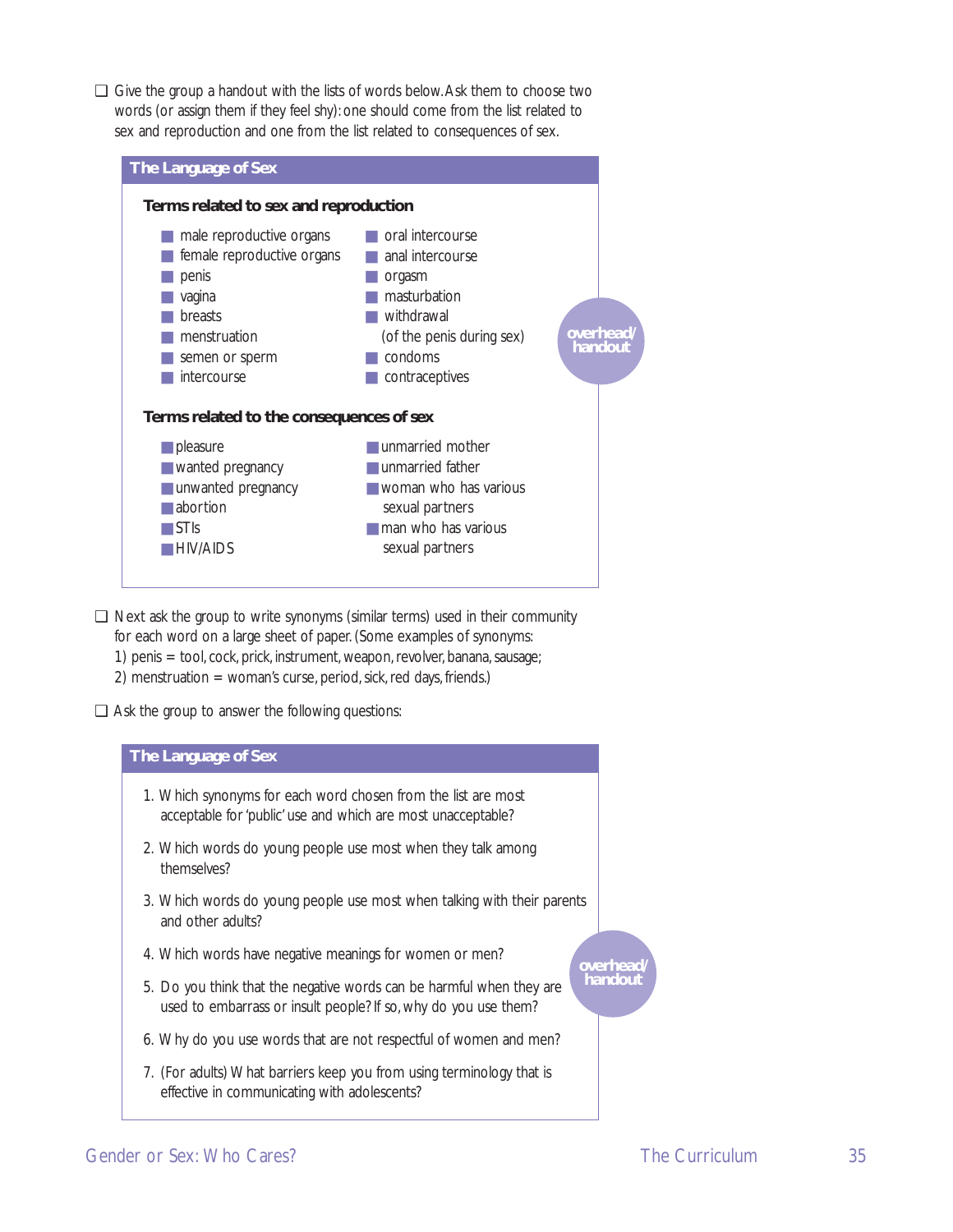❑ When the group presents their answers to the others, post their large sheet of synonyms on the wall for the whole group to see.

#### **Summary**

#### **For adolescents**

- ❑ Point out that we must adjust our use of language to our audience; this means we may use certain words with our friends and other words with adults such as parents and teachers.
- ❑ Explain that we need to overcome our own sensitivity in using sexually explicit words if we are to be able to talk about sexuality. If we cannot communicate clearly to other people what we like and do not like, what we want and do not want, misunderstandings will occur.
- $\Box$  Mention that it is also important to be able to say words that clearly refer to sex and sexuality when we want to ask for help, for example, when visiting a health worker.
- ❑ Stress that some of the disrespectful words used can be harmful. For example, in many places, there are lots of 'negative' words for women who have sex outside marriage (e.g., slut, whore), while the words for men who have sex outside marriage or with many partners (e.g., real man, stud) are viewed as positive.This use of language reinforces 'double standards' and inequality between men and women.
- $\Box$  Also point out any words on the list that are violent in nature (e.g., bat, gun, spear, baton, one-eyed monster for penis) and indicate how using such words can contribute to ideas that violence in sex is permissible.

#### **For adults**

- $\Box$  Point out that it is important to talk to adolescents in their own language or at least allow them to use the words that they know best so that they feel comfortable in talking about sex and its consequences.
- ❑ Stress that some of the disrespectful words used can be harmful. For example, in many places, there are lots of 'negative' words for women who have sex outside marriage (e.g., slut, whore, prostitute, tramp, fish), while the words for men who have sex outside marriage or with many partners (e.g., real man, stud, player) are viewed as positive.This use of language reinforces 'double standards' and inequality between men and women.We should avoid using such words ourselves and suggest to adolescents that they use other words as well.
- ❑ Point out any words on the list that are violent in nature (e.g., bat, gun, spear, baton, one-eyed monster for penis) and indicate how using such words can contribute to ideas that violence in sex is permissible. Explain that many adolescents are unaware of this connection but quickly understand it when it is discussed with them.

#### **Possible adaptations to the exercise**

#### **Adaptation 1**

Use of this adaptation must be considered carefully according to your participant group. It has been used successfully and with a lot of laughter with young adults in the Philippines.

#### *Feedback from the Field—*

*"…in fact, we the facilitators were quite uncomfortable with the idea of having to mouth words which we were brought up to think are 'dirty'. It takes some pre-mental rehearsal to be comfortable and at the same time confident enough not to blush. Even the participants were not comfortable the first few moments into this session, but after the facilitators assured them that we were there to learn and sensitise ourselves and made several suggestions, the rest were more willing to contribute."*

*(field-test with young adults aged 16-24 years in Malaysia)*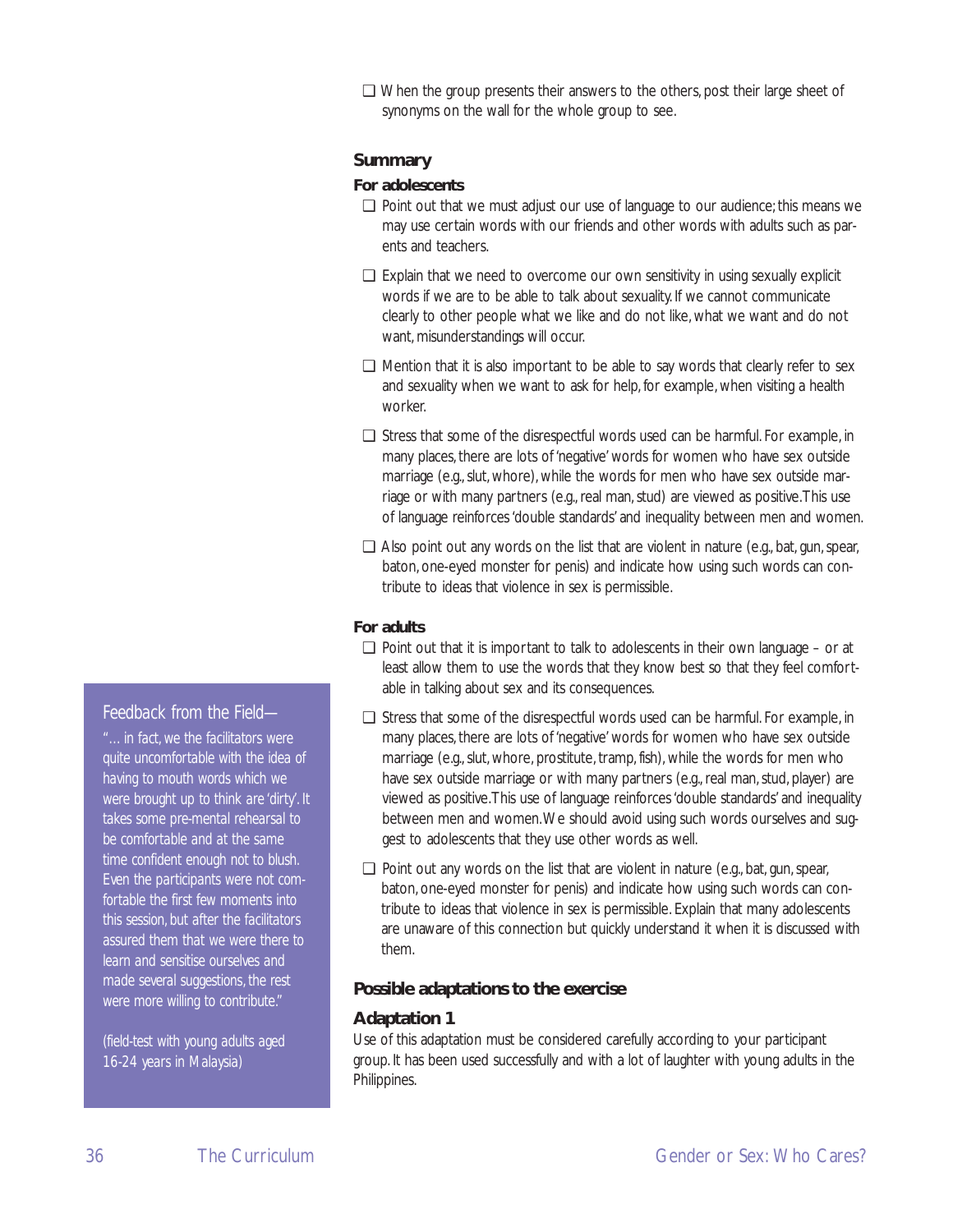- ❑ Begin the exercise by telling participants they will do an activity to 'desensitise' the words that will be used.
- $\square$  Say that all the participants will pretend they are market vendors who are selling body parts.Then give them an example by calling out something like:"Penis, penis, who wants to buy a penis?" or "Vagina, vagina, who wants a kilo of vagina?"
- ❑ Next say that all the participants together will try to call out the same phrase with the facilitator.
- ❑ Try another phrase and continue until many of the group members are participating.
- ❑ Point out that these are just words and it is only our own ideas that make them more sensitive than other words. If we practise saying them, it becomes easier.

#### **Adaptation 2**

- $\Box$  If participants hesitate to write down synonyms, start them off by giving them some 'technical' or 'vague' terms (e.g.,'genitalia' or 'down there' for reproductive organs).
- ❑ Point out that using such words may make it difficult for people to understand what we are talking about so we should think about the words we have heard that we do understand.

#### **Adaptation 3**

- ❑ Instead of giving the participants a list of words, ask them to brainstorm some words that have to do with sex.
- ❑ After they have identified at least three different terms, ask them to think of synonyms and proceed with the exercise as described.

#### **Adaptation 4**

- ❑ Show the group two 'sexy pictures' (e.g., advertisements), one showing a woman and one showing a man.
- ❑ Ask the group members to write down all the 'sex-related' words they think of when seeing the pictures.
- ❑ Then ask the group to answer the questions from the exercise in relation to the words they wrote down.

#### **Adaptation 5**

- ❑ Post the flipchart with words and their synonyms on the wall after the exercise is over.
- ❑ Invite participants to write additional synonyms during the workshop so that a group 'glossary' is created.



*Participants in Malaysia talked about sex and sexuality*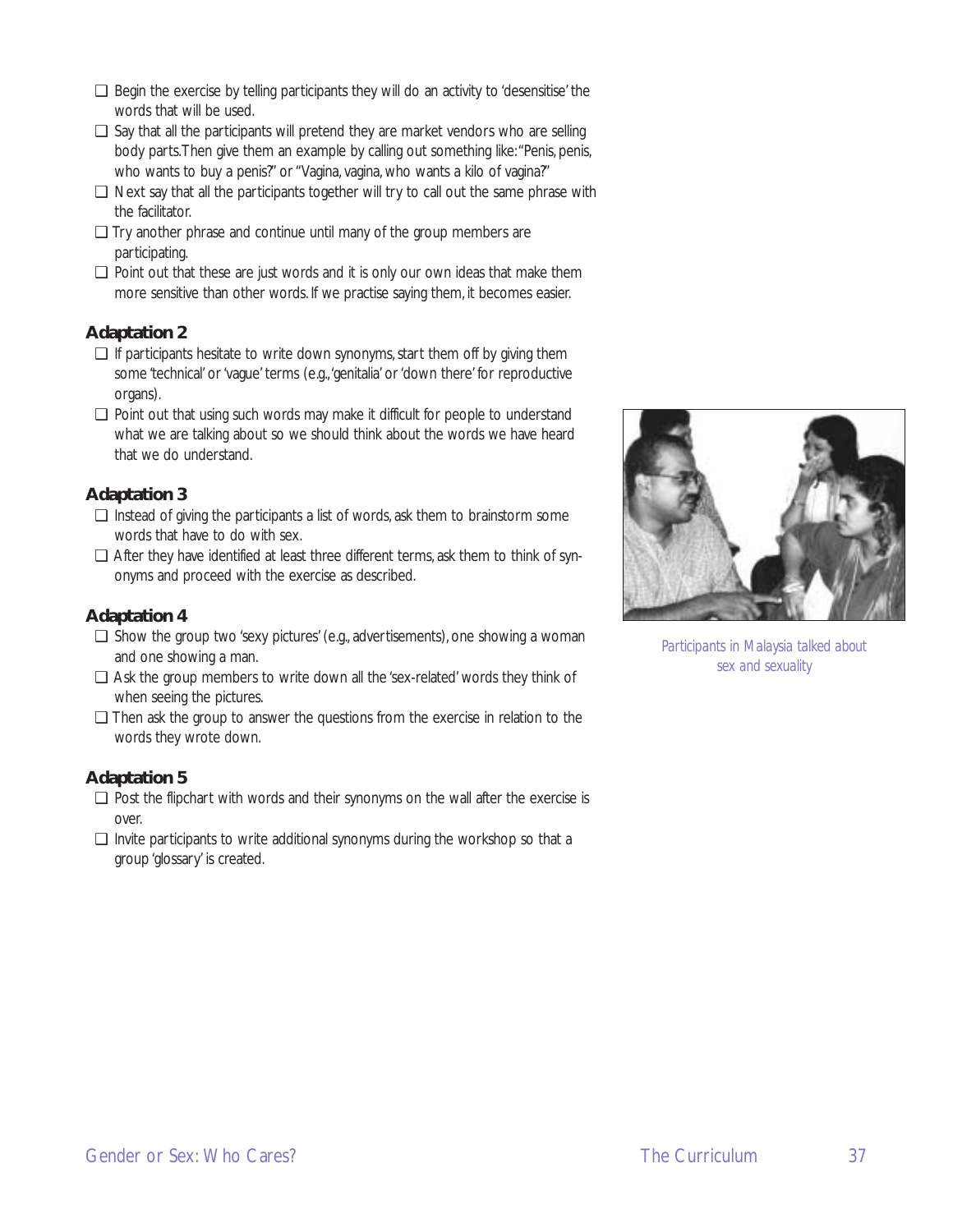#### What you always wanted to know about **BOYS GROWING UP**



*Information needs to be clear and specific (from FFPAM, Malaysia)*

# **Exercise 6: Learning About Sex (curriculum card )** *9*

#### **Expected results**

Participants identify how we learn about sex and understand the importance of reliable information sources [8]

#### **Materials needed**

Handouts with table of information sources, sheets of paper, pens or pencils

- ❑ Ask the group to discuss what they learned about sex from each of the following sources of information: parents, other family members, friends, religion, schools and teachers, music,TV and radio, advertising, books, personal experience, other sources (watching animals, Internet).
- ❑ Tell them to think of specific topics about which they learned, for example, puberty, oral sex, anal sex, masturbation, beliefs such as sex is bad outside marriage or you can go blind from masturbating.
- ❑ Then ask them to fill in the table on the handout (shown below) as a group
- ❑ After they have done this, ask them to decide what the best source(s) of information should be for female and male adolescents in their community to learn about sexuality.Tell them to explain the reasons for their choices.

|                          | <b>What I Learned About Sex</b>        |                         |                                                    |                                            |                                      |                                    |
|--------------------------|----------------------------------------|-------------------------|----------------------------------------------------|--------------------------------------------|--------------------------------------|------------------------------------|
| Source of<br>information | <b>Most</b><br>positive<br>information | <b>Most</b><br>negative | <b>Most</b><br>accurate<br>information information | <b>Most</b><br>'believable'<br>information | <b>Most</b><br>useful<br>information | <b>No</b><br>information<br>at all |
| Parents                  |                                        |                         |                                                    |                                            |                                      |                                    |
| Other family<br>members  |                                        |                         |                                                    |                                            |                                      |                                    |
| Friends                  |                                        |                         |                                                    |                                            |                                      |                                    |
| Religion                 |                                        |                         |                                                    |                                            |                                      | overhead/                          |
| Schools &<br>teachers    |                                        |                         |                                                    |                                            |                                      | handout                            |
| Music                    |                                        |                         |                                                    |                                            |                                      |                                    |
| TV and radio             |                                        |                         |                                                    |                                            |                                      |                                    |
| Advertising              |                                        |                         |                                                    |                                            |                                      |                                    |
| <b>Books</b>             |                                        |                         |                                                    |                                            |                                      |                                    |
| Own<br>experience        |                                        |                         |                                                    |                                            |                                      |                                    |
| Other                    |                                        |                         |                                                    |                                            |                                      |                                    |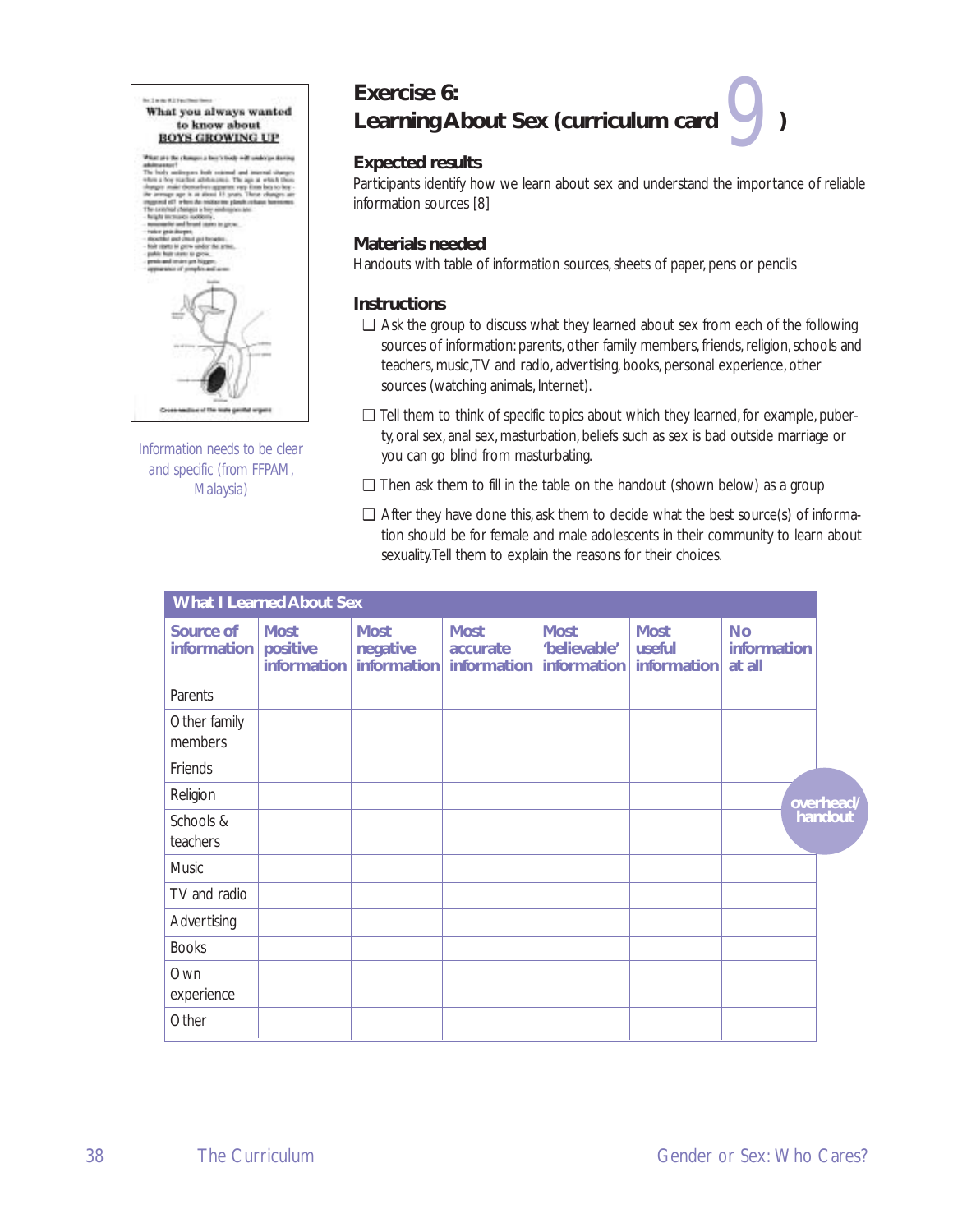#### **Summary**

- ❑ Point out that individual experiences differ so that people value information sources differently.
- ❑ Explain that all sources of information can have negative and positive aspects depending on the goals and motivations of the information sources (for example, parents who want to protect their children and advertisers who want to sell products).
- ❑ It is important to realise that what we learned and how we learned it influences our behaviour. For example, value judgements that we learn at an early age often colour our views on sexuality and its consequences (e.g., pregnancy within marriage is highly valued, pregnancy outside marriage is bad).
- ❑ It is possible for young people (and even adults!) to know correct facts but still believe in myths (e.g., they know that intercourse can lead to pregnancy but believe that it is impossible for a girl to become pregnant the first time she has intercourse). It is important to check our beliefs with persons who have accurate knowledge about sexuality. (See the exercise 'The damaging effects of myths' on page 78 in Section 5 for examples if necessary.)
- ❑ Point out that boys and girls often receive conflicting messages, for example, girls are bad if they have sex outside marriage while boys need to gain sexual experience before marriage. Such differences contribute to inequality between women and men regarding how they are valued (e.g., in decision-making).
- ❑ Describe the qualities of good information sources so that adolescents can recognise them:
	- The information is understandable.
	- The information is complete.
	- The information is given in a non-judgemental way (the person requesting information is not made to feel stupid, embarrassed or ashamed).
	- There is a chance to ask questions and all questions are answered.

# **Exercise 7: Media Images Analysis (curriculum card )** *10*

#### **Expected results**

Participants analyse how women and men are portrayed in the media and how images may reinforce or challenge gender-based stereotypes

#### **Materials needed**

Handouts with questions; pictures from newspapers and magazines, large sheet of paper, pens or pencils

#### **Instructions**

- ❑ Explain that stereotypes are beliefs or assumptions that seem so 'natural' many of us do not question them. Even if we don't hold these beliefs, we hear or see them expressed over and over, for example through the media.We need to understand how stereotypes can affect our attitudes and behaviour.
- ❑ Pass out images (advertisements, cartoons) from magazines and newspapers that you have collected beforehand.They should include images that both reinforce

#### *Feedback from the Field—*

*"It worked very well…most learned from child games, from their husbands; some were taught by older people when this was unwanted or from experimentation, e.g. after wet dreams." (Nigeria)*



*In Malaysia, adolescents gave critical analyses of advertisements*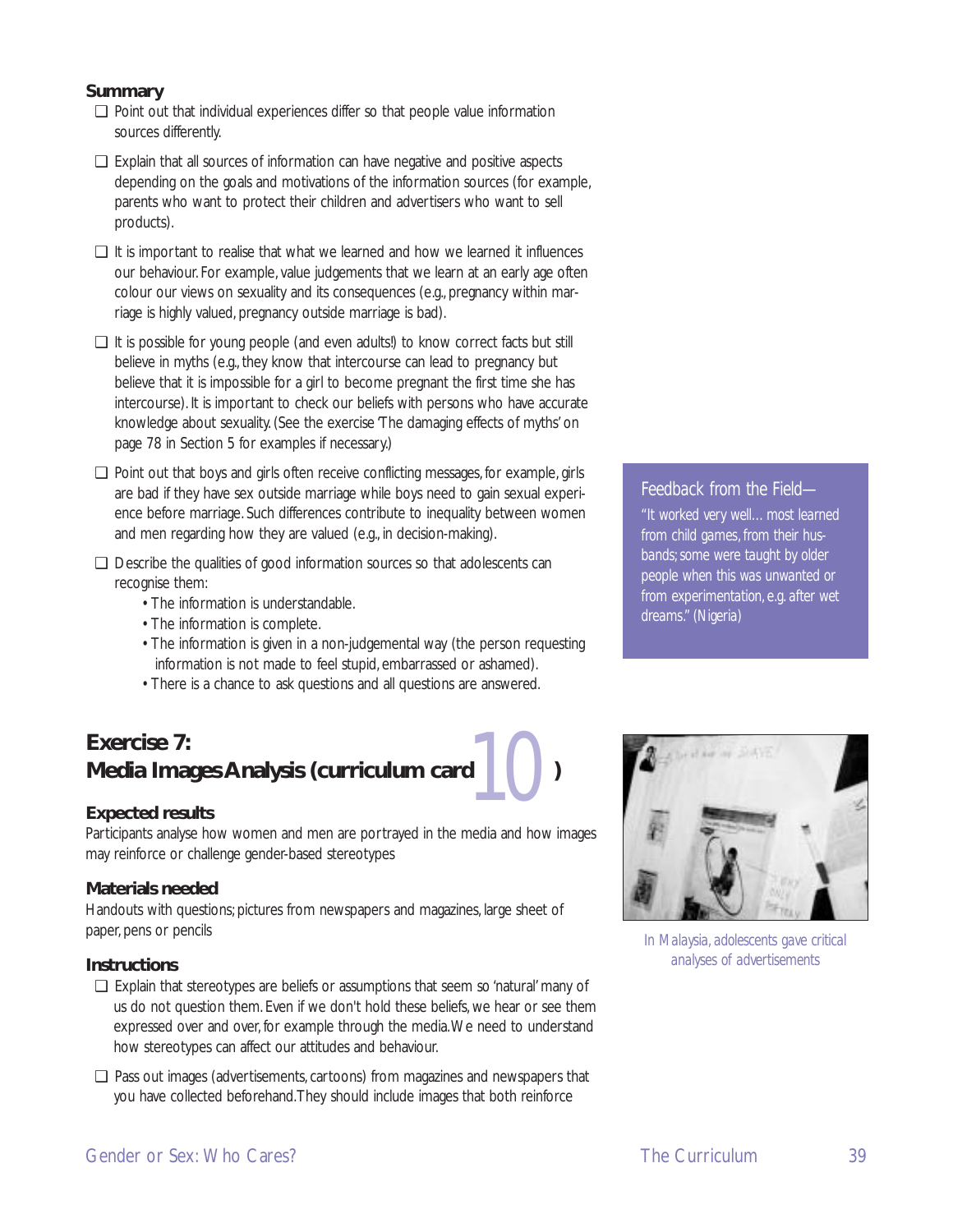and challenge stereotypes, as well as positive images – there is a tendency among participants in this exercise to end up criticising each image without acknowledging that there are good images!

❑ Ask the participants to choose 3 images and answer the following questions for each image in turn:

#### **Media Images Analysis**

- 1. What is the main message the image gives about women or men?
- 2. Does the image show women or men in a good or bad way?
- 3. Does the image reinforce or challenge gender-based stereotypes?
- 4. Would you like yourself (or your mother/father, brother/sister) to be shown this way in public? Why or why not?

#### **Summary**

**overhead/ handout**

- ❑ Point out that this exercise provides an opportunity to analyse the impact of one information source – the print media.
- ❑ It is possible to interpret images from different points of view; not everyone receives the same 'message' from an image; we may receive a different message than was intended by those who produced the image.The common experience that all people share is that we are influenced in our ideas about 'proper' or 'desirable' characteristics and behaviours for women and men by such images, often without realising it.
- ❑ Both adolescents and adults continue to learn about gender roles in this way and these roles are important in determining our sexual and reproductive behaviour as well as the consequences of that behaviour.
- ❑ Many challenges to gender stereotypes are good for example, advertisements showing women playing sports or men caring for children demonstrate that both men and women can carry out such activities regardless of their sex.
- ❑ Media advertisements try to get people to buy products and they often do this by reinforcing gender stereotypes. However, as ideas about women's and men's roles change in society, the media may also challenge gender stereotypes but in a harmful way. For example, tobacco advertisements specifically target women by appealing to their desire for 'adventure' or 'independence'.We therefore need to be aware of the health consequences of the messages we see, even if they challenge gender stereotypes that we want to change.

#### **Possible adaptations to the exercise**

#### **Adaptation 1**

- ❑ Give the participants some magazines and newspapers and ask them to choose three images that reinforce or challenge gender stereotypes.
- ❑ Ask the group to then answer the questions for the images they have chosen.

#### *Feedback from the Field—*

*"Young people found the activity interesting. It gave them the opportunity to [focus] their minds on how the media project men and women's roles in the society.There was active participation as almost every young person had something to say…[They] used the images to express their views on what the roles of men or women should be, and if women and men can exchange such roles." (Nigeria)*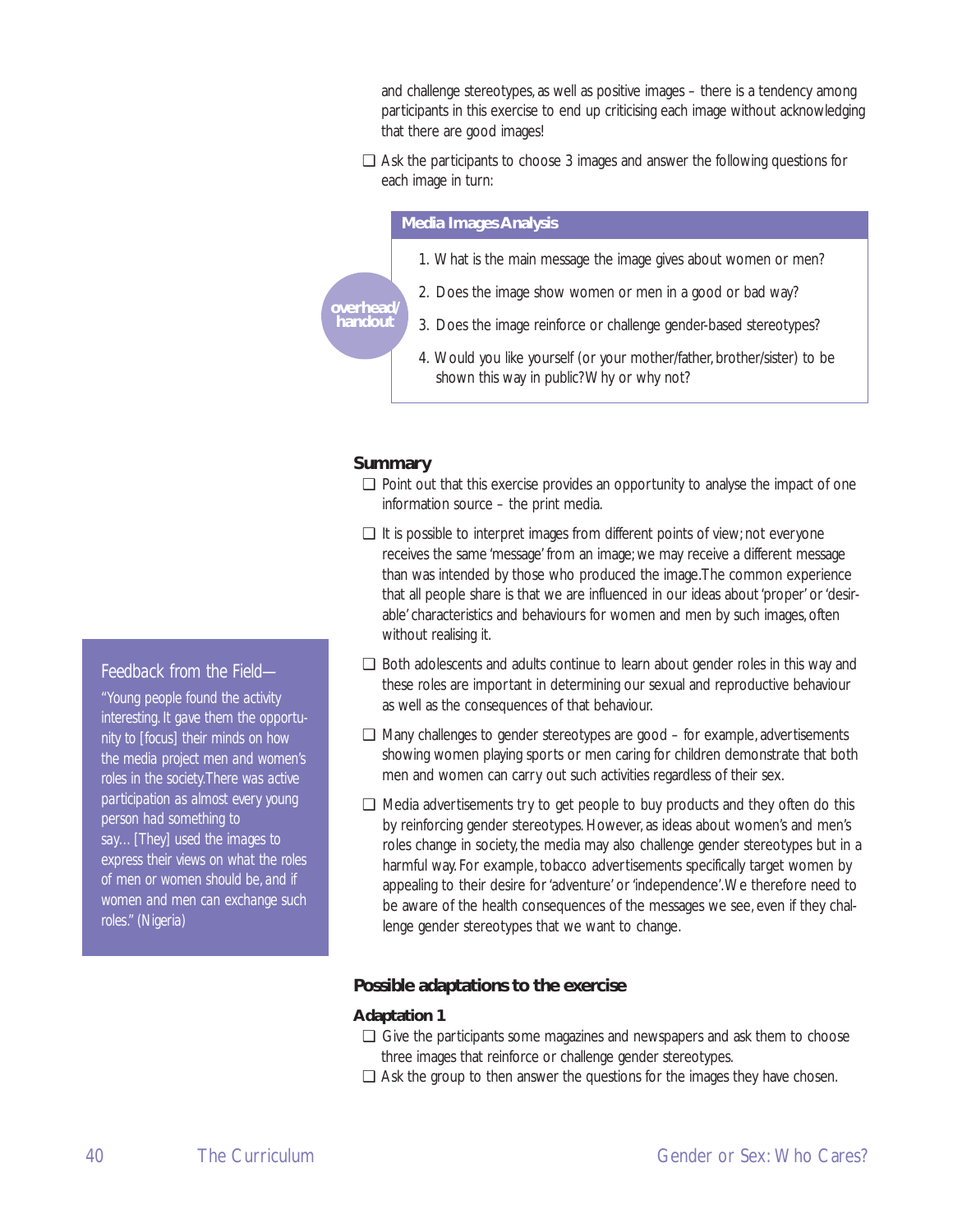#### **Adaptation 2**

- ❑ After the group has answered the questions for each image, ask them whether the images could have shown either a man or a woman in that situation – for example, could an ad showing a woman carrying a baby have shown a man carrying a baby instead?
- ❑ Then ask the group to discuss the following questions:
	- 1. Should men and women have certain roles that cannot be shared by the opposite sex? Why or why not?
	- 2.What would need to happen to make it possible for men and women to exchange or share roles?

#### **Adaptation 3**

❑ If your organisation has access to a television and video equipment, show some TV advertisements for analysis instead of taking images from magazines and newspapers.

### **Facilitator Summary for Exercises 4-7 (curriculum card )**

- ❑ These exercises have shown that messages about gender and sex are given through numerous channels, including channels that we recognise as teaching sources and others in our everyday lives that are less obvious. *17*
- ❑ It is important that adolescents be aware that they sometimes receive incorrect information, so they should seek guidance from knowledgeable adults.
- ❑ We have also realised that, when we discuss sexuality and SRH, it is important to be comfortable talking about sex openly and we should not be afraid of being direct.



*Workshop participants in the Phillipines had fun while learning!*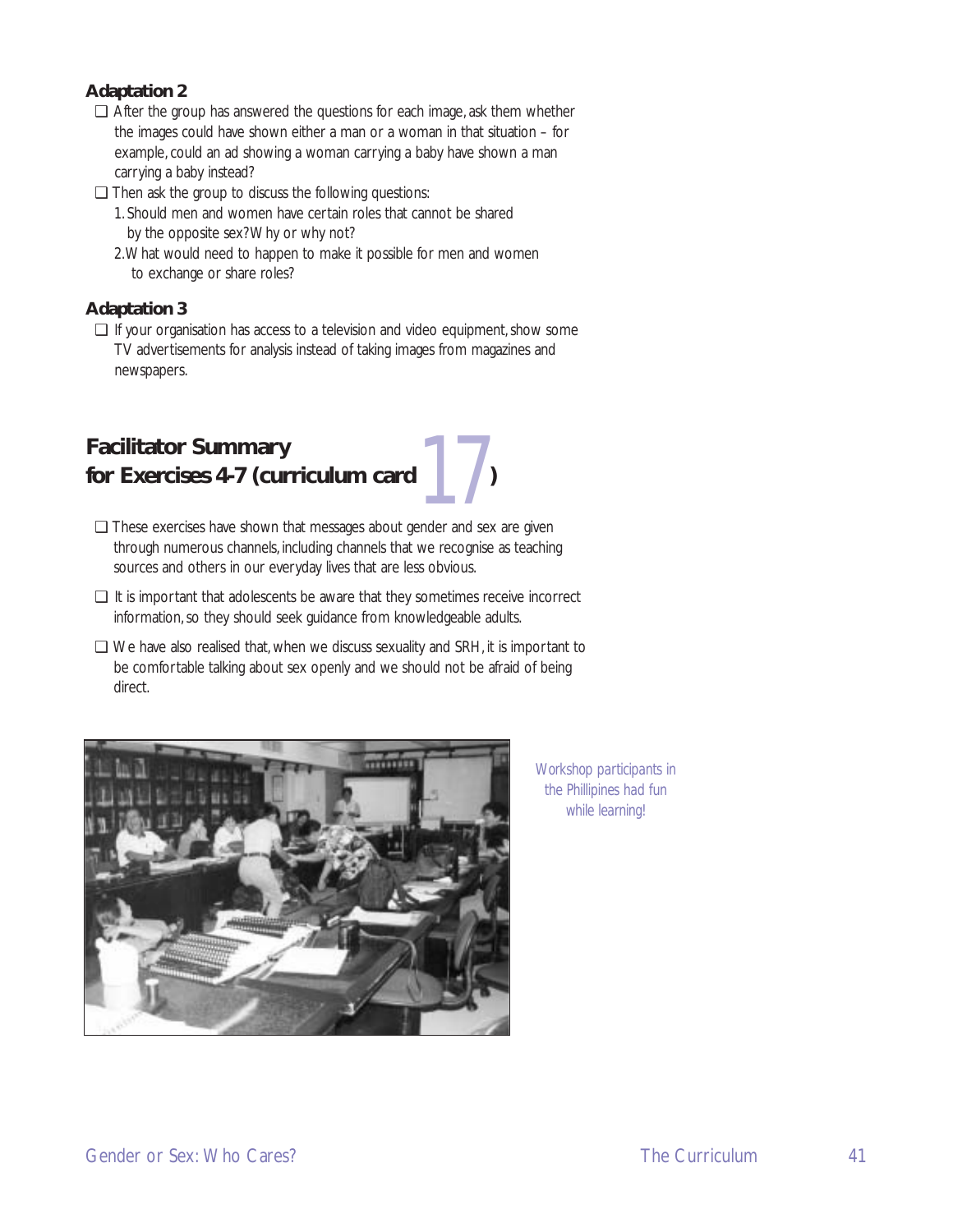# **Applying Gender Concepts to SRH** \_\_\_\_\_\_\_\_\_\_\_\_\_\_\_\_\_\_\_\_\_\_\_\_\_\_\_\_\_\_\_\_\_\_\_\_\_\_\_\_\_\_\_\_\_\_\_\_

### **Introduction**

- ❑ For the next set of exercises, the participants should be divided into five small groups using the same counting method as before (this will hopefully mix people around so they can work with other people).
- ❑ Explain that in the previous exercises we came to understand how we learn about sex and gender from the time we are children and we examined how gender influences affect our ideas and expectations about women's and men's behaviour. In the next set of exercises, we will analyse how gender-based ideas and norms affect our sexual and reproductive health.
- ❑ Mention that the first two exercises in this section 'What is violence?' and 'Experiencing Violence' – will be done by all the small groups at the same time. The other exercises (10-13) will be split among different small groups and be done simultaneously.
- ❑ Refer to the overhead transparency 'Gender-sensitive measures and interventions' for ideas in discussing exercises 10-12.

# **Exercise 8: What is Violence? (curriculum card )** *11*

Since violence is such a sensitive issue, please review the facilitator notes on page 8 again.

#### **Expected results**

Participants develop definitions of violence and explore how these relate to their lives

#### **Materials needed**

Large sheets of flipchart or newsprint paper, marker pens, handouts or overhead transparencies with examples of violence

- ❑ Begin by saying that during the exercise 'The language of sex', we saw that some words used in relation to sex can have violent meanings or be used to hurt people verbally (see page 36).Violence can affect our health in other ways as well, so we will discuss this problem separately in two exercises.
- ❑ Give each small group a large sheet of paper and ask them to make up a definition of violence, reflecting what violence means to them.
- ❑ Next ask them to discuss the following questions:
	- 1. Does your definition cover different experiences of violence for women, girls, men and boys (in other words, in terms of gender)?
	- 2. Does your definition cover different types of violence in relation to age?
- ❑ After 15 minutes, ask the groups to present their definitions to one another.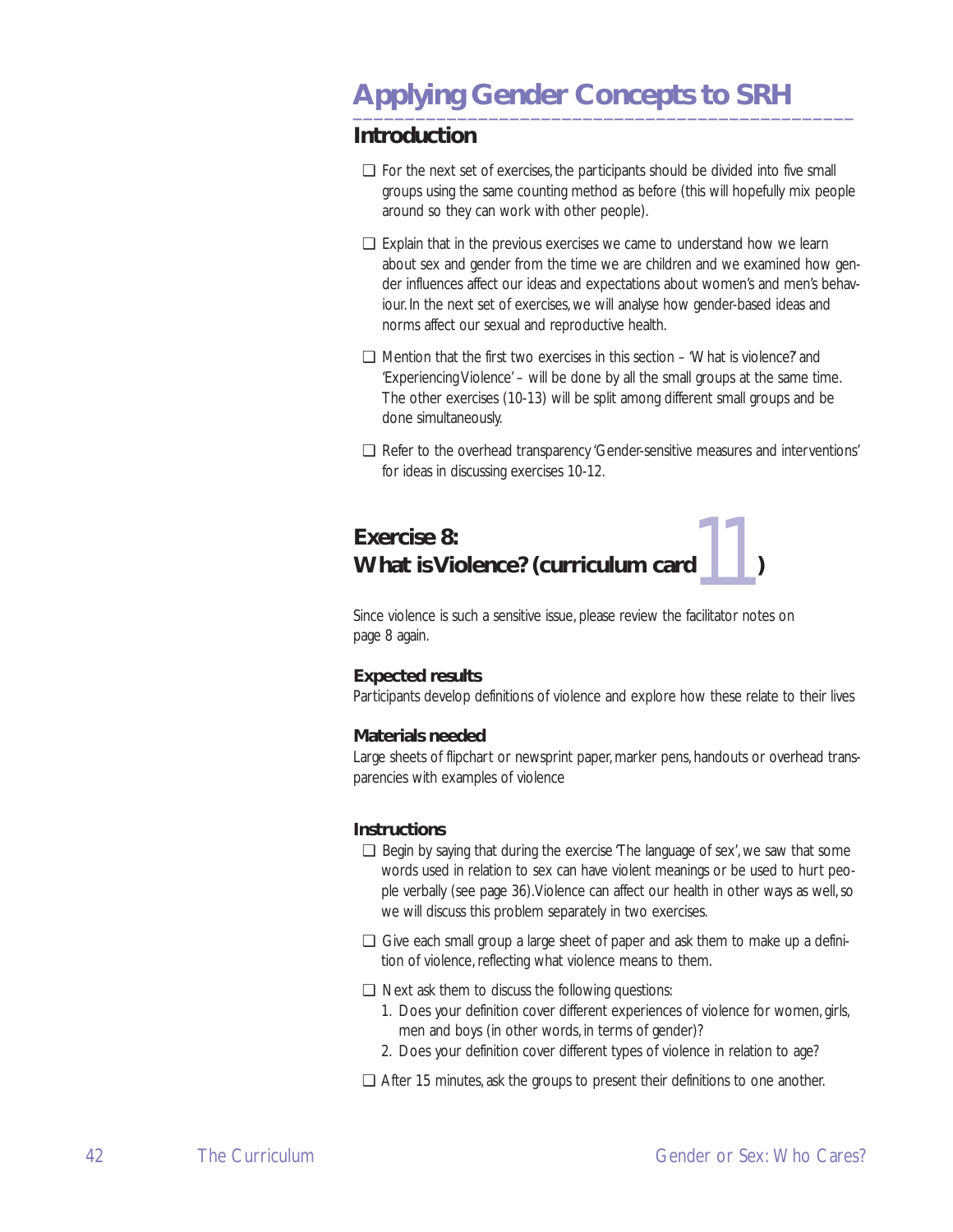#### **Summary**

❑ Post a large sheet of paper or use the overhead transparency with examples of violence. Explain that there are many forms of violence – physical, sexual and emotional – but that we often accept certain kinds of abuse as 'normal' or 'acceptable'. Sometimes we do not even consider some kinds of abusive behaviour to be violent because they go unpunished and it seems that the community tolerates them.

#### **Types of Violence**

#### **Emotional and psychological abuse may include:**

- telling someone s/he is ugly
- denial of love/affection/sex
- humiliation
- refusing to help someone in need
- name-calling, shouting at the person
- damaging their favourite possessions (clothing, a pet)
- threatening physical or sexual violence
- insulting or cursing a person who has refused to have sex
- writing threatening letters to someone after s/he ends a relationship

#### **Physical violence may include:**

- slapping, beating, pinching, hair pulling, burning, strangling
- threatening or attacking with a weapon or object
- throwing objects at a person
- physically confining (locking in a room or tying up)
- ripping off clothes

#### **Sexual violence may include:**

- beating a person to force him/her to have sex
- touching a person's sexual body parts against his/her will
- using vulgar and abusive language to coerce someone into having sex
- putting drugs into a person's drink so that it is easier to have sex with him/her
- refusing to use contraceptives or condoms
- ❑ Ask the participants if they want to add any items to the examples of violence.
- ❑ If you wish, present the definition of violence against women on the overhead transparency, explaining the difficult words (see p. 44).
- ❑ Mention that there are harmful traditional practices that are also considered to be violence, such as female genital cutting (FGC) and early marriage, and that these also can lead to SRH problems.
- ❑ Point out that both women and men, girls and boys, suffer from violence. In some cases, such violence is 'random' and not necessarily related to a person's sex; examples include being assaulted during a robbery, being hit during a schoolyard fight with peers.

**overhead/ handout**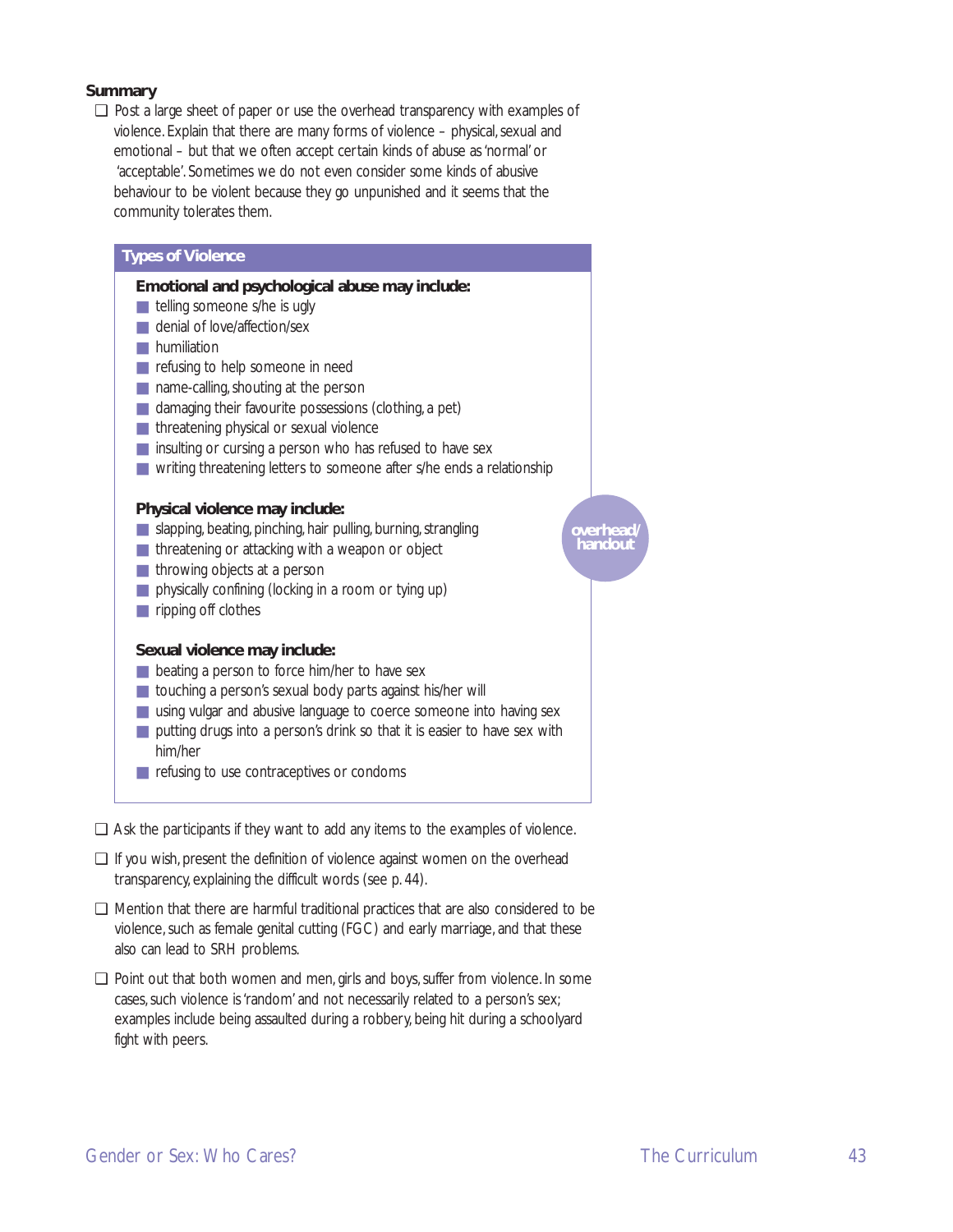

#### *Feedback from the Field—*

*"Issues of incest should come out…forcefully because this 'hidden' crime is one of the areas [where] the silence has not been significantly broken and its consequences often follow the victims for the rest of their lives. Incest is more common than we admit and because of the stigma attached to it, it is very difficult to talk about but if we consciously make it an SRH issue, we might help to break the silence and enable people to access the assistance they need." (Zambia)*

- ❑ Explain that many forms of violence are related to gender, as well as age, and give some examples, pointing out whether these would be covered by the small-group definitions
	- Examples of gender-based violence: beating of homosexual people because the aggressors feel homosexuals challenge gender stereotypes of what 'real men and real women' should be; young women who suffer acid-throwing because their dowries were not large enough; high rates of murder among young men
	- Examples of age-based violence: bullying at school; forced marriage of young girls to older men; incest with young girls and boys; peer pressure to join a gang and prove 'manhood' by physically attacking other men
	- Examples of institutional violence: violence by the State, for example, soldiers trying to impregnate refugee women through rape
- ❑ Explain that violence is a violation of fundamental human rights.
- ❑ Summarise the possible SRH outcomes of violence using the overhead transparency or handout (shown above).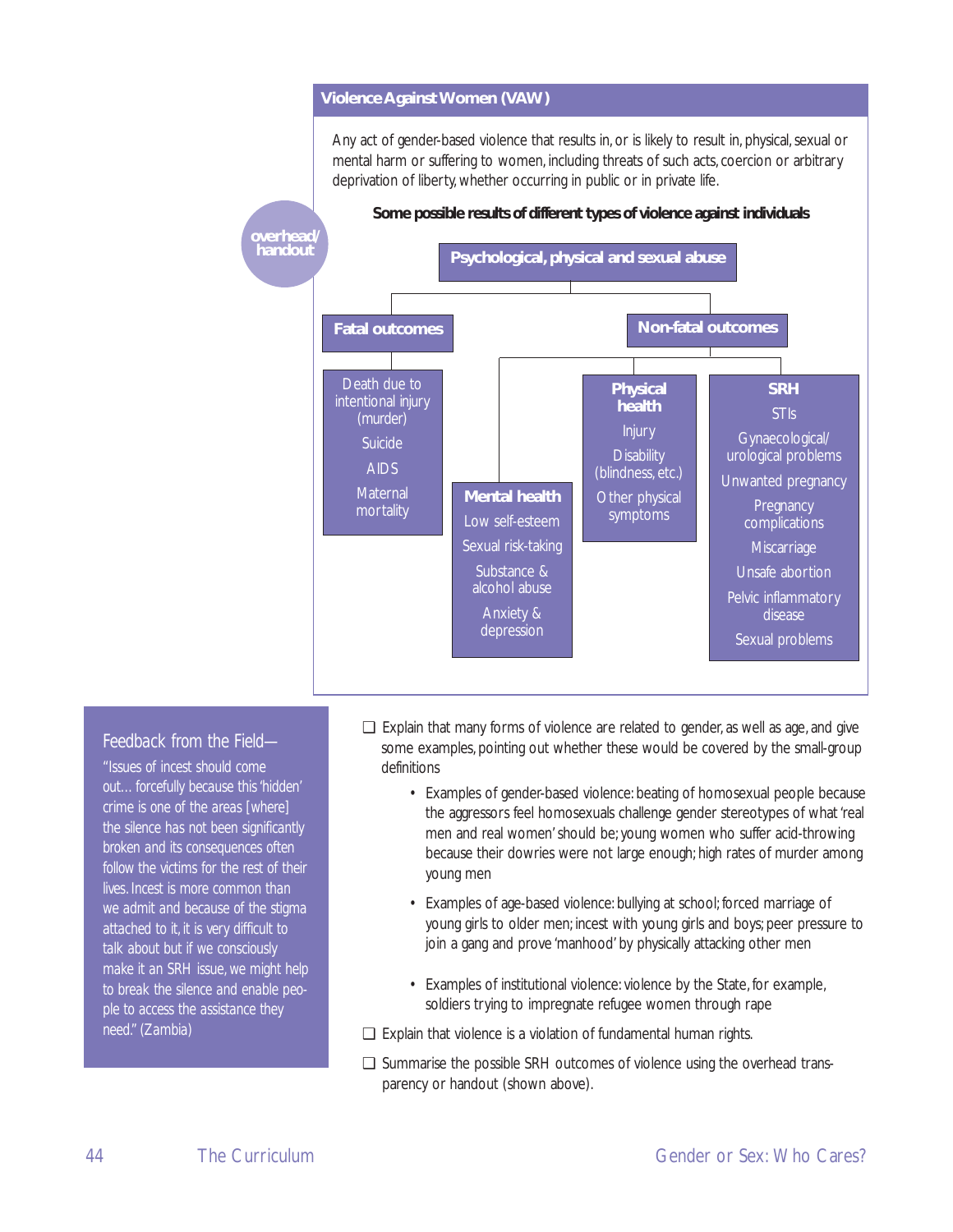#### **Possible adaptation to the exercise**

- ❑ Ask one or two small groups to list types of violence and then to make a definition of violence that covers the forms of violence on the list.
- ❑ Ask one or two other groups to discuss and define sexual abuse among adolescents.
- ❑ Ask a third group to do a problem tree analysis (see page 51) of the causes and consequences of sexual abuse among adolescents.
- ❑ After the small groups have presented their work to one another, ask all the participants to suggest strategies for addressing this problem by school or primary health care services.

# **Exercise 9: Experiencing Violence (curriculum card )** *12*

#### **Expected results**

Participants identify some ways in which men and women mistreat each other and how this can affect SRH [9]

#### **Materials needed**

Handouts with questions

- ❑ Begin by saying that we have all seen instances in our communities when men and women, boys and girls, mistreat each other. If you feel comfortable giving an example from your own life, do so, or mention a case that you have heard or read about.
- ❑ Explain that we will now look at the effects of mistreatment and violence on both the victim and the abuser.
- ❑ Give each small group a scenario related to mistreatment.Then ask the groups to design and practice a 3-minute role-play using words, song, dance or just body movement, showing events that could lead up to the type of violence in their scenario. Each group member should play a role if possible. Sample scenarios:
	- An adolescent is raped by a stranger when she or he is walking alone at night.
	- A woman is forced by her husband to have sex when she is feeling unwell.
	- A young boy sees his father abusing his mother verbally and physically.
	- A teacher asks a female student to help him at home and then takes advantage of her sexually.
	- A young girl is sexually abused by her uncle repeatedly when her parents are away.
	- A young boy is sexually abused by his male cousin.



*A role-play at the International AIDS Conference in South Africa (July 2000)*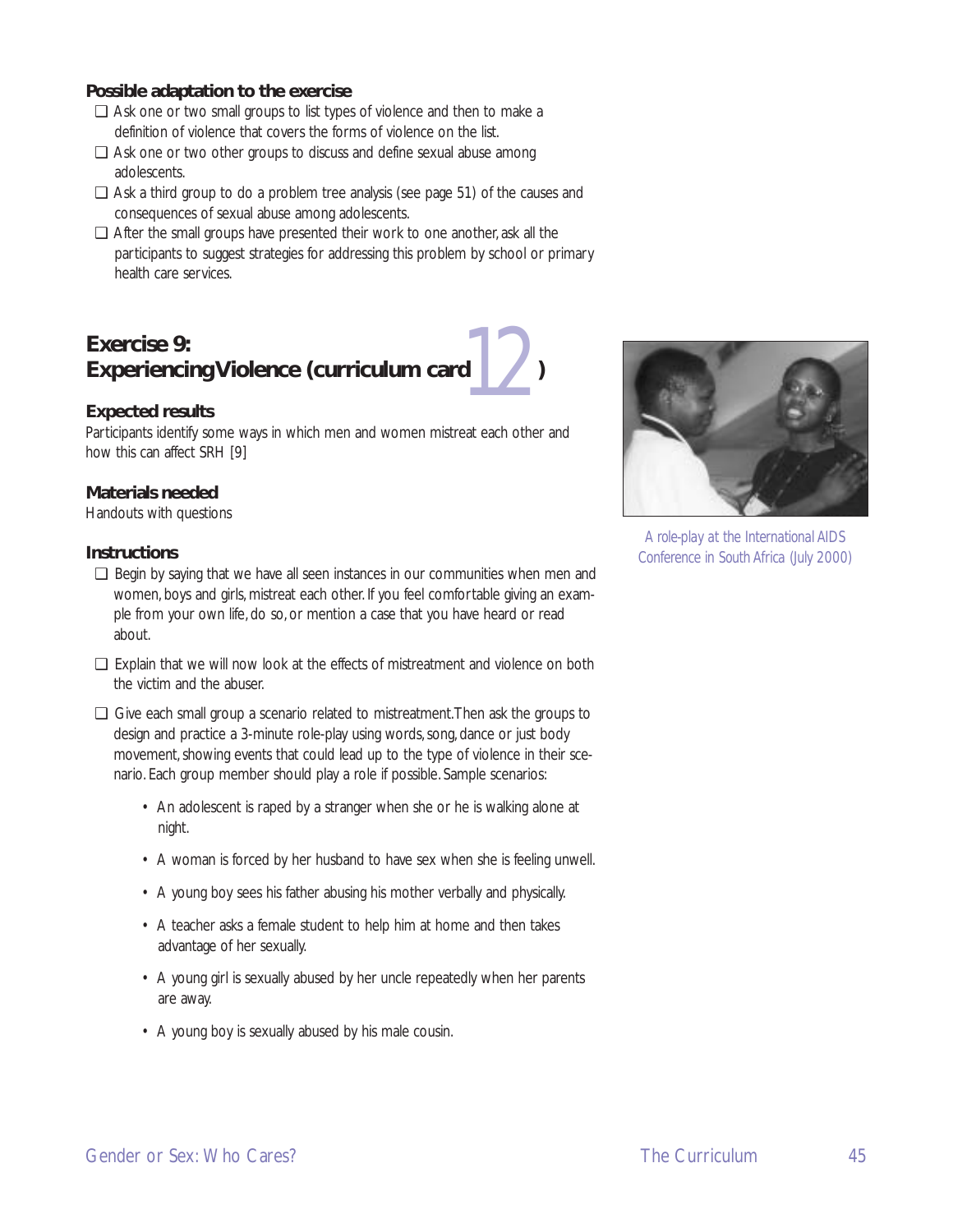$\Box$  Ask the group to answer the following questions after they have finished their role-play.

|                      | <b>Experiencing Violence</b>                                                                                                         |
|----------------------|--------------------------------------------------------------------------------------------------------------------------------------|
|                      | 1. How does the mistreated person feel when she or he is mistreated like<br>this?                                                    |
|                      | 2. How does the abuser feel?                                                                                                         |
| overhead/<br>handout | 3. Did the mistreated person do anything to cause the violence?<br>Does that mean the violence was justified?                        |
|                      | 4. In what ways can this experience affect the mistreated person's sexual<br>and reproductive health, either directly or indirectly? |
|                      | 5. What can a person do to help him/herself when he or she experiences<br>such problems?                                             |

- ❑ Emphasise that if any participant feels uncomfortable doing this exercise, s/he may leave the group or the room and come back later.
- ❑ Ask the groups to present their role-plays and answers to the other groups.Allow members of the other small groups to add their observations to the answers.

#### **Summary**

- ❑ Point out that people find it difficult to talk about physical and sexual violence, especially violence in the home against women and children. It is only when we start talking about it more publicly that community 'tolerance' for such violence will begin to be reduced.
- ❑ Explain that there is a tendency for victims of violence to feel that they are to blame for what happened to them. For example, a girl who is raped might think she caused it because she allowed some sexual activity such as kissing. However, this does not mean the violence was justified; there is no excuse for forcing someone to do something that can be harmful to his/her health against his/her will.
- $\Box$  Explain that there are people of authority in our communities who may make public statements that seem to condone violence; it is up to other people in the community to oppose them, for example, by speaking at public meetings, phoning in to radio talk shows, writing letters to the editor of a newspaper, etc. (You can give some examples of such statements; see pages 62-64 in Section 4).
- ❑ Emphasise that adolescents have the right to be free from violence.
- ❑ Mention where adolescents in your community can go for help if they are faced with a situation of violence or the consequences of violence such as rape.
- ❑ State that adolescents should do all they can to resist being pressured or forced into doing something sexual that they are not comfortable with. Give some examples and ask the participants if they can add others:
- ❑ Girls: give clear messages about what you want only say yes if you want to have sex; if you don't want to have sex, say no firmly, perhaps giving reasons for saying no that reinforce the message; do not go far away from other people so that you can always call for help if you need it; avoid going out with men who are aggressive or disrespectful; seek help from a trusted adult in cases of incest



*Young people need to know they have rights (from Mezzo, a youth magazine)*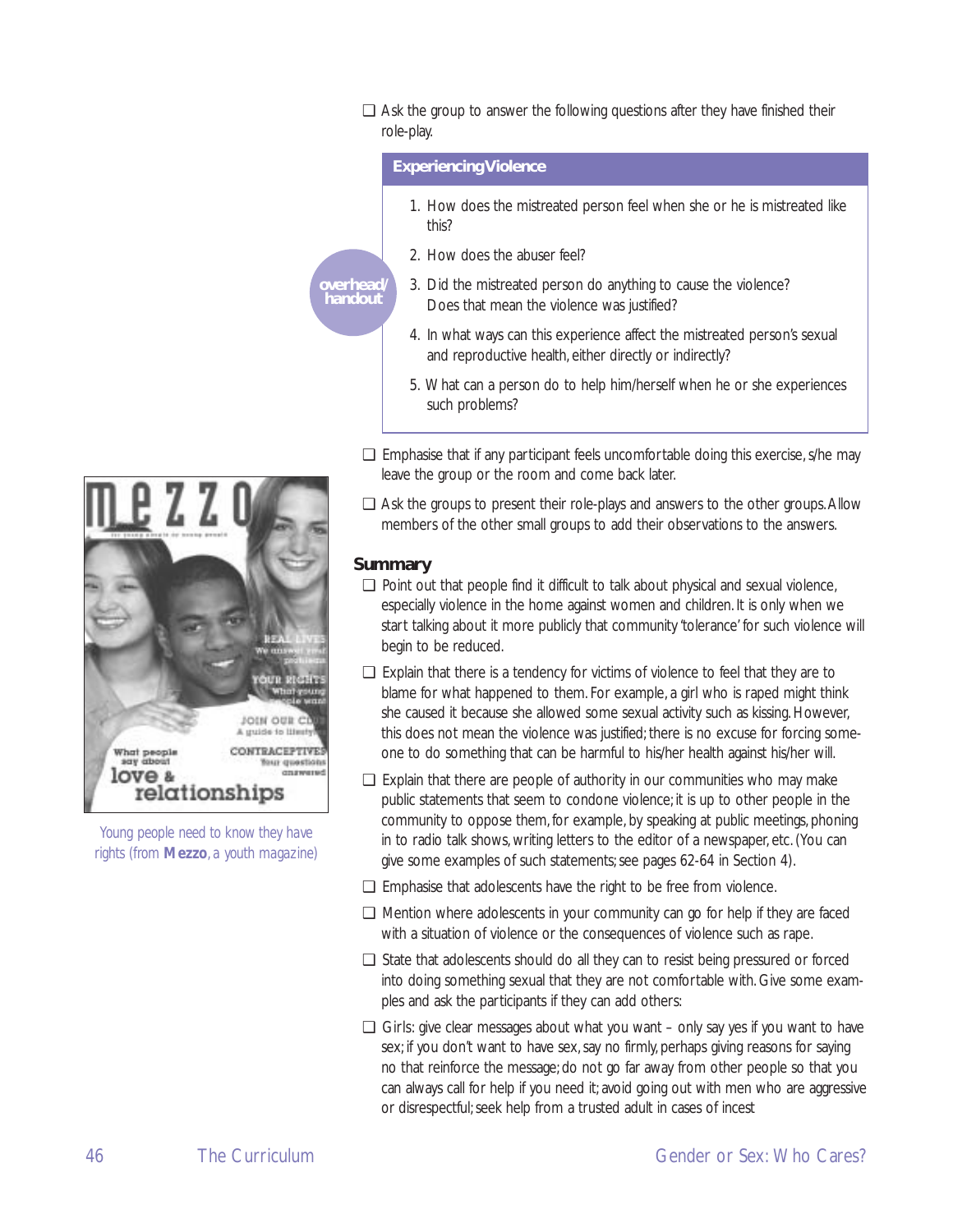- ❑ Girls and boys: avoid sexual activity after drinking or taking drugs since this can lessen your self-control or make you forget to use condoms; stay with a group of
	- friends if you notice that you are feeling unable to control yourself; seek help from adults to change situations that place you at risk.

# **Exercise 10: Lifeline History (curriculum card )** *13*

a girl means no when she says no.

#### **Expected results**

Participants analyse SRH problems that men and women may experience in their lives and the factors that can increase or decrease vulnerability to such problems

❑ Boys: do not assume that a date should end in sexual intercourse; do not assume that having bought a girl something means she 'owes' you sex in return; accept that

#### **Materials needed**

Handouts with questions, large sheets of flipchart or newsprint paper, marker pens

#### **Instructions**

- ❑ Draw a lifeline on a large sheet of paper before the workshop. Give the small group this paper and a handout describing the imaginary person they will discuss as well as some events in his/her life. Possible lifeline descriptions:
	- Mary was born into a large rural family; when she was an adolescent, she was raped. She did not want the pregnancy and had an abortion.The group imagines how her life continues.
	- Pedro was born into a middle-class family and learned during adolescence that he was homosexual. During his first sexual experience, he had unprotected sex and contracted an STI.
	- Peter came from a wealthy family in the city; during his adolescence he got an STI that he did not have treated. He experienced SRH problems as a result.
- ❑ Ask the group to make a story explaining the person's situation: they should mark happy events and influences above the line (either in words or with symbols or pictures) and sad events and influences below the line.They can also draw dotted lines between events to show how earlier events influenced later events.
- ❑ Participants should decide whether something was positive or negative. Some events might be on the line (neither above or below it), having both positive and negative aspects.An example can be given: for a woman who tried to become pregnant for a long time, giving birth can be a positive experience; for a woman who was raped, the experience might be negative.
- ❑ When they have completed the lifeline, ask them to answer the following

### *Feedback from the Field—*

*"The group who did this activity were all men.The exercise was run as a discussion rather than a roleplay…they used their own experiences – violence in relationships is very common (and therefore didn't need a role-play)….they were positive, indicating they understood about guilt, consequences, and shame." (Tanzania)*





*Sample lifelines from field-testing*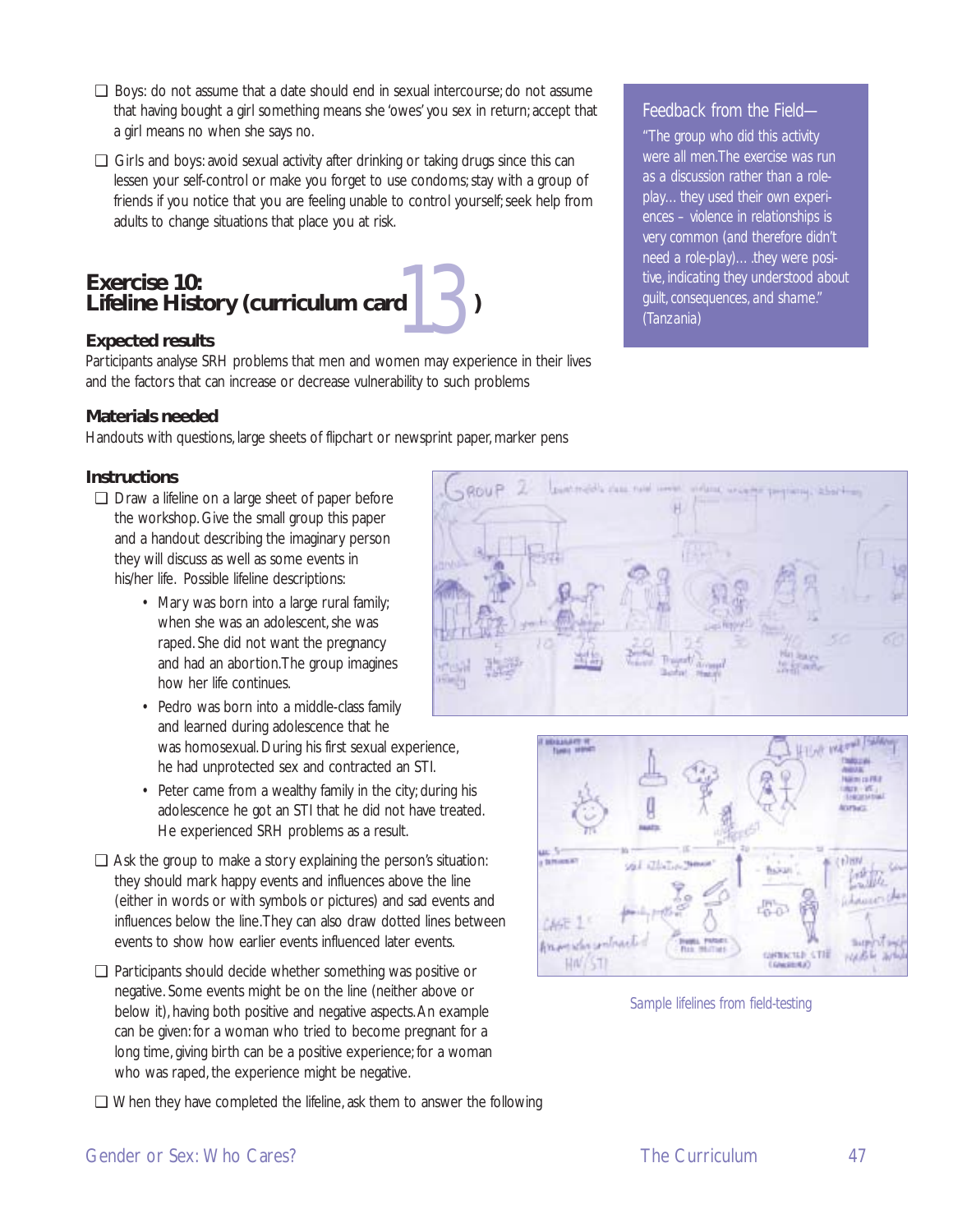questions on the back of their paper so that they can present the story and answers to the other participants.

#### **Lifeline History**

1. What situations and circumstances placed the person at risk?

**overhead/ handout**

- 2. What situations and circumstances allowed the individual to develop his/her capacity to avoid risk?
- 3. What characteristics, skills and services can help individuals like this one avoid risks – especially during childhood and adolescence?

#### **Summary**

- ❑ Point out that people have experiences that can place them at risk as well as experiences that can help them avoid risks.
- ❑ Risk factors and situations occurring earlier in life may continue to have an impact much later in a person's life; some situations can lead to multiple health problems. For example, a boy who has an untreated STI in adolescence could become infertile; a girl who does not tell her parents about a teacher who is sexually harassing her could be raped, become pregnant and get HIV infection.
- ❑ That is why it is important to address SRH problems from a 'life-cycle approach': young people need skills and services that can have an impact both on their current and future lives. It is important for young people to request training to build their skills, such as assertiveness, negotiating skills, conflict resolution and decisionmaking.
- ❑ Adolescents have the right to ask for and receive all the information and services they need: comprehensive sex and family life education; access to contraceptives and condoms if they are sexually active; addresses where they can obtain help in cases of violence (including emergency contraception following rape of girls); addresses where they can obtain help for SRH problems such as unwanted pregnancy, complications of unsafe abortion, antenatal and mother-child care, HIV/STI testing and treatment; referrals to self-help groups for people living with HIV infection and dealing with drug and alcohol abuse.

#### **Possible adaptations to the exercise**

#### **Adaptation 1**

- ❑ If there is sufficient time, ask the group to make two lifelines: one in which a woman suffers from a problem and one in which a man suffers from the problem. For example: a young woman who is raped as an adolescent and a young man who is raped as an adolescent.
- ❑ Ask the group to identify which gender-based factors made the consequences of the problem different for the two people.





*Small-group work during the 1999 Regional AIDS Conferences in Malaysia and Brazil*

*Feedback from the Field— "The group visualised the life cycle of the person, identifying happy times and difficult moments which we must face during life.They noted that often people don't find resources or emotional and social support in the environment to confront difficult situations, especially during the adolescent phase, which makes people more vulnerable." (Peru)*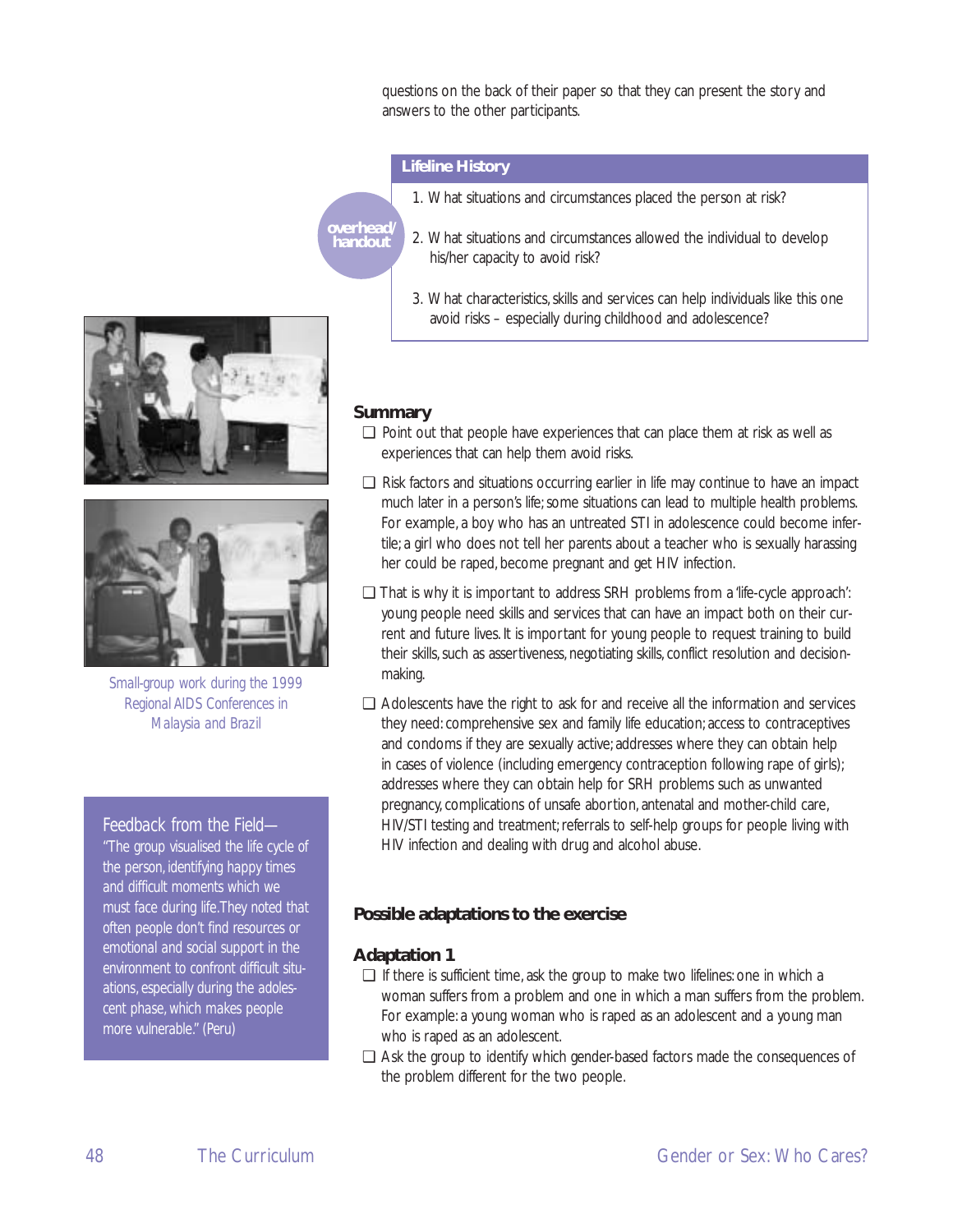#### **Adaptation 2**

❑ If there is sufficient time, ask the group to identify which significant persons were present or absent in the person's life at different times to give advice, counselling or other types of assistance. Examples could be: parents, older siblings, friends, a teacher, a religious leader, a youth outreach worker, a nurse or doctor, an employer, an NGO staff-member, a community leader.

### **Exercise 11: Role-play: Why? (curriculum card )**



#### **Expected results**

Participants analyse situations involving gender norms, relationships and sex and think of ways to reduce possible risks [10]

#### **Materials needed**

Handouts with questions

- $\Box$  Ask the group to choose a situation from the following list or to suggest situations that are relevant in their community:
	- Young girl who is pressured by her family to marry at a young age; because she is under the legal age for marriage, parental consent is required
	- Young man who is pressured to have sex by his friends even though he wants to postpone this experience
	- Young woman of 13 years is pressured to undergo female genital cutting but she does not want to have the procedure
	- Young girl who has been sexually abused as a child; a wealthy older man tempts her with money or gifts
	- Young man approached in a bar by a woman who wants to have sex with him; he is willing but does not have any condoms
	- •Young sex worker who wants to use the female condom with her client but he refuses
	- •Young man who wants to use a condom but fears loss of trust within the relationship if he suggests it
	- Young wife who wants a child; her husband frequently visits sex workers and she is afraid of getting an STI
	- Young bride who wants to postpone pregnancy but whose husband does not like contraceptives that 'take time' (condoms, spermicides)
- ❑ Ask them to design a 3-minute role-play using words, song, dance or just body movement, that describes what words or actions could lead up to sex occurring in their scene.
- $\Box$  Tell the group members that they should each take roles the main character, the person(s) she/he must deal with, friends, parents, etc.



*Participants at the 2000 International AIDS Conference explored risk situations in role-plays*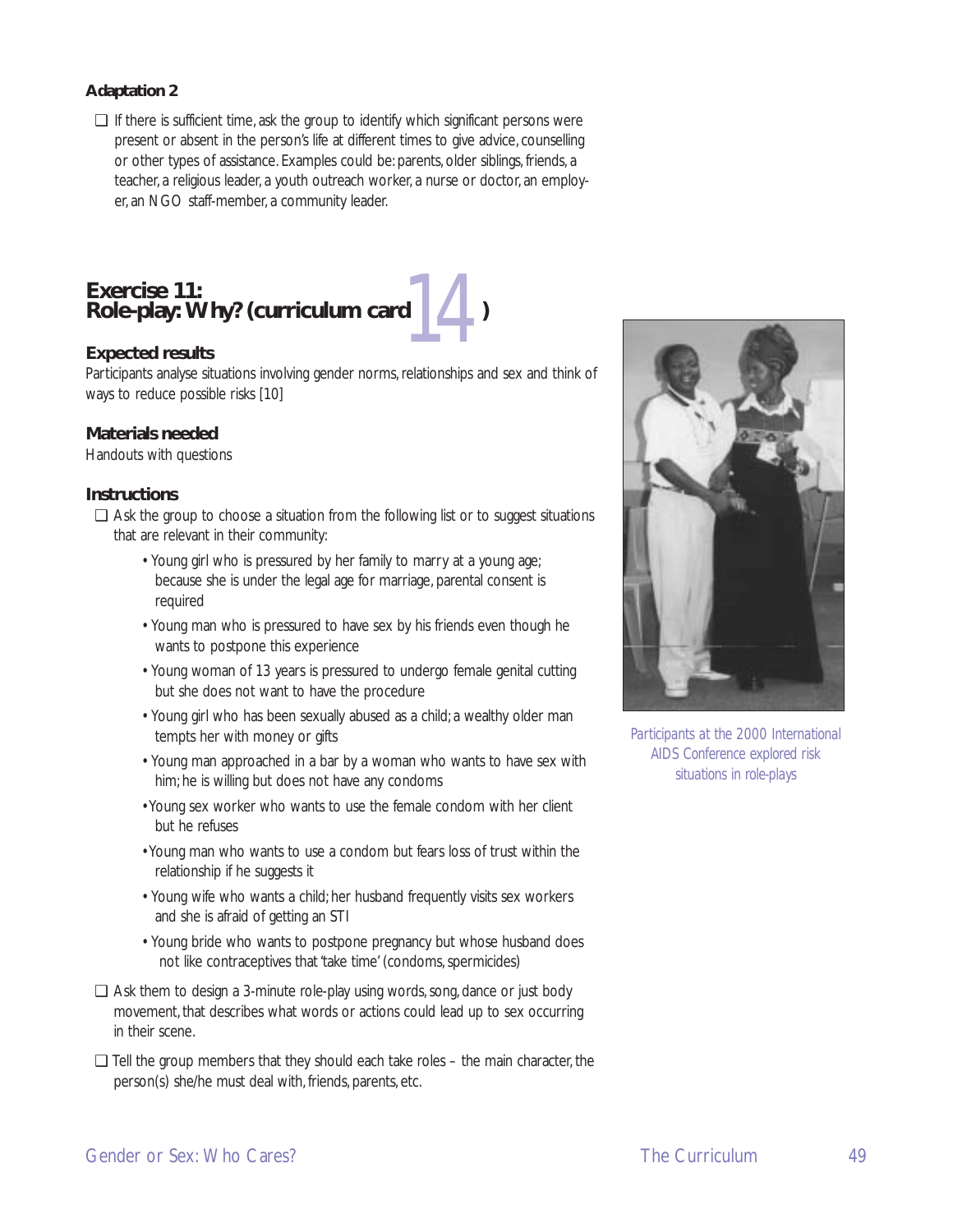❑ Ask the group to act out their scene and then answer the following questions for presentation to the other participants:

#### **Role-Play: Why?**

- 1. What elements in the scene posed risks to the main characters' SRH?
- 2. Why did the characters have sex or not? What were the good and bad things (if any) about them having sex?
- 3. Did the scene illustrate a circumstance in which pregnancy or HIV/STI infection could be prevented? Why or why not?
- 4. What factors influenced the main character's control or lack of control over the situation?
- 5. What could the main characters or persons around them have done to reduce SRH risks?
- ❑ After the small group presents their role-play and answers to the questions, ask the other participants if they can suggest any actions the main character could have taken to ensure that s/he did not do something s/he did not want to do.

#### **Summary**

**overhead/ handout**

- ❑ Emphasise that young women often have less decision-making power regarding sexual activity than their partners – even when they are married and considered adults – and discuss some of the benefits of delaying marriage until an older age.
- ❑ Point out that many factors can influence people's decisions about complying with gender-based expectations and about when and how to have sex, not the least of which are pressures and reactions from other people around them.This is especially the case for adolescents who often respond to adult or peer pressures regarding their decisions. It is important for young people to be clear about what they want and don't want and that they find friends and adults who will support them in their decisions.
- ❑ Explain that it is also important for young people to know about their rights; for example, if young women know the minimum legal age for marriage, they can seek help from supportive adults to resist pressures that encourage child marriage. Such help can include adults organising community education sessions on the topic (e.g., pointing out gender discrepancies in marriage age requirements and the SRH risks involved in too early pregnancies) and getting influential community members (religious leaders, judges, village heads) to speak out on the issue.
- ❑ (For adults):When providing advice to young people about sexual encounters, imagine yourself in their situation so that your advice is realistic and feasible given their circumstances and options.

#### **Possible adaptations to the exercise**

#### **Adaptation 1**

❑ Instead of presenting the participants with possible characters and scenes, ask them to think of situations in their community that lead to SRH risks.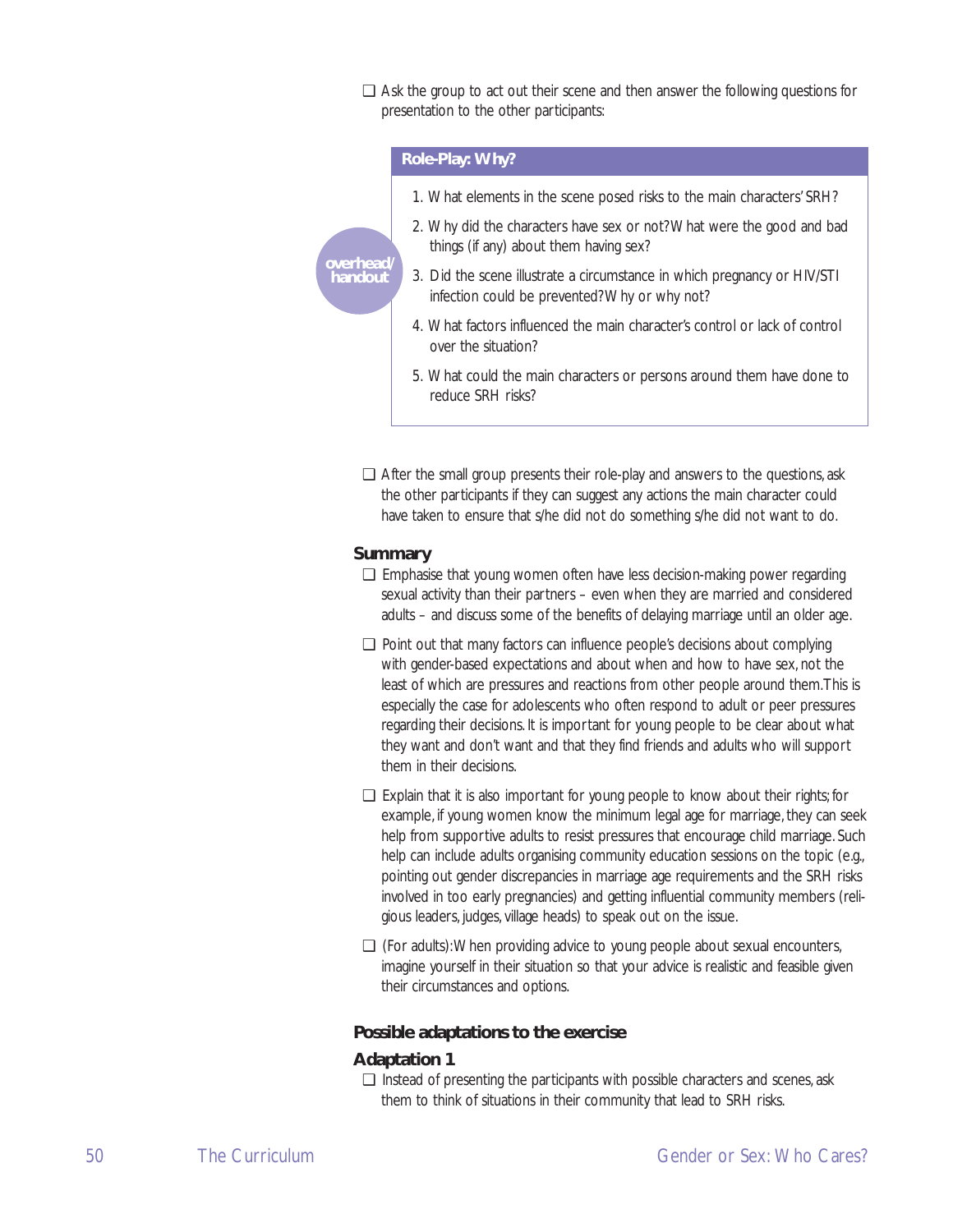- ❑ Next ask them to design a role-play about one situation, explaining why they chose that scene (for example, it happens often in the community, it is the most frequent situation faced by young women or young men, it is a situation that concerns the community most).
- ❑ Then ask them to answer the other questions in the exercise.

#### **Adaptation 2**

- ❑ Give the participants slips of paper with 'pressure lines' and ask them to choose some of them as the basis for role-plays. Examples of pressure lines: 1) Are you trying to say I sleep around? 2) Come on, grow up. Everybody is doing it. 3) Don't worry, I had an HIV test last week; you won't get infected. 4) If you don't have sex with me, I'll look for another girlfriend. 5) If you don't have sex with a girl soon, all the guys will think there's something wrong with you.
- ❑ Then ask the group to answer the exercise questions for two of their scenes.



*And we grew and grew – workshop participants from Brazil and Mexico get ready for a problem tree analysis*



*Sample problem tree*

**Exercise 12: Problem Tree Analysis (curriculum card )** *15*

#### **Expected results**

Participants analyse SRH problems for an adolescent girl or boy, including causes, consequences and possible solutions

#### **Materials needed**

Large sheets of flipchart or newsprint paper with a drawing of a tree that has large roots and branches, marker pens, hand-outs or transparency with sample answers

- ❑ To start the exercise, ask the group members to stand for a physical exercise.
- $\Box$  Give the following instructions while acting them out yourself:
	- Use your body as an acting tool. Imagine yourself as a small seed; get down on your knees and curl up.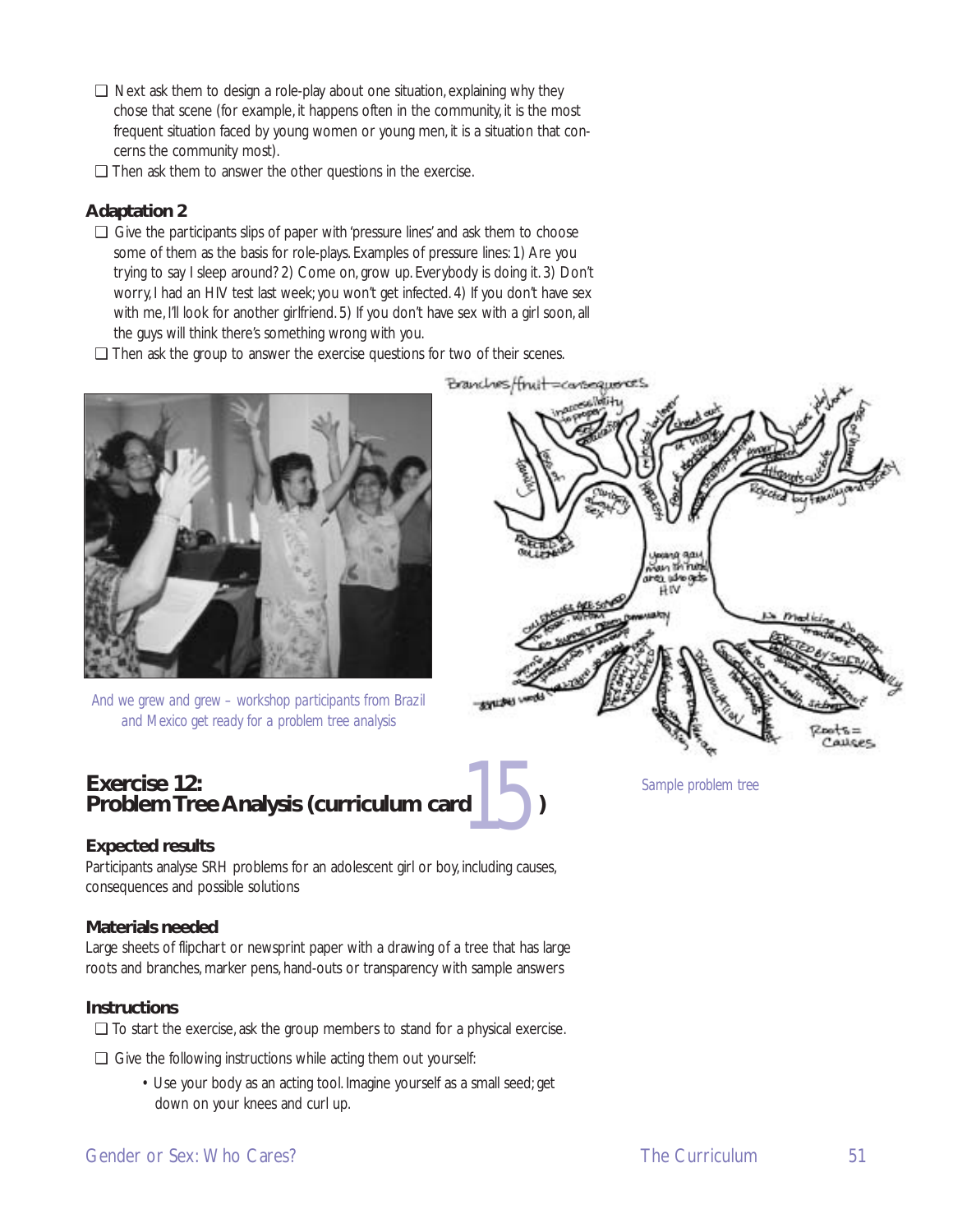- While I count to 10, start 'growing' (stand up) to become a full-blossomed tree with your arms as branches and your fingers as fruits.
- Feel a gentle breeze blowing the branches back and forth, then a storm and then the wind dying down. (Move your arms around gently, then roughly and then gently again.)
- Let the tree feel itself. Let the roots move a little (move your toes) and then the branches (hands) and the fruits (fingers).
- Now imagine the tree is being poisoned. The poison enters the tree through the roots, moving up to the fruits (fingers die), branches (hands die) and finally the trunk.The whole tree dies. (End up by falling down to the floor.)
- $\Box$  Ask the group to sit down and explain that a healthy tree gets sufficient nutrients from its roots. But if the 'fruits' begin turning bad, this indicates that something is not right.The nutrients are insufficient or totally poisoned.What we can see first are the visible signs above ground – the fruits, leaves, branches and trunk of the tree begin to get sick and this indicates there might be a problem at the root level. This is the same for life: problems that we see, such as unsafe abortions, are the visible result of other problems that already existed (unwanted pregnancy caused by lack of contraceptive use among other things).
- ❑ Now give the group a large sheet of paper on which you have drawn a tree with several large roots and numerous branches with fruit.The trunk of the tree should list one of two SRH problems: unwanted pregnancy or HIV/STI infection.
- ❑ Say that the group will consider the problem from the viewpoint of an adolescent girl or boy.Ask them to write the causes of the problem on the roots of the tree and the consequences of the problem on the branches and fruit.When they are finished, tell the group to write down on the back of the paper or next to the trunk of the tree some gender-sensitive ways in which the causes and consequences could be addressed.
- ❑ Emphasise that they should identify gender-based causes and consequences as well as gender-sensitive measures to address the problems. For example,'poverty' as the reason for a lack of access to contraceptives is too general; few incomeearning opportunities for young women as the reason is more gender-specific.



*A small group works on a problem tree during the 1999 Regional AIDS Conference in Malaysia*

#### **Summary**

❑ Explain that many 'general roots' of problems are manifested differently for women and men, girls and boys. For example, boys might have inadequate sex education because the school curriculum only discusses biological facts without addressing responsibility to protect oneself and one's partners. Girls often lack even biological information because they do not have the same educational opportunities as boys (e.g., they more often leave school if the family is poor).

❑ Note the gender-based differences in consequences of problems. For example, young women who have unprotected sex face many more potential repercussions, both socially and for their health, than young men.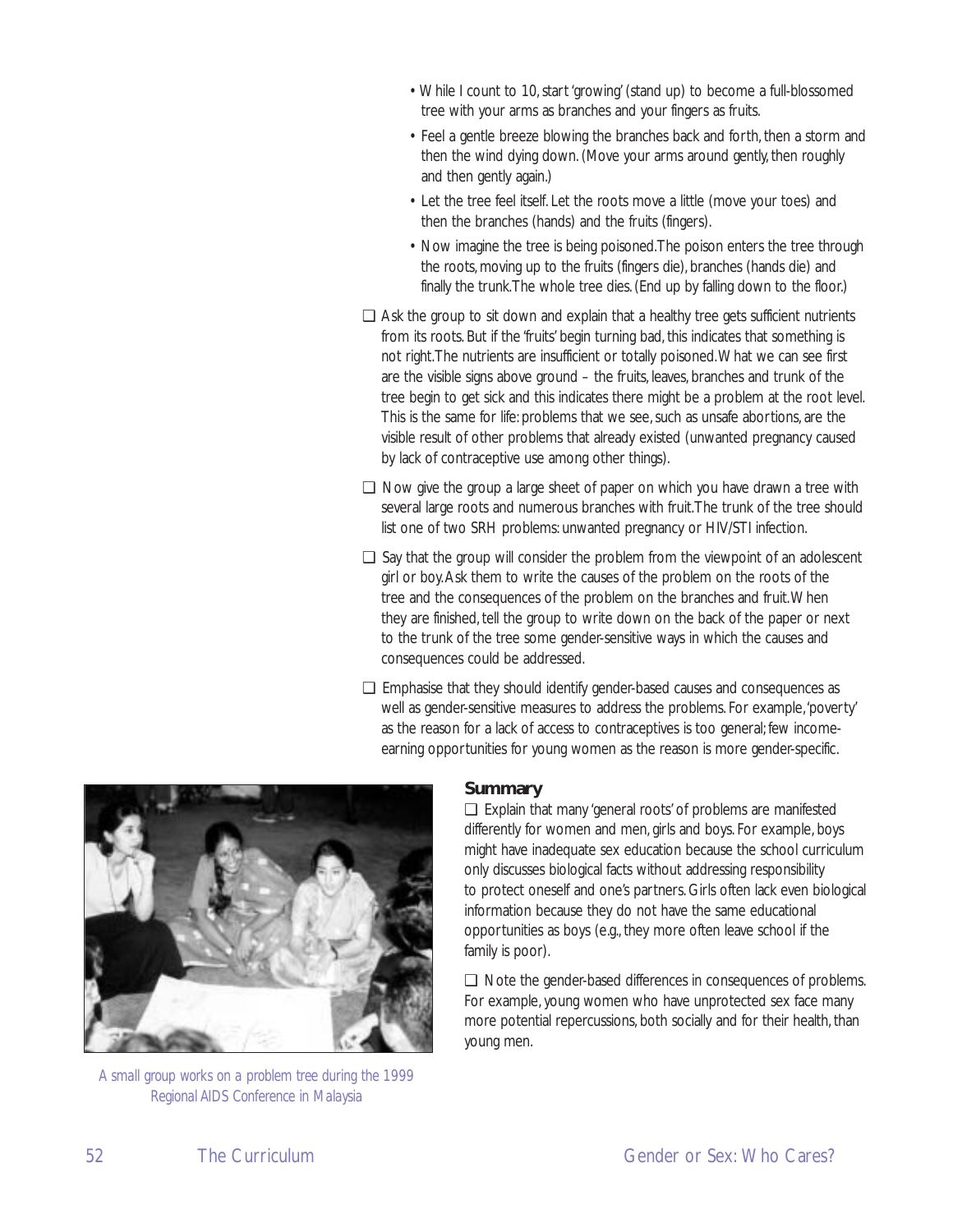

- lack of education on how to use contraceptives
- alcohol or drug use that influences risk behaviours
- failure of contraceptive method (e.g., condom bursts)

#### **Adolescent boys:**

- lack of information because they only learn about HIV/STIs and not pregnancy
- myths (e.g., cannot cause pregnancy because sperm is 'immature')
- insufficient ability to control desires or peer pressure (which can lead to rape)
- lack of access to contraceptives (males not welcome at family planning clinics)
- lack of education on how to use contraceptives and condoms
- alcohol or drug use that influences risk behaviours
- failure of contraceptive method (e.g., condom bursts)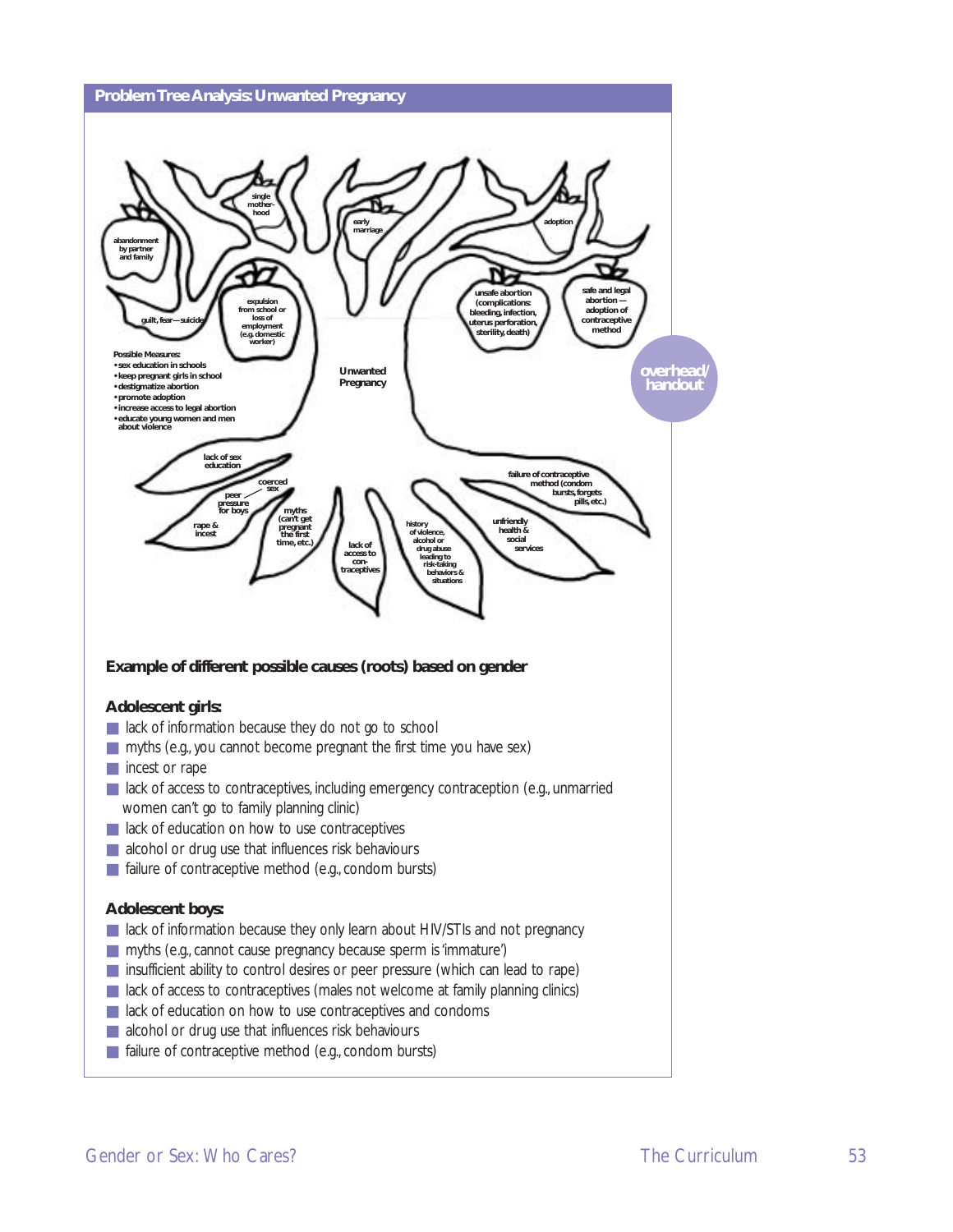| All <b>UGUNG DEGGLE</b> of the world |
|--------------------------------------|
|                                      |
|                                      |
| religion, COIOUF, sexual orientation |
| or mental and physical abouty        |
| have the following <b>Fights</b>     |
| as SEXUd beings                      |
|                                      |
|                                      |
|                                      |
|                                      |
|                                      |
|                                      |
|                                      |
|                                      |

*(From IPPF)*

- ❑ Point out how the suggested solutions can be made gender-specific. For example, if one solution is 'increased access to contraceptives', say that family planning clinics should ensure that young men feel welcome, while young women should not only learn about regular contraceptives but also emergency contraception.
- ❑ Explain that problems can have both indirect and direct causes. Direct causes are easier to identify; indirect causes are less obvious and more difficult to identify. For example, not using a condom can be a direct cause of HIV infection or unwanted pregnancy.Abuse in childhood that lowers self-esteem can contribute indirectly to a person engaging in unprotected sex. Rape can directly result in unwanted pregnancy; social norms that 'tolerate' violence against women can lead to rape and therefore indirectly contribute to unwanted pregnancy.

#### **Possible adaptation to the exercise**

- ❑ If there is sufficient time, ask the group to analyse the problem for both an adolescent girl and an adolescent boy so that the gender differences become clearer, for example, unwanted pregnancy and unsafe abortion from a girl's perspective and the same problem from her teenaged boyfriend's perspective.
- ❑ If you have both male and female adolescents in your workshop, ask a group of boys to analyse the problem for a girl and ask a group of girls to analyse the problem for a boy.

### **Exercise 13: Designing Youth-Friendly SRH Services (curriculum card )** *16*



*At the 2000 International AIDS Conference, younger and older participants analyzed services for youth*

#### **Expected results**

Participants analyse how SRH services can be made more appropriate and accommodating for young people [11]

#### **Materials needed**

Handouts with questions, sheets of paper, pens and pencils

- ❑ Explain that the group will consider how health services can be improved for young people.
- ❑ Ask them to imagine an SRH service for youth that is run only by adults.They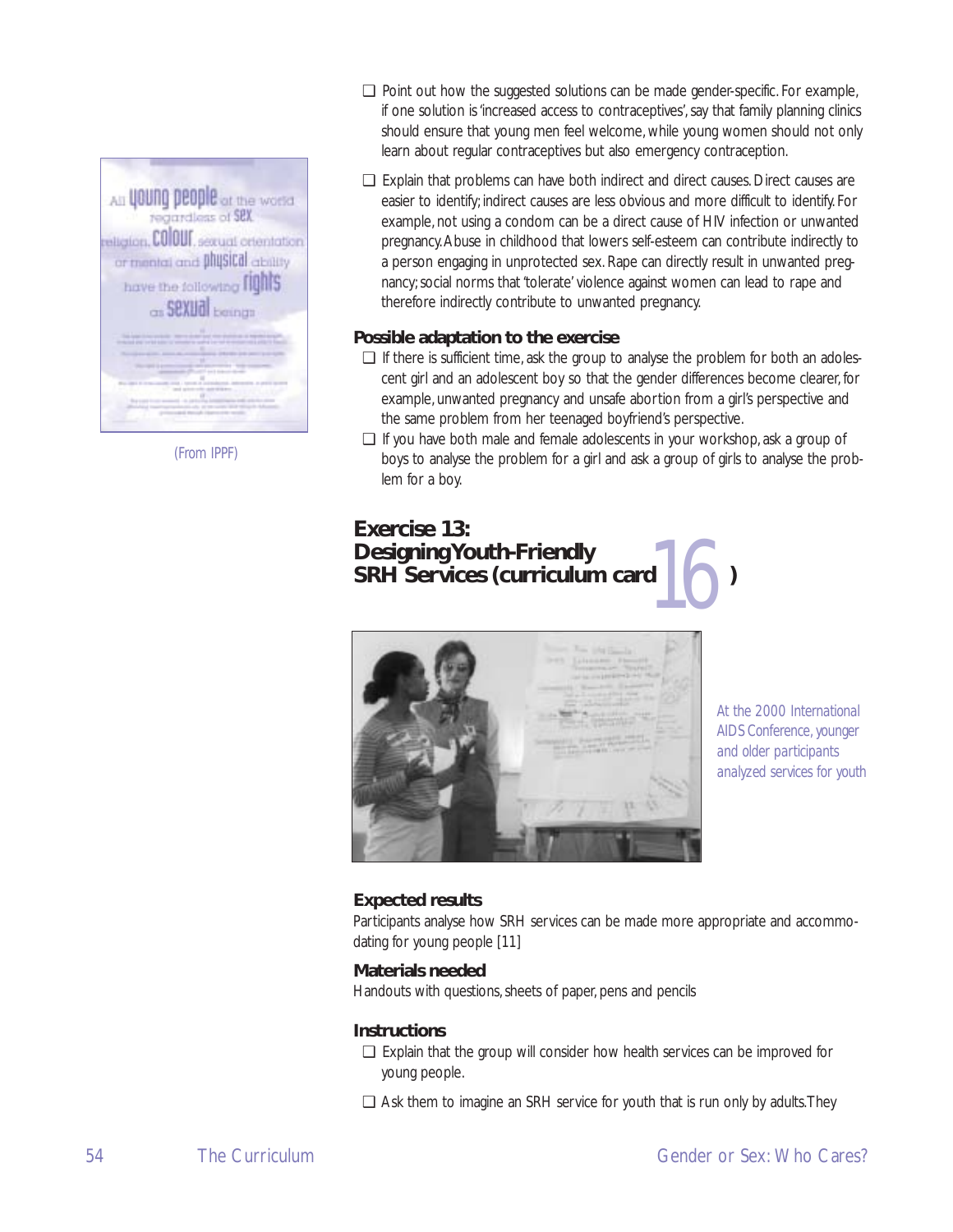should list the qualities, knowledge and skills that the female and male adults possess which help the service run well.What are the service's strengths and weaknesses?

- $\Box$  Then ask the group to imagine the same service being run only by adolescents, listing the young women's and young men's qualities, knowledge and skills.
- ❑ Finally, ask the group to imagine a service run in partnership by adults and adolescents that combines their strengths and tries to eliminate the weaknesses, answering the following questions:



#### **Summary**

- ❑ Note that adults and adolescents can bring complementary knowledge, skills and qualities to a service. For example, adults can provide detailed knowledge on various topics, provide actual services such as pregnancy and STI testing, as well as provide continuity to a service.Young people can provide insights into the needs of adolescents, new issues arising among young people (e.g., increases in substance abuse in a community, difficulties in accessing contraceptives), as well as youth-friendly approaches when peer educators are involved.
- ❑ Education and counselling on a wide range of topics should be available, including:
	- information on biological and social aspects of sexuality and reproduction
	- violence and its consequences
	- the possible risks of early pregnancy
	- HIV/STIs
	- contraception including emergency contraception
	- the dangers of unsafe abortion and circumstances in which abortion is legally permitted (e.g., in many countries, abortion is allowed for rape and incest).

The counselling service should provide referrals to services that are specialised in these areas.



*Integrated information helps meet adolescents' needs (from KwaZulu-Natal Health Department, South Africa)*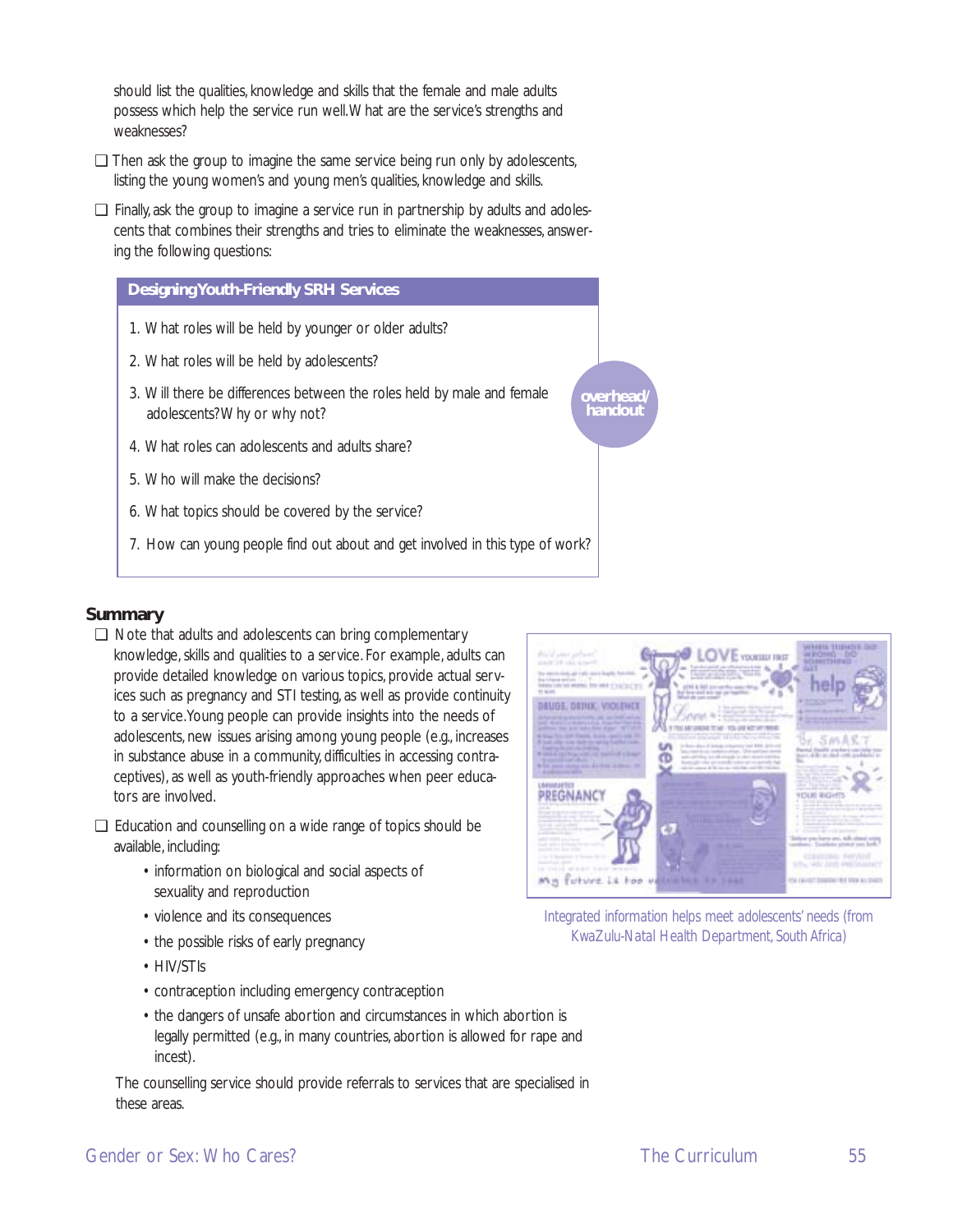#### *Feedback from the Field—*

*"The participants identified all the problems the young people are meeting in the clinics around our country.These were brought up and listed. Most service providers in our country are unfriendly, no wonder the list is endless." (Malawi)*

- ❑ List some of the best qualities of youth-oriented SRH services and ask the participants if they have other points to add:
	- Adult staff listen to adolescents' concerns respectfully and without judgement.
	- Sexuality is approached as an aspect of life that is normal, healthy and pleasurable when people can express it according to their own wishes and desires.
	- Comprehensive information on all SRH topics is given, including demonstrations of condom use, contraceptives and other relevant topics (e.g., using sanitary pads and tampons).
	- Attendance hours are at times when it is easy for adolescents to visit the service.
	- Adolescents are allowed to bring along people they trust to consultations (e.g., parents, siblings, friends).
	- Staff ask adolescent clients whether they want someone else present during examinations (e.g., parents) and respect their wishes and confidentiality if they say no.
	- Staff explain to adolescent clients what they are doing during physical examinations.
	- Waiting rooms have magazines, health education materials, games and toys for young children (e.g., teenage mothers' children or younger siblings) and someone to care for younger children when the adolescent is seeing the health worker.
- ❑ To ensure the success of gender- and age-sensitive services, it is important that influential community members are sensitised to the need for them.

#### **Possible adaptation to the exercise**

- ❑ Ask the participants to think about a local clinic that offers SRH services, describing its strengths and weaknesses.
- $\Box$  Tell the group to describe what would happen if the same clinic were managed by adolescents – how would it change and what would the advantages and disadvantages be?
- $\Box$  Finally ask the participants to imagine how the clinic would become ideal by uniting its current strengths with the advantages presented by youth involvement.

### A close look at sexuality and gender issues



*Peer educators in Malaysia made the news after testing the workshop curriculum*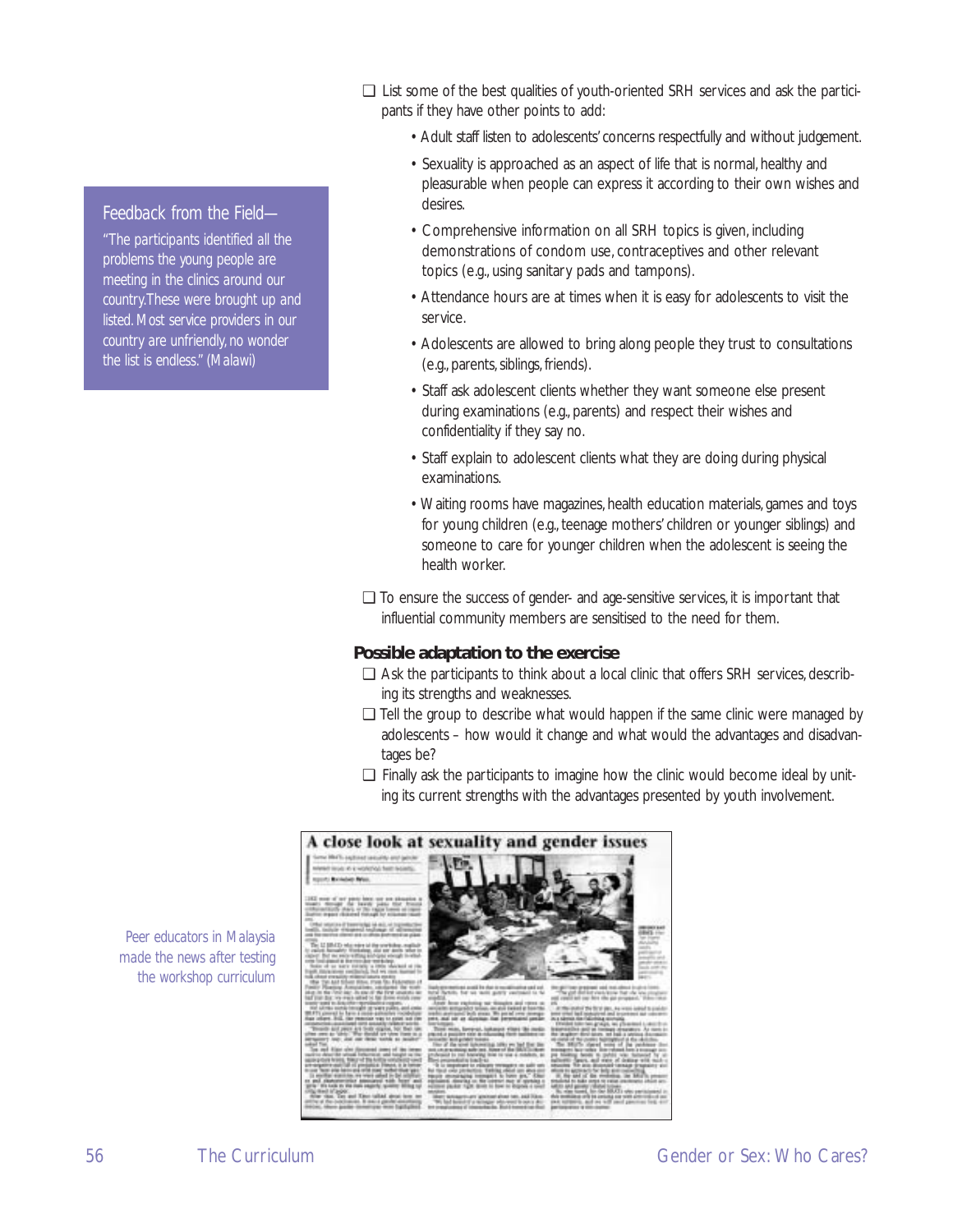# **Facilitator Summary for Exercises 8-13 (curriculum card )** *17*

- ❑ The small groups present their findings to the rest of the participants; each group is allowed 15 minutes, with other groups briefly adding important points that were not mentioned.
- ❑ Point out the importance of looking at SRH issues together, rather than separately, because often the same risk factors and situations that can lead to HIV, for example, can also contribute to unwanted pregnancy, etc.
- ❑ Emphasise the importance for adolescents of developing their critical and analytical skills so that they understand possible risks and feel able to enjoy healthy sexual lives.
- ❑ Explain that when adolescents know that they have SRH rights, this can help them gain access to comprehensive SRH education and services.
- ❑ Express the hope that the approach used in this workshop has been effective.We started by introducing the concepts of sex and gender and then looked at those concepts in our daily lives.After that the ways in which those concepts are transmitted and learned were analysed and, finally, we applied the concepts to SRH problems and brainstormed to find possible solutions.
- ❑ At this point, it can be useful to ask participants their suggestions for follow-up activities.You may want to refer to the flipchart 'Topics for further consideration' (see pp. 8-9).

#### **Conclusion and Evaluation**

- ❑ Give the participants an evaluation form and ask them to complete it before leaving. (Adults and peer educators fill in both forms from the handouts; adolescents only complete the one about the exercises.) When they turn in the forms, give them a copy of the workshop curriculum and/or handouts if possible.Ask them to provide feedback on the workshop's usefulness.
- ❑ Be sure to thank the participants for their participation!

| Activity                                                                                                                                                                            | Very good | Good | Average | Poor |
|-------------------------------------------------------------------------------------------------------------------------------------------------------------------------------------|-----------|------|---------|------|
| Sex and gender: what do they mean?                                                                                                                                                  |           |      |         |      |
| When we were young                                                                                                                                                                  |           |      |         |      |
| Gender not sex                                                                                                                                                                      |           |      |         |      |
| The gender game                                                                                                                                                                     |           |      |         |      |
| The language of sex                                                                                                                                                                 |           |      |         |      |
| Learning about sex                                                                                                                                                                  |           |      |         |      |
| Media images analysis                                                                                                                                                               |           |      |         |      |
| What is violence?                                                                                                                                                                   |           |      |         |      |
| Experiencing violence                                                                                                                                                               |           |      |         |      |
| Lifeline history                                                                                                                                                                    |           |      |         |      |
| Role-play: why?                                                                                                                                                                     |           |      |         |      |
| Problem tree analysis                                                                                                                                                               |           |      |         |      |
|                                                                                                                                                                                     |           |      |         |      |
| Designing youth-friendly SRH services                                                                                                                                               |           |      |         |      |
| Which activity did you find the most valuable?<br>Which activity did you find the least valuable?<br>How would you rate the overall workshop today? Very good? Good? Average? Poor? |           |      |         |      |

#### **Evaluation Form For Adolescents And Adults**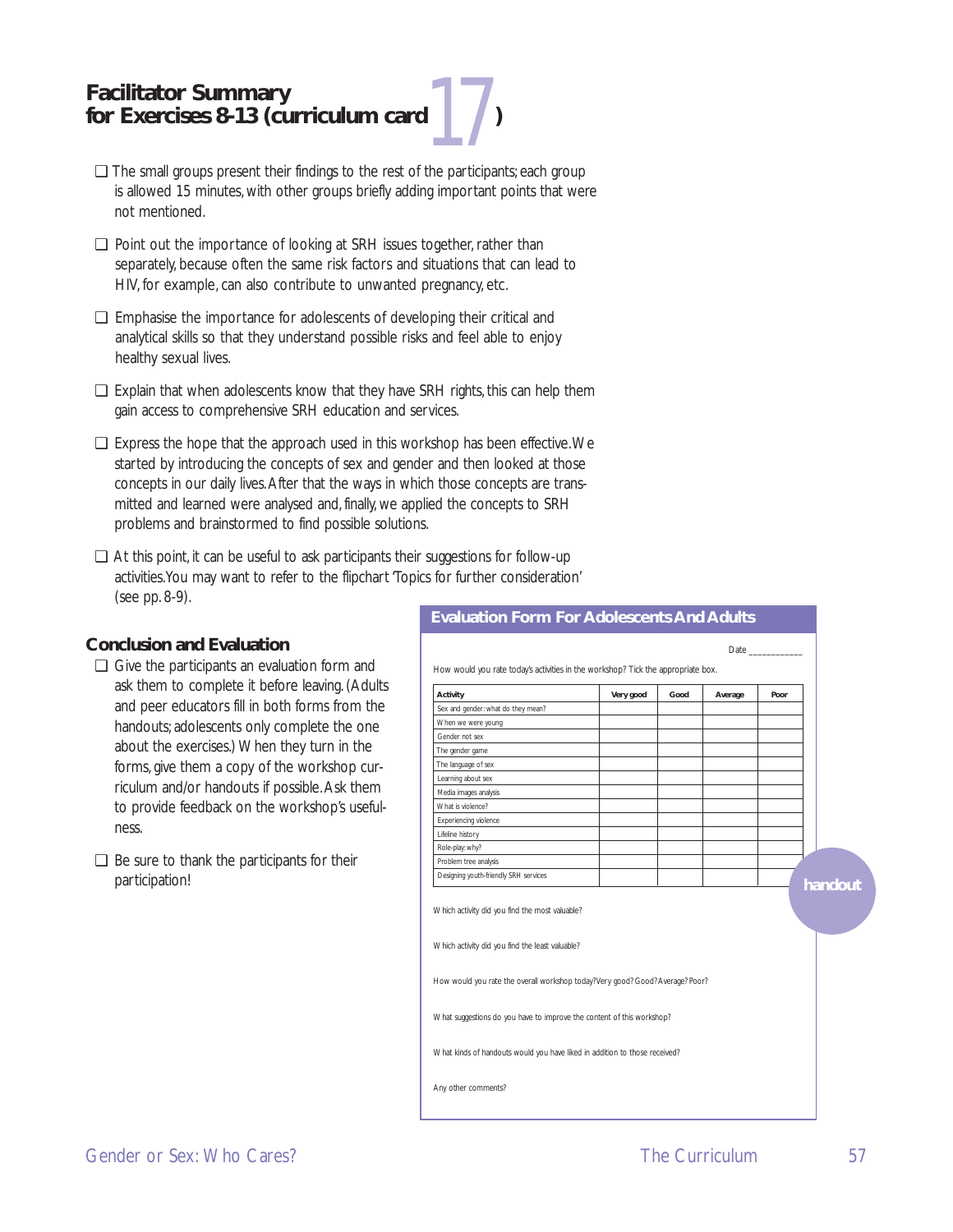# **Homework Assignments** \_\_\_\_\_\_\_\_\_\_\_\_\_\_\_\_\_\_\_\_\_\_\_\_\_\_\_\_\_\_\_\_\_\_\_\_\_\_\_\_\_\_\_\_\_\_\_\_

Please note: the point of these exercises is not to have participants write essays or provide written answers to the questions.The aim is to motivate them to continue thinking about what they have discovered and learned so far.They can be invited to report what they did for the home-work assignment at the next session if they want to do that.

When the curriculum is offered in sessions that take place on different days, a simple method can be used to assess how much impact the sessions are making on participants. For example, they can be asked to write down two main things that they want to remember or do after having done the session.These ideas can then be incorporated into the final home-work assignment – Preparing action plans for better SRH services.

#### **Gender Bias and Gender Sensitivity in Our Culture: Follow-up to Exercises 1-3**

- ❑ Ask the participants to collect examples of gender bias or stereotypes about women's and men's roles from the following sources:
	- Proverbs and local sayings
	- Words to popular songs
	- Words to traditional songs about marriage and getting married
	- Newspaper and magazine articles
- ❑ Ask them to also collect some examples from the same sources that show gender equality or positive expectations concerning women's and men's roles in society.
- ❑ Invite them to answer the following questions about their examples for presentation to the group at their next session:
	- 1. What negative ideas are reinforced by the gender-bias examples?
	- 2. How can such negative ideas contribute to increased SRH risks?
	- 3. What positive ideas are reinforced by the gender-sensitive examples?
	- 4. How can such positive ideas help people and communities reduce SRH risks?

#### **What Did My Parents Learn About Sex? Follow-up to Exercise 6**

- ❑ Suggest that the participants (whether they are adults or adolescents) interview their parents, grandparents, aunts or uncles to find out what they learned about sex when they were children. Some examples of interview questions:
	- What did you learn about sexuality and relationships when you were young?
	- When you were young, were there some things you didn't know or understand about relationships and sexuality?
	- What do you think are the best ways for young people to learn about sexuality and relationships today?
	- What do you think would help adults and adolescents communicate better about sexuality and relationships?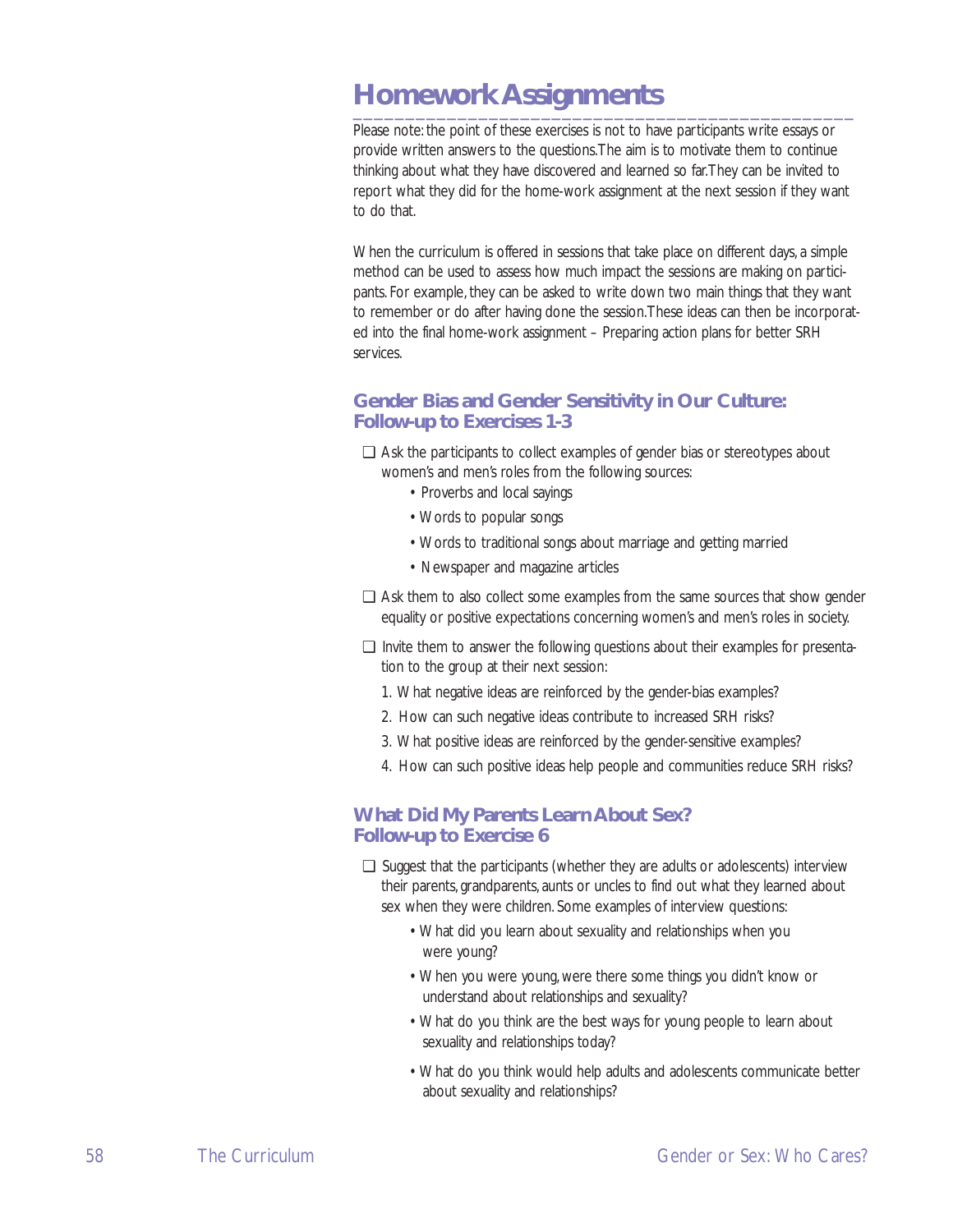❑ Invite the participants to report their findings and discuss whether they think adults and young people communicate differently about sexuality and relationships today.Also discuss whether they agree with the interviewed adults' suggestions.

#### **Designing a Gender-Sensitive Advertisement: Follow-up to Exercise 7**

- ❑ Ask the participants to carry out one of the following suggestions:
	- Select one of the images that they analysed in the 'Media images analysis' and think of ways that they could improve any negative aspects of the image (e.g., by drawing a new image or suggesting ways to change parts of the advertisement).
	- Select one of the images showing a man or woman, girl or boy, and ask them to imagine how the advertisement would be if it showed a member of the opposite sex.Would the advertisement have to be changed in any way? Why?
	- Design an advertisement that encourages boys or girls to carry out an activity usually associated with the opposite sex (for example, encouraging girls to enrol in carpentry classes, encouraging boys to participate in caring for their younger siblings). Explain what kinds of text messages could make the advertisement appealing to young people.
- ❑ Invite the participants to present their work and discuss how they as potential consumers could motivate advertisers to produce positive, gender-sensitive advertisements.

#### **Preparing Action Plans for Better SRH Services: Follow-up to Exercise 13**

This exercise can be done if the facilitators will be working again with the participants in the future.

- ❑ Give the participants a handout that they could use to design an action plan to improve SRH services in their community (example below).
- ❑ Give them some examples of activities that they could include in their plan (see the example below).
- ❑ Invite them to present their plans in a follow-up session to the workshop to which you have invited parents, teachers and influential community members.

| <b>Activity</b>                                                 | <b>People</b><br>responsible    | <b>Resources needed</b>                                                                                                     | <b>Time needed</b>                                                                    |
|-----------------------------------------------------------------|---------------------------------|-----------------------------------------------------------------------------------------------------------------------------|---------------------------------------------------------------------------------------|
| <b>Educate the</b><br>community about violence                  | Youth leaders                   | Youth groups; ideas for a<br>drama                                                                                          | 1 month preparation; 1<br>week for presentation                                       |
| Educate the church<br>choir about parent-child<br>communication | Church youth group,<br>minister | Place for a meeting; ideas<br>for role-plays                                                                                | 1 month preparation; 1<br>week for two meetings                                       |
| Make the local health clinic<br>more youth-friendly             | Youth group, clinic staff       | Place to hold meetings to<br>discuss changes; items<br>needed for changes<br>(health education materi-<br>als, games, etc.) | 1 month for meetings; 2<br>months to acquire items<br>needed and publicize<br>changes |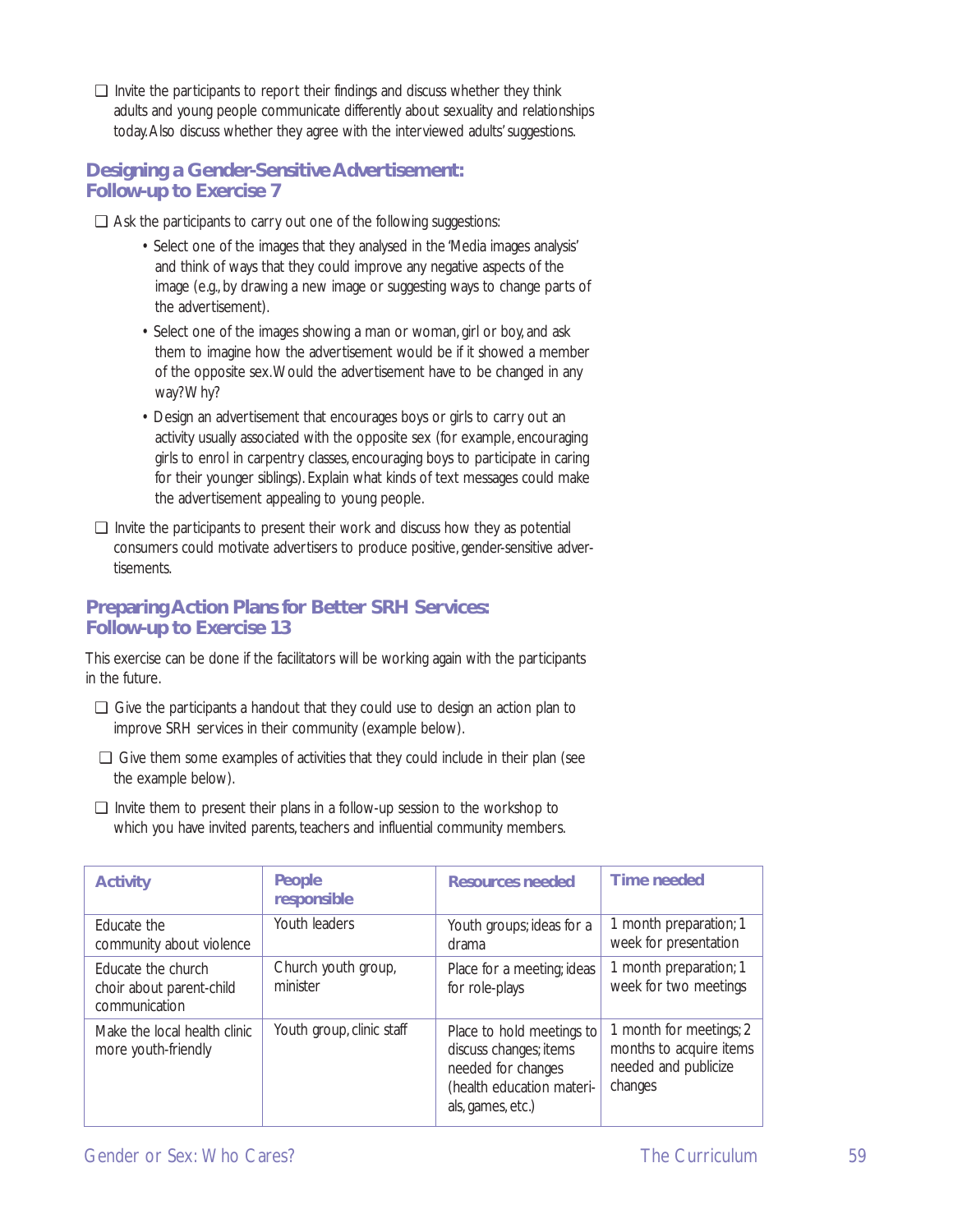# Section 4: **Background Materials**

This section is for facilitators who want more information. It can also provide materials for handouts.

### **Sex-related definitions**

Sex refers to physiological attributes that identify a person as male or female:

- type of genital organs (penis, testicles, vagina, womb, breasts)
- type of predominant hormones circulating in the body (e.g., oestrogen, testosterone)
- ability to produce sperm or ova (eggs)
- ability to give birth to and breastfeed children.

**Sexual orientation** (expression of physical sexual attraction or sexual identity)

| Heterosexual    | sexual orientation in which a person is physically attracted to<br>people of the opposite sex                                                                                                                                                                |
|-----------------|--------------------------------------------------------------------------------------------------------------------------------------------------------------------------------------------------------------------------------------------------------------|
| Homosexual      | sexual orientation in which a person is physically attracted to<br>people of the same sex                                                                                                                                                                    |
| Gay             | male homosexual; also used for female homosexual                                                                                                                                                                                                             |
| Lesbian         | female homosexual                                                                                                                                                                                                                                            |
| <b>MSM</b>      | men who have sexual relations with other men but who<br>do not identify themselves as homosexual                                                                                                                                                             |
| <b>Bisexual</b> | sexual orientation in which a person is physically attracted<br>to people of both sexes                                                                                                                                                                      |
| Transvestite    | person who dresses, uses cosmetics and acts like a person of<br>the opposite sex                                                                                                                                                                             |
| Transsexual     | person who has taken measures to change his/her physical<br>characteristics to completely resemble the sex to which he/she feels<br>he/she belongs (e.g., taking hormones and having a sex change<br>operation to have a penis removed or constructed, etc.) |
| Transgender     | person who has characteristics of both transvestite and transsexual,<br>e.g., dressing like the opposite sex and perhaps taking hormones<br>but not having an operation. Also used to refer to transvestites<br>and transsexuals simultaneously.             |
|                 |                                                                                                                                                                                                                                                              |

**Unprotected sex** refers to sexual activities in which intercourse takes place without the use of technologies that can prevent pregnancy and HIV/STI infection such as condoms, microbicides, spermicides and contraceptives.

**Unsafe sex** refers to sexual activities in which there is an increased risk of HIV/STI transmission (commonly, sex without condom use).

**Unintended pregnancy** refers to a pregnancy that a woman did not plan; the intentionality of a pregnancy may be related to a woman's education, preparation and life goals



*Young people with questions on sexual orientation need information, too (From Pink Triangle, Malaysia)*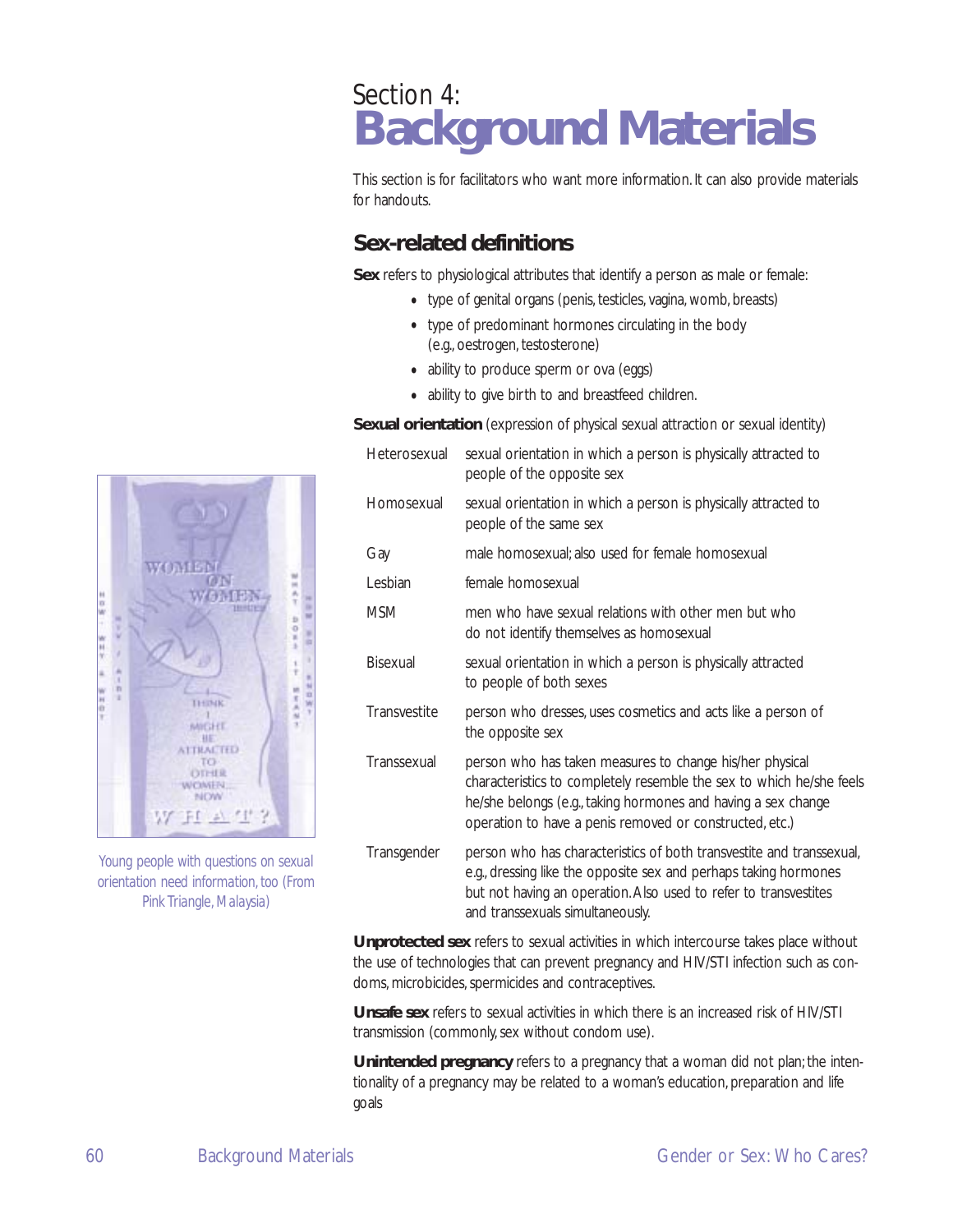**Unwanted pregnancy** refers to a pregnancy that a woman does not wish to carry to term.The 'wantedness' of a pregnancy may be linked with a woman's relationship with her partner and community, the size of her family, the way in which she became pregnant (e.g., through rape, incest or other forms of coercion), and her values about childbearing.

**Unsafe abortion** refers to a procedure for terminating an unwanted pregnancy either by persons lacking the necessary skills and/or in an environment lacking the minimal medical standards such as unsanitary facilities.

**Sexually-transmitted infections (STIs):** bacterial and viral infections that are transmitted through sexual contacts. Since 1998,WHO has recommended use of the term sexually-transmitted infections (STIs) instead of sexually-transmitted diseases (STDs).The term 'diseases' is considered inappropriate for asymptomatic infections, such as trichomoniasis in men and other sexually-transmitted illnesses in women.

### **Gender-related definitions**

**Gender** refers to widely shared ideas and expectations (norms) concerning women and men.These include ideas about 'typically' feminine/female and masculine/male characteristics and abilities and commonly shared expectations about how women and men should behave in various situations.These ideas and expectations are learned from: families, friends, opinion leaders, religious and cultural institutions, schools, the workplace, advertising and the media.They reflect and influence the different roles, social status, economic and political power of women and men in society.

#### **Dictionary definitions of sex and gender**

These definitions are provided for use only if participants ask about dictionary definitions of sex and gender during the first exercise. It is important to stress that the workshop will use the definitions given above.

#### **The American Heritage Dictionary of the English Language**

(Boston: Houghton Mifflin, 1992)

- **Sex:** 1a. The property or quality by which organisms are classified as female or male on the basis of their reproductive organs and functions. 1b. Either of the two divisions, designated male and female, of this classification. 2. Females or males considered as a group. 3.The condition or character of being female or male; the physiological, functional, and psychological differences that distinguish the female and the male. (See Usage Note at gender.) 4.The sexual urge or instinct as it manifests itself in behavior. 5. Sexual intercourse. 6.The genitalia.
- **Gender:** 1. Grammar a.A grammatical category used in the analysis of nouns, pronouns. adjectives, and, in some languages, verbs that may be arbitrary or based on characteristics such as sex or animacy and that determines agreement with or selection of modifiers, referents, or grammatical forms. b. One category of such a set. c.The classification of a word or grammatical form in such a category. d.The distinguishing form or forms used. 2. Sexual identity, especially in relation to society or culture.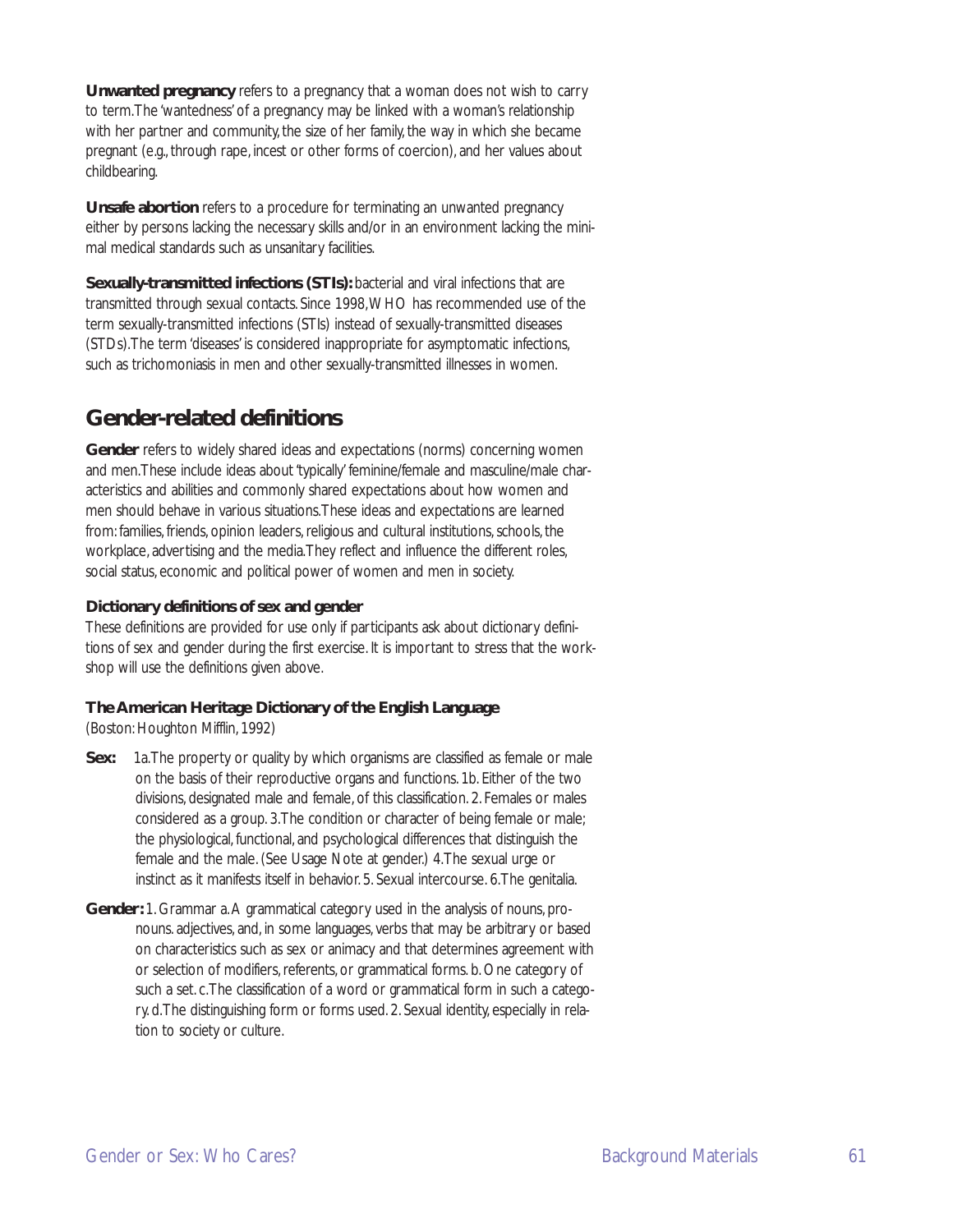*Usage Note: Traditionally, gender has been used primarily to refer to the grammatical categories of "masculine", "feminine", and "neuter"; but in recent years the word has become well established in its use to refer to sex-based categories, as in phrases such as gender gap and the politics of gender.This usage is supported by the practice of many anthropologists, who reserve sex for reference to biological categories, while using gender to refer to sociological or cultural categories.As a rule, one would say, "The effectiveness of the medication appears to depend on the sex (not gender) of the patient", but "In peasant societies, gender (not sex) roles were more likely to be clearly defined." This distinction is useful in principle, but it is by no means widely observed, and considerable variation in usage occurs at all levels.*

#### **The University English Dictionary (no date, London)**

**Sex:** that character by which an animal is male or female

**Gender:**sex, male or female; difference in words to express distinction of sex; verb: to beget, to copulate, to breed

#### **The Concise Oxford Dictionary (Oxford, 1983)**

**Sex:** being male or female or hermaphrodite

**Gender:** grammatical classification (or one of the classes) of objects roughly corresponding to the two sexes and sexlessness; property of belonging to such class, (of adjectives) appropriate form for accompanying a noun of one such class.

**Gender role stereotypes** refer to beliefs that are so ingrained in our consciousness that many of us think that gender roles are natural and so we don't question them.The stereotypes are assigned to the different activities that men and women usually carry out as a result of social norms that they have been raised to believe. Some tasks are often called 'women's work' and others 'men's work'. For example, women are usually seen (and portrayed in the media) as nurses, housewives, secretaries, child minders, washers of clothes, while men are often shown as doctors, household heads, managers, wage earners and using the media (reading newspapers).These portrayals of men and women are changing, evidence that the stereotypes are also changing.

**Gender bias** refers to gender-based prejudice, that is, assumptions or beliefs expressed without reason or justice and which are generally unfavourable and may lead to physical and psychological harm of women and men. Gender bias often affects women and can be reflected in statements made by people in positions of authority. Some examples:

- ❑ "'Men are gold, women are cloth.'The expression, used as the title of a…report on Cambodian attitudes towards sex and HIV, means that women, like a white cloth, are easily soiled by sex.This causes a sharp decrease in their value, as the stain is hard to remove, whereas men can have repeated sexual experiences and be polished clean, like gold, each time." [12]
- ❑ "Women should wear *purdah* to ensure that innocent men do not get unnecessarily excited by women's bodies and are not unconsciously forced into becoming rapists. If women do not want to fall prey to such men, they should take the necessary precautions instead of forever blaming men." – Malaysian member of Parliament during debate on reform of rape laws [13]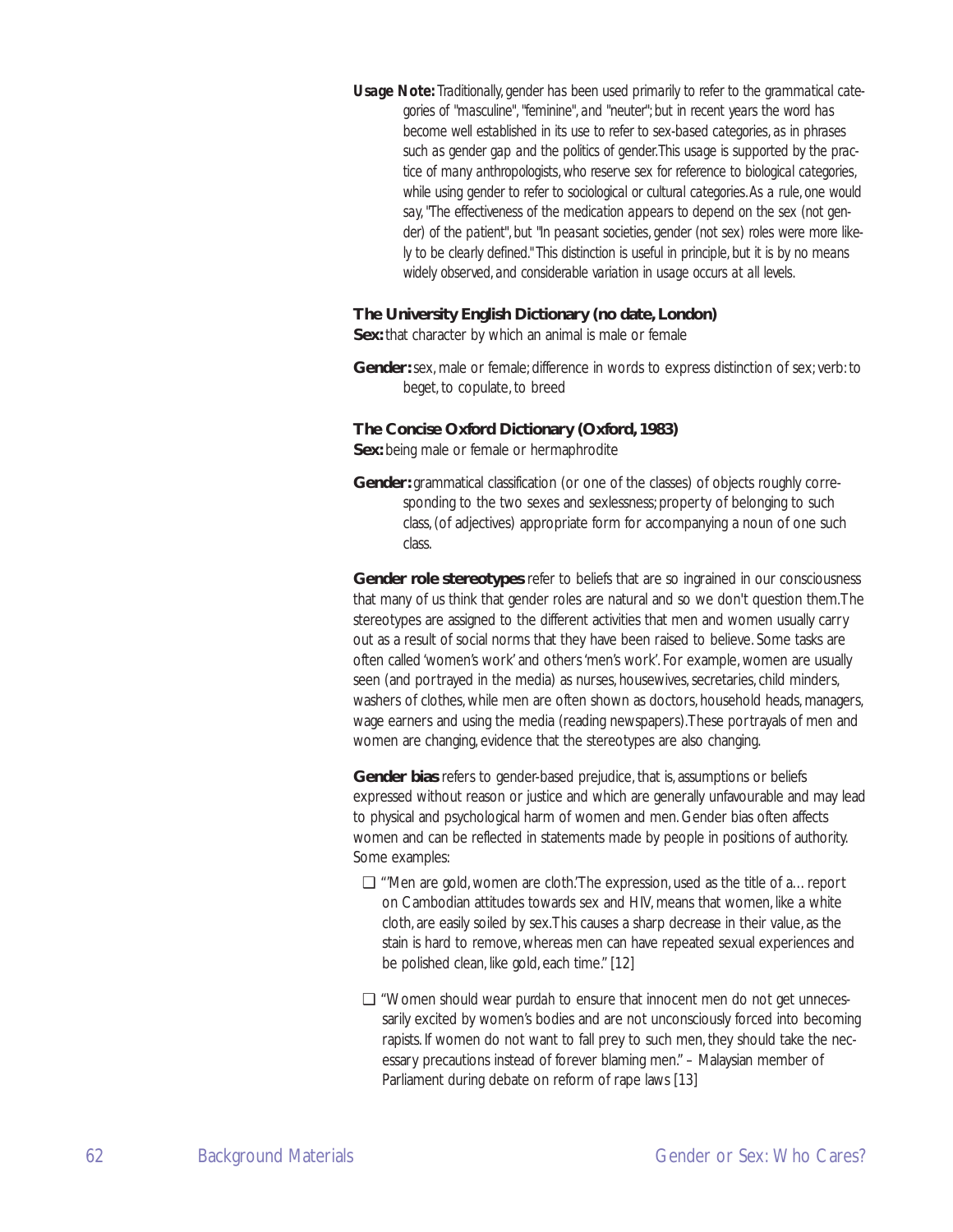- $\Box$  "The child was sexually aggressive" Canadian judge suspending sentence of man who sexually assaulted a 3-year-old girl in 1991 [13]
- ❑ "A man who beats his wife must have a good reason for it; surely she did something to provoke it." – Nicaraguan Supreme Court judge speaking in a public forum in 1996 [14]
- ❑ "Wife beating is an accepted custom…we are wasting our time debating the issue." – Papua New Guinea member of Parliament during debate on wife battering [13]
- ❑ "Scriptures must be fulfilled.Violence against women is a sign of the end times, which we can't do anything about." – Kenyan pastor citing 2 Timothy 3: 1-5 [15]
- ❑ "…through questions related to her sexual life it is possible to tell if the woman is responsible for the attack, because in most cases, it is the woman who provokes the aggression" – agent from the Mexico City Attorney General's Office [16]
- ❑ "Are you a virgin? If you are not a virgin, why do you complain? This is normal." assistant to public prosecutor in Peru answering a woman who reported sexual abuse by police officers while in custody [13]
- ❑ "I would rather sire a cow than a homosexual.With a cow you get milk, but what possible good or value would come out of a homosexual?" – 37-year-old man in Kenya [17]
- ❑ "[In Dubai] I would not have to deal with the heartache of being despised and children calling me *msenge* [Swahili for homosexual] on the street." – 30-year-old man in Kenya [17]

**Gender-based inequality** refers to situations in which women and men do not have the same access to information, decision-making power, household and community resources (such as land, money, nutrition) and social and health services or situations in which they are not treated respectfully because of their sex. Some examples with regard to reproductive health:

- ❑ "Sometimes she doesn't want to, but in the end she gives in. I have to insist and make her, but finally she gives in." – man in Mexico [17]
- $\Box$  "I am legally married to my wife and if I have sex with her when she is not ready, that is not rape.A woman is there to serve and dance to the tune of her husband, full stop." – 47-year-old man in Tanzania [17]
- ❑ "If a woman is not experiencing her menses and is not sick, she has no right to refuse sex, because we marry her to have children, and that is how we can get children.We don't marry women for their cooking. So if she refuses to have sex, why won't I want to beat her? I will beat her." – male opinion leader in Ghana [18]
- ❑ "[No] matter who and how a woman is, her intellect is very small.A woman must use a [contraceptive] method in the presence of the husband.That is the solution." – old man in Ghana [18]
- ❑ "The female condom will increase immorality among women and single mothers. It is worse than the male condom, giving women the opportunity to do what they want. We are going to preach against these condoms..." – parish priest in Kenya [19]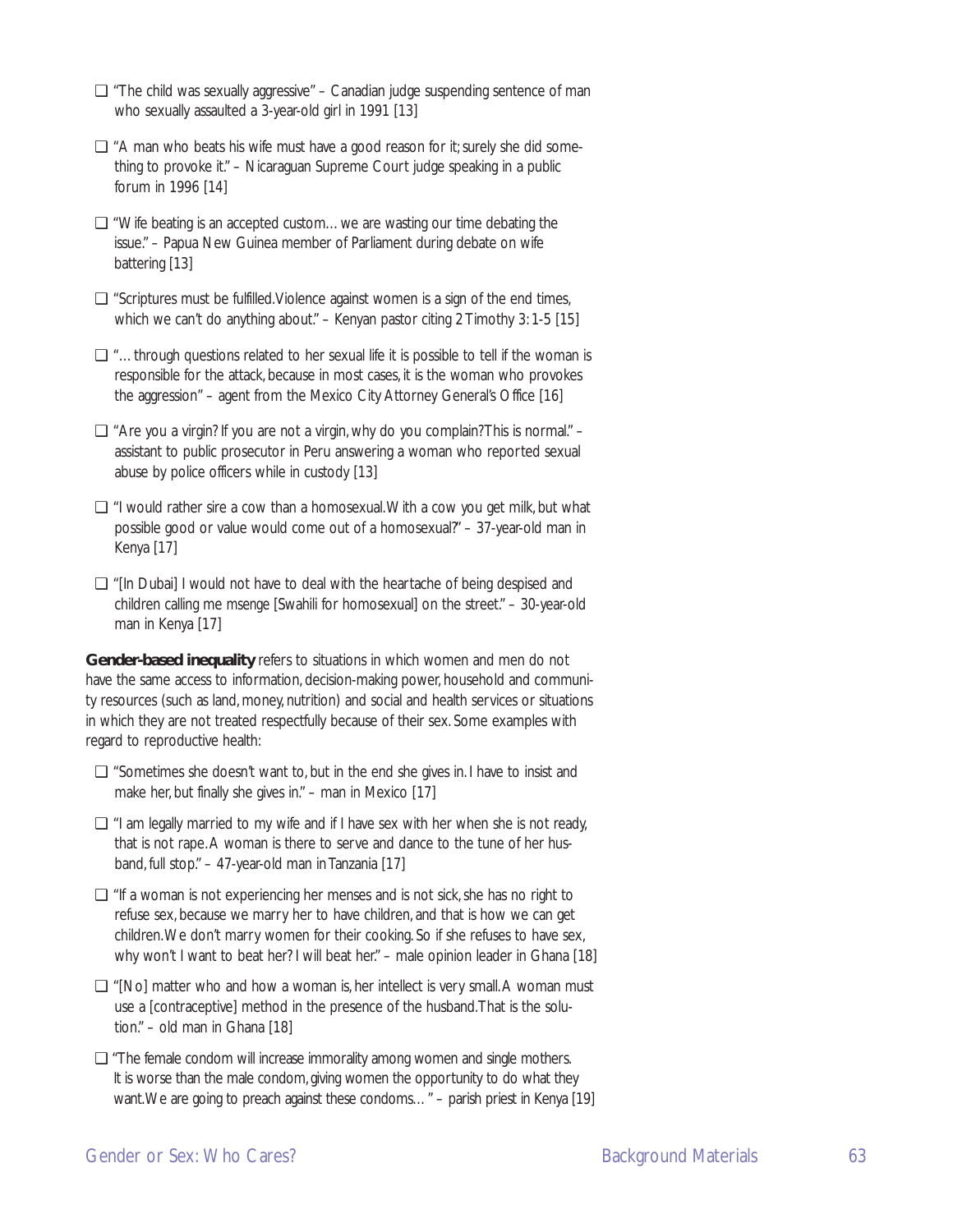- ❑ "I told my husband that it was better to use condoms, the doctor said so.The doctor had also given me some to use at home. My husband became very angry and asked who gave me permission to bring those condoms home." – woman in Kenya [20]
- ❑ "My neighbour is openly running around with several women while his wife has been told to keep quiet on the issue. Recently his wife gathered courage and humbly advised him to take care not to contract HIV.The reward for this advice was a severe beating in which her right eye was so badly damaged that it had to be removed." – civil servant in Dar es Salaam,Tanzania [17]
- ❑ "I knew Antonio was having affairs with other women but he told me he always used protection with them.That was the only time I dared to ask him to use a condom. I shouldn't have! He hit me several times, even though I was pregnant." – woman in Mexico City [17]
- ❑ "We explain all possible contraceptive methods to the women [in Nicaragua], even the natural ones….My feeling is that contraceptive pills and three-month injections are the most popular thing now while earlier it used to be sterilisation. Many women prefer the contraceptive injection because it is easier to hide from their husbands.The secrecy is necessary because Catholicism and machismo continue to play an important role in the relations between the sexes." – Director of IEC of an NGO in Nicaragua [21]
- $\Box$  "I was in labour with my first child. I didn't know that a human being could have so much pain. I asked for pain relief but could have bitten off my tongue afterwards. 'Madam,' said the gynaecologist in a scolding manner,'Most mothers think of their child first!'" [22]

**Gender sensitivity** refers to the ability to recognise the influence and impact of gender roles, gender bias and gender-based inequality on people's daily life experiences, sexual and reproductive health, and programmes and projects that aim to improve the lives of women, men, girls and boys.

**Violence against women:** "Any act of gender-based violence that results in, or is likely to result in, physical, sexual or mental harm or suffering to women, including threats of such acts, coercion or arbitrary deprivation of liberty, whether occurring in public or in private life." (*Declaration on the Elimination of Violence against Women* adopted by the United Nations General Assembly in 1993)

Article 113 of the Platform for Action adopted at the Fourth UN World Conference on Women (Beijing 1995) states that violence against women encompasses but is not limited to:

- Physical, sexual and psychological violence occurring in the family, including battering, sexual abuse of female children in the household, dowry-related violence, marital rape, female genital mutilation and other traditional practices harmful to women, non-spousal violence and violence related to exploitation; this is often denoted as 'domestic violence'
- Physical, sexual and psychological violence occurring within the general community, including rape, sexual abuse, sexual harassment and intimidation at work, in educational institutions and elsewhere, trafficking in women and forced prostitution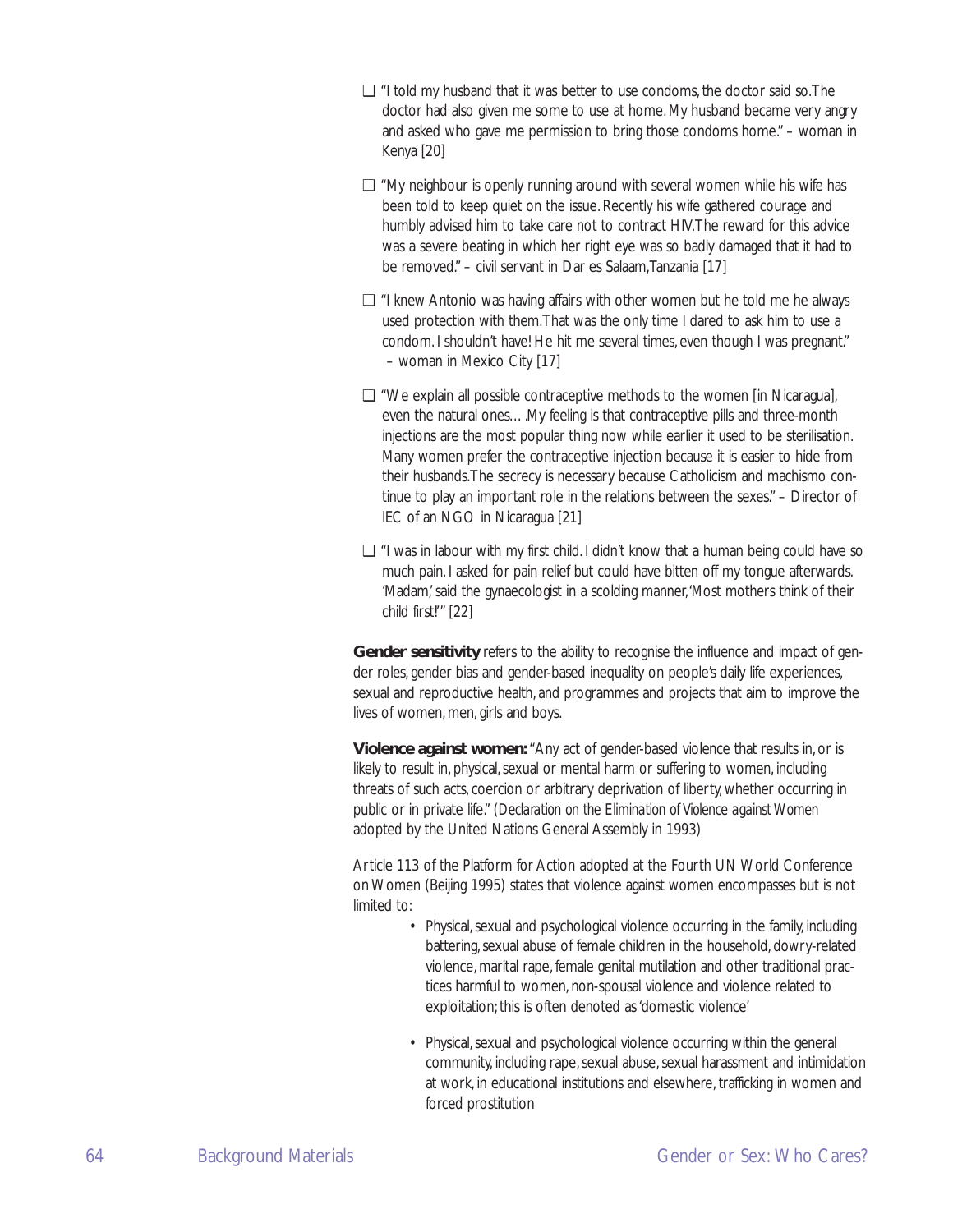• Physical, sexual and psychological violence perpetrated or condoned by the State, wherever it occurs.

### **Sexual and reproductive health definitions**

**Reproductive health** "is a state of complete physical, mental and social well-being and not merely the absence of disease or infirmity, in all matters relating to the reproductive system and to its functions and processes. Reproductive health therefore implies that people are able to have a satisfying and safe sex life and that they have the capability to reproduce and the freedom to decide if, when and how often to do so. Implicit in this last condition are the rights of men and women to be informed and to have access to safe, effective, affordable and acceptable methods of family planning of their choice, as well as other methods of their choice for regulation of fertility which are not against the law, and the right of access to appropriate health-care services that will enable women to go safely through pregnancy and childbirth and provide couples with the best chance of having a healthy infant. In line with the above definition of reproductive health, reproductive health care is defined as the constellation of methods, techniques and services that contribute to reproductive health and well-being by preventing and solving reproductive health problems. It also includes sexual health, the purpose of which is the enhancement of life and personal relations, and not merely counselling and care related to reproduction and sexually transmitted diseases." (*ICPD Programme of Action*, paragraph 7.2; UN International Conference on Population and Development, Cairo, Egypt, 1994)

**Reproductive rights** "embrace certain human rights that are already recognized in national laws, international human rights documents and other consensus documents. These rights rest on the recognition of the basic right of all couples and individuals to decide freely and responsibly the number, spacing and timing of their children and to have the information and means to do so, and the right to attain the highest standard of sexual and reproductive health. It also includes their right to make decisions concerning reproduction free of discrimination, coercion and violence, as expressed in human rights documents. In the exercise of this right, they should take into account the needs of their living and future children and their responsibilities towards the community.The promotion of the responsible exercise of these rights for all people should be the fundamental basis for government- and community-supported policies and programmes in the area of reproductive health, including family planning.As part of their commitment, full attention should be given to the promotion of mutually respectful and equitable gender relations and particularly to meeting the educational and service needs of adolescents to enable them to deal in a positive and responsible way with their sexuality." (*ICPD Programme of Action*, paragraph 7.3, International Conference on Population and Development, Cairo, Egypt, 1994)

**Sexual rights** include people's "right to have control over and decide freely and responsibly on matters related to their sexuality, including sexual and reproductive health, free of coercion, discrimination, and violence. Equal relationships between women and men in matters of sexual relations and reproduction, including full respect for the integrity of the person, require mutual respect, consent, and shared responsibility for sexual behaviour and its consequences." (*Platform for Action*, paragraph 96, Fourth World Conference on Women, Beijing, China, 1995)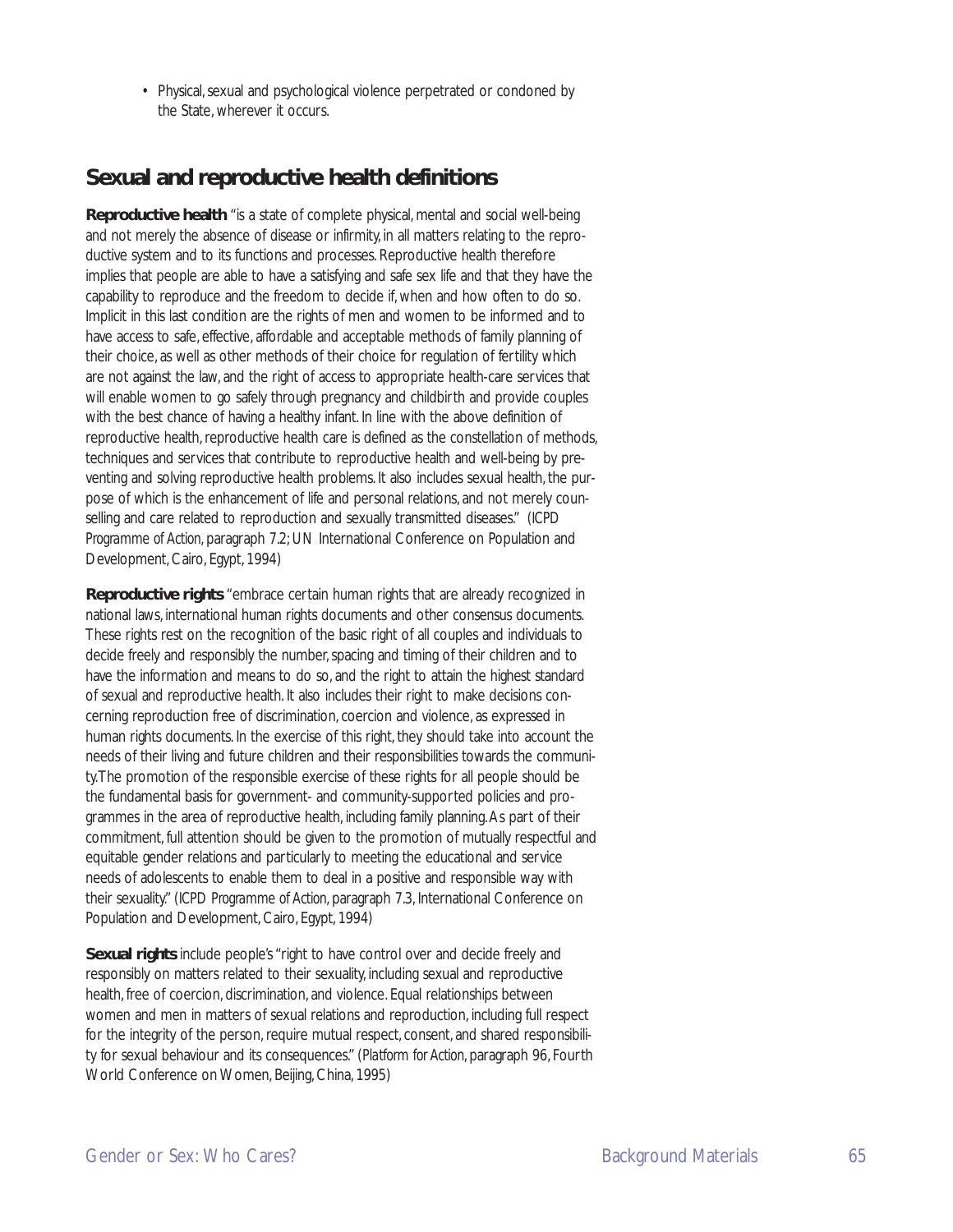#### **Sexual and reproductive rights**

The International Planned Parenthood Foundation (IPPF) has published a charter of sexual and reproductive rights based on international treaties and conventions [23].The rights that they list and some examples of what these mean are given below.

- ❑ The Right to Life, which means that no woman's life should be put at risk by reason of pregnancy and unsafe abortion
- ❑ The Right to Liberty and Security of the Person, which recognises that no person should be subject to female genital cutting, forced pregnancy, forced sterilisation or forced abortion
- ❑ The Right to be Free from Torture and Ill-treatment, including the rights of all women, men and young people to protection from violence, sexual exploitation and abuse
- ❑ The Right to Information and Education, as it relates to sexual and reproductive health for all, including access to full information on the benefits, risks, and effectiveness of all methods of fertility regulation, in order that all decisions taken are made on the basis of full, free and informed consent
- □ The Right to Freedom of Thought, which includes freedom from restrictive interpretations of religious texts, beliefs, philosophies and customs as tools to limit freedom of thought on sexual and reproductive health care and other issues
- ❑ The Right to Equality and Freedom from all Forms of Discrimination in one's sexual and reproductive life, including:
	- The right to choose to be sexually active or not, including the right to have sex that is mutually consensual
	- The right to explore and express one's sexuality free from violence, discrimination and coercion within relationships based on equality, respect and justice
	- The right to choose one's sexual partners without discrimination
	- The right to express sexuality independent of reproduction
	- The right to insist on and practise safer sex (to protect against HIV/STIs) and protected sex (to prevent unwanted pregnancy)
- ❑ The Right to Privacy, meaning that all sexual and reproductive health-care services should be confidential, and all women and men have the right to make their own reproductive choices
- ❑ The Right to Choose Whether or Not to Marry and to Found and Plan a Family
- ❑ The Right to Decide Whether or When to Have Children
- ❑ The Right to Health Care and Health Protection, which includes the right of health-care clients to the highest possible quality of health care, and the right to be free from traditional practices which are harmful to health
- ❑ The Right to the Benefits of Scientific Progress, which includes the right of people who seek sexual and reproductive health services to new reproductive health technologies which are safe, effective and acceptable
- ❑ The Right to Freedom of Assembly and Political Participation, which includes the right of all persons to seek to influence communities and governments to prioritise sexual and reproductive health and rights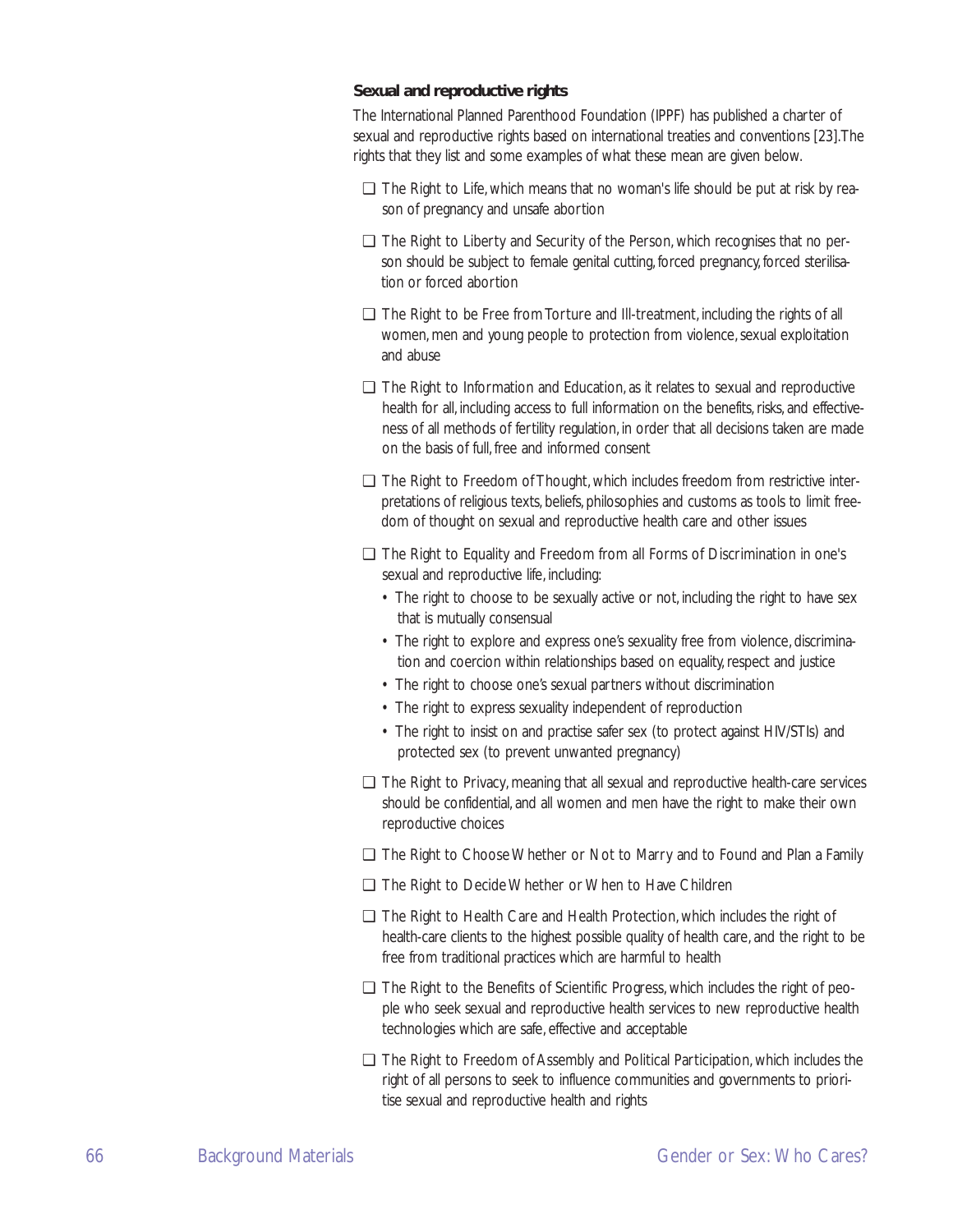**Adolescent rights in the area of sexual and reproductive health** have been affirmed in paragraphs 107e and 107g of the *Platform for Action,* Fourth World Conference on Women, Beijing, China, 1995, in which governments and NGOs were called upon to:

- ❑ "107e: Prepare and disseminate accessible information, through public health campaigns, the media, reliable counselling and the education system, designed to ensure that women and men, particularly young people, can acquire knowledge about their health, especially information on sexuality and reproduction, taking into account the rights of the child to access to information, privacy, confidentiality, respect and informed consent, as well as the responsibilities, rights and duties of parents and legal guardians to provide, in a manner consistent with the evolving capacities of the child, appropriate direction and guidance in the exercise by the child of the rights recognized in the Convention on the Rights of the Child, and in conformity with the Convention on the Elimination of All Forms of Discrimination against Women; ensure that in all actions concerning children, the best interests of the child are a primary consideration;
- ❑ 107g: Recognize the specific needs of adolescents and implement specific appropriate programmes, such as education and information on sexual and reproductive health issues and on sexually transmitted diseases, including HIV/AIDS, taking into account the rights of the child and the responsibilities, rights and duties of parents as stated in paragraph 107 (e) above;"

# **Information on violence**

Young people may be exposed to many forms of violence throughout their lives [24]:

- ❑ psychological abuse which includes suffering insults, humiliation, bullying,'Eveteasing' (an Asian term meaning harassment of young women, for example on the street), confinement, withholding of basic needs (such as food), etc.
- ❑ physical abuse, which includes beating, kicking, pulling hair, biting, acid throwing and other types of dowry-related attempts at murder of young brides,'honour killings', female genital cutting
- ❑ sexual violence, which includes economically coerced sex, date, marital and gang rape, incest, forced pregnancy and trafficking in the sex industry.

#### Some statistics:

- ❑ Worldwide, 15-50% of all women in most societies have suffered a physical assault at least once by an intimate partner during their lives [25].
- ❑ About 40-60% of sexual abuse cases worldwide involve young women under the age of 16 years [26].
- ❑ Sexual abuse also affects adolescent boys. Studies in 19 countries from multiple regions showed reports of such abuse among 7-34% of young women and 3-29% of young men [27].
- ❑ In 1998, 69% of homicides involved victims 15-44 years old, six males per female victim. Boys are the most frequent victims and perpetrators [28].
- ❑ Gender-biased ideas concerning sexual orientation can lead to violence. For example, a report on the United Kingdom indicated that 50% of lesbians, gay men and bisexual youth younger than 18 years had been physically attacked [29].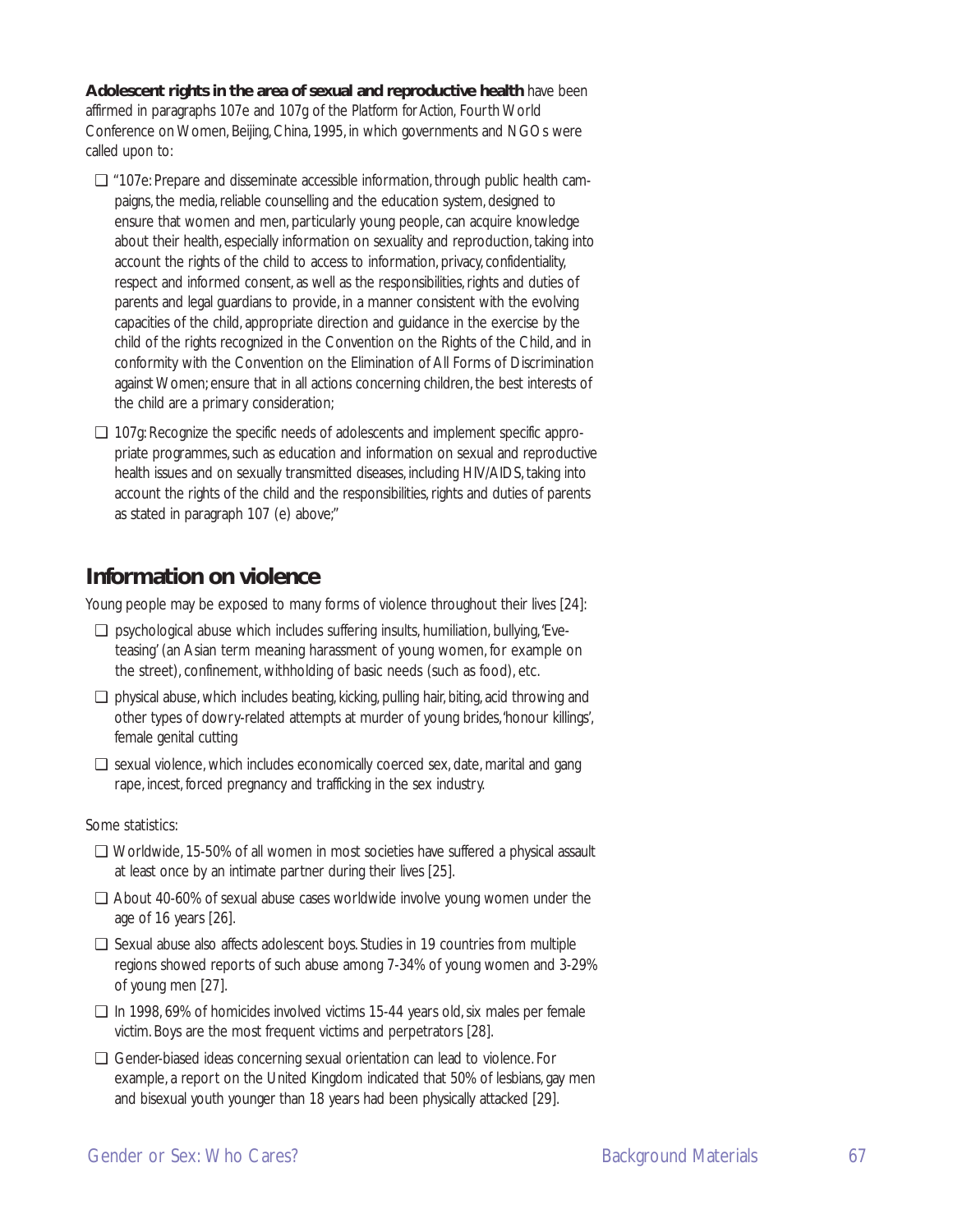- ❑ Every day, 288 young people somewhere in the world commit suicide, often because of SRH-related problems such as physical abuse, sexual violence, relationship problems, alcohol and drug abuse, HIV/STIs, unwanted pregnancy, unsafe abortion, and anxiety concerning their sexual orientation [30].
- ❑ Female genital cutting (FGC) still takes place in some 30 countries worldwide. Usually performed in early childhood or adolescence, it can affect young women's health in multiple negative ways: agonizing pain when carried out without anaesthesia; bleeding and anaemia; shock; tetanus; fever and infections. Later in life, FGC can lead to painful menstruation, urinary leakage, cysts, prolonged obstructed labour and psychological and sexual problems [31].

The Convention on the Rights of the Child, ratified by most of the countries in the world, obligates governments to protect children and adolescents from abuse in Article 19.1:"States Parties shall take all appropriate legislative, administrative, social and educational measures to protect the child from all forms of physical or mental violence, injury or abuse, neglect or negligent treatment, maltreatment or exploitation, including sexual abuse, while in the care of parent(s), legal guardian(s) or any other person…"

# **Some possible results of different types of violence against individuals**

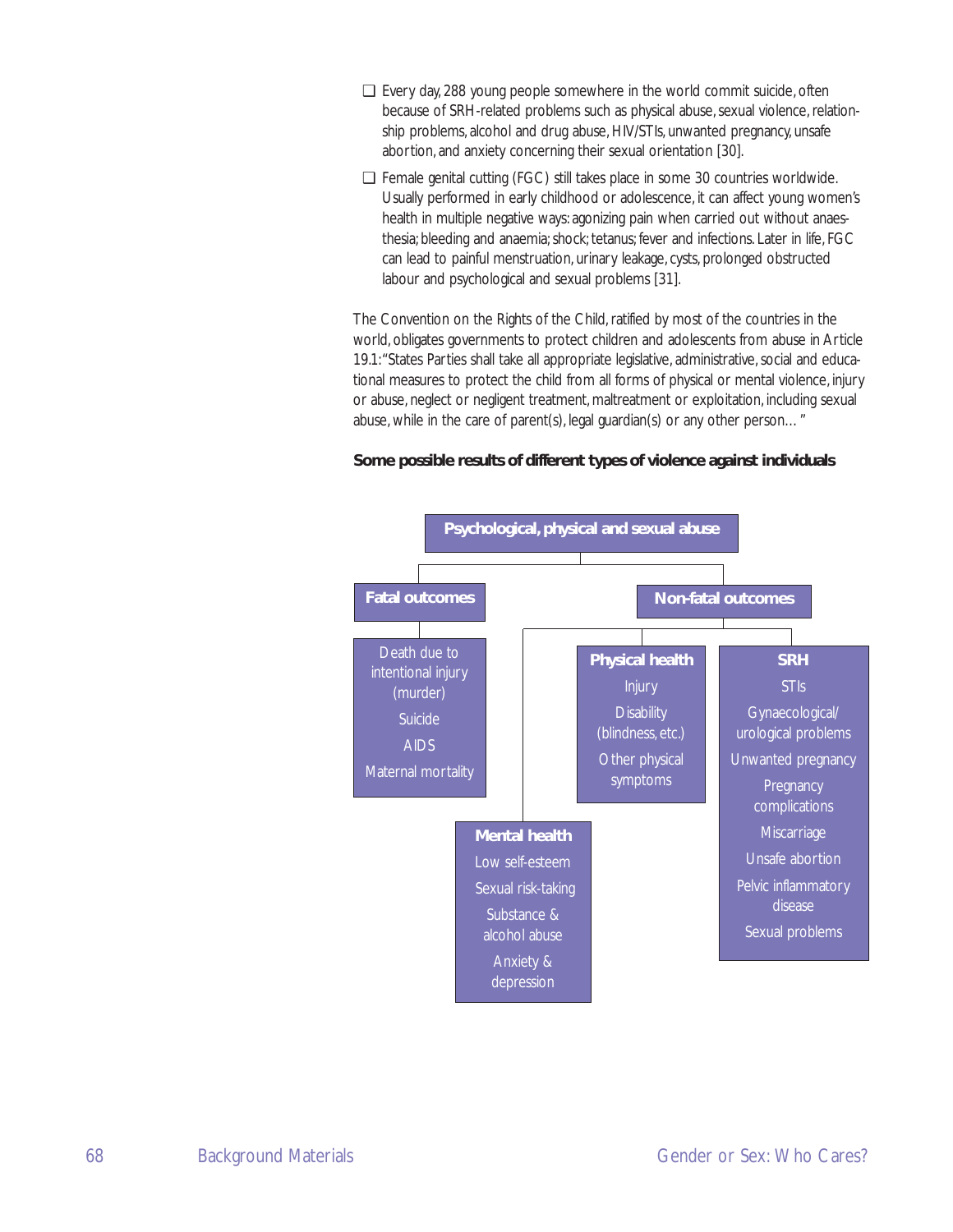# Gender or Sex: Who Cares?

# **Information on early and unwanted pregnancy and abortion**

About 10% of births worldwide each year occur among adolescents. Many of these pregnancies are wanted. However,WHO states that the safest age for pregnancy is 20- 24 years and when younger women become pregnant, they are exposed to increased health risks [32].This is because skeletal growth is incomplete in many young women until about the age of 18 years, while the birth canal may not mature until they are about 20 years.The complications which they may suffer from early pregnancy include anaemia, bacterial infections, premature delivery, prolonged and obstructed labour because of a small pelvis, stillbirths and fistulae. Deaths because of pregnancy-related complications are 2-5 times higher among women younger than 18 years than among women aged 20-29 years.

Young women (and young men) need to have access to adequate information, skills to refuse sex if they are not ready, and services to prevent early and unwanted pregnancies.This includes comprehensive information about the contraceptive methods that are most appropriate for their particular situations (including information about the advantages and disadvantages of methods for people who have HIV/STIs).They also need to learn about emergency contraception that can prevent unwanted pregnancies resulting from unprotected sex or contraceptive failure.

When unwanted pregnancies cannot be prevented, considerable numbers of young women do not wish to continue them because:

- ❑ the pregnancy was the result of rape or incest
- ❑ they feel unable to cope with a pregnancy and parenthood
- $\Box$  they are afraid of reactions from parents and the general community
- ❑ they fear that their educational or employment opportunities may be restricted.

As a consequence, up to 4.4 million pregnancy terminations are sought by young women each year and they often have the procedure later in pregnancy when the clinical risks are higher.The majority of abortions among adolescent women worldwide are unsafe, often because they are done in secret.These adolescents either have the procedure carried out by unskilled practitioners in unhygienic conditions or attempt to end the pregnancy themselves using dangerous methods. One-third of women hospitalised worldwide for abortion-related complications are younger than 20 years [33]; studies in sub-Saharan Africa have shown that 30-80% of hospital admissions for abortion complications are among adolescents [34].

Many countries allow abortion to protect a woman's health and for pregnancies resulting from rape or incest. However, even in such cases unsafe abortions may occur because policies do not ensure that health providers have been properly trained or there are other barriers preventing women's access to safe services. Even in countries where there are few or no circumstances in which abortion is permitted by law, all adolescent women have a right to post-abortion care for the complications of unsafe abortion. Governments who signed the ICPD Programme of Action in 1994 obligated themselves to ensuring that such care is provided.

WHO's Director General, Dr Gro Harlem Brundtland, has reaffirmed the obligations of



*Young women need to know about the option of emergency contraception (From Path, USA)*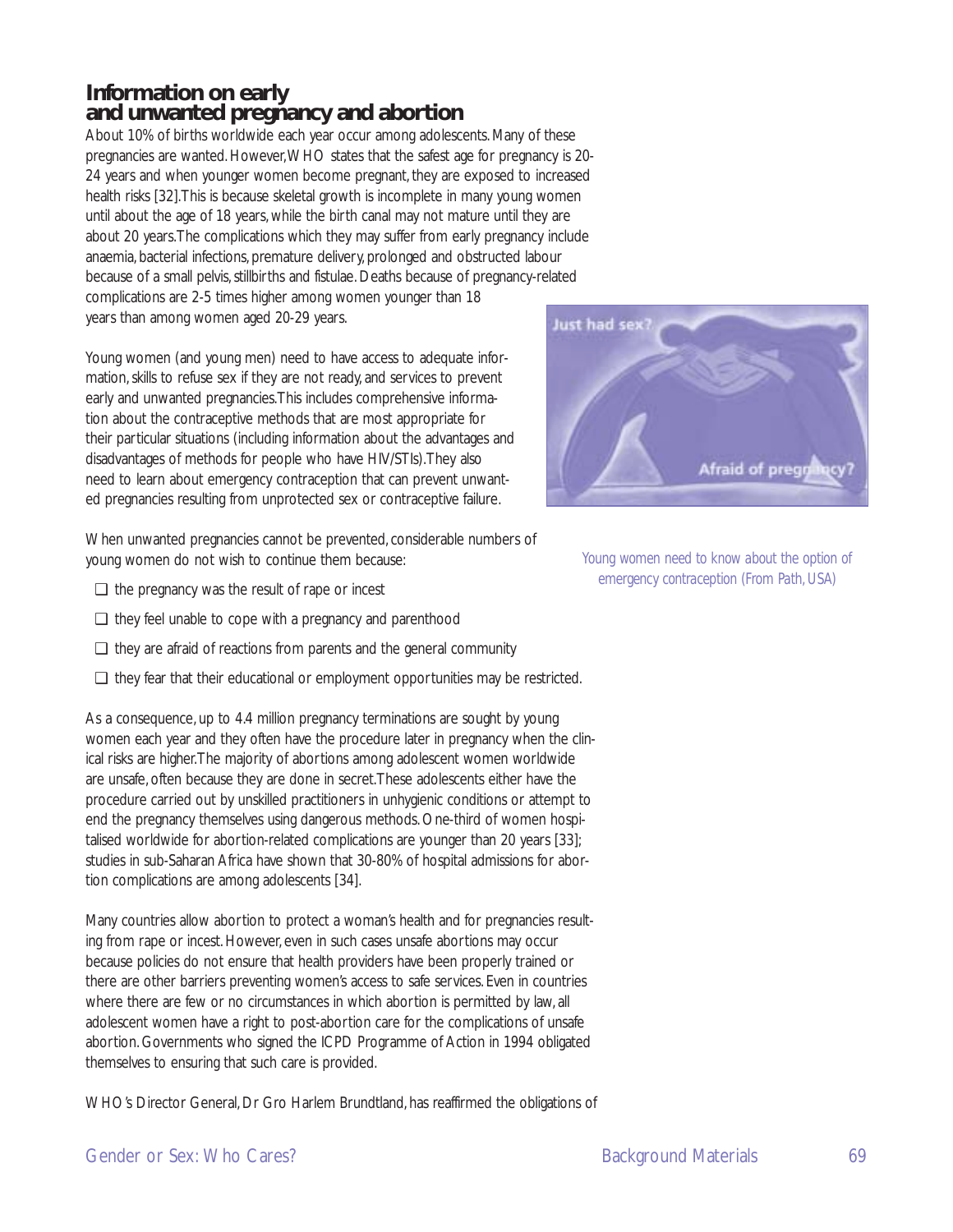health-sector personnel as well:"Every year… one in four unsafe abortions occurs in adolescence.We have an ethical duty to do what is necessary to prevent this suffering and devastation" [26]. Post-abortion care should include the treatment of any complications, counselling on contraceptives and referrals to other needed SRH services such as violence counselling and HIV/STI testing and diagnosis.

Where abortion is permitted by law, young women need to know about its availability. Experience in Western European countries where adolescents receive comprehensive sex education, have easy access to condoms and contraceptives, as well as legal abortion, shows that abortion rates and complications can be extremely low. It is also important to remember that abortion is a simple and safe procedure when done by skilled providers in medically-adequate circumstances. For example, in the USA, among adolescents aged 15-19 years, the risk of death due to pregnancy and childbirth is 20 times greater than for abortion [35].

# **Relevant texts from international documents:**

- ❑ "In all cases women should have access to quality services for the management of complications arising from abortion. Postabortion counselling, education and family planning services should be offered promptly." (*Programme of Action,* International Conference on Population and Development, 1994, paragraph 8.25)
- ❑ "…In all circumstances in which abortion is not against the law, such abortion should be safe." (*Programme of Action,* International Conference on Population and Development, 1994, paragraph 8.25)
- ❑ "States parties should include in their reports how they supply free services where necessary to ensure safe pregnancies, childbirth and post-partum periods for women. Many women are at risk of death or disability from pregnancy-related causes because they lack the funds to obtain or access the necessary services, which include antenatal, maternity and post-natal services.The Committee notes that it is the duty of States parties to ensure women's right to safe motherhood and emergency obstetric services and they should allocate to these services the maximum extent of available resources." (*General Recommendation 24.27,* 20th session, UN Monitoring Committee for the Convention on the Elimination of All Forms of Discrimination against Women)

# **Information on HIV/STIs and AIDS**

In 1998, UNAIDS and WHO estimated that more than half of all new HIV infections over 7,000 each day—were occurring among young people aged 10-24; in addition, at least one-third of the estimated 333 million new cases of curable STIs seen each year were diagnosed in young people under the age of 25 years [26].

Young women are among the most vulnerable groups for HIV/STI transmission; for example:

- $\Box$  In young teenagers, the mucous cells of the vagina and cervix are not yet fully developed and thinner, providing a less effective barrier to viruses.
- ❑ Young women often have older sexual partners, who most likely have had a longer sexual history that increases the chances of these partners having acquired an STI or HIV infection that they can pass on through unprotected sex.



*Pregnancy should not be 'an issue only for girls' (from FFPAM, Malaysia)*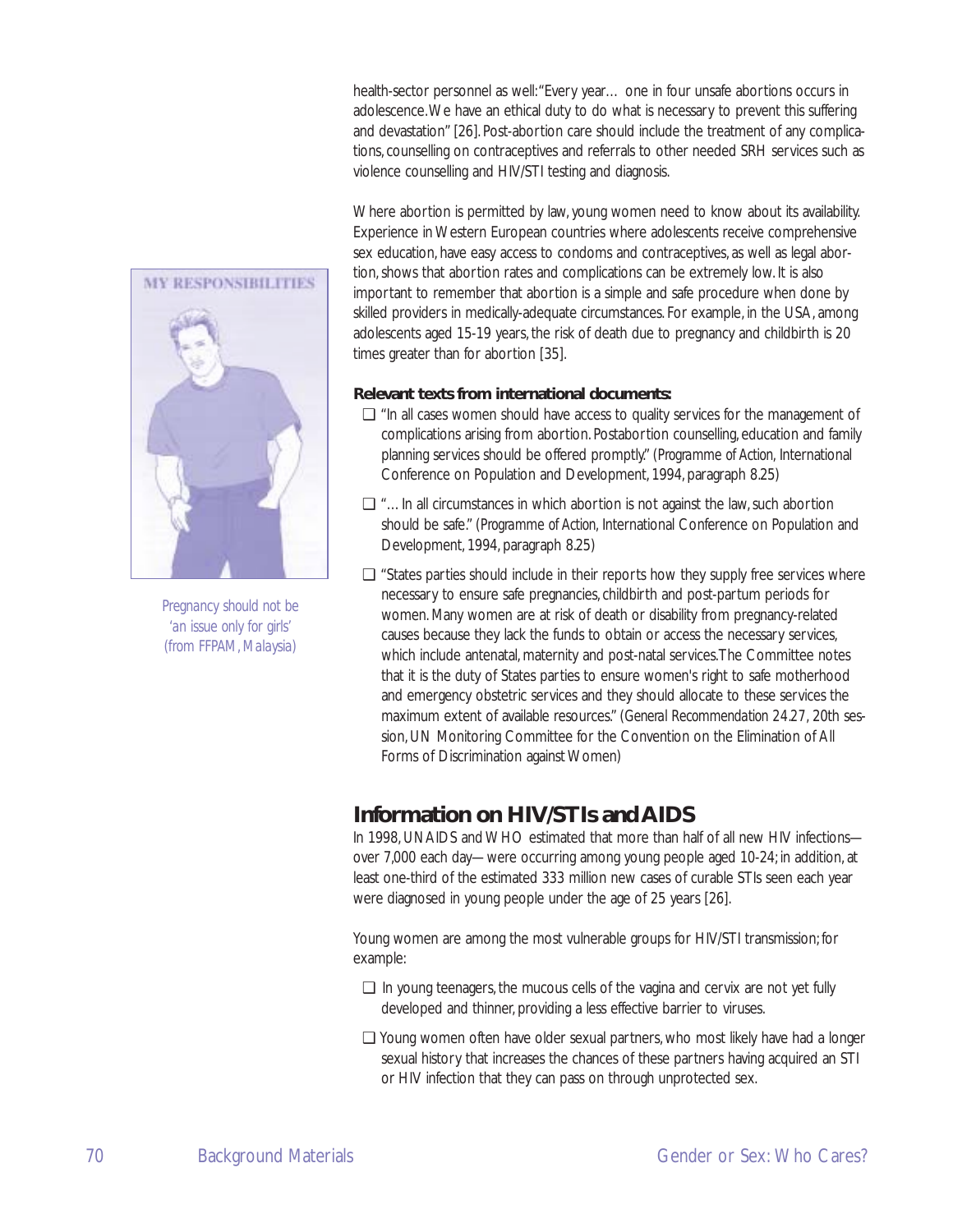- ❑ Young women's ability to influence sexual decision-making is often highly restricted, due both to gender-based norms and relative powerlessness due to their younger age.
- ❑ Young women who have been deprived of education, lack both skills and opportunities for obtaining well-paying jobs, and who have little financial support from their families, may turn to trading sex for cash, goods or other resources. Both their sex and age will make negotiating safer sex difficult.

Young men are also vulnerable to HIV/STI transmission, for example:

- ❑ Peer pressure may be intense during adolescence and gender-based norms often encourage young men to 'prove their manhood' by having multiple partners.
- ❑ Young men may find it difficult to use condoms. For example, embarrassment may prevent them from purchasing or asking for condoms. Focus groups in South Africa revealed that some young men did not want to use condoms because they feared embarrassment if the condom might come off because it is too big for their penis [36].
- ❑ The stigma and discrimination still prevalent regarding homosexuality in many places makes it difficult for young homosexual men to express their sexual orientation openly, and this makes it more difficult for them to obtain needed SRH information and take action to reduce their SRH risks.
- ❑ Drug abuse increases vulnerability to HIV infection in two ways: it may increase feelings of 'being in control' and willingness to take risks, such as unsafe sex; and sharing of unsterilised injecting equipment can lead to direct transmission of the virus. UNAIDS estimates that 80% of drug injectors are male [37].

When young people become infected with HIV, it takes several years for the infection to lead to AIDS. In countries where antiretroviral therapy is available and accessible to them, they may live for many years. However, in the poorer countries, AIDS-related diseases will threaten their lives. UNAIDS estimates, for example, that in eight African countries with an HIV prevalence rate of at least 15% among adults, one-third of the young people now aged 15 years will die due to AIDS [38].

In the meantime, young people living with HIV/AIDS face considerable challenges in their lives, ranging from continuing their education and finding employment (which can be more difficult when they often suffer from opportunistic infections) to decisionmaking regarding marriage and establishing a family.

Young people with STI infections may also face many problems. Untreated STIs (which occur more often among young women since symptoms may be internal and therefore go undetected for long periods of time) lead to other SRH problems. Untreated chlamydia, for example, can cause infertility; this may make it difficult for young women to find a marriage partner or lead to divorce or abandonment once they are married. Infection with human papilloma virus, a common STI among adolescent women in some areas, is associated with increased risks of cervical cancer.And pregnant adolescents with STIs have greater risks of ectopic pregnancy (in which the embryo starts to grow outside the womb), chronic pelvic pain, spontaneous abortions and stillbirths [26].



*Information and education materials need to be targeted to specific groups (from SAD-Schorer Stichting,The Netherlands)*



*Knowledge and choice are the basis for informed and free decisions (from Remedios AIDS Foundation, Inc., the Philippines)*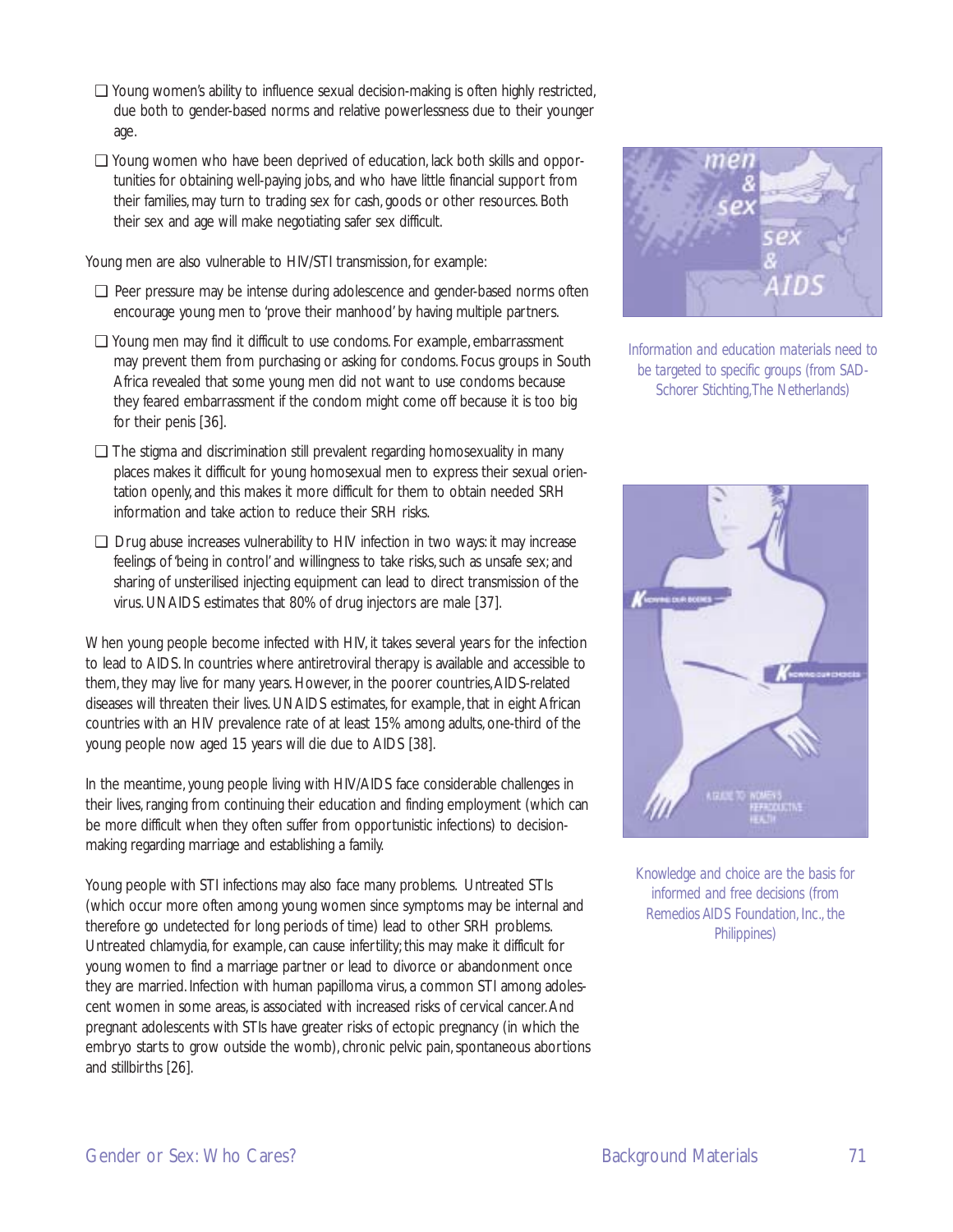# **Questionnaire on SRH issues**

This questionnaire is adapted from a questionnaire used by the Commission on Population (POPCOM) in the Philippines to find out from various levels of POPCOM decision-makers and staff their perceptions on reproductive health issues [39]. It is a tool to measure personnel sensitivity to current reproductive health issues for use in future policy and programme development.The questionnaire can be completed by any respondent ranging from policy-makers to support staff.You may adapt this tool to your organisation's needs and use it to assess staff consensus on issues that need to be addressed in general and with adolescents in particular.

1.What do you understand reproductive health to mean?

- 2.What do you consider are the reproductive health problems/concerns in your country? Which ones are of concern to adolescents? (Mark each relevant box.)
	- ❑ Pre-adolescent health/fertility
	- ❑ Adolescent health/fertility development
	- ❑ Maternal morbidity/mortality
	- ❑ Antenatal and postnatal care
	- ❑ Women's health
	- ❑ Men's health
	- ❑ Infant/child health and survival
	- ❑ Sexual health
	- ❑ Sexuality
	- ❑ Sexual orientation
	- ❑ Fertility
	- ❑ Contraception
	- ❑ Quality of care
	- ❑ Abortion
	- ❑ Nutrition
	- ❑ Sterilisation
	- ❑ Infertility
	- ❑ HIV/AIDS
	- ❑ STIs
	- ❑ Reproductive tract infections
	- ❑ Unwanted/unplanned pregnancy
	- ❑ Menstrual problems
	- ❑ Puberty changes
	- ❑ Menopause
	- ❑ Domestic and sexual violence
	- ❑ Others
- 3. Should sex/family life education be given to males? Females?
	- ❑ Yes ❑ No ❑ Depends. On what?
	- (If Yes, go on to next question. If No or depends, go on to question 6)
- 4.At what age should sex education be given to males? Females?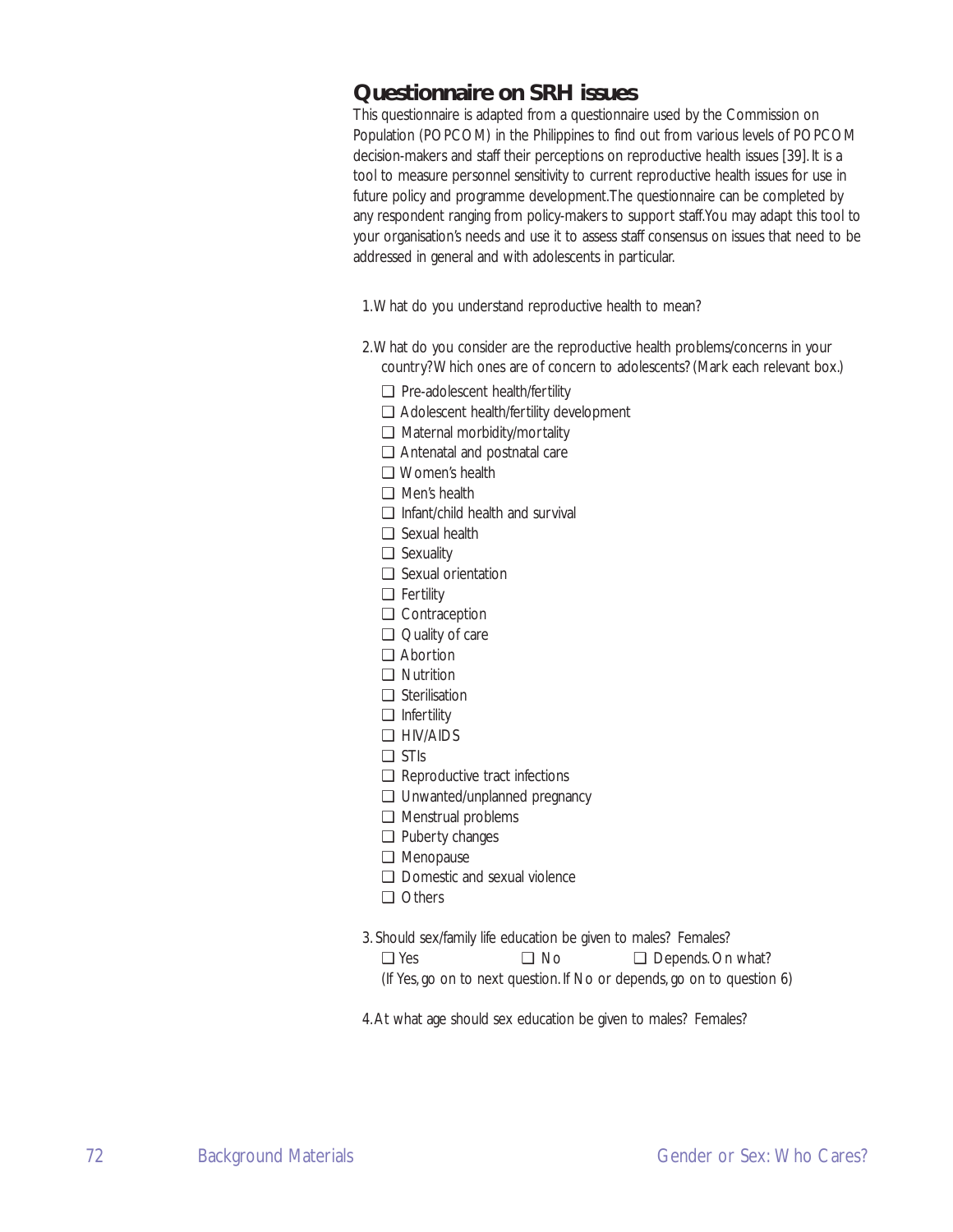- 5.What topics should be included in a sex/family life education course? Check as many categories as apply.
	- ❑ Gender relations
	- ❑ Reproductive anatomy and physiology
	- ❑ Puberty changes
	- ❑ Sexual orientation
	- ❑ Masturbation
	- ❑ When to engage in sex
	- ❑ Disadvantages of early sex
	- ❑ When to get married
	- ❑ Disadvantages of early marriage
	- ❑ Modern contraceptive methods
	- ❑ Disadvantages of early pregnancy
	- ❑ Abstinence
	- ❑ Monogamy/faithfulness
	- ❑ Abortion
	- ❑ Sterilisation
	- ❑ STIs
	- ❑ Reproductive tract infections
	- ❑ HIV/AIDS
	- ❑ Domestic and sexual violence
	- ❑ Others
- 6. Is sexual intercourse acceptable before marriage for males? For females?
- 7. Should contraceptive information be made available to unmarried adolescent boys? Unmarried adolescent girls?
- 8. Should contraceptive and family planning counselling services be made available to unmarried adolescent boys? Unmarried adolescent girls?
- 9. Should contraceptives be made available to unmarried adolescent boys? Unmarried adolescent girls?
- 10. Do you think the condom is an acceptable form of family planning for men? For women?
- 11. Do you think the female condom is an acceptable form of family planning for women? For men?
- 12. Do you think emergency contraception ('morning-after pill') should be made available to adolescent girls?
- 13. Do you think that confidential STI diagnosis and treatment should be made available to adolescent boys? Adolescent girls?
- 14. Do you think that confidential HIV testing should be made available to adolescent boys? Adolescent girls?
- 15.What do you think can be done to reduce the problem of unplanned and unwanted pregnancy?



*Parents should help educate their children about how to lead healthy lives*

# Gender or Sex: Who Cares?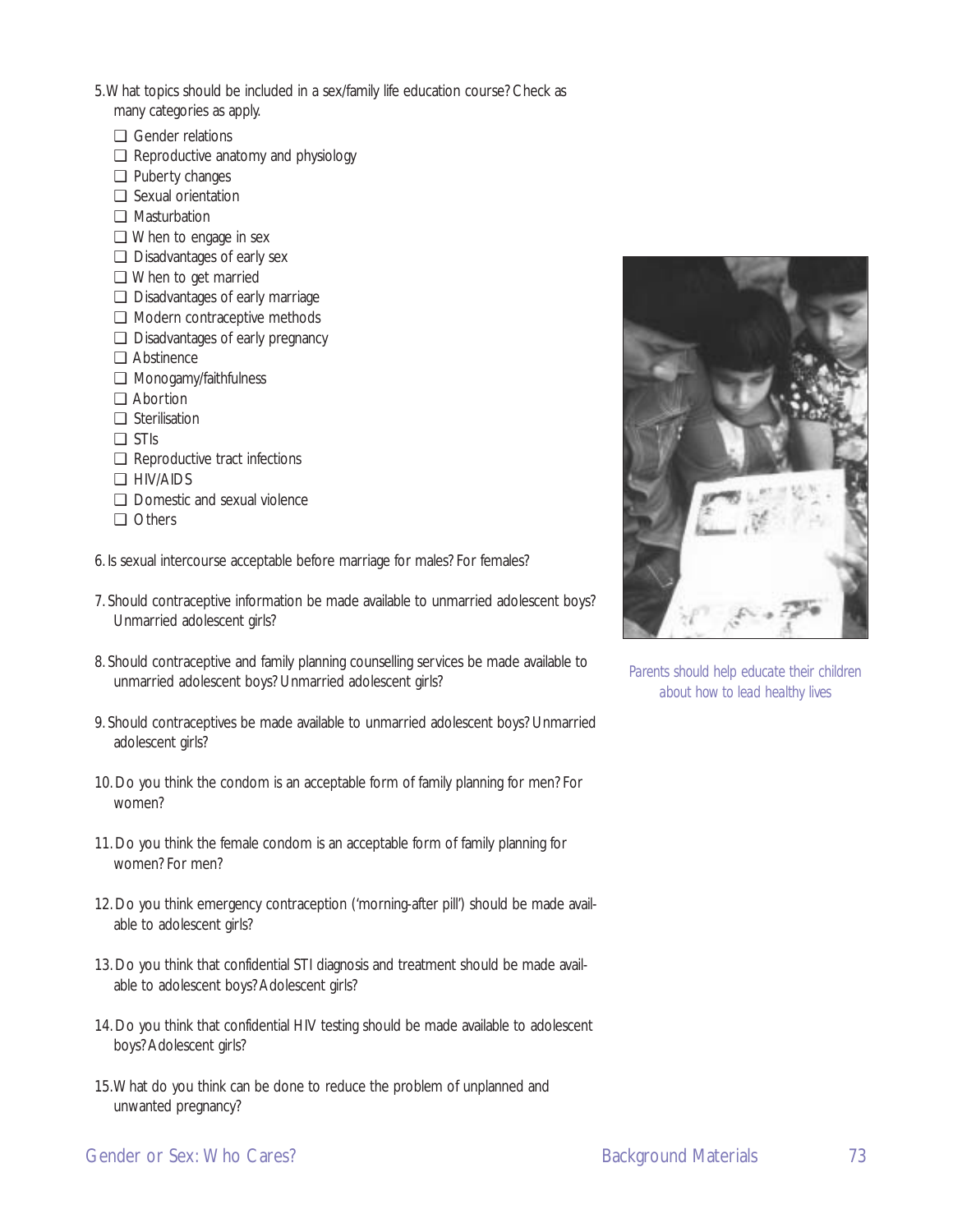- 16.According to the *Programme of Action* from the 1994 International Conference on Population and Development, all women have a right to postabortion care (for incomplete miscarriage & unsafe abortions), even where abortion is restricted by law. Do you think your organisation should refer women and adolescent girls to postabortion care services?
- 17. Do you think that safe legal abortion services should be provided to women, including adolescents, when:
	- ❑ Pregnancy resulted from rape
	- ❑ Pregnancy resulted from incest
	- ❑ Woman's life is endangered
	- ❑ Woman's health is endangered
	- ❑ Foetus is likely to be defective or malformed
	- ❑ Pregnancy is unwanted for economic reasons
	- ❑ Pregnancy is unwanted because the girl is unmarried
	- ❑ Pregnancy is unwanted because the girl is living on the streets
	- ❑ Pregnancy is unwanted because the girl's partner beats her and she is afraid of having a miscarriage or she does not want to bring a child into a violent household
	- ❑ Not at all
	- ❑ Are there any other reasons why safe abortion services should be provided?
- 18.What is the most common form of violence against women and girls that you hear or read about?
- 19.What is the most common form of violence against men and boys that you hear or read about?
- 20.What can your organisation do to address violence issues for adolescents?

# **Gender sensitivity checklist: How gender-sensitive is your work?**

The following checklist was originally designed to help policy implementers and programme planners assess the gender sensitivity of their HIV/AIDS and STI policies and programmes [40]; it has been slightly adapted to include more SRH issues. First determine which areas pertain to your type of activities. Responses to the questions may then be answered yes, somewhat and no.

# **Researchers**

- ❑ Do you explore the implications of gender inequality in relation to various sexual and reproductive health issues?
- ❑ Does your research focus on issues of special relevance to adolescent women and men?
	- Women controlling their risk
	- Women's scope for decision-making in different situations
	- Women's right to control fertility
	- Factors motivating men to share decision-making regarding fertility control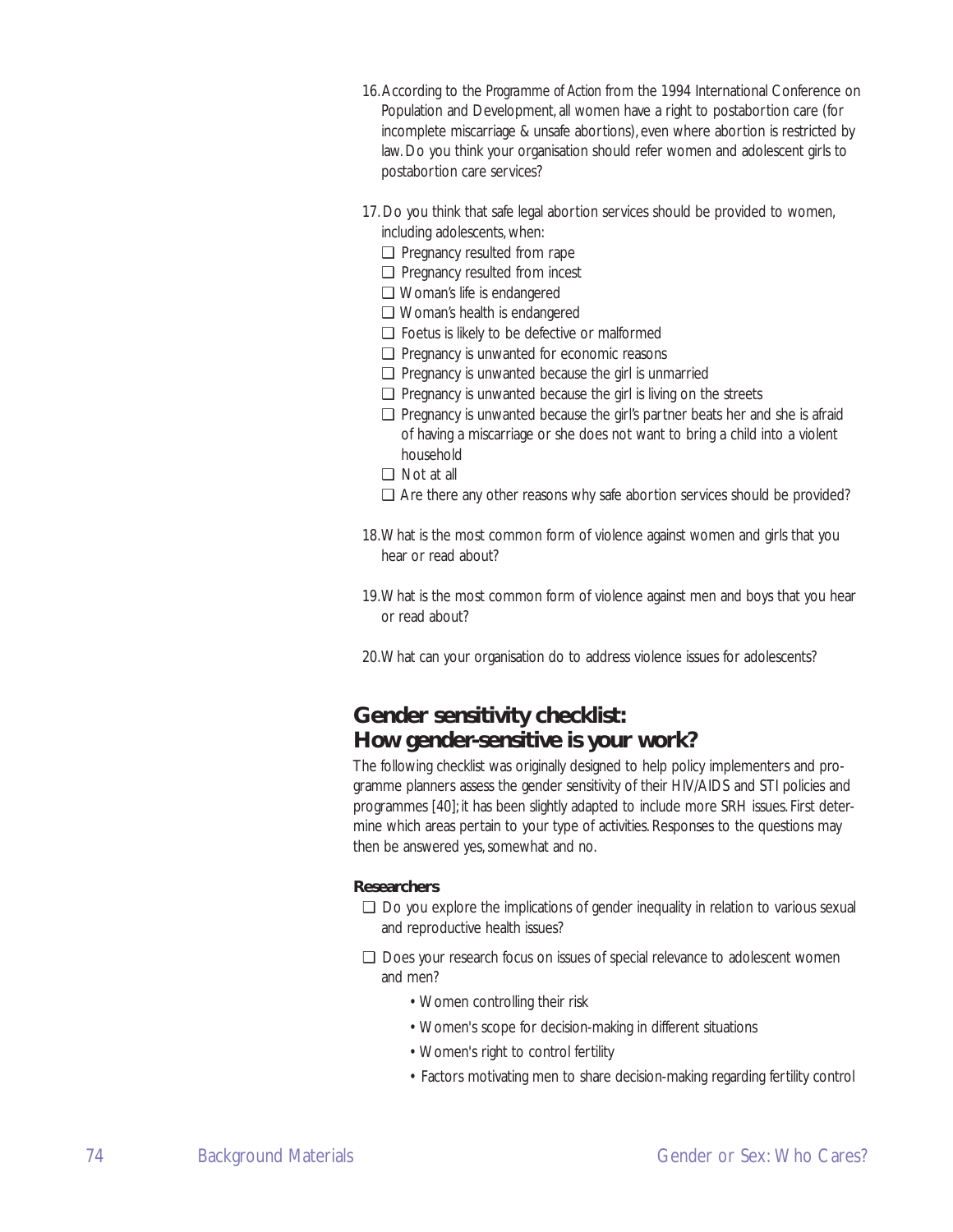- HIV transmission through breastfeeding
- Female-controlled methods to prevent HIV/STIs and unwanted pregnancy
- Factors motivating women and men to discuss mutual responsibility in relation to prevention of HIV/STIs and unwanted pregnancy
- Factors facilitating women's and/or men's ability to undertake prevention of HIV/STIs and unwanted pregnancy
- Women's and/or men's access to health services that address their specific concerns
- Rape and violence
- Sex work
- Sexual practices facilitating HIV/STI transmission
- Female genital cutting in relation to HIV/STIs
- Female care roles and their impact on production and education
- Factors motivating men to participate in domestic tasks and care
- Inheritance rights
- ❑ Do you explore which information channels are most appropriate for different age and gender groups?
- ❑ Do you use these channels to communicate research findings and other information?
- ❑ Have you researched barriers to women's and adolescents' participation in programme activities?

#### **Policy-Makers, Programme Developers and Implementers**

- ❑ Are all programme implementers able to address gender issues?
- ❑ Are adolescents involved in policy and programme development and decisionmaking processes?
- ❑ Do adolescent women and men share programme goals?
- ❑ Do your interventions combat violence against women and girls (active policy goals, educational programmes, legislation)?
- ❑ Do your programmes consider differences in gender roles, access to resources and decision-making that affect adolescent women's and men's abilities to protect themselves?
- ❑ Do your programmes consider differences in male and female life experiences?
- ❑ Do your programmes differentiate between male and female health needs throughout the life cycle?
- ❑ Do your programmes call for gender-based sexual health education in school curricula?
- ❑ Do your programmes encourage couples, parents and/or children to discuss sexual health?
- ❑ Do your programmes address the need to motivate men to inform their partners if they are HIV-positive?



*Young women need to know about all their reproductive health options*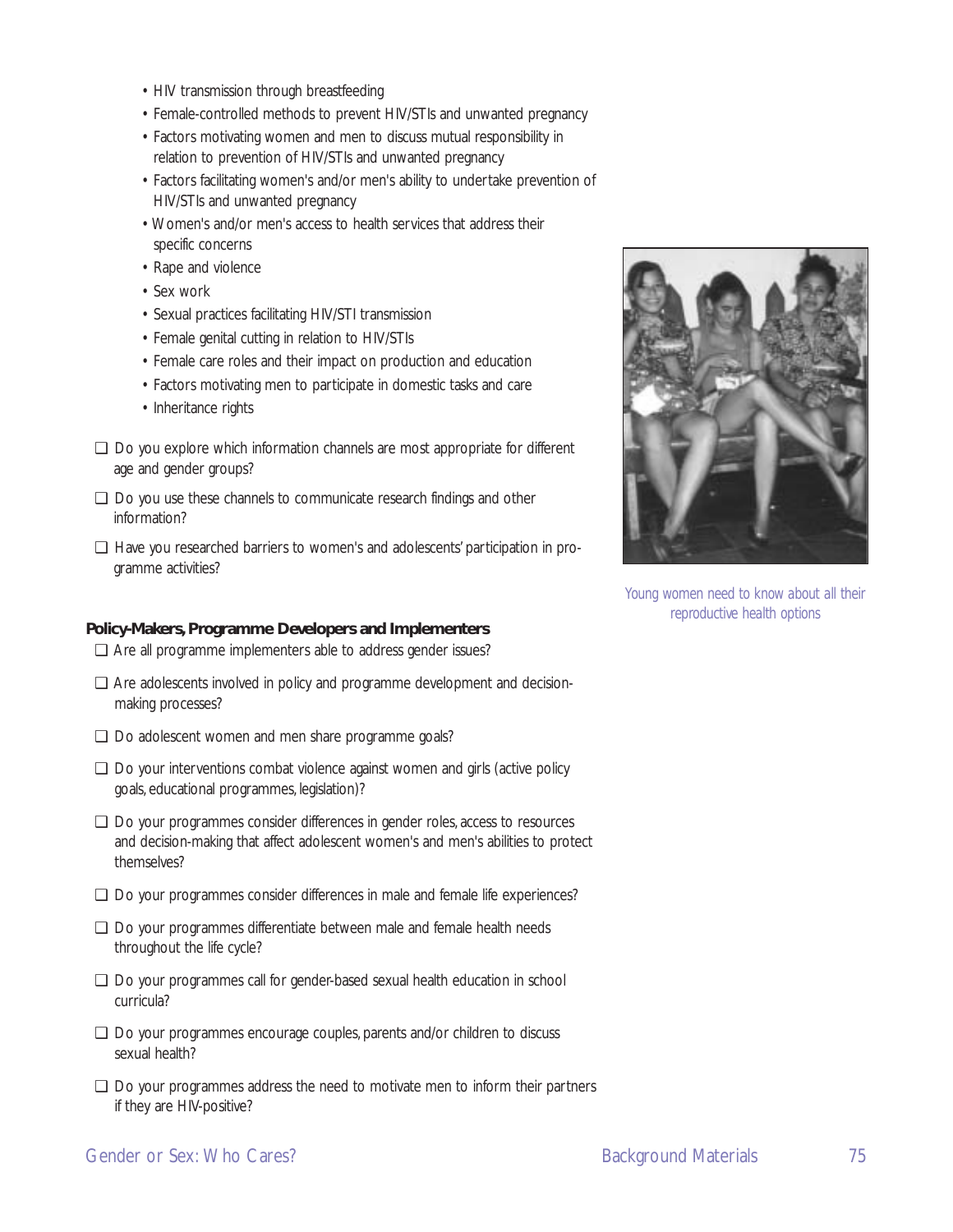- ❑ Do your programmes motivate men and boys to share decision-making regarding pregnancy equally with their partners?
- ❑ Do your interventions aim to develop and strengthen men's concern and caring for their families?
- ❑ Do your education and communication programmes encourage men to share domestic responsibilities and tasks?
- ❑ Do your programmes encourage social welfare agencies, NGOs, employers, etc. to provide or make allowances for child and patient care?

#### **Programme Activities**

- ❑ Do you organise activities at locations and times convenient to both adolescent women and men?
- ❑ Do you provide childcare services during activities and meetings?
- ❑ Do you create situations in which adolescent women and men can talk freely about their opinions, feelings and needs?
- ❑ Do you try to ensure that adolescent men and women hear and respond to one another's concerns and needs in a constructive manner?

#### **Promoting Safer Sex—Do Your Programmes:**

- ❑ challenge double standards between men and women regarding: a) adolescent sexuality, b) casual sex, and c) sex outside marriage?
- ❑ address difficulties in condom use from adolescent women's and men's perspectives?
- ❑ teach both adolescent women and men how to use condoms?
- ❑ promote easy access to condoms for adolescent women and men?
- ❑ enhance adolescent women's and men's skills in negotiating safer sex?
- ❑ enhance adolescent women's self-confidence?
- ❑ address sexual abuse?
- ❑ promote attitudes to relationships that meet adolescent women's and men's sexual needs?

#### **Providing Health and Care Services—Do Your Programmes:**

- ❑ ensure equal access by adolescent men and women to a range of SRH services?
- ❑ make family planning services attractive and accessible to adolescent men?
- ❑ encourage adolescent men to take on greater care roles in the family?
- ❑ address inheritance laws and customs where these put women, adolescents and children at a disadvantage?
- ❑ address the different financial problems affecting adolescent women and men?
- ❑ ensure that girls' care roles and lack of money do not exclude them from school?
- ❑ include adolescent men as volunteers in providing community and home care services for people living with HIV/AIDS?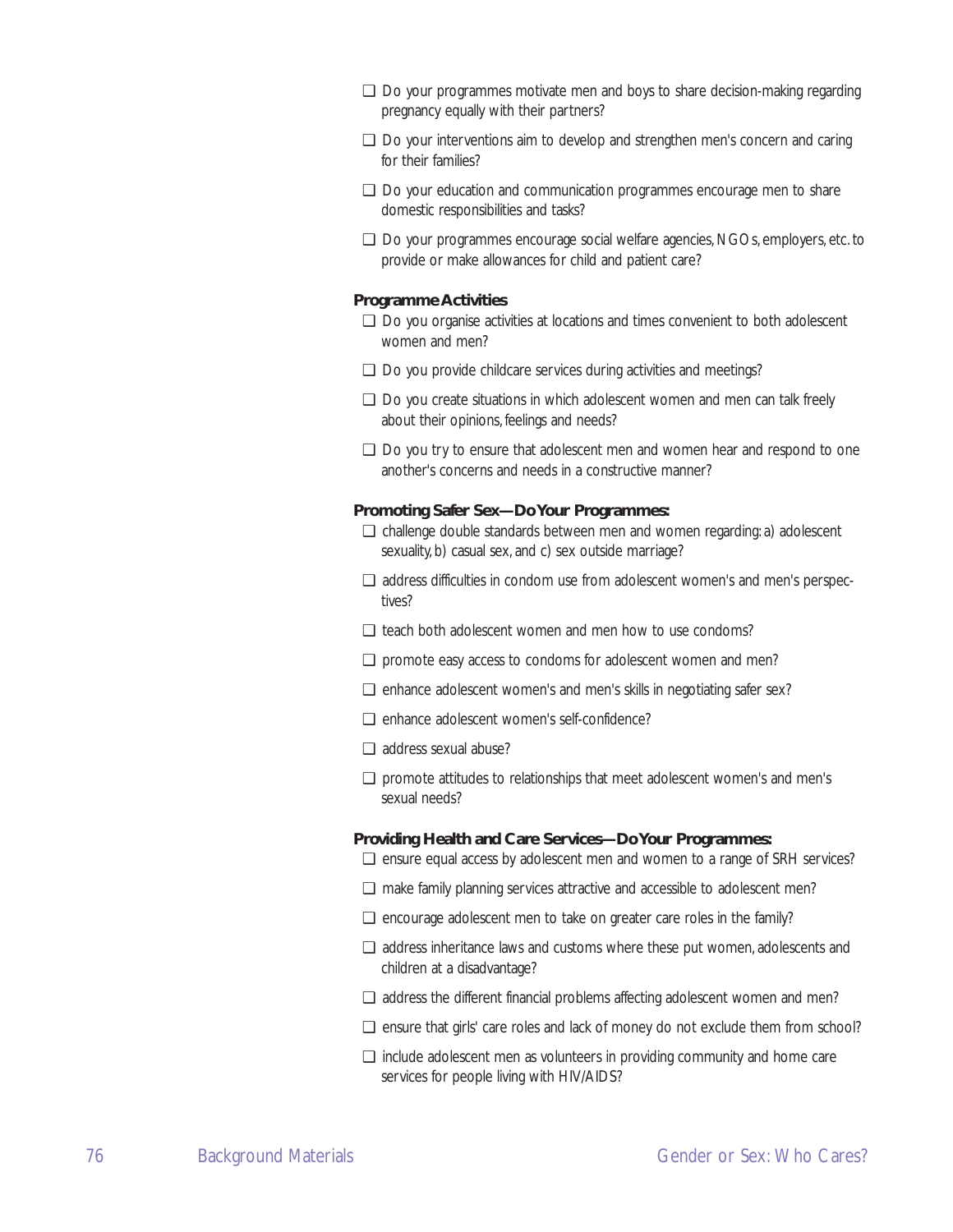# Section 5: Additional Exercises

We highly recommend that facilitators complete the first exercise as part of the preparation and planning process for a workshop. If there will be sufficient extra time in a planned workshop, the other exercises can be added.They can also form the basis for follow-up activities.

# **What Are Our Attitudes and Values? An Exercise for Facilitators (1.5 hours)**

# **Expected results**

Participants identify their attitudes towards sexuality, reproduction and SRH rights [41]

# **Methodology**

Individual reflection followed by group discussion

# **Materials needed**

Handout with questions, pens or pencils

# **Instructions**

- ❑ Give the participants a pen or pencil and a handout with the questions below; ask them to take 20 minutes to write down briefly their responses.
- ❑ Then ask them to talk about their responses for 20 minutes with a partner. Afterwards discuss the responses in a plenary session.
	- 1. If you use contraceptives or condoms, do you believe that this improves your sexual life? Why? How?
	- 2. If you do not use contraceptives or condoms, would you like to do so? Why or why not?
	- 3. Do you think that women and men who do not have children are 'less mature' or 'incomplete' in some way?
	- 4. Have you ever suffered an STI? If so, was it easy to get treatment? Were you treated well?
	- 5. Have you ever suffered verbal or physical mistreatment? How did you feel and what actions did you take to deal with this?
	- 6. Do you think that adolescents should also be taught about the pleasurable aspects of sexuality in addition to the risks and precautions to take?
	- 7. If you had a 13-year-old daughter or niece who became pregnant, what would your reaction and response be?
	- 8. If you had a 16-year-old son or nephew who caused a teenage pregnancy, what would your reaction and response be?
	- 9. If you had a 15-year-old son or nephew who contracted an STI, what would your reaction and response be?
	- 10. Do you know someone who died because of an SRH problem? What do you think could have prevented this?

# Gender or Sex: Who Cares? The Cares of Cares and Care and Cares and Care and Care and Care and Care and Care and Care and Care and Care and Care and Care and Care and Care and Care and Care and Care and Care and Care and C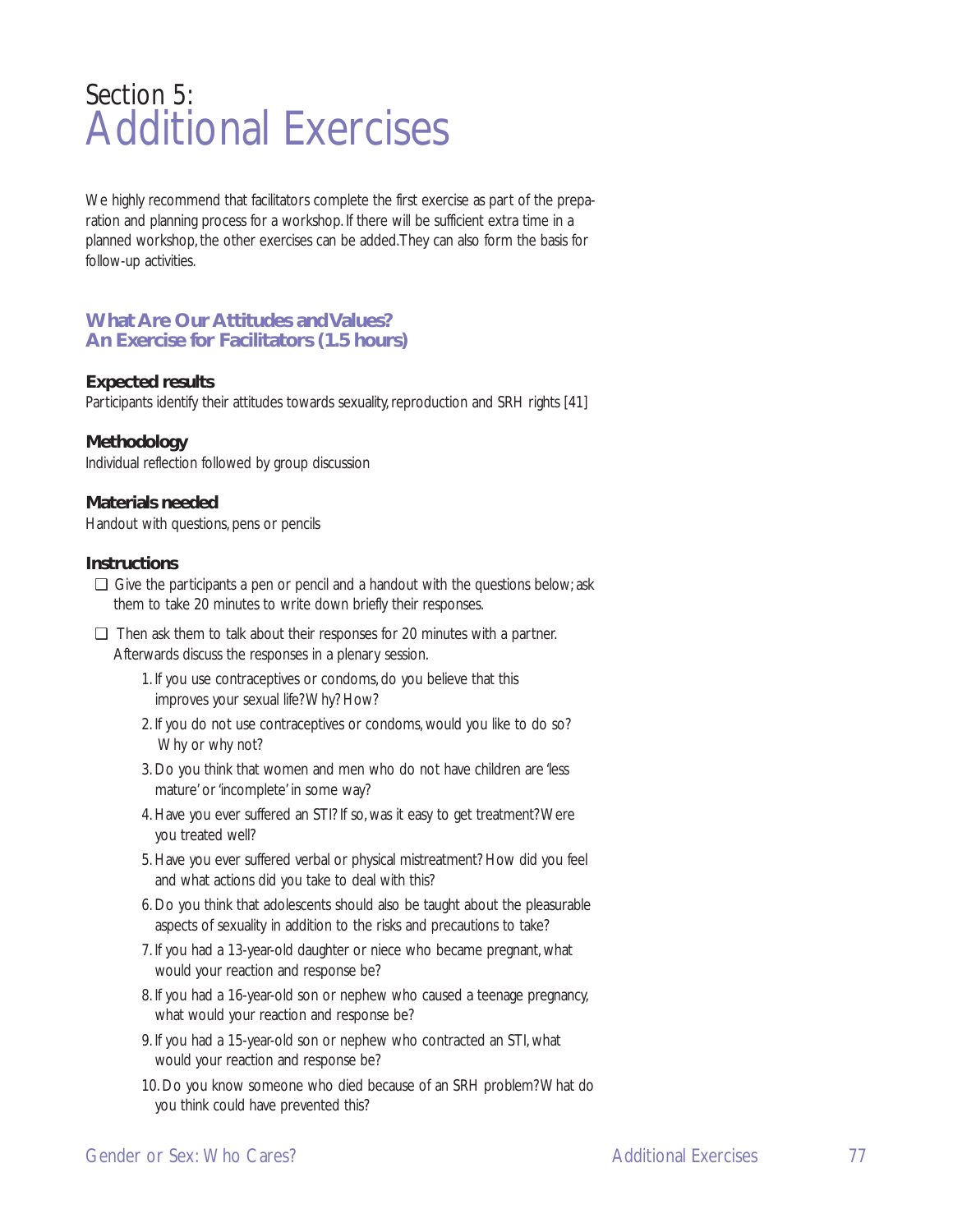#### **Summary**

- ❑ Explain that our own experiences (e.g., contraceptive use, having had an STI) influence our perceptions about other people's behaviours and rights. It is nevertheless important to realise that each person's circumstances are different so that they should choose actions that are most appropriate for them.
- ❑ Emphasise that our attitudes toward parenthood influence our willingness to discuss the full range of options that people have in expressing their sexual orientation, choosing when and whether to marry and when and whether to have children.We should not impose our own views on others but help them acquire all the information they need to make responsible choices that are in their own and their partners' best interests.
- ❑ Mention that reviews of sex education programmes around the world show that teaching adolescents about sexuality does not promote early sexual experiences but rather can contribute to delays in sexual activity and more responsible (safer and protected) sex.
- ❑ Reinforce the fact that if we only teach adolescents about the risks of sexuality and not the pleasurable aspects, they will realise that they are not receiving comprehensive information (after all, if it is only risky, why do so many adults engage in it?).
- ❑ Conclude that when we make judgements about the kinds of services to which adolescents are entitled, it is useful to consider what we want for our own children and family members to ensure that their health is protected as well as possible.

# **The Damaging Effects of Myths (30 minutes)**

# **Expected results**

Participants identify how myths related to sexuality contribute to SRH problems

#### **Methodology**

Group exercise together with the facilitators

#### **Materials needed**

Large sheet of flipchart or newsprint paper with statements

#### **Instructions**

- ❑ Present the participants with 10 of the statements listed below and ask if they know of any other examples of 'common knowledge' about sexuality.
- ❑ Ask the participants to identify which of the statements are true and which are false.
- $\Box$  If they identify any of the statements as true, explain why they are incorrect.
- ❑ Ask the participants to say why believing such statements can lead to sexual and reproductive health problems for both women and men.
	- 1. You will go blind if you masturbate.
	- 2. You will get warts on your hands if you masturbate.
	- 3. Masturbation can lead to homosexuality.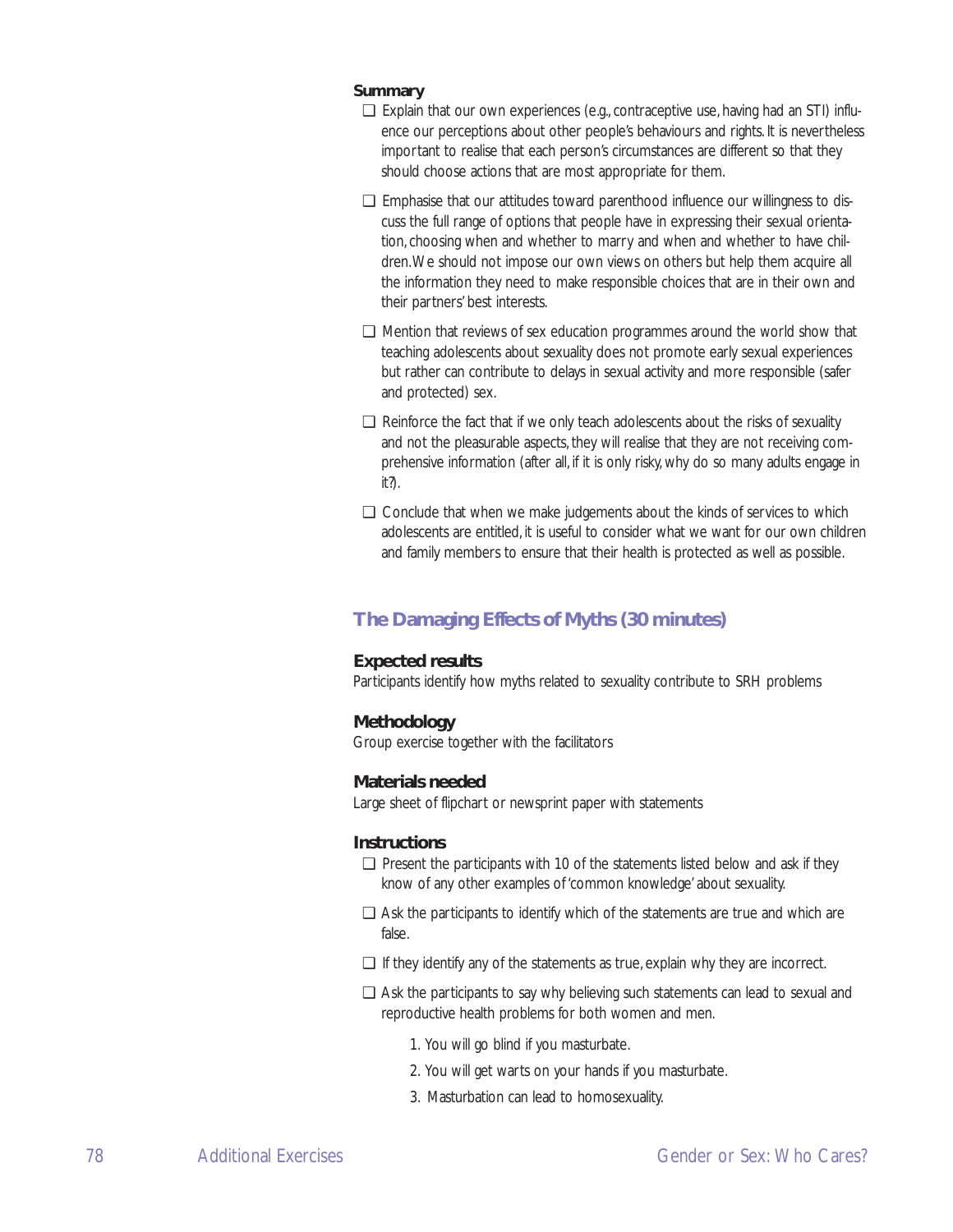- 4. Women do not masturbate.
- 5. Having 'wet dreams' means you are sick.
- 6. Kissing can get you pregnant.
- 7. You cannot get pregnant the first time you have sex.
- 8. You cannot get pregnant if you have sex standing up.
- 9. You only get pregnant if you have sex at night.
- 10. You cannot get pregnant if the man withdraws from the vagina before he ejaculates.
- 11. If a woman washes her genital area immediately after sex, she cannot get pregnant.
- 12. A teenage boy's sperm is not yet mature so he can't get a girl pregnant.
- 13. Taking a bath with a boy may mean you can get pregnant.
- 14. You will go mad if you do not have sex regularly.
- 15. You will get sick if you get sexually excited and then do not have intercourse.
- 16. If boys do not have sex, the sperm stay in their bodies and manifest themselves as pimples.
- 17. A 'real man' is always able to have intercourse.
- 18. Women cannot enjoy sex in the same way as men.
- 19. A pregnant woman must receive sperm during sex so that her baby will be healthy.
- 20. Sex is not 'real' if penetration does not take place.
- 21 You cannot be infected with HIV if you have sex with a virgin.
- 22. Having sex with a young virgin can cleanse you of HIV.
- 23. When a woman says no, she really means yes.

#### **Summary**

❑ Summarise the damaging effects of myths by pointing out that they:

- frighten people unnecessarily
- prevent people from seeking out or accepting facts related to sexuality and thus perpetuate ignorance
- can prevent adolescents from practising safer and protected sex
- can be used as a means to persuade a reluctant sexual partner to have sex anyway.

# **Admiring the Opposite Sex (20-30 minutes)**

#### **Expected results**

Participants understand that men and women both have qualities and characteristics that are appreciated by people in the community [42]

#### **Methodology**

Group exercise with facilitators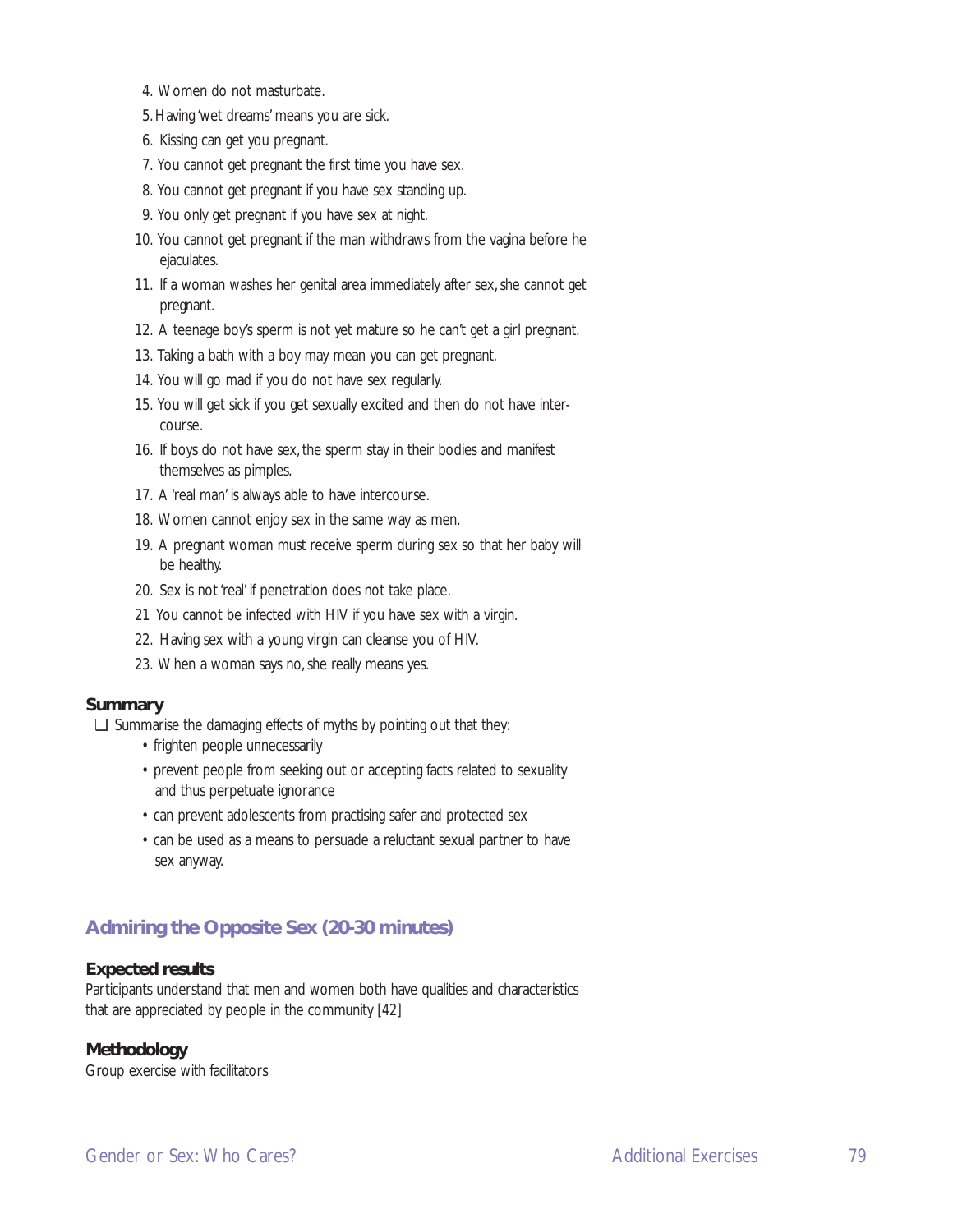#### **Materials needed**

Large sheet of flipchart or newsprint paper with questions, marker pens

#### **Instructions**

- ❑ If you have participants of both sexes, divide them into male and female groups. Otherwise just divide the participants into two groups.
- ❑ Ask one group to list examples of what men admire in women (e.g., figure, sweet voice, love for children, able to do household chores).Ask the other group to list examples of what women admire in men (e.g., strength, capacity to deal with difficult issues, income-earning abilities).
- $\Box$  Ask the groups to discuss the following questions:
	- 1.Which of these characteristics are acquired as a person grows up and which ones do men and women have from birth?
	- 2. How long does each of these characteristics last (e.g., a short time, a long time but disappearing over time, all during life)? (They can mark each characteristic with a symbol to represent the different time categories.)

#### **Summary**

- ❑ Explain that the individually acquired characteristics can be changed, while many of the characteristics with which people are born also may change over time (for example, females are born with the capacity to give birth when they reach puberty but this will change when they reach menopause).
- ❑ Emphasise that the individually acquired characteristics are what make people unique; each boy and girl can learn to develop positive qualities and abilities that will enhance their lives.
- ❑ Point out that men and women in relationships and families should have a 'culture' that they develop and not one based on what the community thinks.

# **Considering Prejudice (20-30 minutes)**

#### **Expected results**

Participants begin thinking about how their perceptions of other people may be influenced by gender-based or other stereotypes and how this may even influence how they see and value themselves [43]

#### **Methodology**

Individual exercise followed by group discussion

# **Materials needed**

Handout with table, pens or pencils

# **Instructions**

- ❑ Hand out the form on the next page with more space to write in and ask the participants to fill it out, explaining that it is all right in this instance to use words that are impolite, sensitive or taboo.
- ❑ After they have completed the forms, select four of the terms and ask them to list the labels they have identified, writing the answers on a flipchart.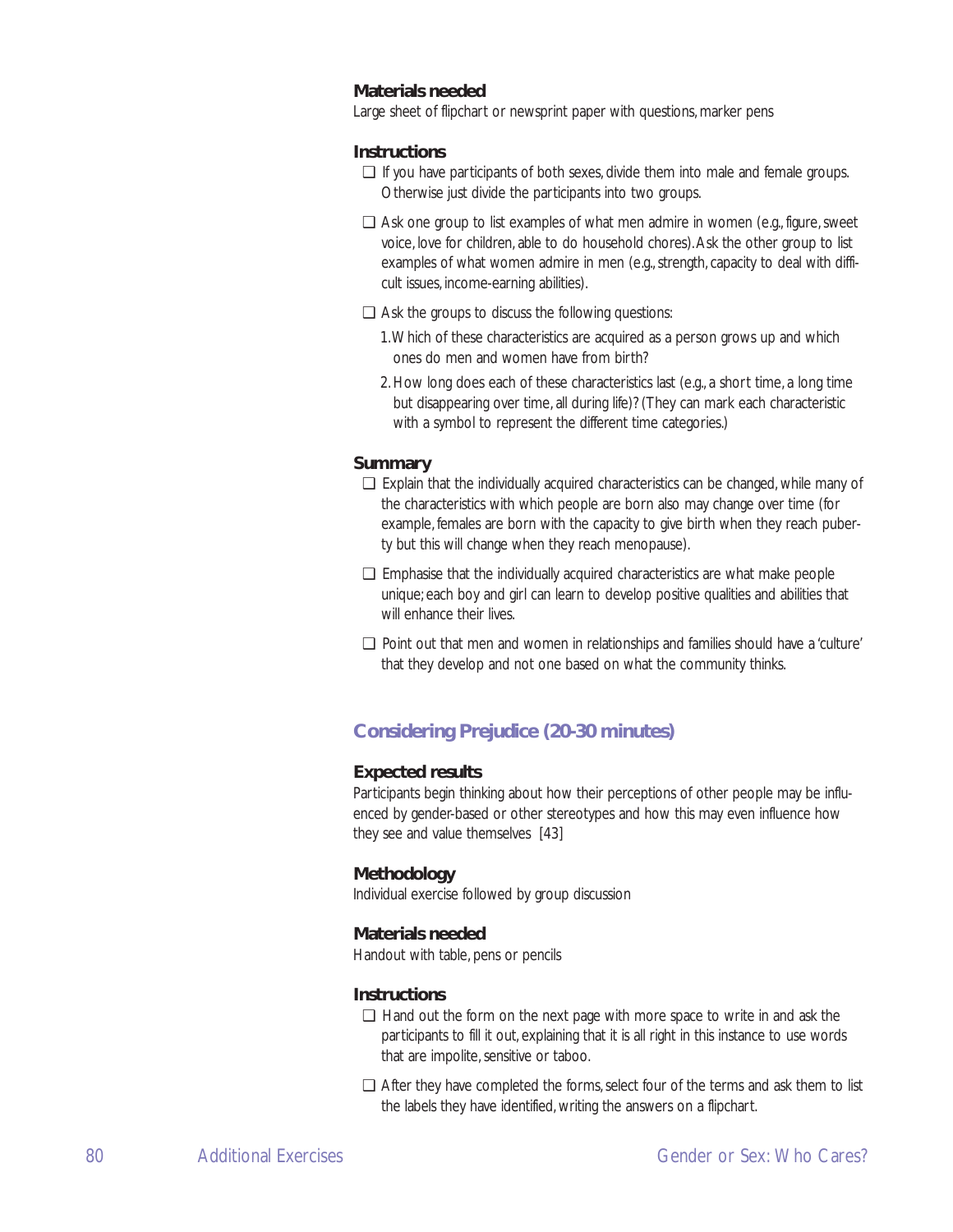❑ Discuss what happens when people are called names and what can be done in response.

# **Summary**

- ❑ Stress that using negative 'labels' and 'names' prevents us from appreciating people as individuals and limits our possibilities of learning from people who have faced difficult situations.
- ❑ Explain that such negative 'name-calling' reinforces tendencies towards stigmatisation and discrimination. It can also detract from our own sense of self-worth and self-esteem if we fall into one or more of the categories.

| <b>Description of</b>          | <b>Label or</b> | How would you      | <b>How could</b> |
|--------------------------------|-----------------|--------------------|------------------|
| a person                       | put-down        | feel in this case? | you respond?     |
| Short                          |                 |                    |                  |
| Tall                           |                 |                    |                  |
| Overweight                     |                 |                    |                  |
| Thin                           |                 |                    |                  |
| <b>Black</b>                   |                 |                    |                  |
| Albino                         |                 |                    |                  |
| Indigenous person              |                 |                    |                  |
| Homosexual                     |                 |                    |                  |
| Lesbian                        |                 |                    |                  |
| Older person                   |                 |                    |                  |
| Wearing glasses                |                 |                    |                  |
| Mentally disabled              |                 |                    |                  |
| In a wheelchair                |                 |                    |                  |
| Deaf                           |                 |                    |                  |
| Woman                          |                 |                    |                  |
| Man                            |                 |                    |                  |
| Living with<br><b>HIV/AIDS</b> |                 |                    |                  |
| Pregnant and<br>unmarried      |                 |                    |                  |
| Unmarried father               |                 |                    |                  |
| Has been raped                 |                 |                    |                  |
| Has had                        |                 |                    |                  |
| an abortion                    |                 |                    |                  |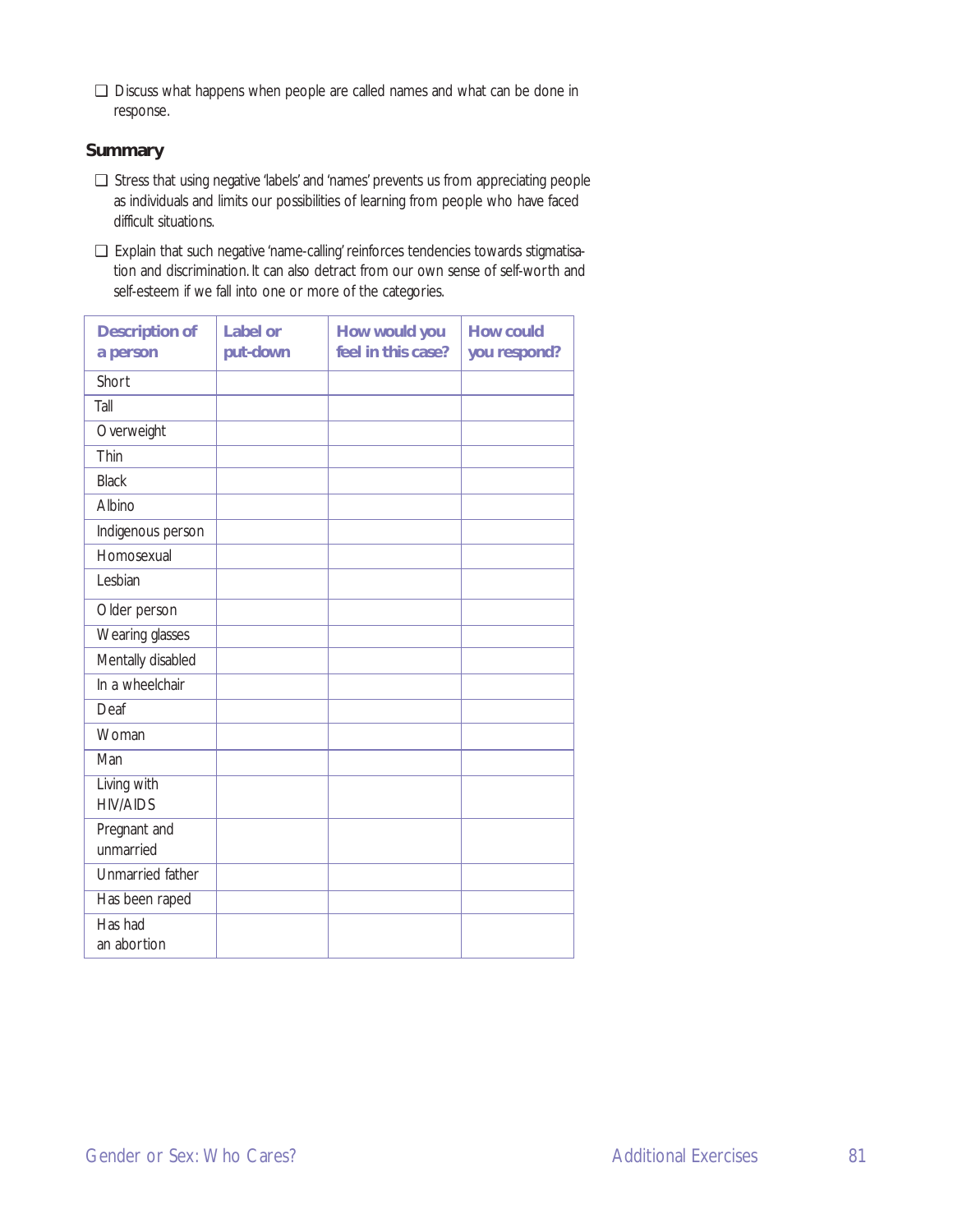# **Storytelling to Explore Gender and SRH Issues (40 minutes)**

#### **Expected results**

Participants understand how social expectations lead to gender-based discrimination or SRH risks

#### **Methodology**

Small-group work and plenary discussion with facilitator

#### **Materials needed**

Handouts with story and questions

#### **Instructions**

- ❑ Give the story below to the groups or use a story that is relevant to their local situation.Ask one of the participants to read the story aloud to the rest of the group.
- $\Box$  Ask the group to act out their story, making up an ending. Tell them that they can bring in other characters who might be involved such as friends, sisters, workmates, etc., who may be able to help the main characters.The play should be no longer than 5 minutes. Participants should then answer the questions listed under their story.

#### **The story of Stella and Fida**

Stella and Fida lived in the same small community all of their lives and were married for one year. Fida gained the respect of his community when he organised a protest over poor conditions in his workplace. For several months, he was beating his wife Stella, because she did not want to have sex with him.When he was drunk, he sometimes flirted with her sister. Fida also travelled a lot, spending nights away – Stella was sure he was not always alone and she heard rumours that Fida had HIV. Because Stella was a student nurse who knew about HIV/STIs, she said she would only have sex with him if he wore a condom. Fida became angry, saying she didn't love him any more and that using a condom meant there was no trust and little pleasure in their relationship. He also complained to Stella's mother, who did not approve of Stella's attitude toward her husband. Stella's mother kept asking her when she was going to have her first child.

#### **Questions**

- 1.What factors could empower Stella so that she could avoid the risk of contracting HIV?
- 2. How could Stella reduce her risk both of HIV and of violence? What does she need in order to do this in terms of support (family, community, government services)?
- 3.What does Fida need in order to behave differently?
- 4.Who can help the couple?

#### **Summary**

- ❑ Point out that it may be difficult for both Stella and Fida to change their behaviour because of gender-based norms.
- ❑ Emphasise that the attitudes and support from people in one's social network and the community are important in helping women and men practise safer behaviours.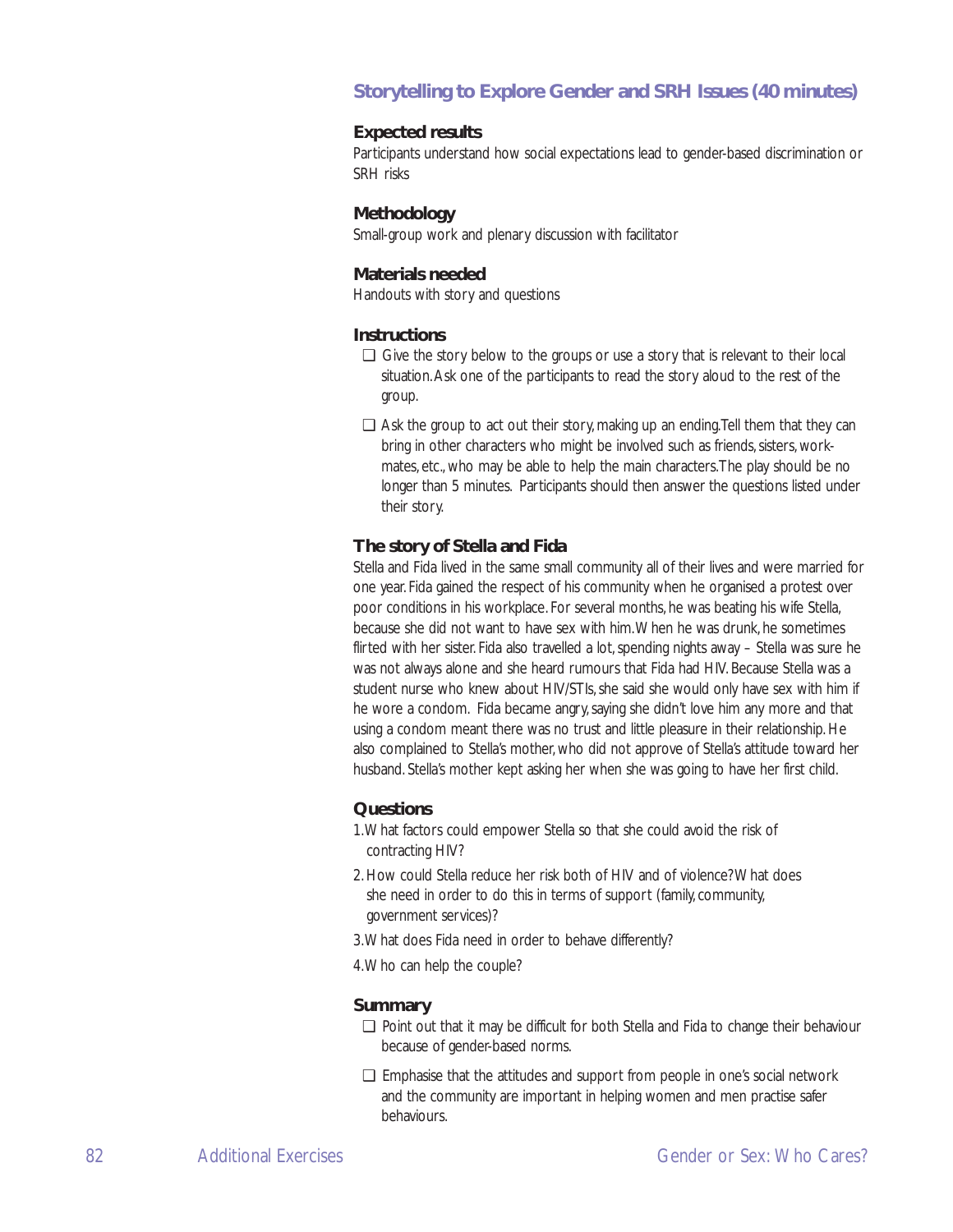# Section 6: References and Resources

# **References**

- 1.WHO. 2001. *Sexually transmitted diseases or sexually transmitted infections?* http://www.who.int/asd/knowledge/sexually\_transmitted\_diseases\_or.htm. last accessed 25 April 2001.
- 2.The Search Institute. 2001. *Developmental assets—an overview.* http://www.searchinstitute.org/assets/. last accessed 25 April 2001.
- 3. de Bruyn, Maria. 2001. Integrating gender components into AIDS programmes. *Resource packet on gender and AIDS.* Geneva, UNAIDS and Sociometrics.
- 4. Rivers, Kim and Peter Aggleton. 1999. *Adolescent sexuality, gender and the HIV epidemic.* New York, UNDP HIV and Development Programme.
- 5. de Bruyn, Maria. 2001. Best practices/programmes that work. *Resource packet on gender and AIDS.* Geneva, UNAIDS and Sociometrics.
- 6.Adapted from Williams, Suzanne. 1994. *The Oxfam gender training manual.* Oxford, Oxfam GB.
- 7.Adapted from Welbourn,Alice. 1995. *Stepping Stones: a training package on HIV/AIDS, communication and relationship skills.* London,ACTIONAID.
- 8.Adapted from Macks, J. No date. *Challenges in AIDS counselling: a training guide for counsellors for use with the video.* Lusaka, Ministry of Health, Government of Zambia et al.
- 9.Adapted from Jewkes, Rachel and Andrea Cornwall. 1998. *Stepping Stones: a training manual for sexual and reproductive health communication and relationship skills.* South African edition. Pretoria, CERSA/MRC and Johannesburg, PPASA, and Safer,Andrew. 1994. *Healthy Relationships.* Halifax, Men for Change. http://www.mediaawareness.ca/eng/med/class/teamedia/session1.htm. last accessed 25 April 2001.
- 10.Adapted from Welbourn,Alice. 1995. *Stepping Stones: a training package on* HIV/AIDS, communication and relationship skills. London, ACTIONAID.
- 11.Adapted from IPPF. 2000. *'Getting going'–Act!vate.* http://www.ippf.org/activate/going.htm. last accessed 25 April 2001.
- 12. Bobak, L. 24 October 1996. For sale: the innocence of Cambodia. *Ottawa Sun.*
- 13. Heise, Lori L. et al. 1994. *Violence against women: the hidden health burden.*WB Discussion Paper No. 255.Washington DC, IBRD/World Bank.
- 14. Epstein, Helen. March 1988.*The intimate enemy: gender violence and reproductive health.* Panos Briefing No. 27. London, Panos Institute.
- 15. Ondego, Ogova. 1998. Clergy explain gender violence. *GENDEReview,* 5(3): 8-9.
- 16. Hall Martínez, Katherine et al. December 1997. *Women's reproductive rights in Mexico: a shadow report.* 18th Session of the Committee on the Elimination of All Forms of Discrimination Against Women (CEDAW),Washington, DC, Center for Reproductive Law & Policy & Grupo de Información en Reproducción Elegida (GIRE).
- 17. Foreman, Martin, ed. 1999. *AIDS and men.Taking risks or taking responsibility?* London, Panos/Zed Books, p. 115.
- 18.Agula Bawah,A. et al. 1999.Women's fears and men's anxieties: the impact of family planning on gender relations in Northern Ghana. *Studies in Family Planning,* 30(1): 54-66.
- 19. Muhindi, B. July 1993."Immoral" female condom. *WorldAIDS,* p. 3.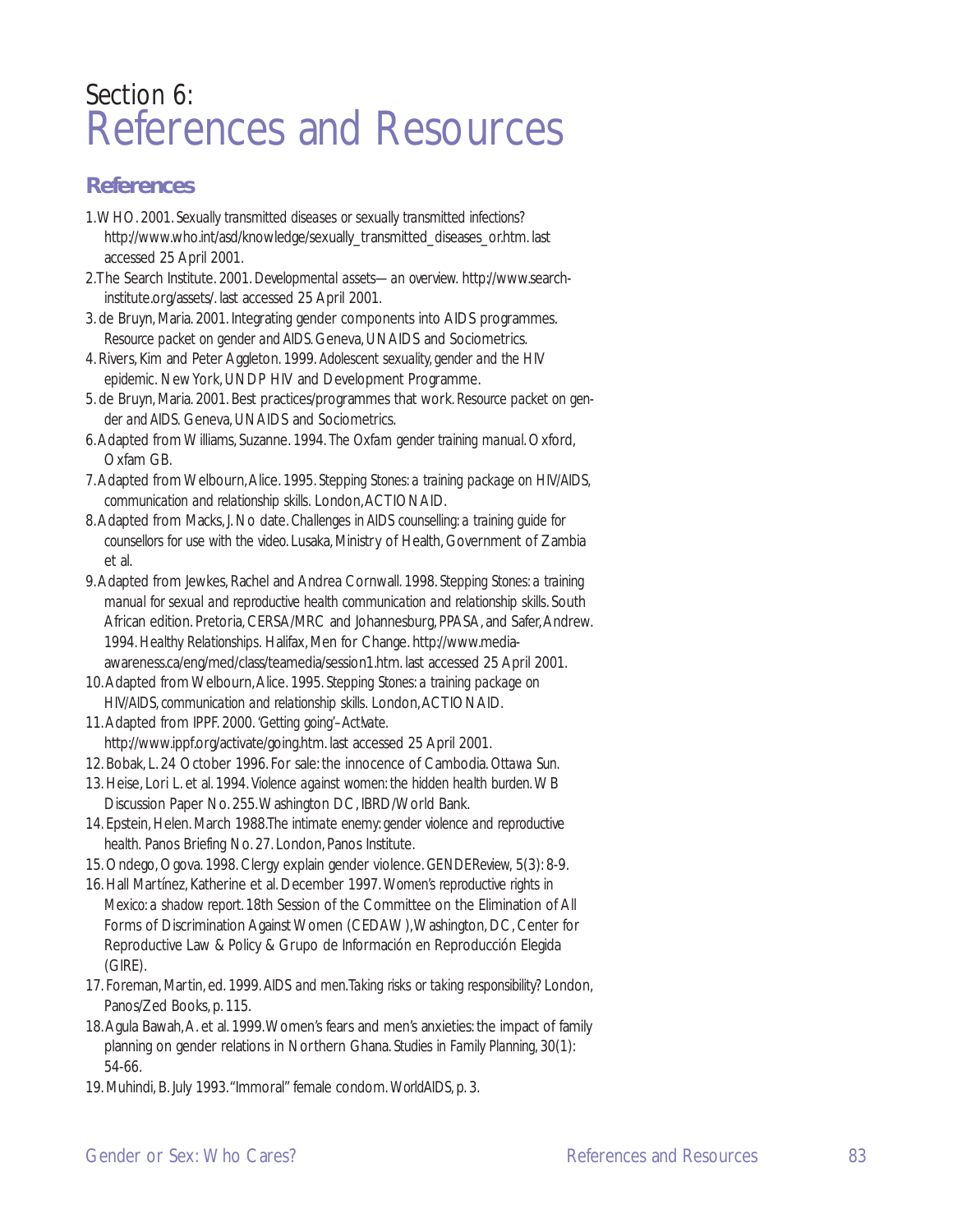- 20. Marres, Dorien. 1992. *AIDS and childbearing: an explorative study among Kenyan women.* [Dutch]. MA Thesis. Maastricht, University of Limburg, p. 27.
- 21. Graumann, Ulla. No date.A battle between 'the old order' and new thinking. In Nordahl Jakobsen, Linda and Nell Rasmussen, eds. *Women's voice – women's choices on reproductive health.* Copenhagen, Danish Family Planning Association, pp. 23-31.
- 22.Vos de Waal-Brongers, M. 1998. NRC newspaper [The Netherlands].
- 23. IPPF. 1996. *IPPF Charter on Sexual and Reproductive Rights.* London, IPPF.
- 24.WHO. 1997.Violence against women. Definition and scope of the problem. *Violence against women.* Geneva,WHO.
- 25. Epstein, Helen. 1998. *The intimate enemy: gender violence and reproductive health.* Panos Briefing No. 27. London, Panos Institute.
- 26. de Bruyn, Maria. 1999.*Young lives at risk.Adolescents and sexual health.* Panos Briefing No. 35. London, Panos Institute.
- 27.WHO Press Release WHO/20. 8 April 1999.WHO recognizes child abuse as a major public health problem. Geneva,WHO.
- 28. Cerdá, Magdalena. March 2001. Personal communication. Geneva, WHO.
- 29. Beger, Nico J. and Jackie Lewis. 1998. Equality for lesbians and gay men a relevant issue on all agendas. In *Equality for lesbians and gay men: a relevant issue in the civil and social dialogue.* Brussels, ILGA-Europe, p. 16.
- 30.Adolescent Health and Development Programme. 1998. *The second decade: improving adolescent health and development.* Geneva,WHO, p. 6.WHO/FRH/ADH/98.18.
- 31. Leye, Els et al. 1998. Medical aspects of FGM. In *Proceedings of the Expert Meeting on Female Genital Mutilation.* Ghent, International Centre for Reproductive Health, pp. 45-48.
- 32. Initiatives Inc. Boston. Summer 1998. *Reproductive Health Integration Issues,* 1(2): 1.
- 33. Dohlie, Maj-Britt. February 1995. *Adolescent sexuality in sub-Saharan Africa.* Washington, DC,Advocates for Youth, p. 2.
- 34. Harlem Brundtland, Gro. 8-12 February 1999. Reproductive health: a health priority. The Hague: ICPD+5 Forum.
- 35.Adler, Nancy E., Lauren B. Smith and Jeanne M.Tschann. 1998.Abortion among adolescents. In Beckman, Linda J. and S. Marie Harvey, eds. *The new civil war.The psychology, culture, and politics of abortion.*Washington, DC,American Psychological Association, pp. 285-298.
- 36. Patient, David. 5 January 2000.Why African teens won't wear condoms. Health-L Zambia e-mail list posting 378. http://www.hivnet.ch. last accessed 25 April 2001.
- 37. UNAIDS. 2000. *AIDS: men make a difference.* Geneva, UNAIDS. http://www.unaids.org/wac/2000/index.html. last accessed 25 April 2001.
- 38. UNAIDS. 2000. *AIDS epidemic update: December 2000.* http://www.unaids.org/wac/2000/wad00/files/WAD\_epidemic\_report.htm. last accessed 25 April 2001.
- 39.Adapted from ARROW. 1996. *Women-centred and gender-sensitive experiences. Changing our perspectives, policies and programmes on women's health in Asia and the* Pacific. A health resource kit. Kuala Lumpur, Asian-Pacific Resource & Research Centre for Women (ARROW).
- 40.Adapted from de Bruyn, Maria, Helen Jackson, Marianne Wijermars,Virginia Curtin Knight and Riet Berkvens. 1995-1997. *Facing the challenges of HIV/AIDS/STDs: a gender-based response.* Amsterdam, Royal Tropical Institute and Harare, SAfAIDS.
- 41.Adapted from Cox, K. et al. 1998. *Guía para capacitadores y capacitadoras en salud sexual.*Washington, DC, IPPF/WHR.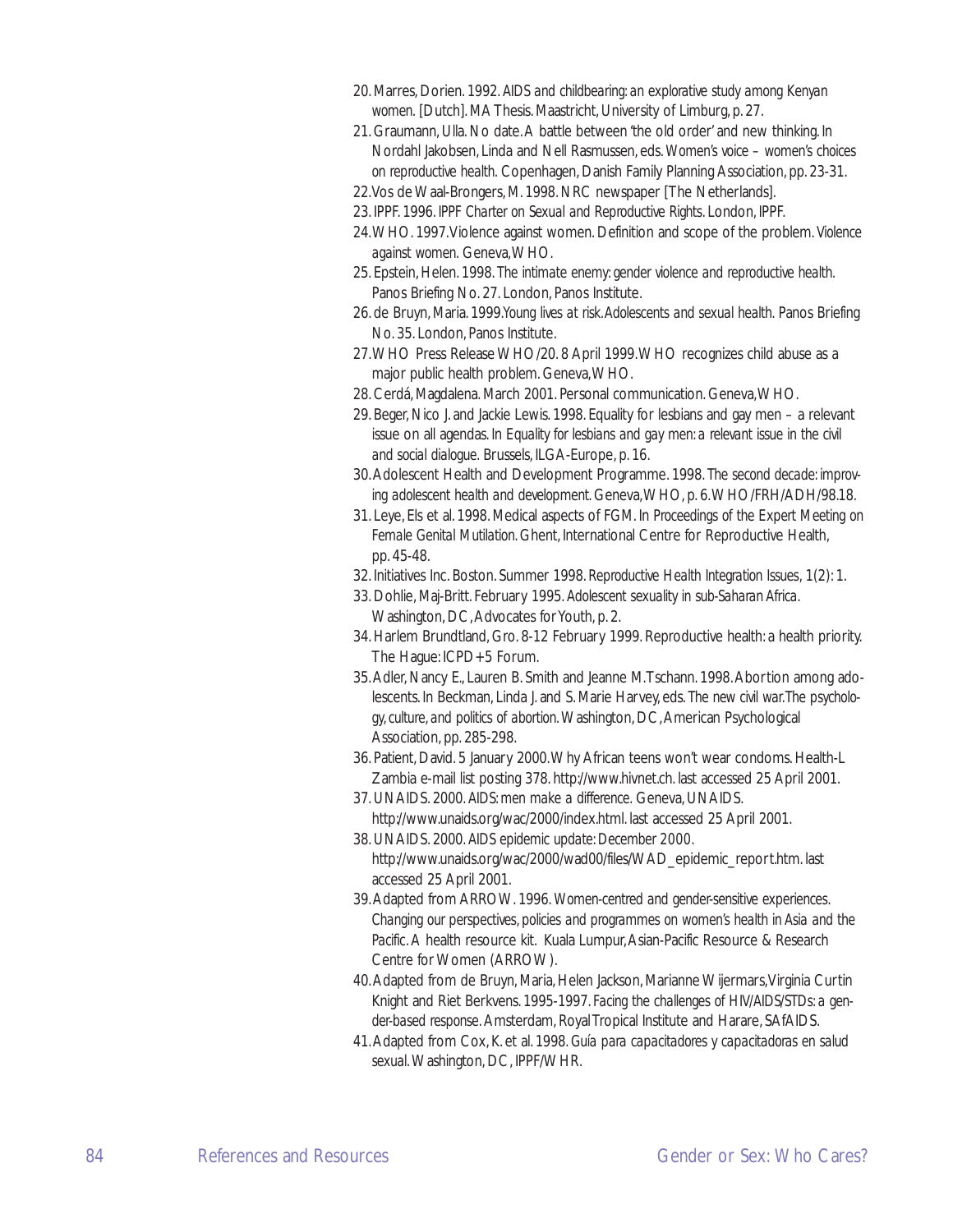42.Adapted from Diocese of Central Tanganyika Development Services Company Ltd. 2000. *Gender and Development Workshop,* Dodoma,Tanzania.

43.Adapted from GALE, British Columbia, Canada.

# **Resources**

# Gender and SRH topics

*Resource Packet on Gender and AIDS. UNAIDS and Sociometrics. 2001* Available free of charge from: UNAIDS, Information Centre, 1211 Geneva 27, Switzerland; e-mail: unaids@unaids.org

*Gender and HIV/AIDS: taking stock of research and programmes.* Best Practice Collection Key Material.Whelan, Daniel. UNAIDS. March 1999

Available from: UNAIDS Information Centre, 1211 Geneva 27, Switzerland; e-mail: unaids@unaids.org

*Facing the challenges of HIV/AIDS/STDs: a gender-based response.* de Bruyn, Maria, Helen Jackson, Marianne Wijermars,Virgin Curtin Knight and Riet Berkvens. Royal Tropical Institute/SAfAIDS/UNAIDS. 1998

Available free of charge from: UNAIDS, Information Centre, 1211 Geneva 27, Switzerland; e-mail: unaids@unaids.org

*Women-centred and gender-sensitive experiences. Changing our perspectives, policies and programmes on women's health in Asia and the Pacific.A resource kit.* ARROW. 1996

Available from:Asian-Pacific Resource & Research Centre for Women (ARROW), Ground Floor, Block G.,Anjung Felda, Jalan Maktab, 54000 Kuala Lumpur, Malaysia; e-mail: arrow@arrow.po.my

*Gender and health: technical paper.* WHO. 1998

Available free of charge from: Documentation Centre, Family and Reproductive Health,WHO, 20 Avenue Appia, 1211 Geneva 27, Switzerland; e-mail: info@who.ch

*Gender and health equity resource guide*. Baume, Elaine, Mercedes Juarez and Hilary Standing. Gender and Health Equity Project.April 2001

Available free of charge from: Gender and Health Equity Project, Institute of Development Studies, University of Sussex, Brighton BN1 9RE, United Kingdom: e-mail: health@ids.ac.uk; website: http://www.ids.ac.uk/bridge/Reports/Geneq.pdf

- *GENDER-AIDS—a global e-mail discussion forum on gender and HIV/AIDS.* To join send an e-mail to gender-aids@hivnet.ch or visit this website: http://www.hdnet.org
- *The intimate enemy: gender violence and reproductive health.* Panos Briefing No. 27. Epstein, Helen. 1988
- *Young lives at risk.Adolescents and sexual health.* Panos Briefing No. 35. de Bruyn, Maria. 1999
- *Women's health*. *Using human rights to gain reproductive rights.* Panos Briefing No. 32. Sloss, Elizabeth with Judy Mirsky and Marty Radlett. 1998 Available free of charge from: Panos Institute London, 9 White Lion Street, London N1 9PD, United Kingdom; e-mail: aids@panoslondon.org.uk; website: http://www.oneworld.org/panos/briefing/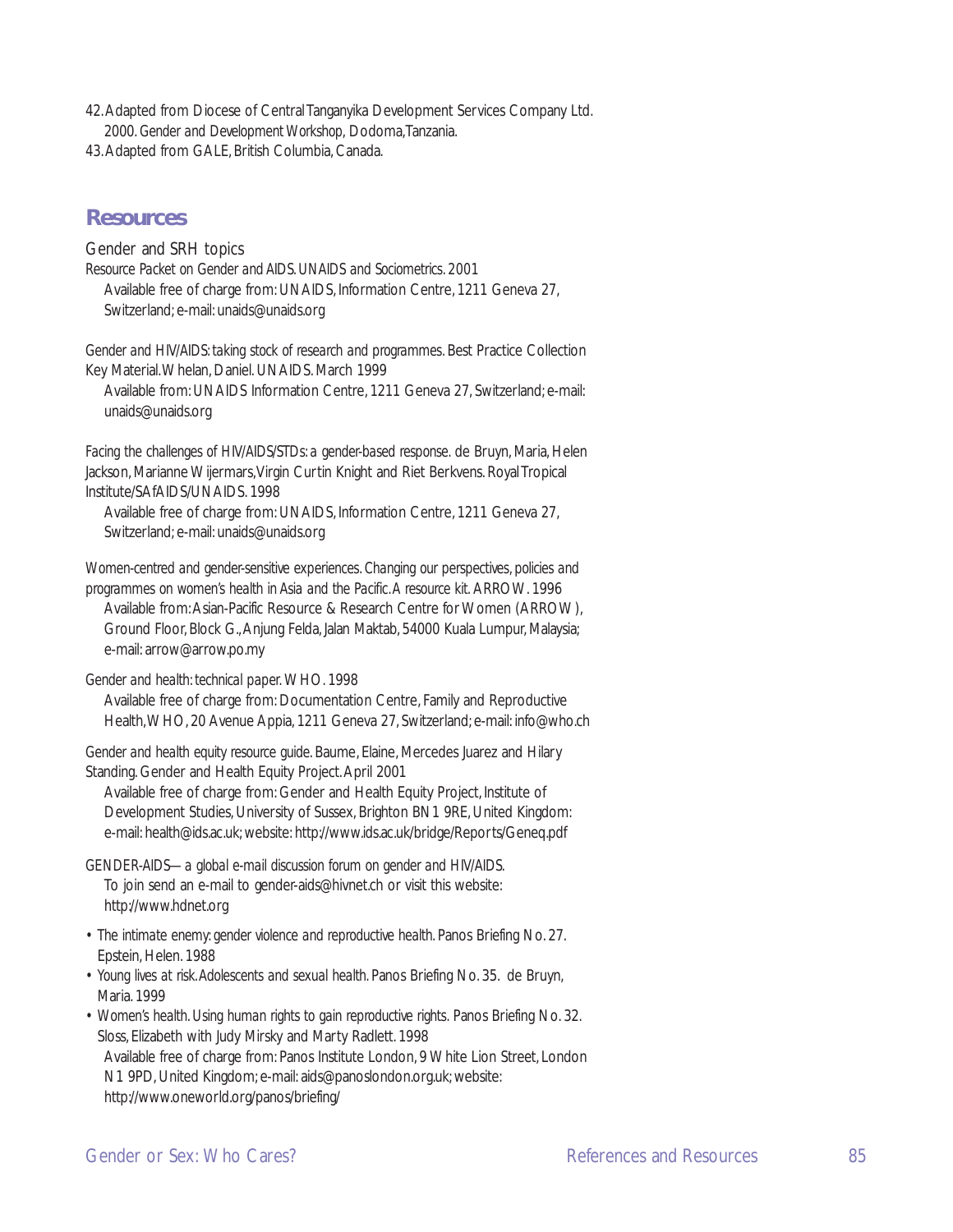- *Men's sexual health matters.* Davidson, Neil. 1998. single copies free to developing countries; £10/US\$20 elsewhere
- *Working with young people on sexual health and HIV/AIDS.* 1996. single copies free to developing countries; £5/US\$10 elsewhere

Available from: Healthlink Worldwide, Cityside, 40 Adler Street, London E1 1EE, United Kingdom; e-mail info@healthlink.org.uk; website: http://www.healthlink.org.uk

*Reaching men worldwide: lessons learned from family planning and communication projects, 1986-1996.*Working Paper No. 3. Baltimore: Johns Hopkins Center for Communication Programs/Population Communication Services/Population Information Program. 1997

Available from: Johns Hopkins School of Public Health, Center for Communication Programs, III Market Place, Suite 310, Baltimore, MD 21202-4012, USA; e-mail: ctrpub@jhuccp.org; website: http://www.jhuccp.org

*Involving males in preventing teen pregnancy.A guide for program planners.* Sonenstein, Freya L., Kellie Stewart, Laura Duberstein Lindberg, Marta Pernas and Sean Williams. The Urban Institute

Available from:The Urban Institute, 2100 M Street, N.W.,Washington, DC 20037, USA; e-mail: paffairs@ui.urban.org; website: http://www.urban.org/family/invmales.html

*Violence against women.A priority health issue.*WHO/FRH/WHD.97.8.Women's Health and Development,WHO. 1997

Available from: Family and Reproductive Health,WHO, 1211 Geneva 27, Switzerland: e-mail: info@who.ch

*Violence, unwanted pregnancy and abortion.* de Bruyn, Maria. Ipas. 2000 Available from: Ipas, 300 Market Street, Suite 200, Chapel Hill, NC 27516, USA; email: ipas@ipas.org; website: http://www.ipas.org

*Sexual and domestic violence. Help, recovery and action in Zimbabwe.*Taylor, Jill and Sheelagh Stewart. 1991

Available from:Women and Law in Southern Africa, P.O. Box UA 171, Union Avenue, Harare, Zimbabwe

*Putting women first: ethical and safety recommendations for research on domestic violence against women.* WHO/EIP/GPE/99.2.Watts, Charlotte, Lori Heise, Mary Ellsberg and Claudia García Moreno.WHO. 1999

Available from:WHO, 20 Avenue Appia, 1211 Geneva 27, Switzerland; website: http://www.who.int/violence\_injury\_prevention/vaw/ethicsenglish.doc

*Adolescence Directory On-Line.* Website with a directory of institutions working with adolescents.Website: http://education.indiana.edu/cas/adol/adol.htm

*Youth Initiative.* SEATS II Project website.Website: http://www.jsi.com/intl/seats

*Identifying the intersection: adolescent unwanted pregnancy, HIV/AIDS and unsafe abortion.* Radhakrishna,Aruna, Robert E. Gringle and Forrest C. Greenslade. Ipas. 1997. Available from: Ipas, 300 Market Street, Suite 200, Chapel Hill, NC 27516, USA; email: ipas@ipas.org; website: http://www.ipas.org

*Induced abortion worldwide. Facts in brief.* The Alan Guttmacher Institute. 2000 Available from:The Alan Guttmacher Institute, 1120 Connecticut Avenue, N.W., Suite 460,Washington, DC 20036, USA; e-mail: policyinfo@agi-usa.org; website: http://www.agi-usa.org/pubs/fb\_0599.html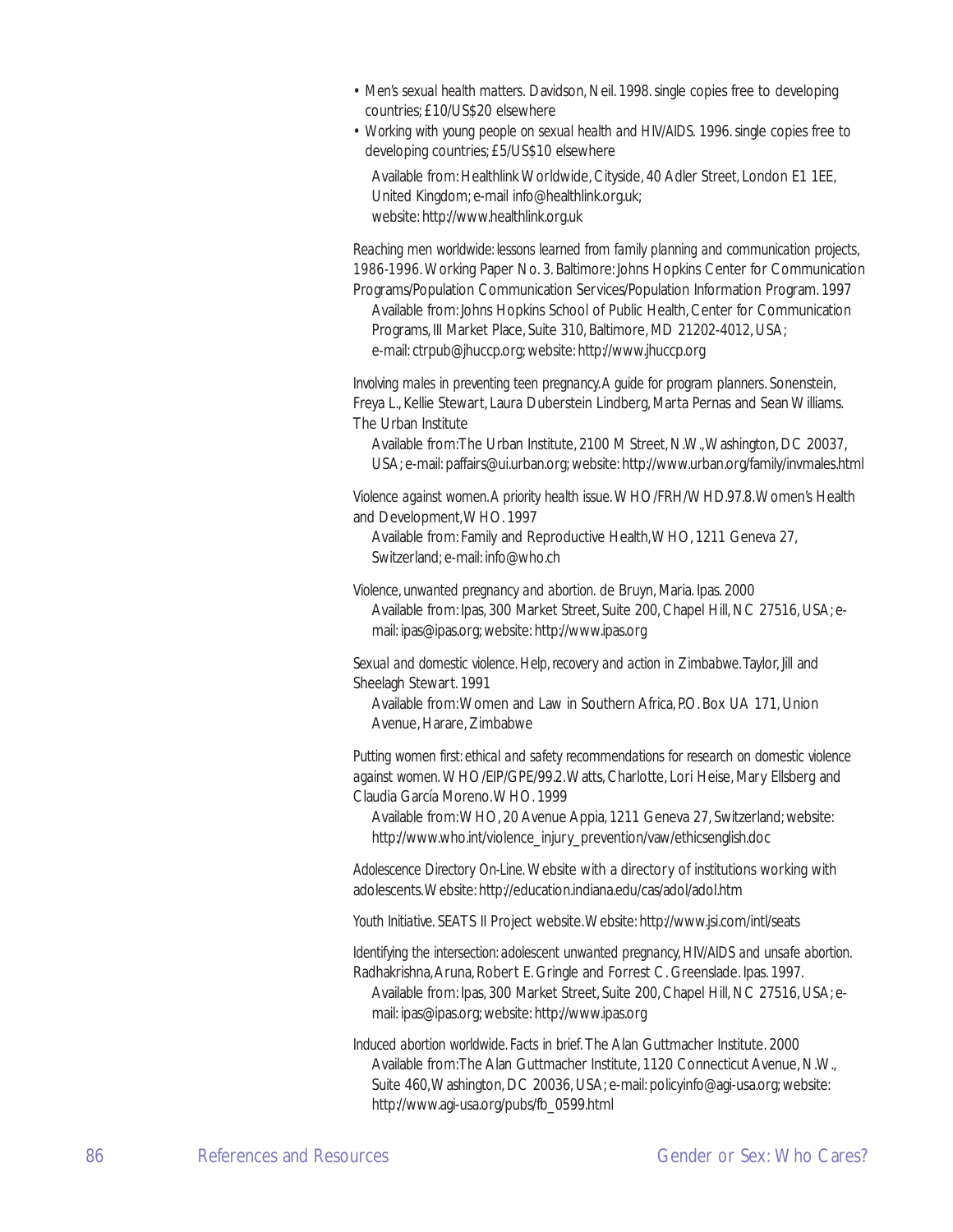# **Training materials**

*The Oxfam gender training manual.* Williams, Suzanne with Janet Seed and Adelina Mwau. Oxfam UK and Ireland. 1994 Available from: Oxfam GB, 274 Banbury Road, Oxford OX2 7DZ, United Kingdom; e-mail: publish@oxfam.org.uk

*Gender, HIV and human rights.A training manual.* Bala Nath, Madhu. UNIFEM. 2000 Available from: UNIFEM, 304 East 45th Street, 15th floor, New York, NY 10017, USA; e-mail: unifem@undp.org; website: http://www.unifem.undp.org/public/hivtraining/intro.pdf

*Workshop on gender, health and development: facilitator's guide.* Hartigan, Pamela, Elsa Gómez, Martine de Schutter and Janete da Silva. PAHO. 1997

Available from: Pan American Health Organization, 525 Twenty-third Street, N.W., Washington, DC 20037, USA; e-mail: HDW@paho.org; website: http://www.paho.org/English/HDP/HDW/doc516.pdf

*Stepping Stones.A training manual for sexual and reproductive health communication and relationship skills.* Jewkes, Rachel and Andrea Cornwall. CERSA/Medical Research Council/Planned Parenthood Association of South Africa. 1998

Available from: CERSA, Medical Research Council, Private Bag X385, Pretoria 0001, South Africa and Planned Parenthood Association of South Africa (PPASA), P.O. Box 1008, Johannesburg 2109, South Africa

*Action with youth: HIV/AIDS and STD: a training manual for young people.* IFRCRC. 2000 Available from: International Federation of Red Cross and Red Crescent Societies (IFRCRC), P.O. Box 372, 1211 Geneva 19, Switzerland; e-mail: secretariat@ifrc.org

Healthy Relationships: a violence-prevention curriculum. Safer, Andrew. Men for Change. 1994.

Available from: Men for Change, Box 33005, Quinpool Postal Outlet, Halifax, Nova Scotia, Canada B3L 4T6; e-mail: aa116@chebucto.ns.ca; website: http://www.chebucto.ns.ca/CommunitySupport/Men4Change/index.htm

*Act!vate:A workbook for young people on sexual and reproductive health.* IPPF/Youth. 2000 Available from: IPPF, Regent's College, Inner Circle, Regent's Park, London NW1 4NS, United Kingdom; e-mail: info@ippf.org; website: http://www.ippf.org/activate/index

# **SRH rights**

*IPPF Charter on Sexual and Reproductive Rights Guidelines,* Newman, Karen, ed. IPPF. 2000 Available free of charge from: IPPF, Regent's College, Inner Circle, Regent's Park, London NW1 4NS, United Kingdom; e-mail: info@ippf.org; website: http://www.ippf.org

*Reproductive rights 2000.* Moving forward.Waisman,Viviana, Laura Katzive and Katherine Hall Martínez. CRLP. 2000

Available free of charge from:The Center for Reproductive Law and Policy (CRLP), 120 Wall Street, 14th Floor, New York, NY 10005, USA; website: http://www.crlp.org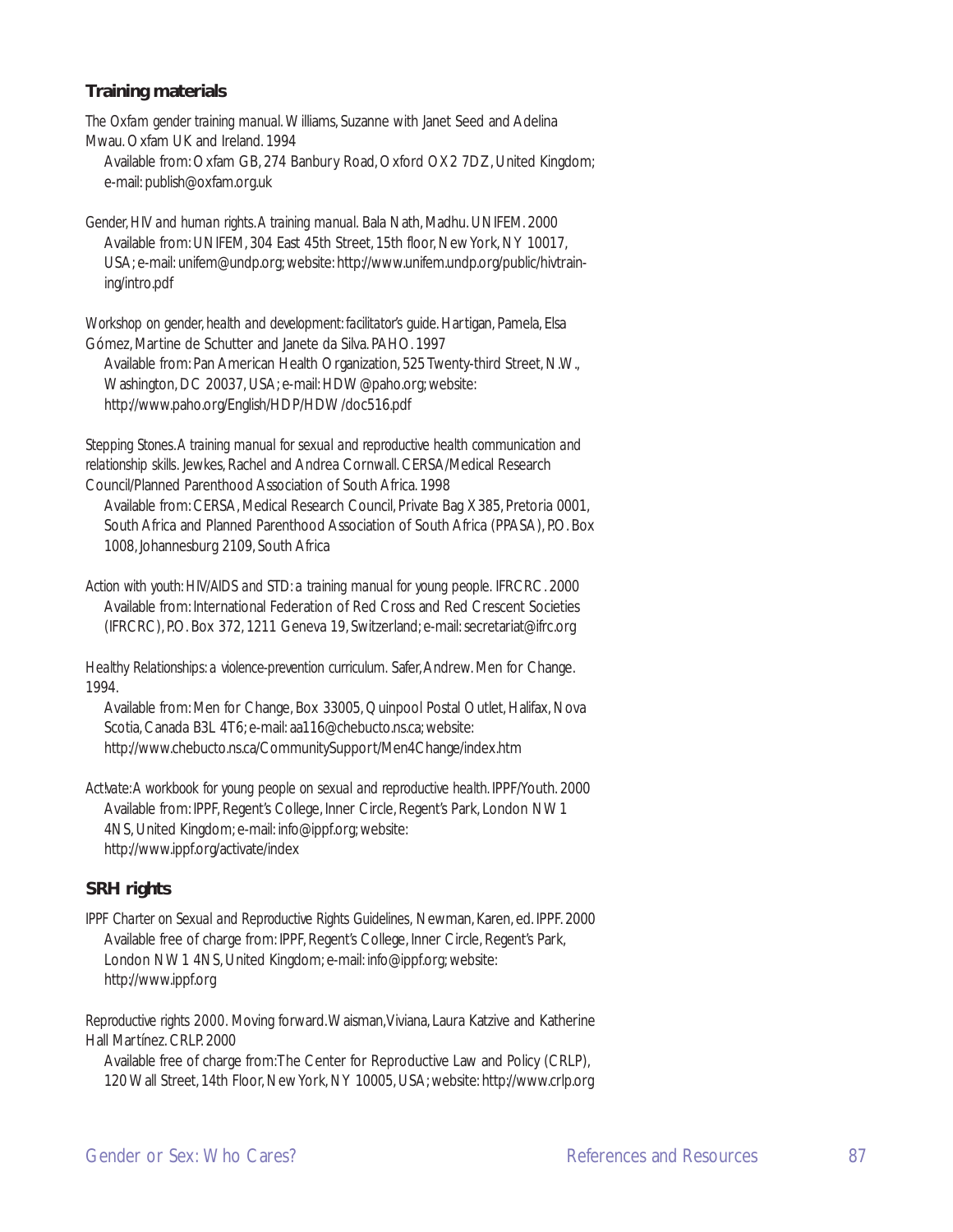*Women's sexual and reproductive rights and health action sheets. HERA Secretariat*  Available from: HERA Secretariat, c/o International Women's Health Coalition, 24 East 21st Street, 5th Floor, New York, NY 10010, USA; e-mail: hera@iwhc.org

*AIDS, health and human rights.An explanatory manual.* Mann, Jonathan et al. IFRCRC. 1995

Available from: International Federation of Red Cross and Red Crescent Societies (IFRCRC), P.O. Box 372, 1211 Geneva 19, Switzerland; e-mail: secretariat@ifrc.org; website: http://www.ifrc.org/publicat/catalog/autogen/2665.asp

#### **Youth-friendly SRH services**

*The Youth Friendly checklist* and poster *Your Comments Count.* Developed by the IPPF youth committee, a group of 12 young people from around the world, and IPPF's Global Advocacy Division.

Available from: IPPF, Regent's College, Inner Circle, Regent's Park, London NW1 4NS, United Kingdom; e-mail: info@ippf.org; website: http://www.ippf.org/xpress/2\_2/7.htm

*Meeting the needs of young clients: a guide to providing reproductive health services to adolescents.* 2000

Available from: Family Health International, P.O. Box 13950, Research Triangle Park, NC 27709, USA; e-mail: jobs@fhi.org; website: http://www.fhi.org/en/fp/fpother/adolhand/adolchap1.html

#### *Adolescent sexuality.* UNFPA

Available from: United Nations Population Fund (UNFPA), 220 East 42nd Street, New York, NY 10017, USA; e-mail: hq@unfpa.org; website: http://www.unfpa.org/modules/intercenter/reprights/self.htm

#### **Websites for young people**

*Mezzo.*The online guide to love and relationships for young people by young people Website: http://www.ippf.org/mezzo/index.htm

*Youth Shakers.* A website being developed by young people working with IPPF members in Nepal, Peru, Dominican Republic, Iceland,Albania, India, Ghana, Kenya, the Philippines, Indonesia, Egypt and Algeria

Website: http://www.youthshakers.org/

*Voices of youth.* Discussion forums on how the world can become a place where the rights of every child are protected

Website: http://www.unicef.org/voy/

*yo! Youth Outlook.* A monthly newspaper by and about young people, which also syndicates articles to newspapers across the USA Website: http://www.pacificnews.org/yo/

*X-press.*The IPPF newsletter by and for young people Website: http://www.ippf.org/x-press/index.htm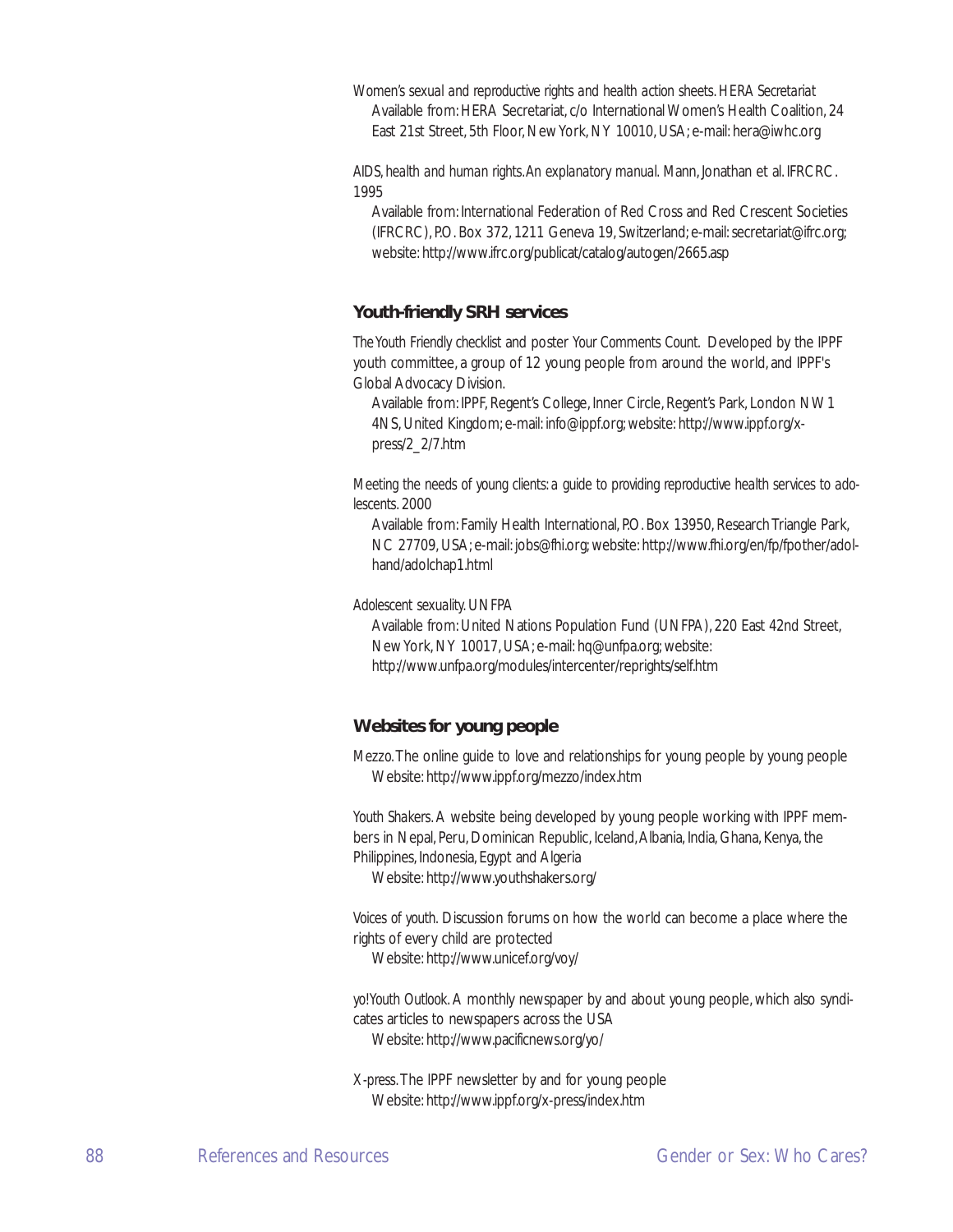*teenwire.* A website with information and news about teen sexuality, sexual health and relationships

Website: http://www.teenwire.com/

- *Youth Resource.* A website including information sexual orientation Website: http://www.youthresource.com/
- *YouthHIV.* A website including information on living with HIV infection Website: http://www.youthhiv.org/

*Teen AIDS-Peer Corps.* A website on peer education on HIV/AIDS worldwide, with comments from young people Website: http://www.teenaids.org/page3.shtml

*HiTOPS.* Health Interested Teens Own Program on Sexuality Website: http://www.princetonol.com/groups/hitops/

*Girls Incorporated.* A US national nonprofit youth organization dedicated to inspiring all girls to be strong, smart and bold Website: http://www.girlsinc.org/ic/

# **Publications for young people**

*In Focus Factsheets.* FOCUS on Young Adults. 1997-2001 Available from: FOCUS on Young Adults, 1201 Connecticut Avenue NW, Suite 501, Washington, DC 20035, USA; e-mail: focus@pathfind.org; website: http://www.pathfind.org/focus.htm

*Fact sheets.* Advocates for Youth. 2001

Available from: Advocates for Youth, 1025 Vermont Avenue, Suite 200, Washington, DC 20005, USA; e-mail: info@advocatesforyouth.org; website: http://www.advocatesforyouth.org/FACTSHET.HTM